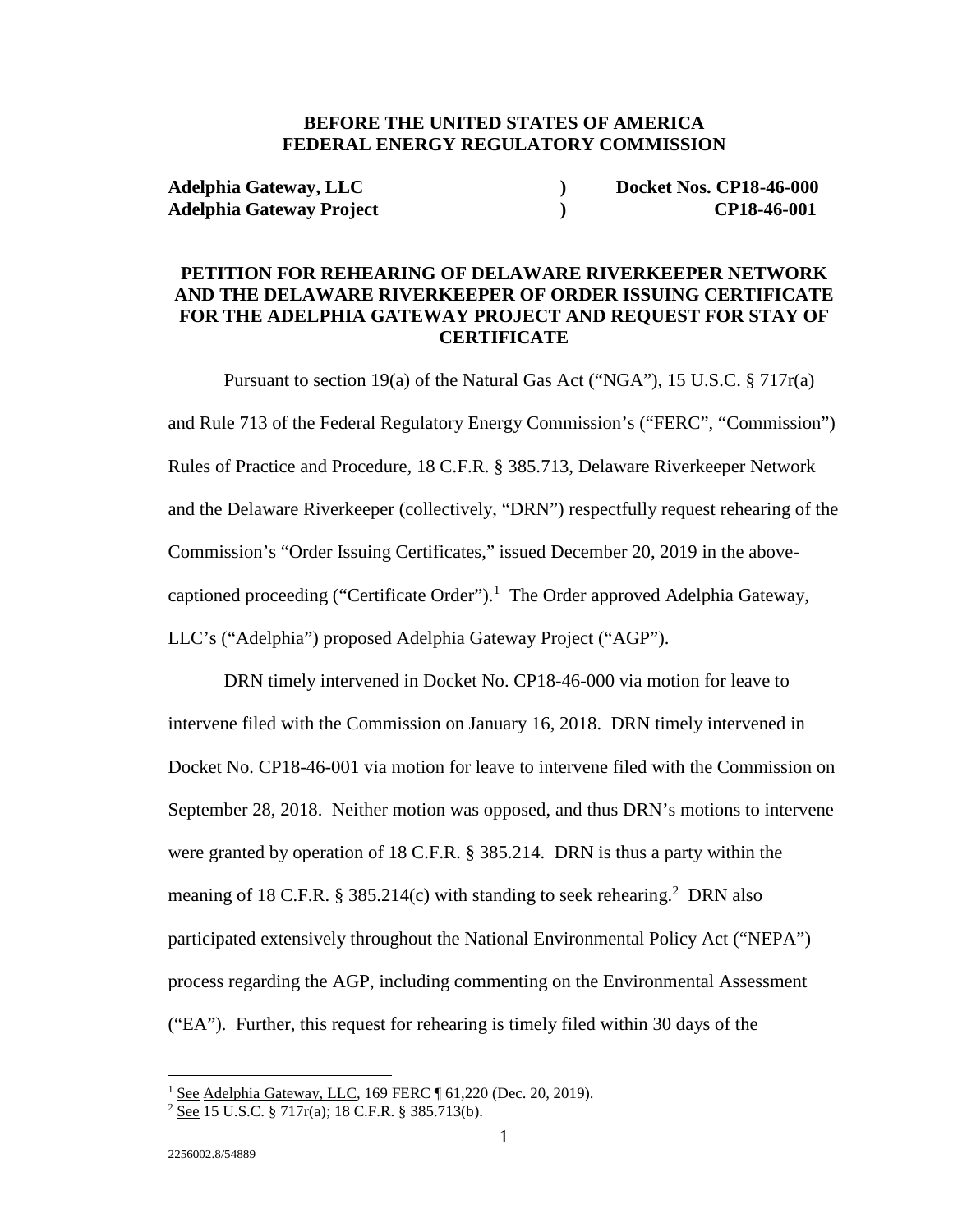Commission's December 20, 2019 Certificate Order.<sup>3</sup>

#### **I. INTRODUCTION**

 The Adelphia Gateway Project is yet another pipeline project in a long line of natural gas infrastructure expansions within the last several years that have adversely impacted communities, watersheds, and quality of life across the Commonwealth of Pennsylvania. Despite repeated arguments from DRN and others, FERC continues to take a narrow view – despite its legal obligations and authority to the contrary – of whether these projects are even needed, of the cumulative impacts of project after project in the same geographic area, of the harms inflicted on landowners, businesses, and the natural resources in their path, and of the ramifications of this continued fossil fuel infrastructure expansion at a time when we have very little time left to prevent irreversible climate change impacts.

 FERC's approval of the Adelphia Gateway Project unfortunately continues this trend, doing so with a decision that is internally contradictory, fails to reach a decision on the significance of one of the most pressing issues in our existence (i.e. climate change), and then states that in any event, greenhouse gas ("GHG") emissions and climate change impacts from the Adelphia Gateway Project are not significant at all. For instance, the Adelphia Gateway Project decision will rely on an argument (e.g. there is need for the Adelphia Gateway Project because of the end uses to be served, as reflected by precedent agreements only), and then turn around and take the opposite position in order to, for instance, claim that FERC does not know what most of the Adelphia Gateway Project's

<sup>&</sup>lt;sup>3</sup> The 30th day following FERC's grant of the Certificate Order fell on Sunday, and the following Monday (January 20, 2020) was a legal public holiday under 5 U.S.C. § 6103(a). Therefore, DRN has submitted its request on the next business day, or Tuesday, January 21, 2020. 18 C.F.R. § 385.2007(a)(2).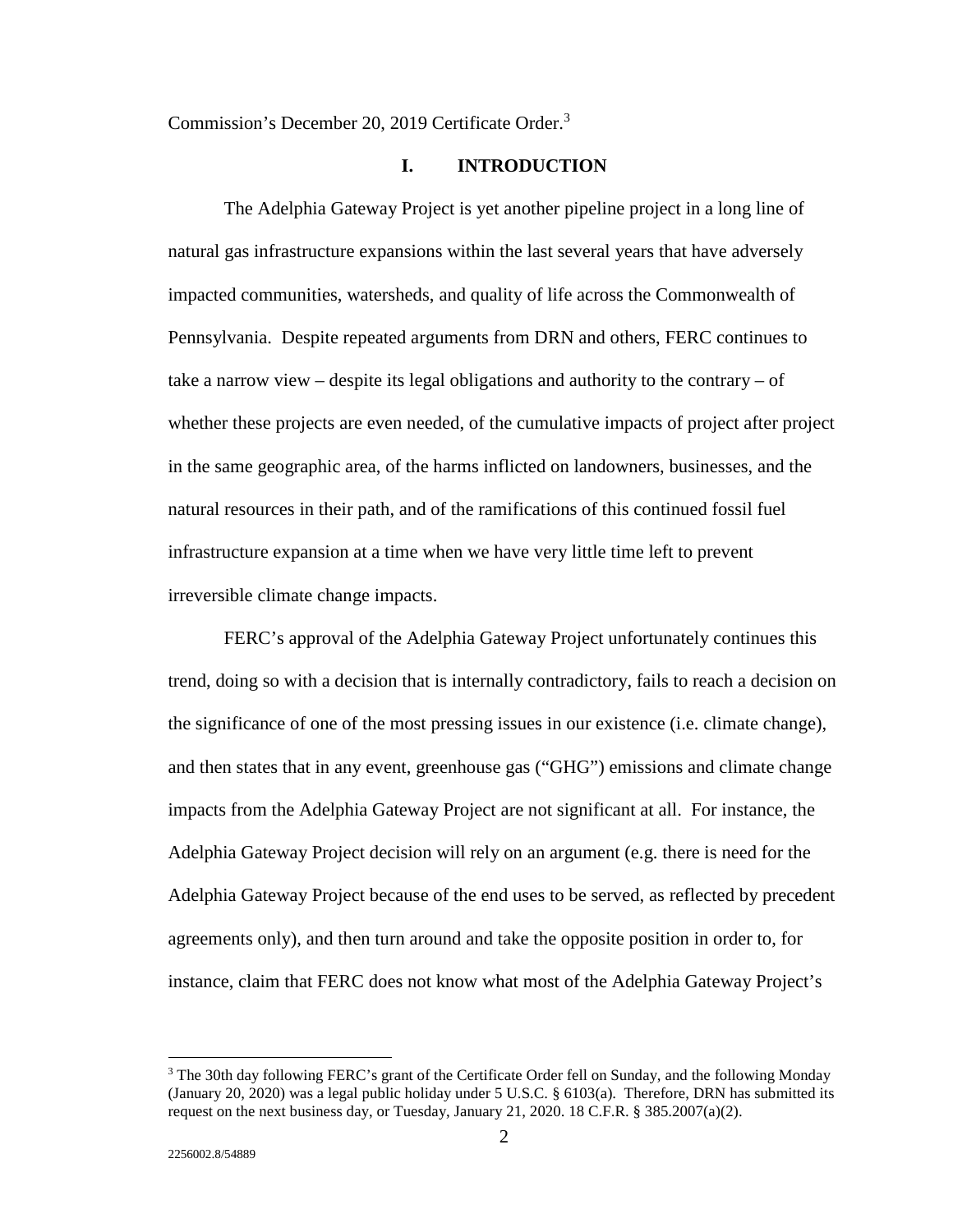downstream uses are, so it cannot address GHG emissions and climate change impacts. Indeed, it seems as if, as the courts have gotten clearer and clearer about FERC's NEPA and NGA obligations particularly as to climate change, GHG emissions, and exports, FERC has sought to backtrack on making clear decisions on these issues and on obtaining requisite information (despite its obligation to do so under NEPA). Indeed, despite requests in the record for clearer information from Adelphia Gateway, LLC on end uses as late as September 2019, FERC did not seek out such information, and ultimately, said it did not have enough specifics to determine downstream GHG emissions and climate change impacts (contrary to the record).

 These patterns run throughout FERC's approval of the Adelphia Gateway Project. FERC's Adelphia Gateway Project approval demonstrates a lack of reasoned decisionmaking, reflects arbitrary and capricious determinations as to environmental and economic impacts and the need for the Adelphia Gateway Project, fails to properly balance the relevant interests as required under the NGA, and otherwise violates NEPA and the NGA. Decisions like FERC's approval of the Adelphia Gateway Project have major ramifications for those in the path of natural gas infrastructure projects. These people and communities deserve to have their interests held in at least the same importance as the companies seeking FERC approval.

#### **II. CONCISE STATEMENT OF ERRORS AND STATEMENT OF ISSUES**

#### **A. Concise Statement of Errors**

FERC Violated the NGA and NEPA Because the Project's Assertion of Need Is Contradicted By The Preponderance Of The Evidence, and Is Largely A Statement Of Industry Desires Rather Than Public Need

FERC Violated NEPA and the NGA by Excluding "Cumulative" and "Similar Actions" That, when Considered with the AGP, Would Have Shown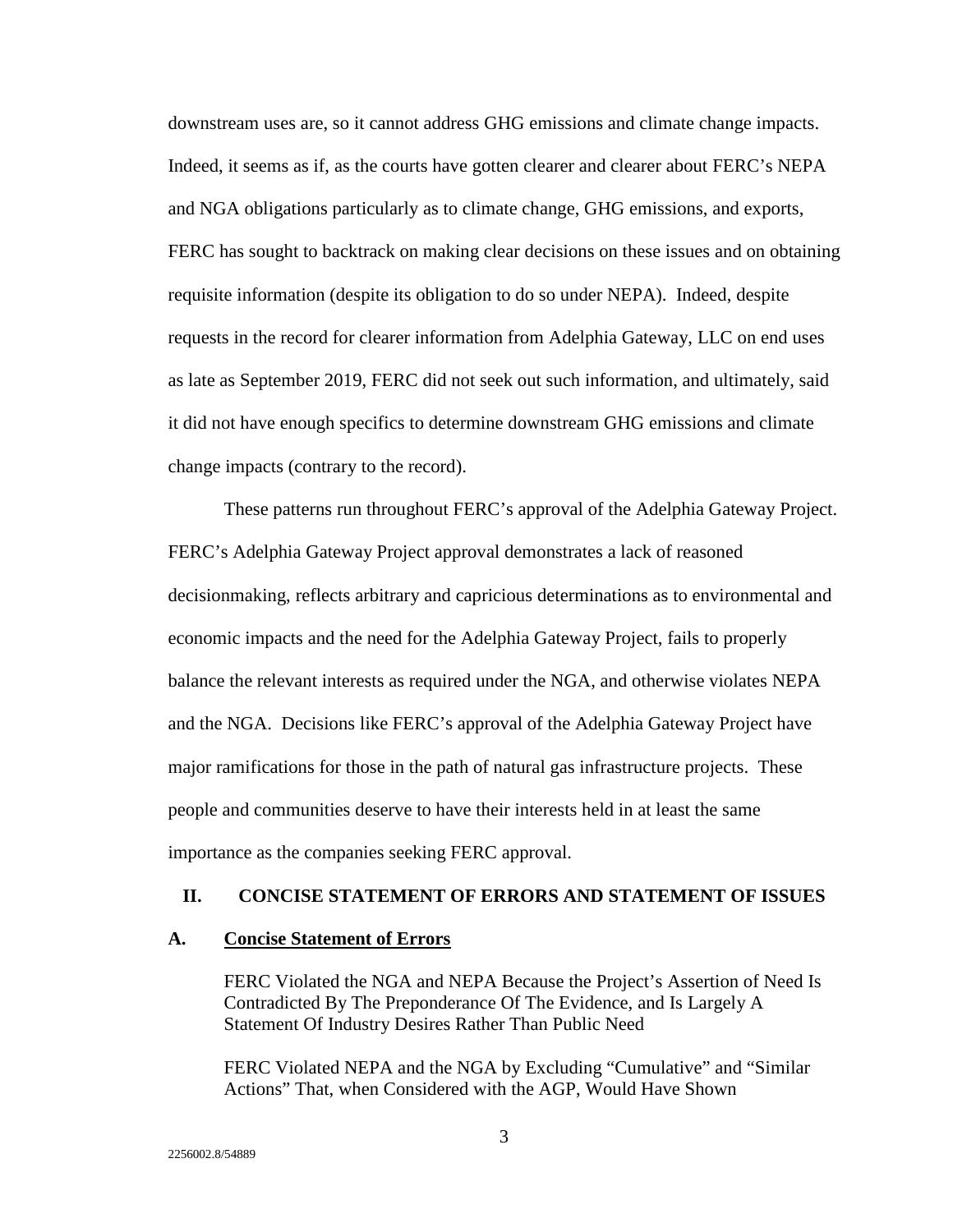Cumulatively Significant Impacts on the Environment and That the AGP Is Contrary to the Public Interest

FERC Violated NGA and NEPA by Ignoring or Improperly Discounting and Minimizing Impacts Required to be Addressed by NEPA and as Part of FERC's NGA Balancing Inquiry, Thus Substantially Tilting Its Balancing Inquiry in Favor of Approval

FERC's Alternatives Analysis is Fundamentally Flawed

FERC's Decision Elevates Alleged Need, as Demonstrated Solely by Precedent Agreements, above All Other Costs Associated with the AGP, Which it Ignores or Improperly Minimizes, in Violation of the NGA and NEPA

The Environmental Assessment Prepared For the AGP is Woefully Inadequate and the AGP, Properly Considered Will Cause a Substantial Impact on the Environment and Requires an Environmental Impact Statement

#### **B. Statement of Issues**

The section numbering in Section IV. correspond to the errors listed in Part II.A.,

above, and set forth DRN's position, including supporting authority, with respect to the

identified issues. DRN submitted substantial comments to FERC in these proceedings,

and hereby incorporates by reference in support of this request for rehearing all

arguments, evidence, and reasoning contained in DRN's comments submitted to FERC,

and the letters submitted by other parties to FERC.

### **III. BACKGROUND**

#### **A. Project Description**

Adelphia Gateway, LLC ("Adelphia") is a new company created for the purposes

of the Adelphia Gateway Project ("AGP", "Project").<sup>4</sup> Adelphia is a wholly-owned

subsidiary of NJR Pipeline Company, a subsidiary of New Jersey Resources

<sup>&</sup>lt;sup>4</sup> Abbreviated Application Of Adelphia Gateway, LLC For Certificates Of Public Convenience And Necessity Authorizing Acquisition, Construction, And Operation Of Certain Pipeline Facilities And For Related Authorizations, Docket No. CP18-46-000 ("Adelphia CP18-46-000 Application"), pp.3, 6.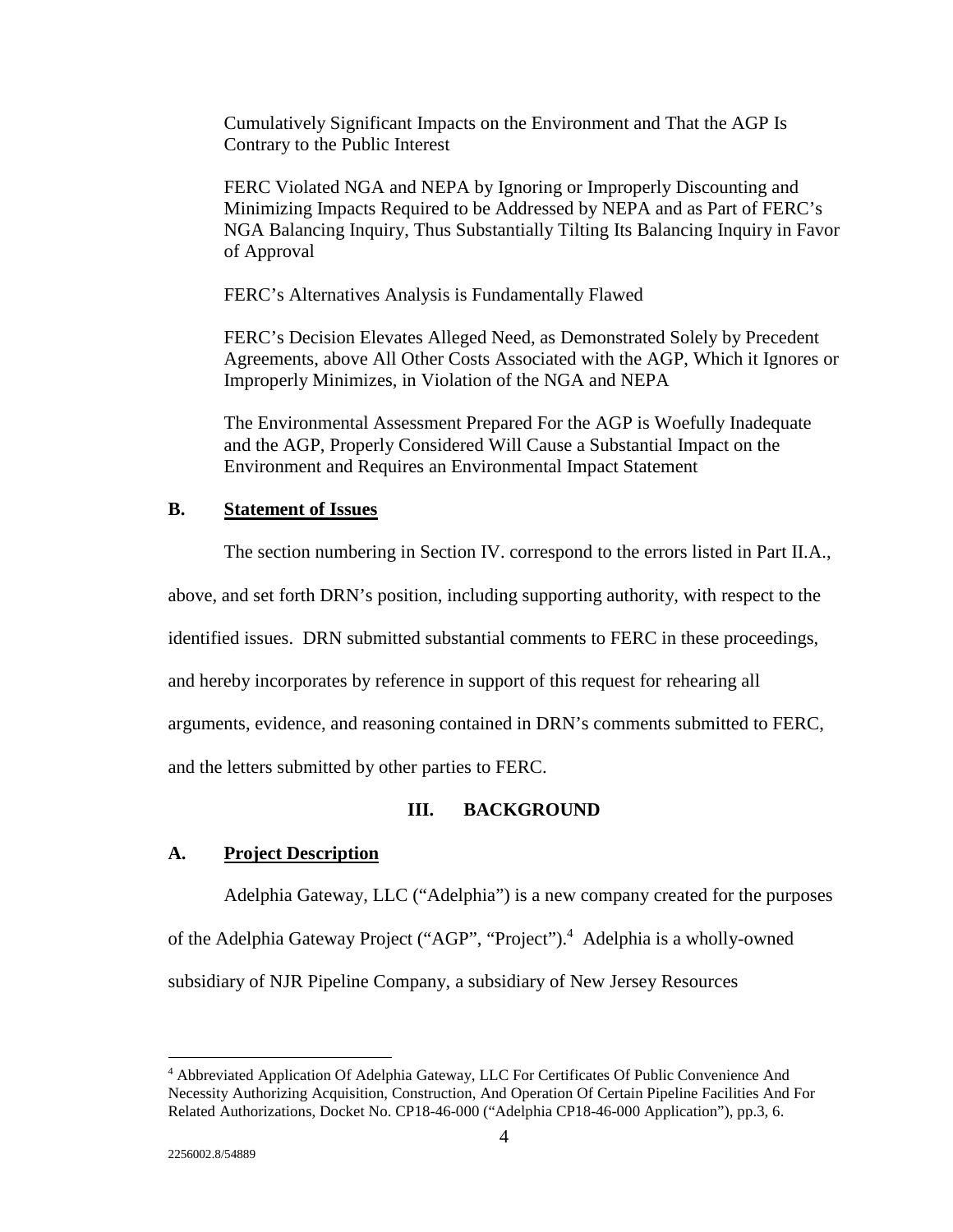Corporation.<sup>5</sup> NJR Pipeline Company (and, in turn, New Jersey Resources Corporation), also have a 20 percent stake in the PennEast Pipeline Project ("PennEast").<sup>6</sup>

 Adelphia proposes to purchase and convert an existing 84.2 mile, 18-inchdiameter mainline running from Marcus Hook, PA to Lower Mount Bethel Township, PA ("Existing System") owned by Interstate Energy Company, LLC ("IEC") and to construct two new 16-inch-diameter pipeline laterals. In addition, the Project will also include construction of compressor stations and other facilities in both Delaware and

Pennsylvania.

The Existing System includes:

- One mainline of 84.2 miles of 18-inch diameter pipeline built in the 1970s referred to as Zone North A and Zone South with the existing Quakertown meter station (Texas Eastern interconnect) at MP 50 in Bucks County, PA as the separation point: $<sup>7</sup>$ </sup>
	- o (1) Zone North A is the northern 34.5 mile-long section of the 18-inch mainline which begins in Bucks County, PA and ends in Lower Mount Bethel Township, Northampton County, PA at a Transco system interconnect. Zone North A has been transporting natural gas exclusively since 2014.
	- o (2) Zone South is the southern 49.4 mile-long segment running from the Quakertown Texas Eastern ("TETCO") interconnect in Bucks County, PA to Marcus Hook, PA. This segment has been out of service since 2014 and was last used to transport oil.
- Zone North B is 4.4 miles of existing 20-inch-diameter pipeline constructed in 2002 and used to transfer oil and natural gas from the most northern point of Zone North A (Transco interconnect) to Martins Creek Station.

<sup>&</sup>lt;sup>5</sup> Adelphia CP18-46-000 Application, p.9; <u>see also id.</u> at Exhibits A, D; Amendment To The Abbreviated Application Of Adelphia Gateway, LLC for Certificates Of Public Convenience And Necessity Authorizing Acquisition, Construction, And Operation Of Certain Pipeline Facilities And For Related Authorizations, CP18-46-001 ("Adelphia Amendment Application"), pp. 3-4, 11-12; Certificate Order, ¶ 3. 6 PennEast Pipeline Company, LLC, 162 FERC ¶ 61,053 (2018) (¶ 3 n.3.)

<sup>7</sup> Adelphia Gateway Project Environmental Assessment, Docket No. CP18-46-000 and CP18-46-001 ("AGP EA") Accession No. 2019104-3005 at 3.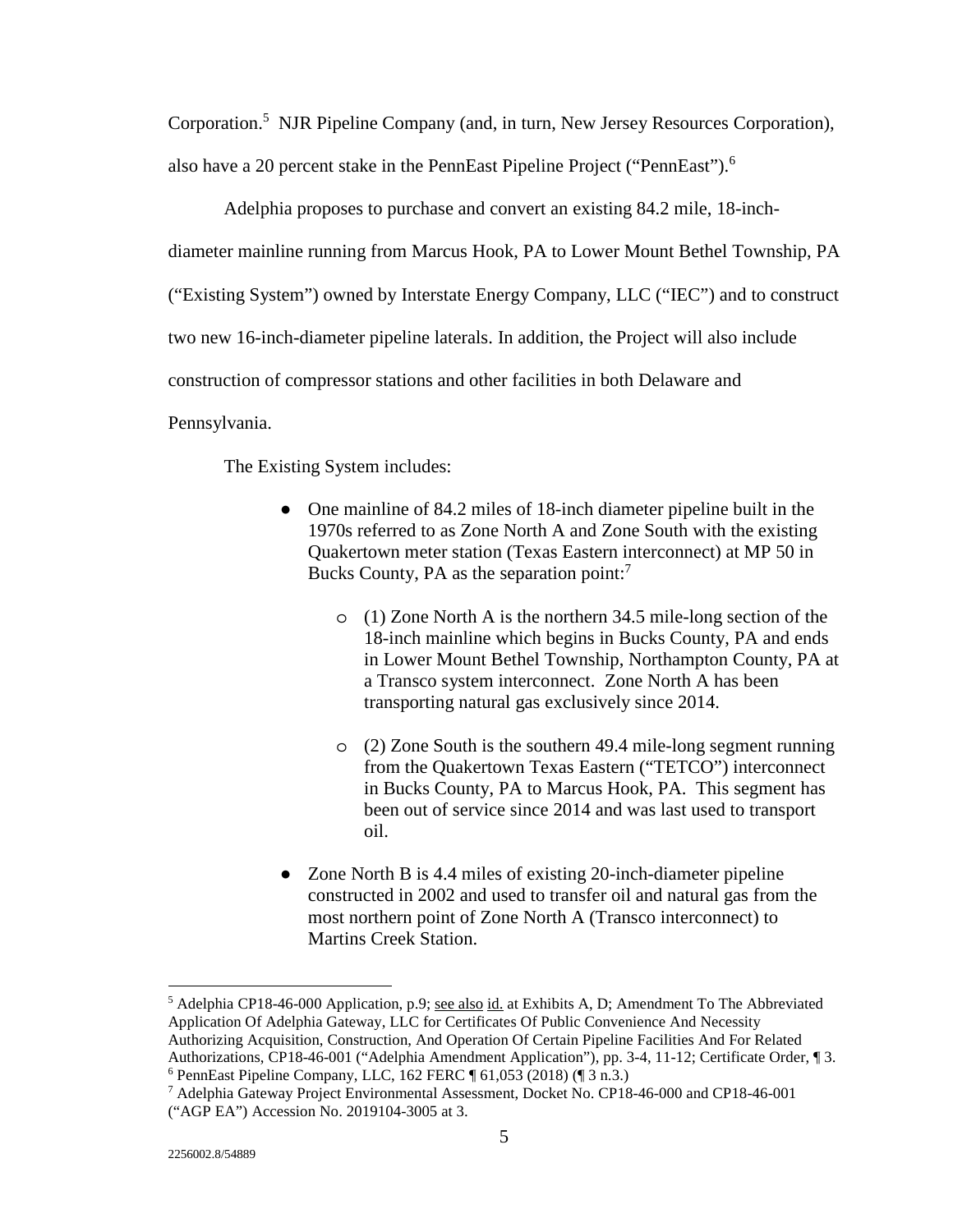• Four meter stations along Zone North A at mileposts 50, 68, 80, and 84.

 The Zone North A and Zone North B facilities currently transport natural gas to Lower Mount Bethel Energy, LLC, a 555 megawatt combined-cycle plant, and Martins Creek, an approximately 1,708-megawatt conventional steam boiler plant, both of which generate electricity for the region ("Existing Shippers").<sup>8</sup> Adelphia has stated that is plans to continue service to these Existing Shippers. Adelphia also plans to "flow on a firm basis 75,000 Dth/d of gas from Zone North A into Zone South."<sup>9</sup>

 The existing Zone South facilities will have their flow reversed from south-tonorth to north-to-south and be converted to carry natural gas instead of oil. Zone South will offer natural gas to the "markets near Philadelphia and surrounding areas that need additional natural gas for end-use consumption."10 This conversion of the Existing System will require construction of new appurtenant facilities, which include:

- one new 5,625 horsepower (hp) compressor station in Delaware County, Pennsylvania (Marcus Hook Compressor Station);
- one new 5,625 hp compressor station in Bucks County, Pennsylvania (Quakertown Compressor Station);
- two 16-inch-diameter laterals (Parkway (0.3 miles) and Tilghman (4.4) miles))
- five meter and regulator stations (Quakertown, Delmarva, Monroe, Transco, and Tilghman);
- seven blowdown assembly valves (Chester Creek, Paoli Pike, French Creek, Cromby, Schuylkill River, Perkiomen Creek, and East Perkiomen Creek);

<u>.</u>

<sup>&</sup>lt;sup>8</sup> Adelphia Gateway Project Amendment to Application, Docket No. CP18-46-001, Accession No. 20180831-5215 at 5-6.

<sup>&</sup>lt;sup>9</sup> Adelphia Gateway Project Amendment to Application, Docket No. CP18-46-001, Accession No. 20180831-5215 at 6.

<sup>&</sup>lt;sup>10</sup> Adelphia Gateway Project Amendment to Application, Docket No. CP18-46-001, Accession No. 20180831-5215 at 6.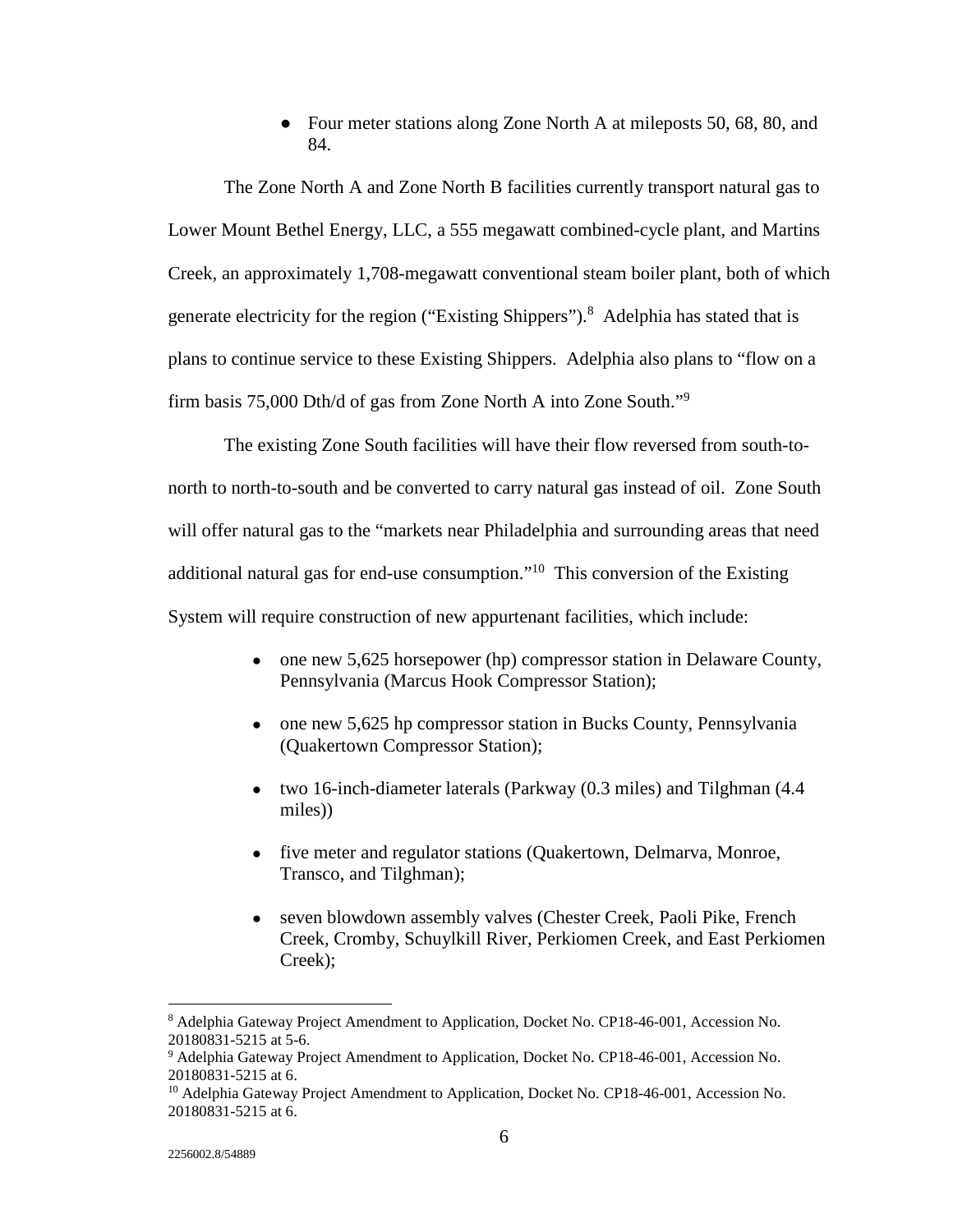- two mainline valves:
- two tap valves (Quakertown and Skippack); and
- four pig launcher and receiver facilities.

 Adelphia's original application proposed that the Project transport 775,000 Dth/d of natural gas.11 On August 31, 2018, Adelphia filed an amendment to its application under Docket No. CP18-46-001 seeking to increase the design capacity of the Zone North A segment of the Project, from 175,000 dekatherms per day (Dth/d) to 250,000 Dth/d. Adelphia had determined, after consultations with the design engineers, that it can flow an extra 75,000 Dth/d of natural gas from Zone North A into Zone South. In the amendment to its application, Adelphia only sought "Commission authorization to make necessary design and rate modifications."<sup>12</sup> In total, the Project proposes to transport 850,000 Dth/d (850 million cubic feet per day) of natural gas. This is because the Project would result in the transport of an additional 250,000 Dth/d of natural gas in Zone South and 250,000 Dth/d along the Zone North A end and no change to the existing 350,000 Dth/d capacity of the Zone North B.

#### **B. Geographic Setting and Ongoing Pipeline Buildout**

 The AGP affects an area of Southeastern Pennsylvania that has been under heavy assault from new and proposed pipelines and expansions and conversions of existing pipelines. Within the last five years alone, no less than *eight (8)* pipeline projects have been proposed impacting Chester County alone.<sup>13</sup>

<u>.</u>

<sup>&</sup>lt;sup>11</sup> Estimation based off of numbers provided in AGP EA.

<sup>&</sup>lt;sup>12</sup> Adelphia Gateway Project Amendment to Application, Docket No. CP18-46-001, Accession No. 20180831-5215 at 1.

<sup>&</sup>lt;sup>13</sup> Chester County Planning Commission, Pipeline Information Center; https://www.chescoplanning.org/pic/ProjectsAll.cfm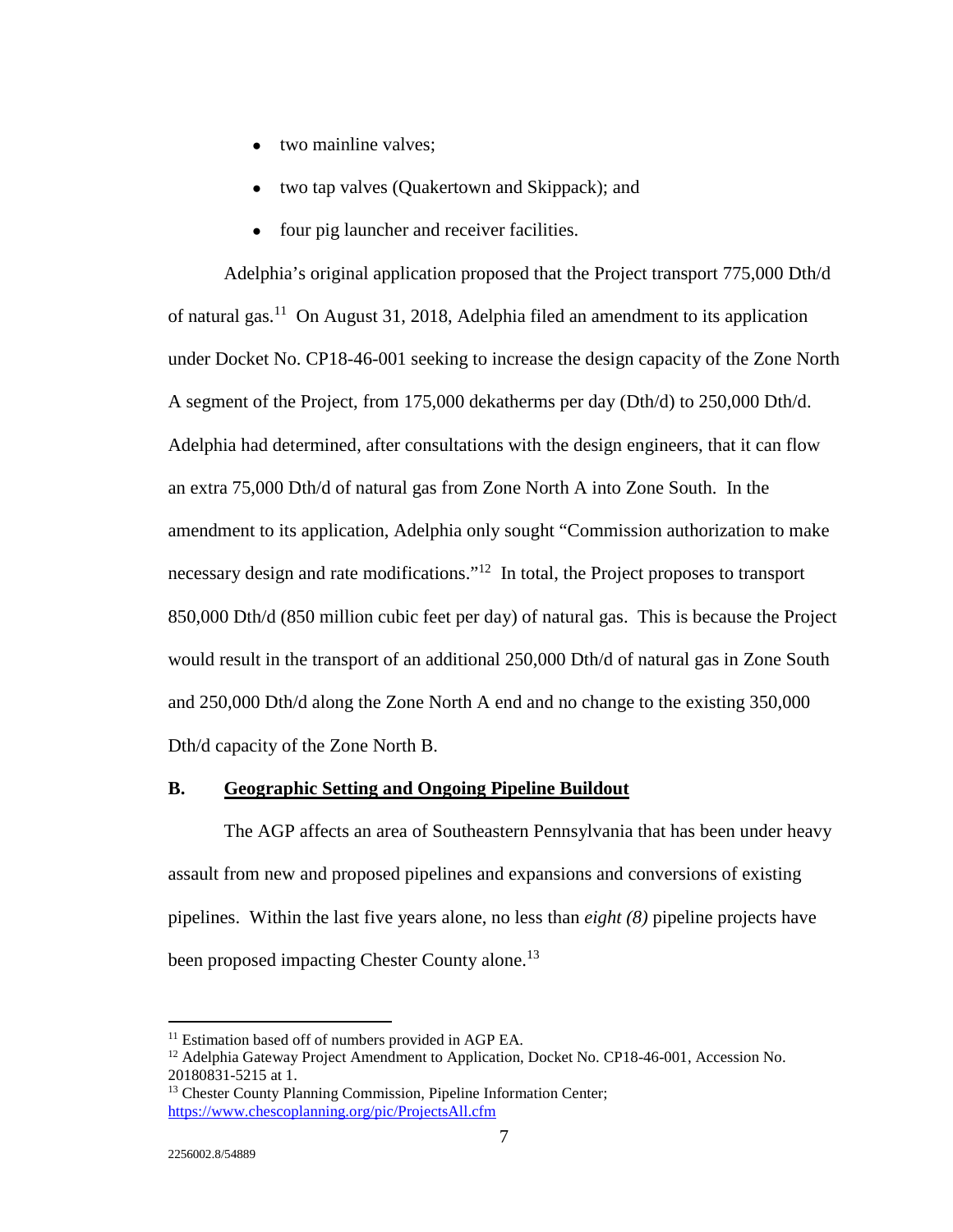The AGP intersects the Mariner East 2 project in Chester County, Pennsylvania. It will interconnect with the Transco Leidy system, Columbia Gas transmission system, and Texas Eastern<sup>14</sup> ("TETCO") transmission system, both through new and existing facilities.

 The AGP and the PennEast Pipeline Project – both connected with NJR – intersect in the Zone North A section of the AGP and would run within less than several miles of each other along stretches of the AGP Zone North A line through Northampton County, Pennsylvania.15 If built, both the AGP and PennEast would be interconnected via an approximately several mile portion of Columbia Transmission pipeline in Northampton County.<sup>16</sup>

#### **IV. ARGUMENT**

## **A. FERC Violated the NGA and NEPA Because the Project's Assertion of Need Is Contradicted By The Preponderance Of The Evidence, and Is Largely A Statement Of Industry Desires Rather Than Public Need**

 NEPA requires that an environmental assessment "[s]hall include brief discussion of the need for the proposal, of alternatives as required by section  $102(2)(E)$ , of the environmental impacts of the proposed action and alternatives, and a listing of agencies and persons consulted."17

 Further, Section 7 of the NGA, 15 U.S.C. § 717f, and FERC's Statement of Policy for Certification of New Interstate Natural Gas Pipeline Facilities ("Certificate Policy Statement")<sup>18</sup>, require the Commission to determine whether the Project facilities are "in

<sup>&</sup>lt;sup>14</sup> Formerly part of Spectra Energy, now part of Enbridge, which acquired Spectra Energy. Enbridge also has a stake in the PennEast Pipeline project.

<sup>15</sup> Certificate Order, ¶ 232; See also, e.g., Comments of Arianne Elinich, February 27, 2019.

<sup>16</sup> January 11, 2018 Adelphia Application, Exhibit F; PennEast DEIS, p.2-2; Appendix B, Drwg. No. 024- 03-00-001.

 $17$  40 CFR 1508.9(b).

<sup>18 88</sup> FERC ¶ 61,227 (1999), clarified, 90 FERC ¶ 61,128 (2000), further clarified, 92 FERC ¶ 61,094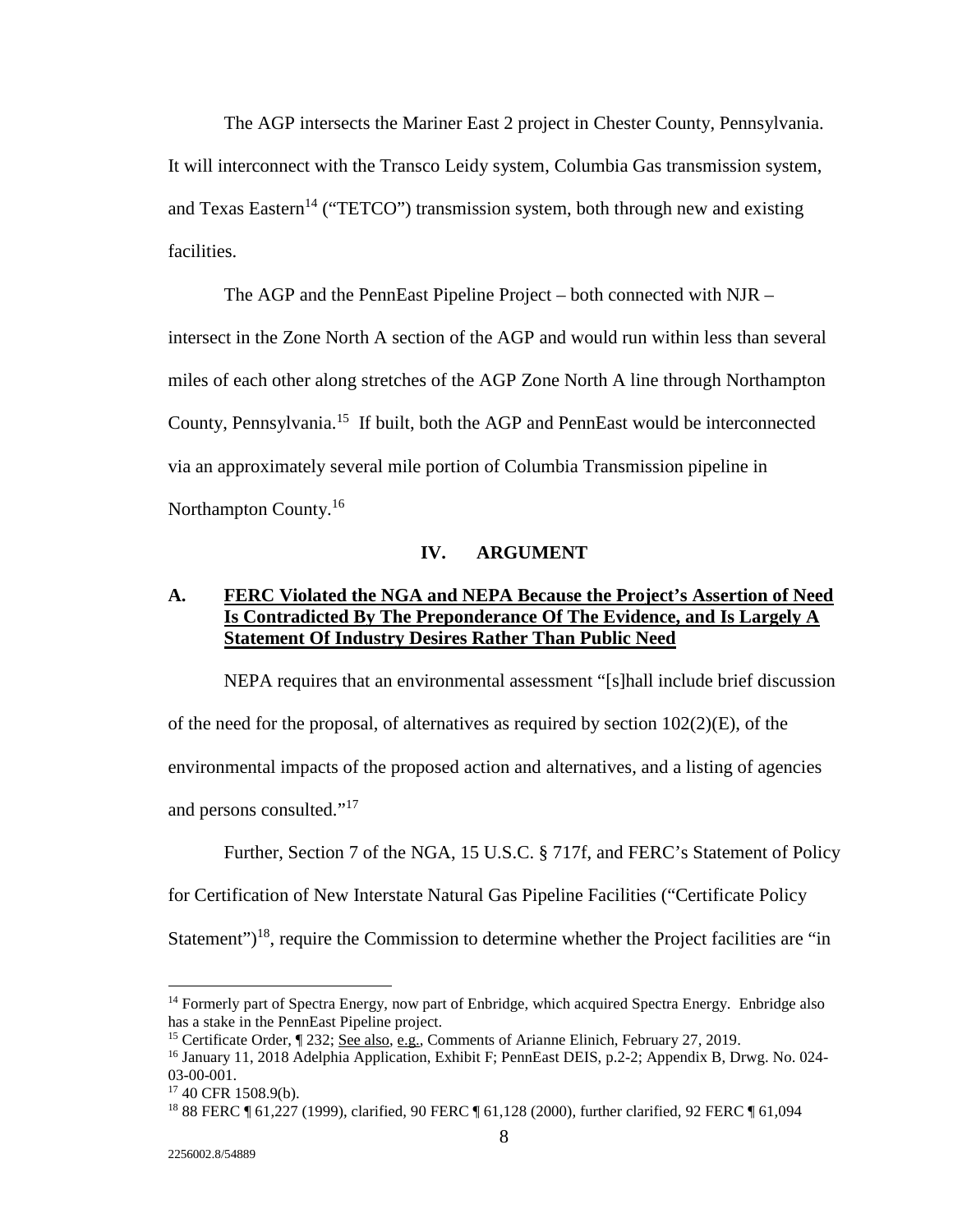the public interest" and whether the proposed pipeline is "required by the public convenience and necessity." Specifically, the Certificate Policy requires the Commission to balance the alleged need for a project against the adverse impacts on affected landowners and the surrounding communities.<sup>19</sup> The need statement drives the environmental analysis, the analysis of the AGP's other impacts, the options for alternatives, and ultimately, FERC's decision whether to approve the project.

 FERC violated the NGA and NEPA by fully adopting Adelphia's assertion of need again in the Certificate Order, as it did in the EA, without examination or scrutiny, in the face of significant evidence in the record that contradicts Adelphia's assertions and the fact that Adelphia's claim of "need" are merely and largely a statement of industry need and desires rather than public need.<sup>20</sup> FERC ignores the overwhelming evidence presented to it, including of pipeline overbuilding and the harms from eminent domain, dismissing such evidence as "no[t] compelling",<sup>21</sup> or that it has no role in whether a company has eminent domain authority,  $2^2$  even though it approves the very certificate that hands the company such authority and the D.C. Circuit has already questioned such reasoning by FERC.<sup>23</sup>

 As detailed below, FERC's summary dismissals of the evidence and reliance on Adelphia's limited and in many cases, unsubstantiated, bases for need do not constitute an adequate explanation of the Project's "underlying purpose and need" as required by  $NEPA<sup>24</sup>$  in the Commission's environmental review. Likewise, Adelphia's information

<sup>(2000).</sup> 

<sup>&</sup>lt;sup>19</sup> 88 FERC ¶ 61,747.

<sup>20</sup> Certificate Order, ¶¶ 33, 34, 37.

<sup>21</sup> Certificate Order, ¶ 37.

<sup>&</sup>lt;sup>22</sup> Certificate Order,  $\P$  45.

<sup>23</sup> City of Oberlin, Ohio v. FERC, 937 F.3d 599, 607 (D.C. Cir. 2019).

 $24$  40 CFR 1502.13.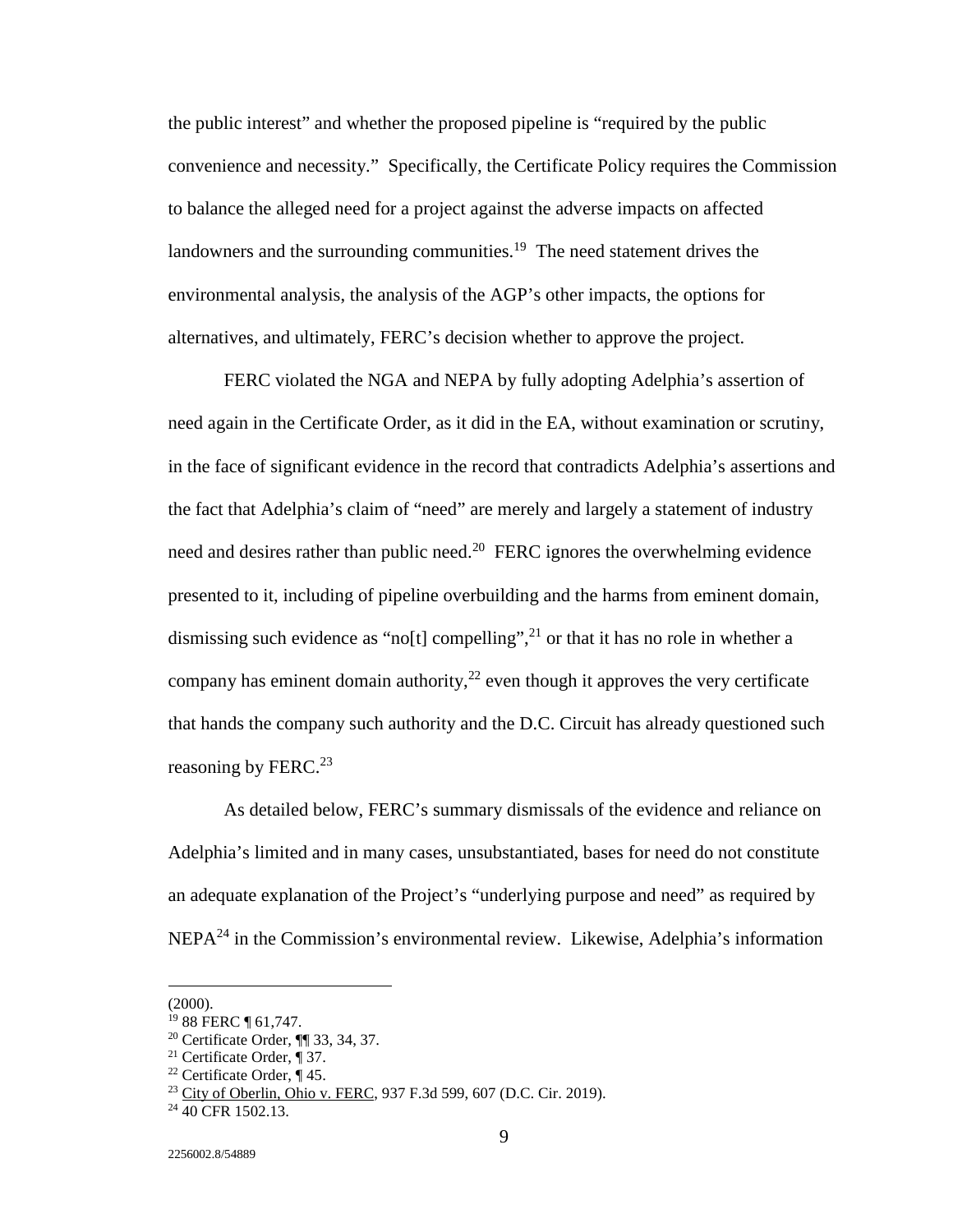fails to provide an adequate basis of accurate information for FERC to conduct its public interest determination under the NGA.

The Project's statement of need does not assert an actual need for the project:

Adelphia states that the purpose of its proposed Project is to provide a clean, safe, and low-cost supply of natural gas pipeline capacity to the Greater Philadelphia industrial region with potential to serve additional markets in the Northeast while continuing to provide uninterrupted service to two existing power plants at the northern end of the Existing System, the Lower Mount Bethel Power Plant, and the Martins Creek Power Plant.<sup>25</sup>

This does not allow the public or the reviewers to know what the intent, purpose, or rational for the project is. For example, Adelphia has not identified underserved markets or discussed foreseeable issues in the current service offered. Further, Adelphia has not identified all end uses of the gas, and thus it could go to Philadelphia or somewhere else in the Northeast. While the Lower Mount Bethel Power Plant and Martins Creek Power Plant already receive service at the same capacity proposed by Adelphia, they do not provide a "need" for the type of expansion activity that AGP proposes, particularly in Zone South. Similarly, "provid[ing]" a "supply of natural gas pipeline capacity to the Greater Philadelphia industrial region with potential to serve additional markets in the Northeast" does not imply an actual public need for the project, but only an industry desire.

 The need statement is contradicted by evidence of excessive natural gas and already-served markets. According to expert reports and analysis, there is no need for the gas Adelphia would carry to the Greater Philadelphia region. Pennsylvania is fully

<sup>&</sup>lt;sup>25</sup> Adelphia Gateway Project Environmental Assessment, Docket No. CP18-46-000 and CP18-46-001, Accession No. 2019104-3005 at 2.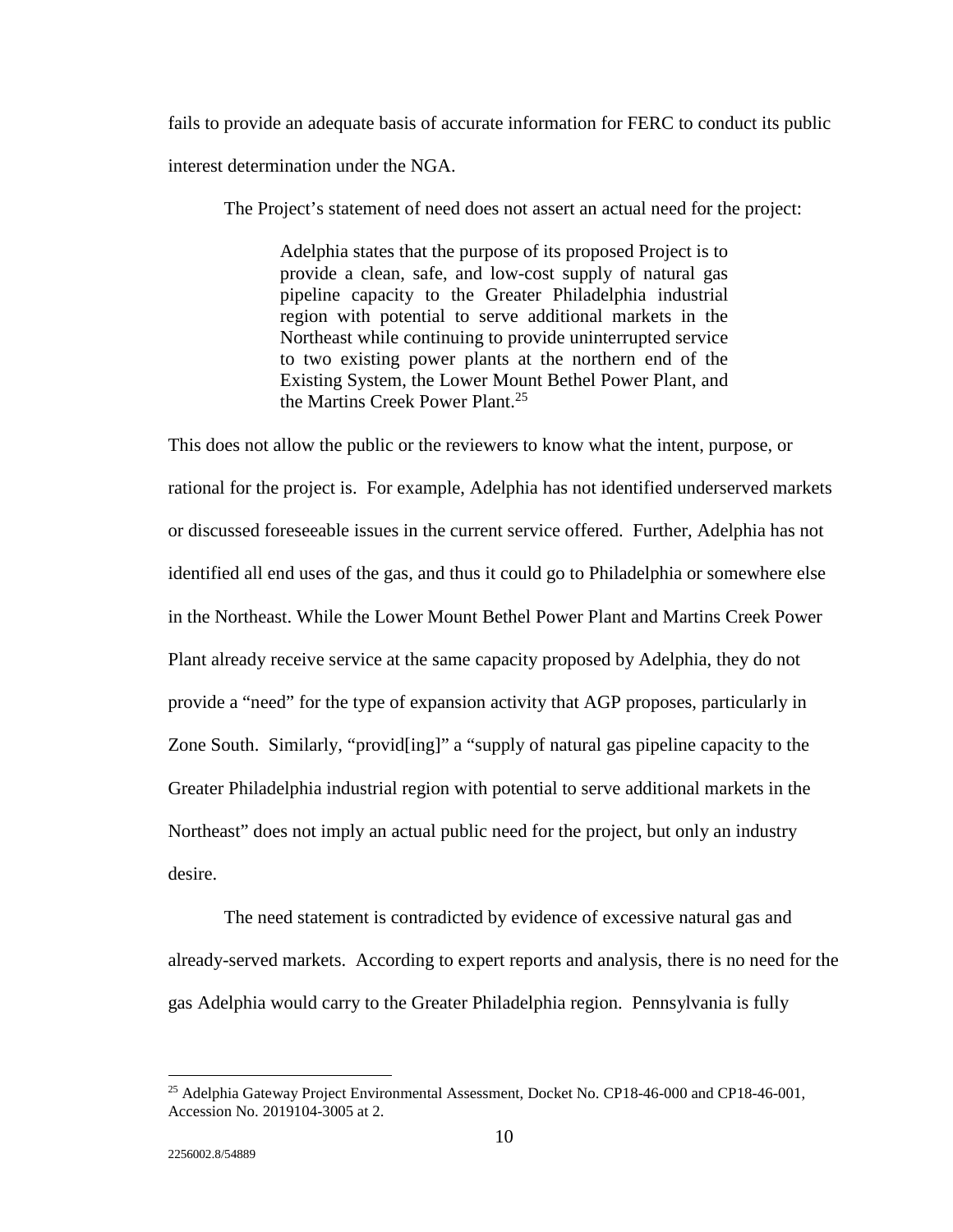supplied. As noted in the expert report DRN submitted in the record from Arthur Berman, "Pennsylvania has no unfulfilled demand."<sup>26</sup> And to the degree that Adelphia wants to assert it is delivering the gas to other unknown, unidentified states in the Northeast markets—in order to substantiate this claim and subject it to the public process that is required by NEPA, more detail is required that actually identifies the states and the users.

 Lack of "need" for gas in Pennsylvania is also asserted by a Labyrinth Consulting reaction to a recently-released report advocating for more pipelines for similar goals as Adelphia – i.e., to fulfill an asserted need for gas and to reduce prices in the region. In this responsive analysis, the assertion of a need for the gas was proven false with facts:

> First, Pennsylvania exported 3.23 Bcfd to other regions of the country in 2015 an amount almost equal to its 2014 consumption of 3.3 Bcfd. There is plenty of existing pipeline capacity to meet Pennsylvania's demand and enough left over to send out of the state.<sup>27</sup>

An additional expert report generated by Skipping Stone on the PennEast Pipeline Project

similarly finds a lack of need for the capacity in the region of the AGP. According to

Skipping Stone, similar to Labyrinth Consulting:

Local gas distribution companies in the Eastern Pennsylvania and New Jersey market have more than enough firm capacity to meet the needs of customers during peak winter periods. Our analysis shows there is currently *49.9% more capacity than needed to meet even the harsh winter experienced in 2013*. 28

In its application materials, Adelphia states that the AGP is designed to provide

<sup>26</sup> *Professional Opinion of Proposed PennEast Pipeline Project*, Arthur E. Berman, Petroleum Geologist, Labyrinth Consulting Services, Inc., February 26, 2015.

 $^{27}$  Id.

<sup>28</sup> *Analysis of Public Benefit Regarding PennEast,* Skipping Stone, March 9, 2016.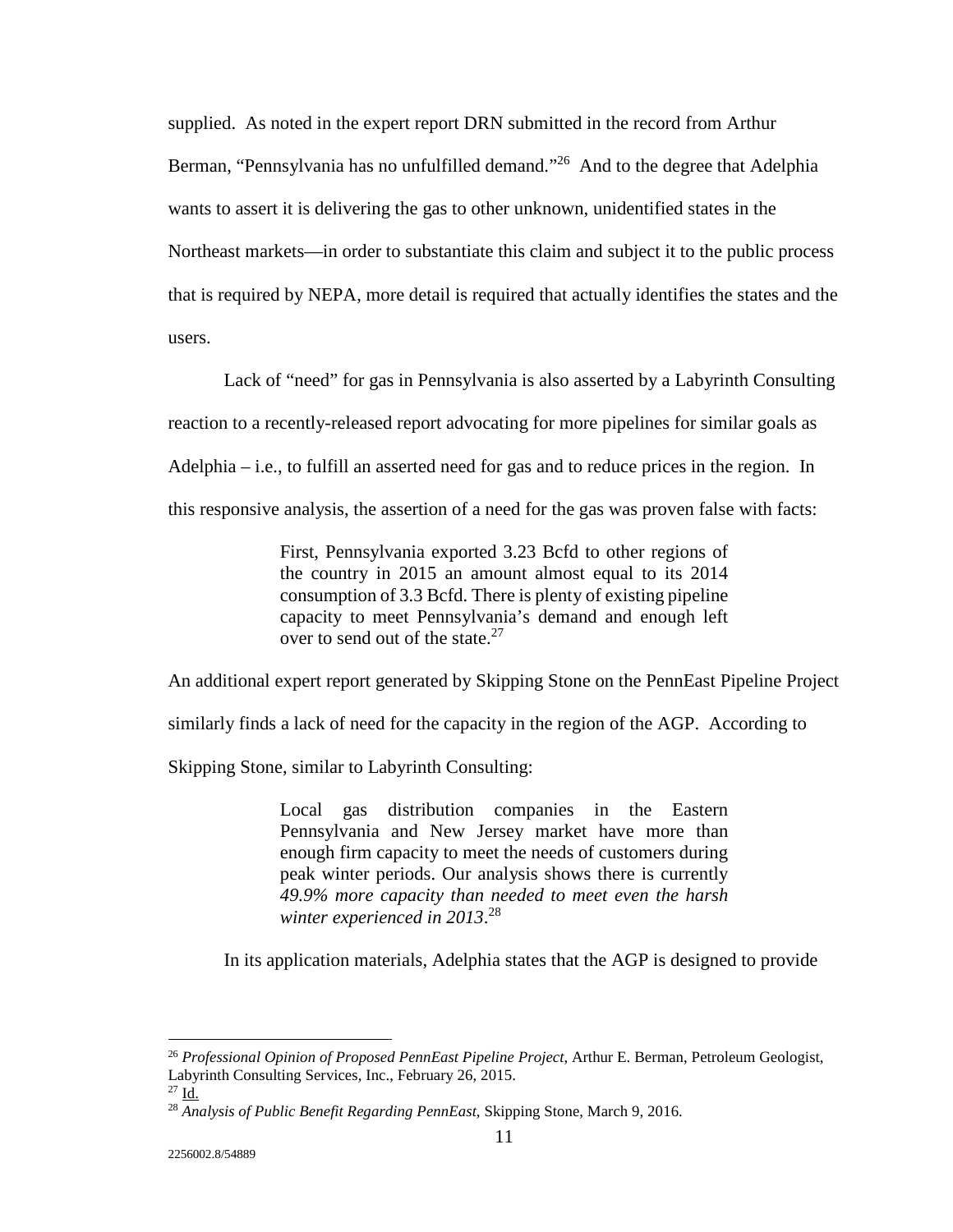"shippers access to diverse and abundant natural gas supplies through existing interconnects with three interstate pipelines and access to demand centers and end-users near the greater Philadelphia area and the Marcus Hook Industrial Complex," a "state-ofthe-art terminalling and natural gas liquids storage facility."29

 Given that Adelphia failed to demonstrate any need for the gas in the Greater Philadelphia area or other Northeast markets and that natural gas can sell at a significantly higher price overseas as compared to domestically, it is both reasonable and foreseeable that at least some of the Adelphia-transported gas will be transported to Marcus Hook for export.<sup>30</sup>

 However, FERC dismisses even the export argument, saying, *inter alia*, that Marcus Hook does not handle liquefied natural gas ("LNG") and that "no jurisdictional LNG export terminal interconnects with or is in the vicinity of the project.<sup> $31$ </sup> The problem with this statement is threefold. First, Adelphia's *own application* advertises its connection to Marcus Hook.32 Second, what FERC considers "jurisdictional" under internal policy regarding LNG export/import terminals is sharply limited from what it *actually* has jurisdiction over under the Natural Gas Act and its own regulations.<sup>33</sup>. Third, there is an LNG export terminal presently under construction several miles upriver in Gibbstown.

Beyond that, FERC takes the position that, even if there were a jurisdictional

<sup>29</sup> *See* Adelphia Gateway LLC's Abbreviated Application of Adelphia Gateway, LLC for Certificates of Public Convenience and Necessity Authorizing Acquisition, Construction, and Operation of Certain Pipeline Facilities and for Related Authorizations. January 11, 2018.

<sup>&</sup>lt;sup>30</sup> For more discussion on end uses, see also Section IV.C.5.b. and IV.C.6.c.-e.

 $31$  Certificate Order, ¶ 39 & n. 68.

<sup>32</sup> Adelphia CP18-46-000 Application, p.5.

<sup>33 15</sup> U.S.C. § 717a(11), 18 C.F.R. § 153.2(d), 18 C.F.R. § 157.21(a); contrast Shell U.S. Gas & Power, LLC, 148 FERC ¶ 61163 (Sept. 4, 2014).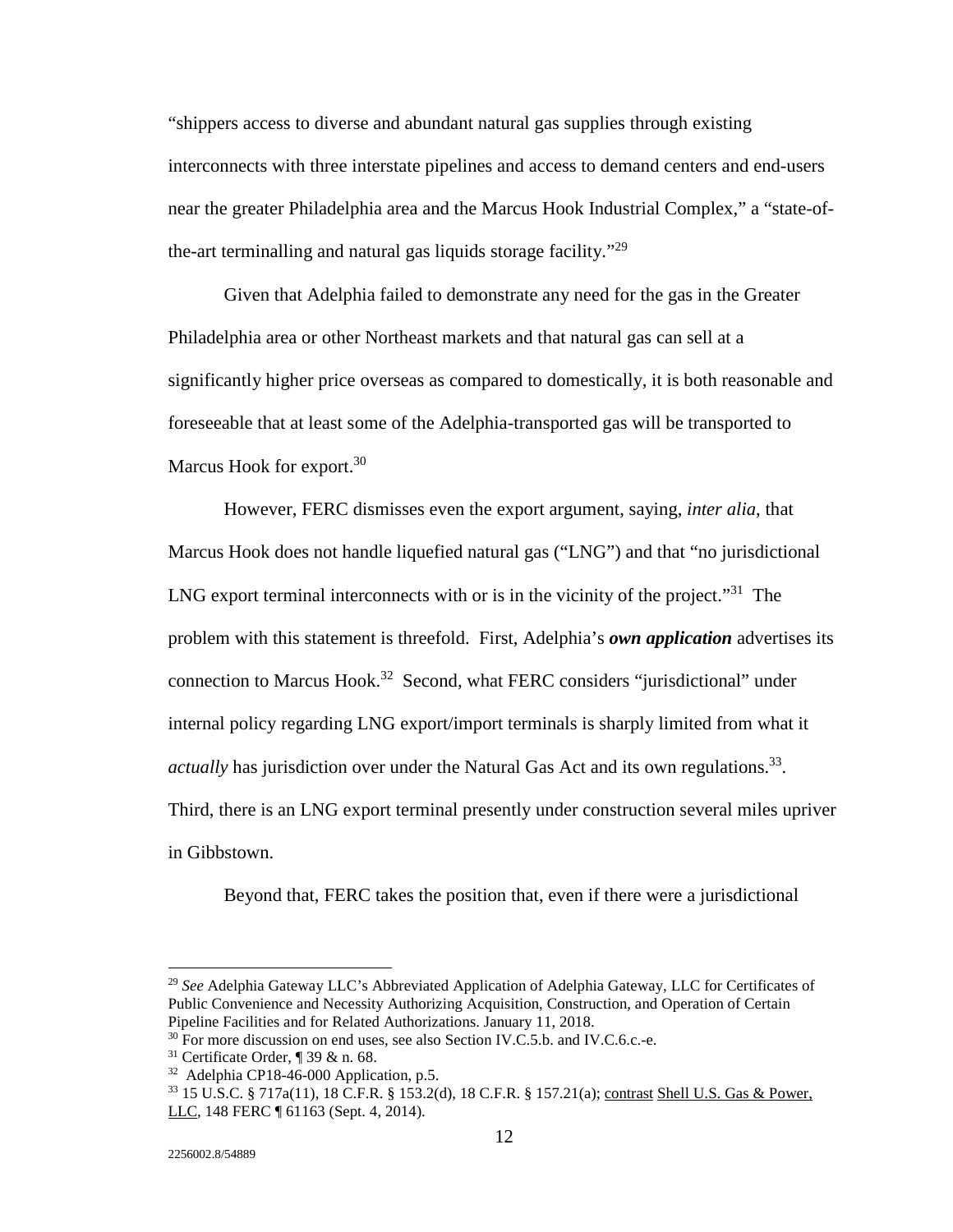LNG export terminal involved here, it *still* would not matter as part of FERC's calculus because the FERC does not approve the importation or exportation of natural gas.<sup>34</sup> While FERC cites Sierra Club v. FERC ("Freeport")<sup>35</sup> in support of its position, that case does not address the Commission's obligations *under the Natural Gas Act***.** Further, the case is inapposite, which the D.C. Circuit openly noted in Sierra Club v. FERC ("Sabal Trail").<sup>36</sup> Sabal Trail made clear that, when acting in the NGA Section 7 context (in contrast to the narrow context of licensure of actual export facilities), "FERC is not so limited" in what it could consider as part of its obligations under NEPA.<sup>37</sup> "Because" FERC could deny a pipeline certificate on the ground that the pipeline would be too harmful to the environment, *the agency is a 'legally relevant cause'* of the direct and indirect environmental effects *of pipelines it approves*."38 Further, the D.C. Circuit Court of Appeals recently remanded a matter to FERC because it failed to appropriately address the public need and benefit as to natural gas exports.<sup>39</sup> Notably, despite commenters requesting that FERC seek updated information on whether any AGP gas would be exported,<sup>40</sup> FERC failed to do so, contrary to Birckhead v. FERC. Instead, FERC claimed that the record lacked evidence of gas exportation, but in doing so, appears to have relied on representations from Adelphia from earlier in the NEPA process in which

 $34$ Certificate Order, ¶ 39 ("Further, even if there was evidence that some of the gas would be exported, the Commission does not have jurisdiction over the exportation or importation of the natural gas commodity. Such jurisdiction resides with the Secretary of Energy, who must act on any applications for natural gas export or import authority.")

<sup>35 827</sup> F.3d 36 (D.C. Cir. 2016). Certificate Order, ¶ 39.

<sup>36 867</sup> F.3d 1357, 1373 (D.C. Cir. 2017)

<sup>37</sup> Id.

<sup>38</sup> Id. (referencing Freeport, 827 F.3d at 47 (emph. added).

<sup>39</sup> City of Oberlin, Ohio v. FERC, 937 F.3d 599 (D.C. Cir. 2019).

 $40$  Pipeline Safety Coalition, Sept. 11, 2019 Letter requesting that FERC obtain and make public "[t]he proposed Adelphia Project sites (ports, facilities, geographic locations) of delivery of fuels specific to domestic and export use."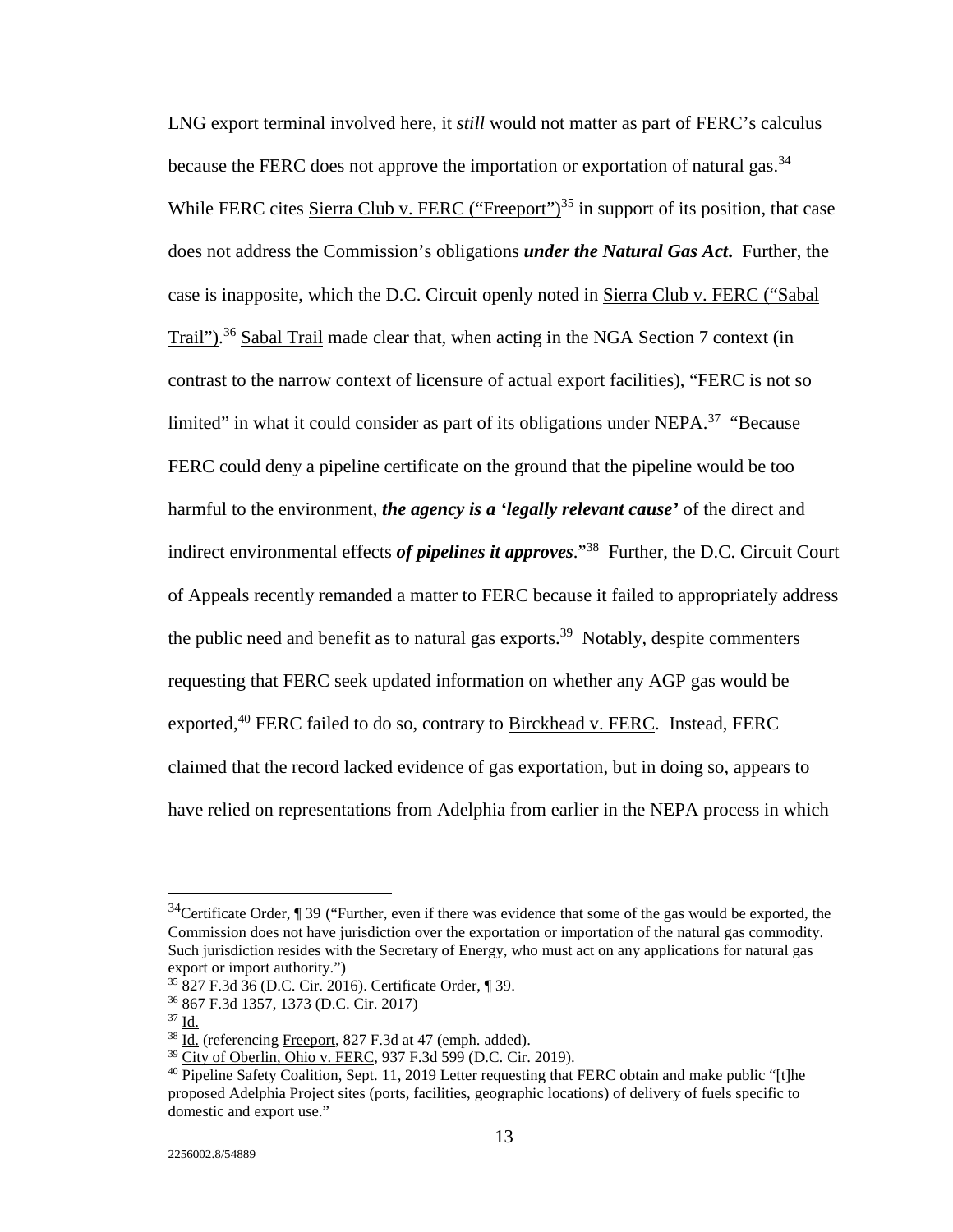Adelphia disclaimed knowledge of the "ultimate end-use of gas for the shipper . . . for the Zone South region."<sup>41</sup> This is a significant concern because Adelphia did disclose that the shipper is receiving gas at Adelphia's Transco interconnect. This provides a means to ship the gas to the Cove Point export facility in Maryland. However, despite commenters' requests for updated information, FERC chose to keep itself in the dark to avoid having to potentially confront the export issue as directed by Oberlin, in violation of NEPA. $42$ 

 FERC failed to thoroughly assess Adelphia's claims regarding the need for the project in its balancing of the likely public benefit against the adverse impacts associated with the project. The claim that this pipeline is "needed" in order to provide "low-cost" gas to Pennsylvania customers is not a "need" and cannot be an expected outcome of this project.

 To the contrary, construction of the AGP may contribute to an *increase* in gas prices for many in Adelphia's identified service areas, contrary to the public interest under the NGA.

 Natural gas prices are lowest in the regions in which gas is produced. For many years, the lowest natural gas prices in the East were found at Henry Hub, located near the Gulf of Mexico where much of the natural gas in the United States was produced. With the increase in shale gas production, however, the lowest natural gas prices in the country are now found at trading points in and around the Marcellus and Utica shale plays in Pennsylvania, West Virginia, and Ohio.

Availability of pipeline infrastructure to send natural gas to other regions has a

<sup>41</sup> Certificate Order, ¶ 39; Adelphia July 27, 2018 Response to FERC Staff July 12, 2018 Data Request, p.2.

<sup>42</sup> Birckhead v. FERC, 925 F.3d 510, 520 (D.C. Cir. 2019).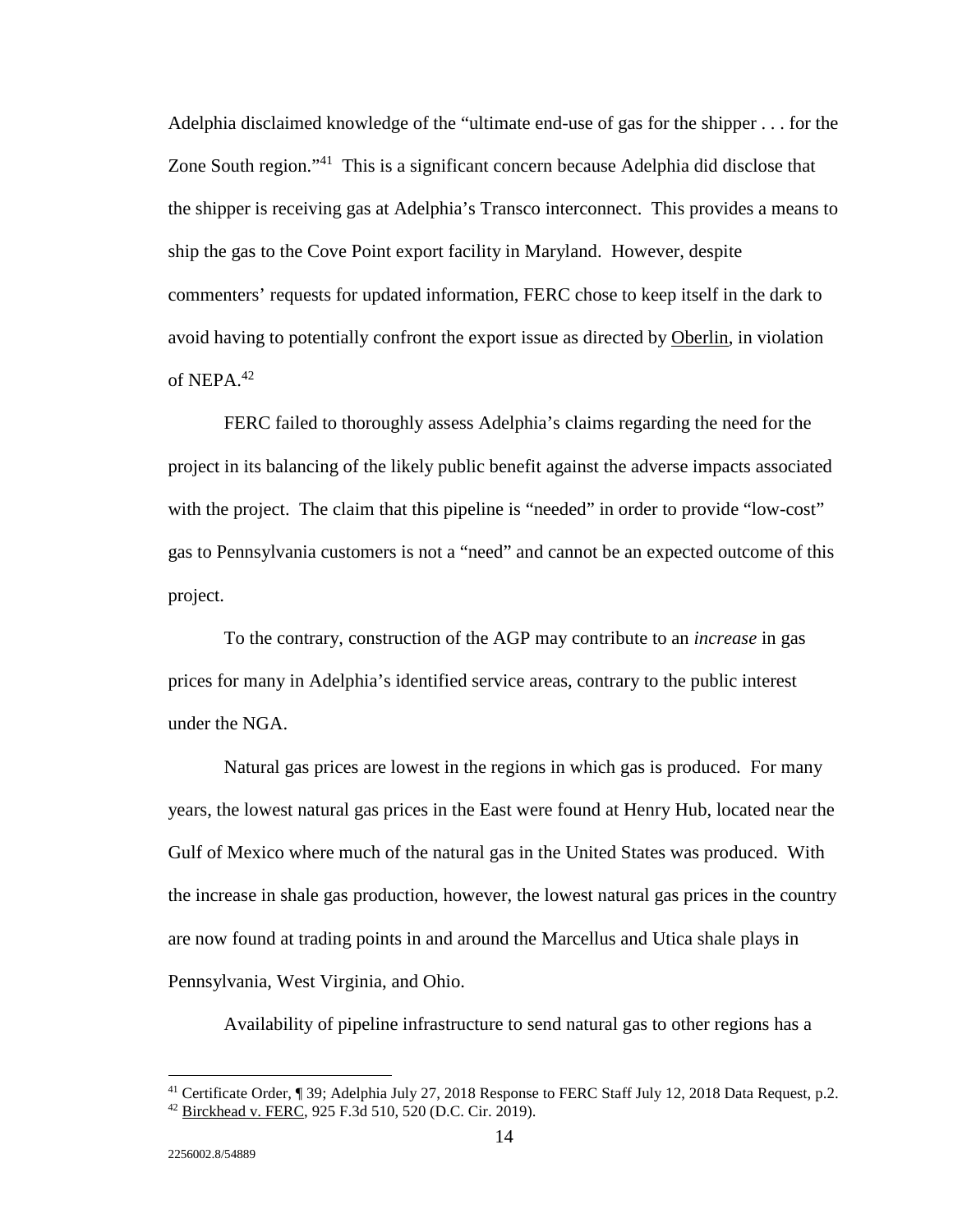direct impact on the price of natural gas in those regions—greater gas take-away capacity allows more natural gas to be produced, and an increase in supply will lead to a decline in price in those regions that receive additional gas. However, improved access to higher priced markets via additional pipeline infrastructure will *raise* the price of natural gas in the producing region, which also will increase production – in this case the producing region is Pennsylvania; therefore it is not a given that prices would in fact be low or reduced.

 The implication that increased pipeline capacity will *necessarily* result in reduced gas prices is challenged by other experts considering the issue when responding to claims that pipeline capacity is needed to reduce prices for Eastern Pennsylvania end users:

> The correlation between volume of gas production and the price of gas for power generation is poor because there are other factors besides production volume that affect the price of gas. Still it seems unlikely that more gas production in Pennsylvania would result in a cost reduction since production already exceeds consumption by almost 100%.<sup>43</sup>

A second report issued by Arthur Berman further clarifies that:<sup>44</sup>

"There is no evidence…that more gas supply [would] result[] in lower costs to consumers"

"All leading companies in the Marcellus and Utica plays reported net losses for the second quarter of 2015"

"U.S. gas production is declining and shale gas output is down almost 2.5 Bcf per day"

# **1. The Lack of Established Need and Consequences of FERC Certification Demanded That FERC Take a Harder Look at Whether the AGP is Truly Needed**

<sup>43</sup> Labyrinth Consulting responding to "A Pipeline For Growth Report"

<sup>44</sup> *Opinion on the PennEast Pipeline,* Arthur Berman, Petroleum Geologist, Labyrinth Consulting Services, Inc., September 11, 2016.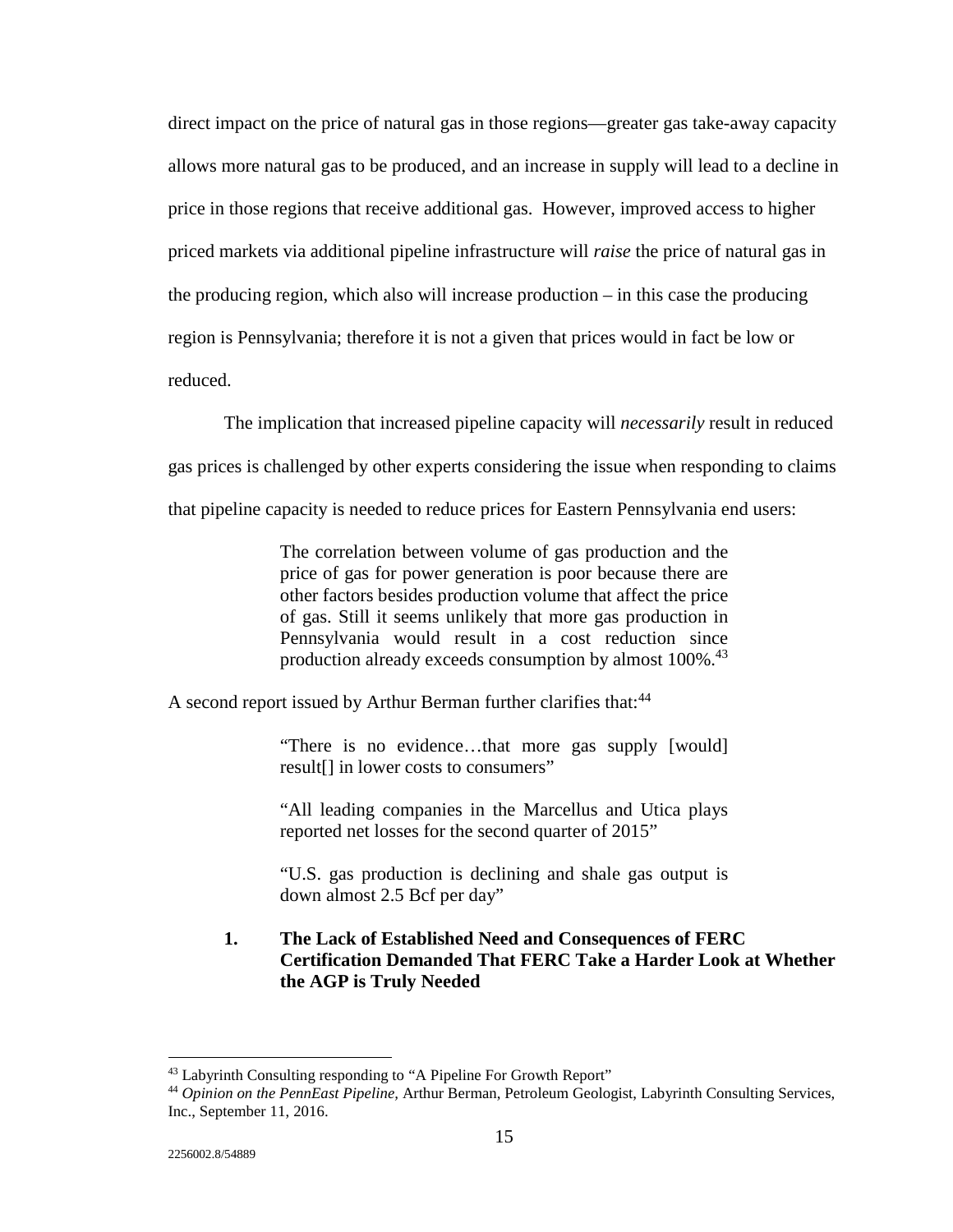It is an abuse of process and power, and a violation of the NGA and NEPA for FERC to allow Adelphia's self-serving claims to fulfill the requirement of "need." While FERC concludes its inadequate Purpose and Need section of the EA by stating that "The Commission does not direct the development of the gas industry's infrastructure regionally or on a project-by-project basis, or redefine an applicant's stated purpose," this does not excuse FERC from independently examining the company's claims of "need" in order to accurately assess the project's underlying purpose and need in its environmental review, as required by NEPA. The EA's statement of "need" fails to provide an adequate basis of accurate information to conduct its public interest determination and fairly balance the alleged need for the project against the adverse impacts, as required by the NGA and outlined in the Certificate Policy Statement.

 FERC has plenty of guidance to ensure it adequately assesses a pipeline company's claim of need for a project as required by NEPA and the NGA. As Commissioner Glick explains in his dissent of the Spire STL Pipeline LLC's certificate order:

> The Commission's Certificate Policy Statement contemplates a range of additional indicia of need including, but not limited to, "demand projections, potential cost savings to consumers, or comparison of projected demand with the amount of capacity currently serving the market." This evidence would permit the Commission to make an independent assessment of the need for the project<sup>45</sup>

Commissioner LaFleur stated in her dissent of the Spire STL Pipeline LLC, that "[i]n

cases where adverse effects are present, as is the case here, the amount of evidence

<sup>45</sup> Commissioner Richard Glick, Dissent on Spire STL Pipeline LLC, 164 FERC ¶ 61,085, Docket no. CP17-40-000 and CP17-40-0001, 2018.8.3.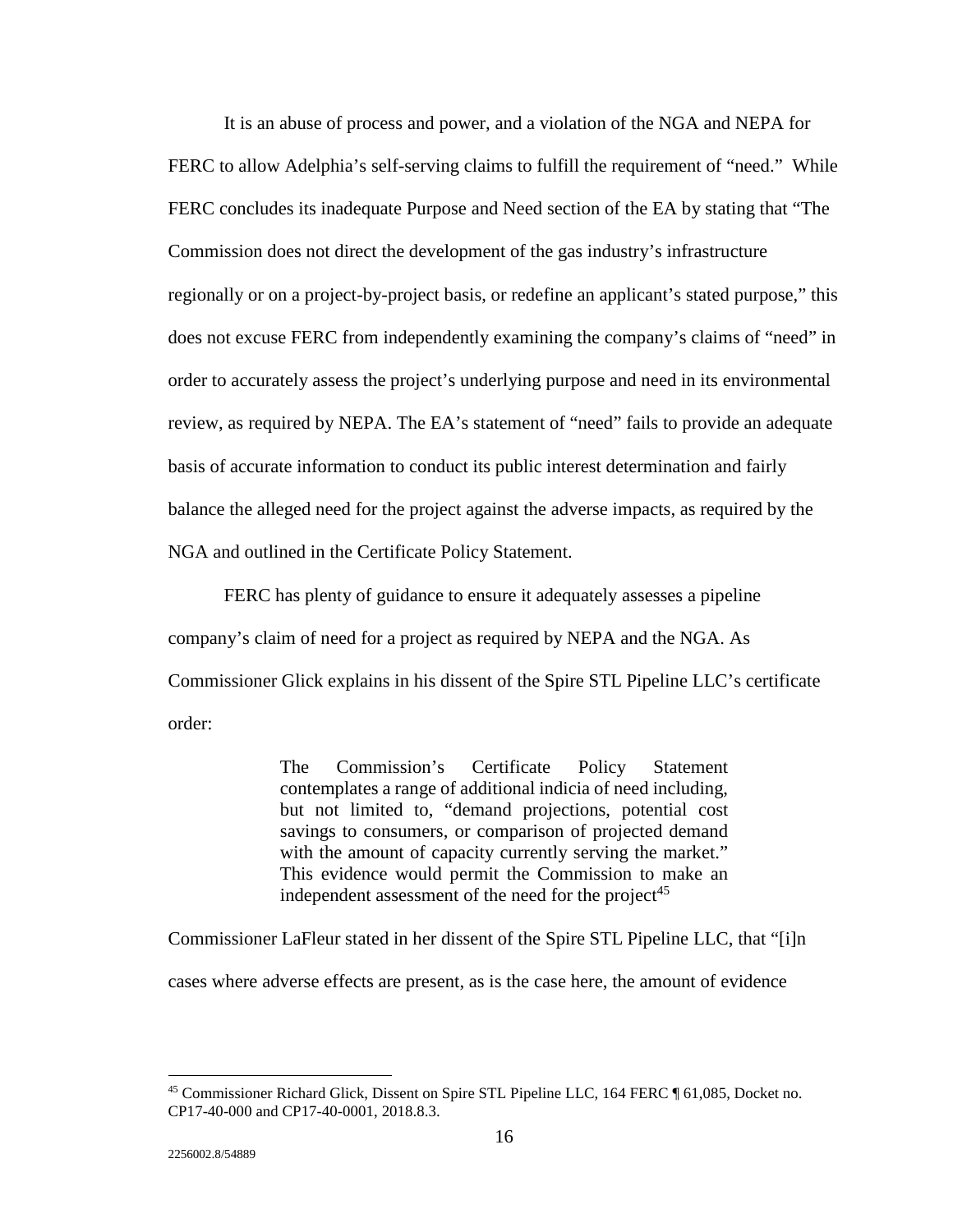necessary to establish need increases."46 As demonstrated in this rehearing request and through the comments and other evidence in the record, the AGP would clearly impose adverse effects on the public and, therefore, FERC must thoroughly assess Adelphia's claims of need, including considering expert reports, evidence cited in this rehearing and included in DRN's comments, and other evidence on the record.

FERC's past review of projects has not considered this evidence and has

arbitrarily ignored evidence put forth by other groups that shows pipeline infrastructure is

in fact not needed.

But the Commission does not explain why the additional evidence in support of the Project is meaningful and the evidence against it is not. Instead, the Commission selectively points to evidence of expected demand only in instances where it backs the Commission's conclusions, while summarily rejecting the same type of evidence when it does not support the Project. I oppose this inconsistent and arbitrary application of the Certificate Policy Statement for the purposes of evaluating project need. $47$ 

 FERC has made it clear that it does not "look behind the contracts to determine whether the customer commitments represent genuine growth in market demand" or need.48

 FERC does this again here. Such an arbitrary review process, when taken to its logical conclusion, leads to absurd results. Indeed, to the extent the contracts are artificially manufactured and do not represent "genuine growth in market demand," FERC essentially admits that, to the extent any representations to FERC are fraudulent, such representations are sufficient for a decision approving the certificate. Likewise,

<sup>&</sup>lt;sup>46</sup> Commissioner Cheryl A. LaFleur, Dissent on Spire STL Pipeline LLC, 164 FERC ¶ 61,085, at p.4 (citations omitted).

<sup>47</sup> Commissioner Richard Glick, Dissent on NEXUS Gas Transmission, 164 FERC ¶ 61,054, at p.4.

<sup>48</sup> See also NE Hub Partners, L.P., 90 FERC ¶ 61,142 (2000).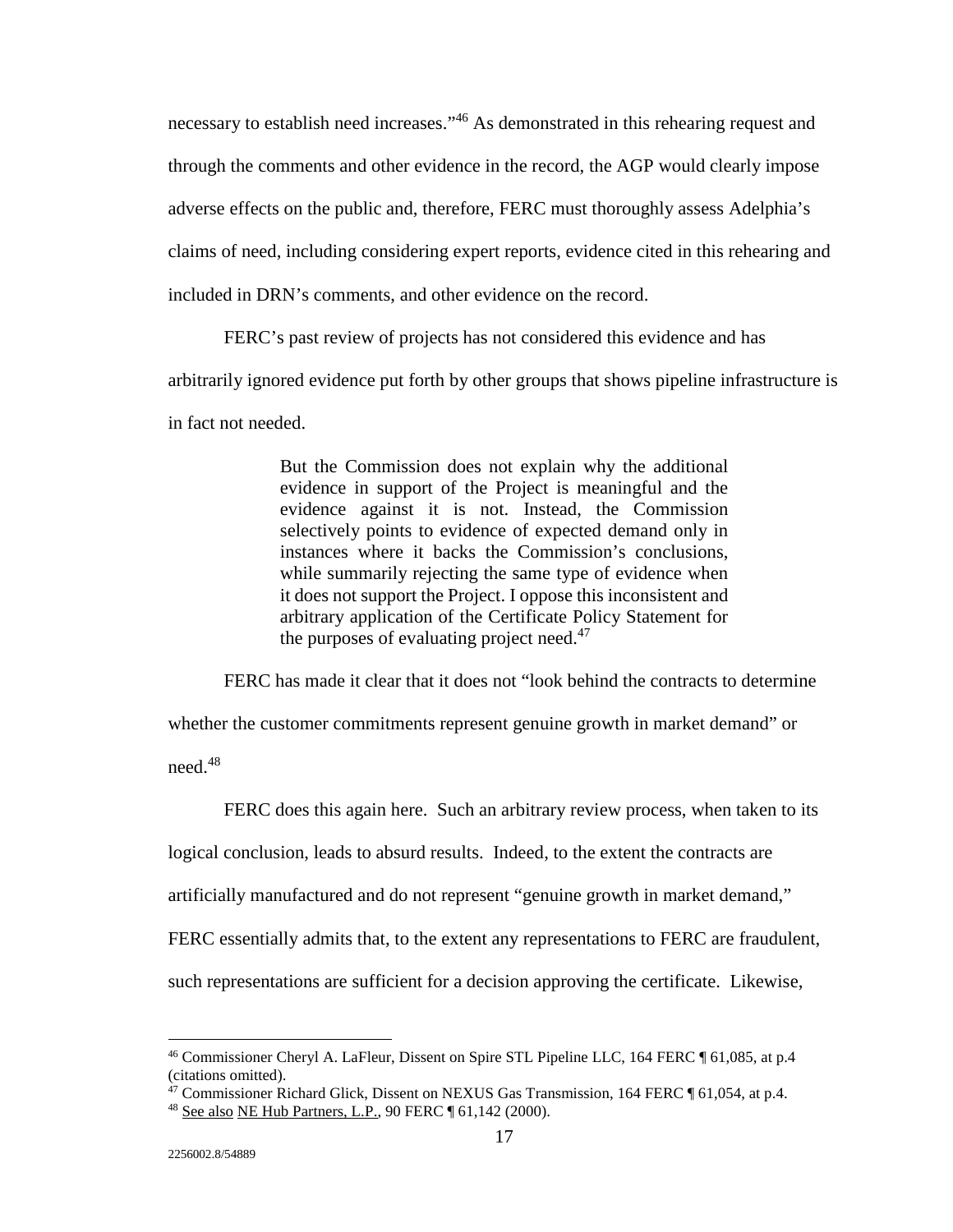FERC openly disregards the concerns about new pipelines "stealing" customers from existing pipelines, expressed in its Certificate Policy. Indeed, despite NJR's involvement in both PennEast and the AGP, FERC did not bother to look behind the curtain to determine whether the AGP is actually supported by "new" need, or by entities who are hedging their bets and think that the AGP will come online sooner than PennEast. FERC fails to make a determination on "genuine market growth" and thus its approval is arbitrary and capricious and violates the NGA and NEPA.

 Approving construction, expansion, and/or upgrading of a pipeline project is a weighty matter. FERC approval means AGP may gain certain exemptions from state and local laws, and that AGP obtains the power of eminent domain. It allows companies like Adelphia to take private property, as well as publicly preserved parks, forests and natural lands, all so the pipeline company can achieve its independent goal of greater profits. Such practices are unacceptable and subject communities to the threat and reality of pipeline accidents, incidents and explosions (which happen with concerning regularity) without a legitimate need that warrants these property takings and associated harms. Ultimately, it saves industrial entities like AGP money at the expense of landowners and communities in the path of these projects.

 Given the significant level of impacts that will be inflicted by the AGP on Pennsylvania and Delaware and beyond (when considering the far-reaching climate change impacts), and that the project will necessarily result in unavoidable and unmitigatable harm to the environment and communities, a lack of demonstration of genuine need for the AGP is a fatal flaw. It is improper for FERC, to presume "need" rather than require the project applicant to affirmatively demonstrate it.

18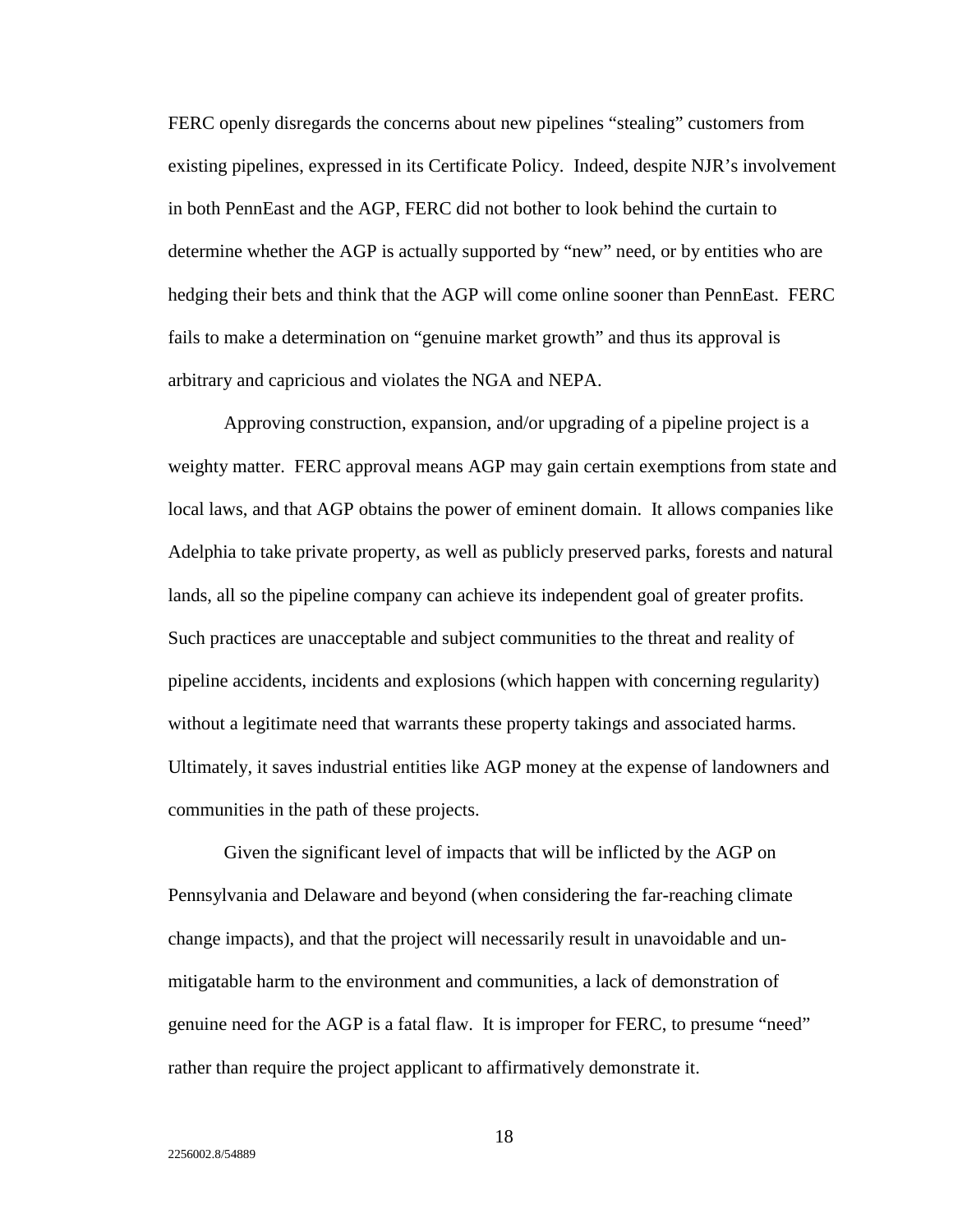# **2. FERC's Failure to Require Adelphia to Demonstrate Genuine Need Exacerbates Pipeline Overbuild**

Adelphia's failure to demonstrate genuine need for the AGP in the face of record

evidence to the contrary is exacerbated by the predictions and concerns of experts that the

industry is proposing an "overbuild" of pipelines from the Marcellus and Utica shales: <sup>49</sup>

"Speaking to attendees at the 21st Annual LDC Gas Forums Northeast conference in Boston Tuesday, [RBN Energy LLC President Rusty] Braziel said an evaluation of price and production scenarios through 2021 suggests the industry is planning too many pipelines to relieve the region's current capacity constraints." "What we're really seeing is the tail end of a bubble, and

what's actually happened is that bubble attracted billions of dollars' worth of infrastructure investment that now has to be worked off," Braziel said.

As reported by the Institute for Energy Economics and Financial Analysis,

pipeline companies have an incentive to overbuild, and no reason to self-moderate or

limit their construction.<sup>50</sup> The failure of FERC to provide any independent review or

oversight over self-serving claims of "need" undermines the requirements of the law and

the actual needs of the public:

- "... current low natural gas prices in the Marcellus and Utica region are driving a race among natural gas pipeline companies …. An individual pipeline company *acquires a competitive advantage* if it can build a well-connected pipeline network...; thus, pipeline companies competing to see who can build out the best networks the quickest. This is likely to result in more pipelines being proposed than are actually needed to meet demand in those higher-priced markets."<sup>51</sup>
- "…*[T]he regulatory environment created by FERC encourages pipeline overbuild.* The high returns on equity that pipelines are authorized to earn by FERC and the fact that, in practice, pipelines tend

<u>.</u>

<sup>&</sup>lt;sup>49</sup> Marcellus/Utica on Pace for Pipeline Overbuild, Says Braziel, Natural Gas Intelligence, June 8, 2016.<br><sup>50</sup> Institute for Energy Economics and Financial Analysis, *Risks Associated with Natural Gas Pipeline*<br>*Expansio* 

*Expansion in Appalachia*, April 2016. 51 Institute for Energy Economics and Financial Analysis, *Risks Associated with Natural Gas Pipeline Expansion in Appalachia*, April 2016 (emph. added).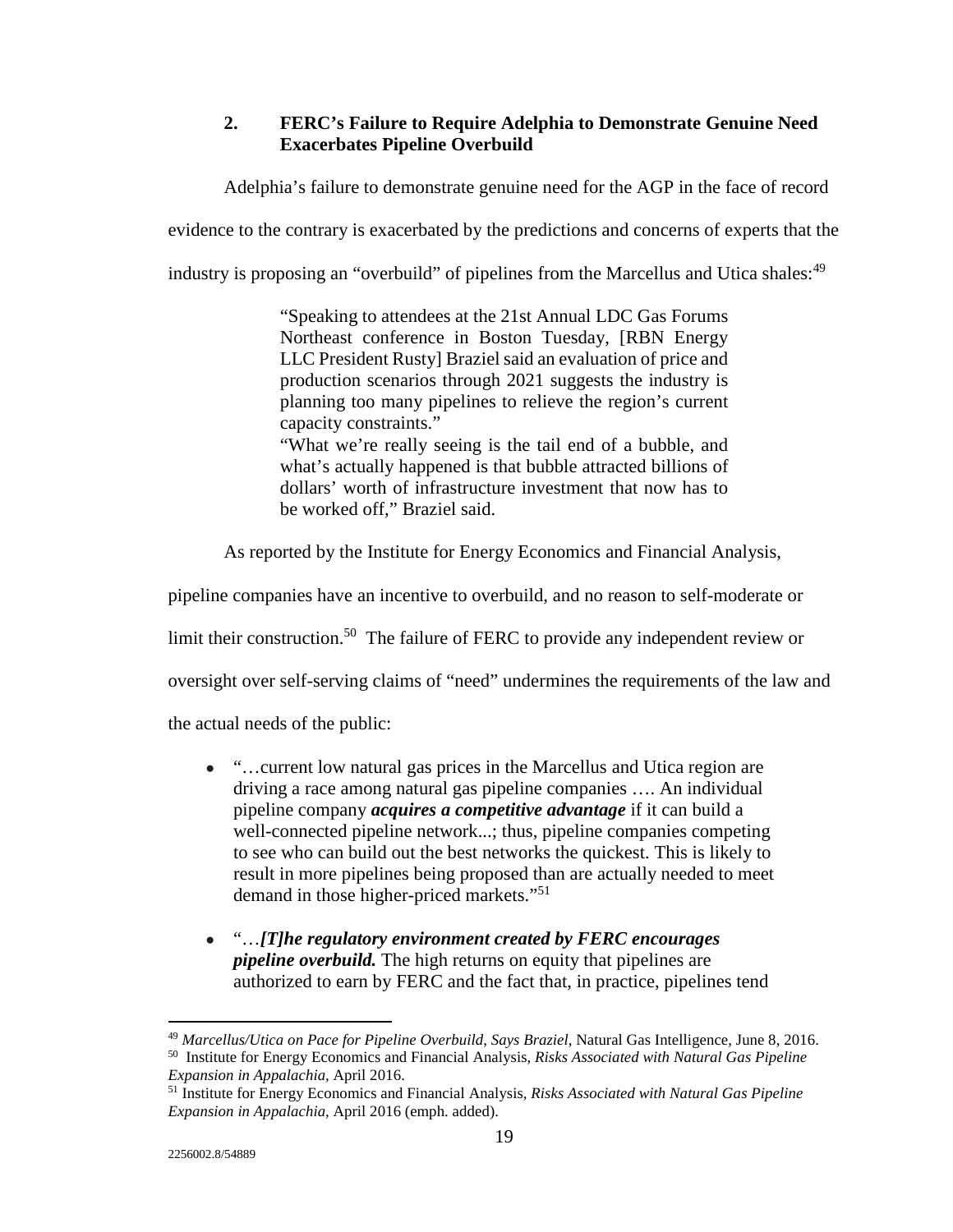to earn even higher returns, mean that the pipeline business is an attractive place to invest capital. And because … *there is no planning process for natural gas pipeline infrastructure*, there is a high likelihood that more capital will be attracted into pipeline construction than is actually needed."<sup>52</sup>

• "The pipeline capacity being proposed exceeds the amount of natural gas likely to be produced from the Marcellus and Utica formations over the lifetime of the pipelines. An October 2014 analysis by Moody's Investors Service stated that pipelines in various stages of development will transport an additional 27 billion cubic feet per day from the Marcellus and Utica region. This number dwarfs current production from the Marcellus and Utica (approximately 18 billion cubic feet per day)."<sup>53</sup>

Commissioner LaFleur acknowledged the risk of pipeline overbuild that comes with the

Commission's refusal to ensure demonstrated, genuine need for a project in her dissent of

the Spire STL Pipeline LLC's certificate order:

 Ultimately, because need has not been demonstrated, there is a significant risk of overbuilding into a region that cannot support additional pipeline infrastructure. Pipelines are longlived assets and we should be careful not to authorize infrastructure that is not needed. The Commission has not established need, and has not shown the pipeline's benefits outweigh its harms. I do not find the proposed project is required by the public convenience and necessity.<sup>54</sup>

In its Certificate Order, the Commission again fails to address its central role in

the overbuilding context, effectively saying it cannot predict the future because factors

such as natural gas prices, environmental factors, and regulatory environments can

change. It claims that it is being asked to pick the best project amongst the batch, which

DRN has not asserted. Therefore, FERC ultimately merely relies on what a pipeline

company says the need is – the very company with a vested interest in making a profit on

 $52$  **Id.** (emph. added).

<sup>53</sup> Id.<br>54 Commissioner Cheryl A. LaFleur, Dissent on Spire STL Pipeline LLC, 164 FERC ¶ 61,085, Docket No. CP17-40-000 and CP17-40-001 LaFleur 2018.08.03, citations omitted.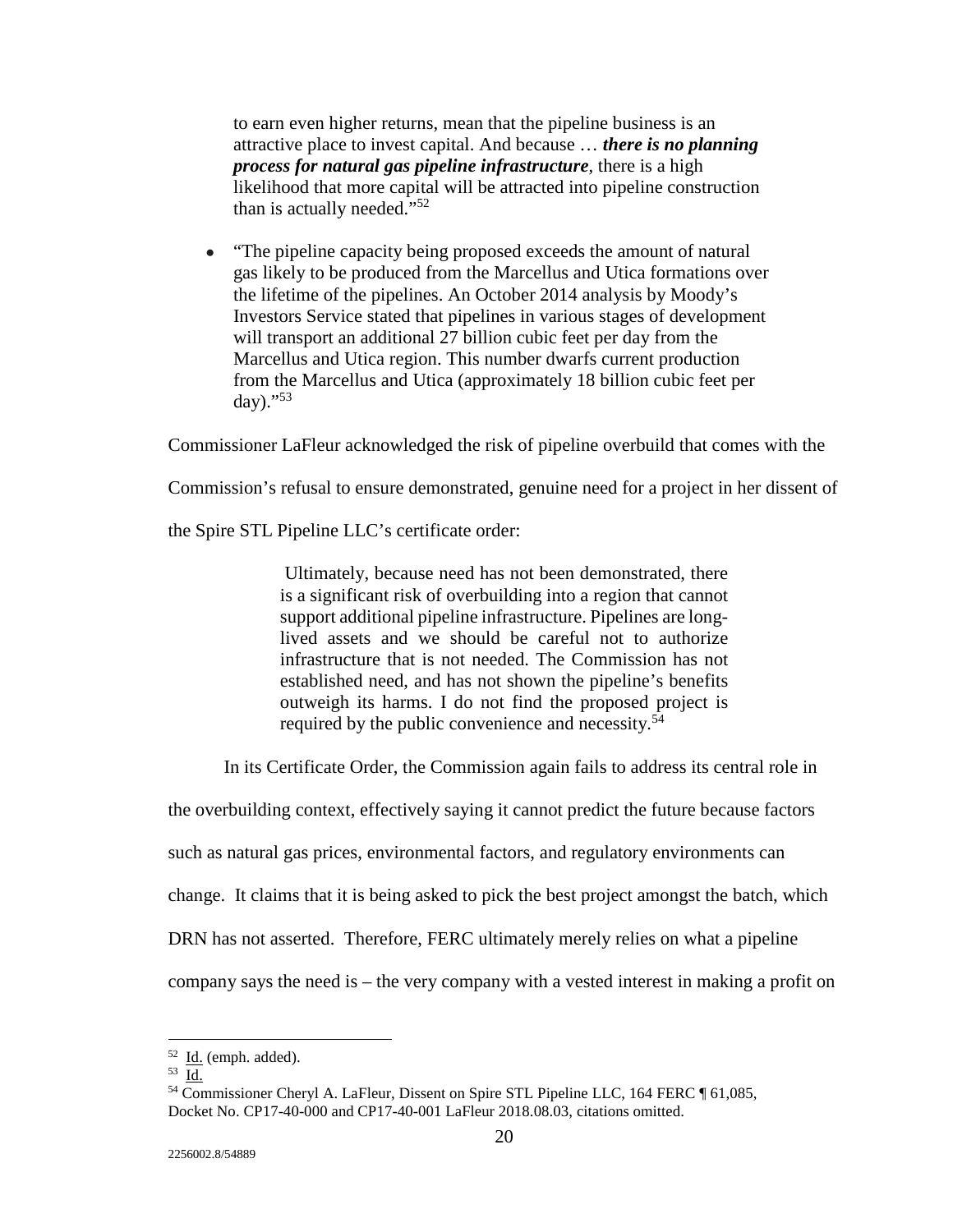the Project. Further, the entity here  $-$  Adelphia (part of NJR)  $-$  has a vested interest in getting *some* pipeline online, whether it's the AGP, PennEast, or both, given that it is invested also in PennEast. Indeed, NJR stands to profit quite substantially if both AGP and PennEast come online, and it can easily (because the pipelines overlap) interconnect the two on its own. (That said, because both AGP and PennEast would connect to the TCO transmission system, they would already be connected without NJR making any additional effort.) In addition, TETCO's Greater Philadelphia Expansion Project, which FERC included in the EA,<sup>55</sup> would impact areas of the AGP ROW<sup>56</sup> and service some of the same areas that AGP claims to be serving.

 Yet, FERC ignores this, blinding itself to the clear trends, what it has approved already, and what it knows is on the horizon. FERC's reasoning that the future is uncertain is illogical especially when, to find "need," FERC is relying on contractual agreements *reached based on expectations about the future*. If FERC cannot make reasonable independent projections about need, how can the pipeline company, or even those who signed the contracts? Every pipeline company coming before FERC is relying on projections, as is every company who has signed a contract with the pipeline company. FERC expressly admits this.<sup>57</sup> Yet FERC has chosen to trust the pipeline company's and the subscribers' predictions about the market and economy more than any independent analysis it could have conducted, but did not. This is particularly a concern because this narrow view disregards the costs that captive customers of pipelines may bear when the shale gas boom ends and/or there is an excess of pipeline capacity.

<sup>55</sup> AGP EA, p.157.

<sup>56</sup> AGP EA, p. 177 (Figure 5).

<sup>57</sup> Certificate Order, ¶ 36.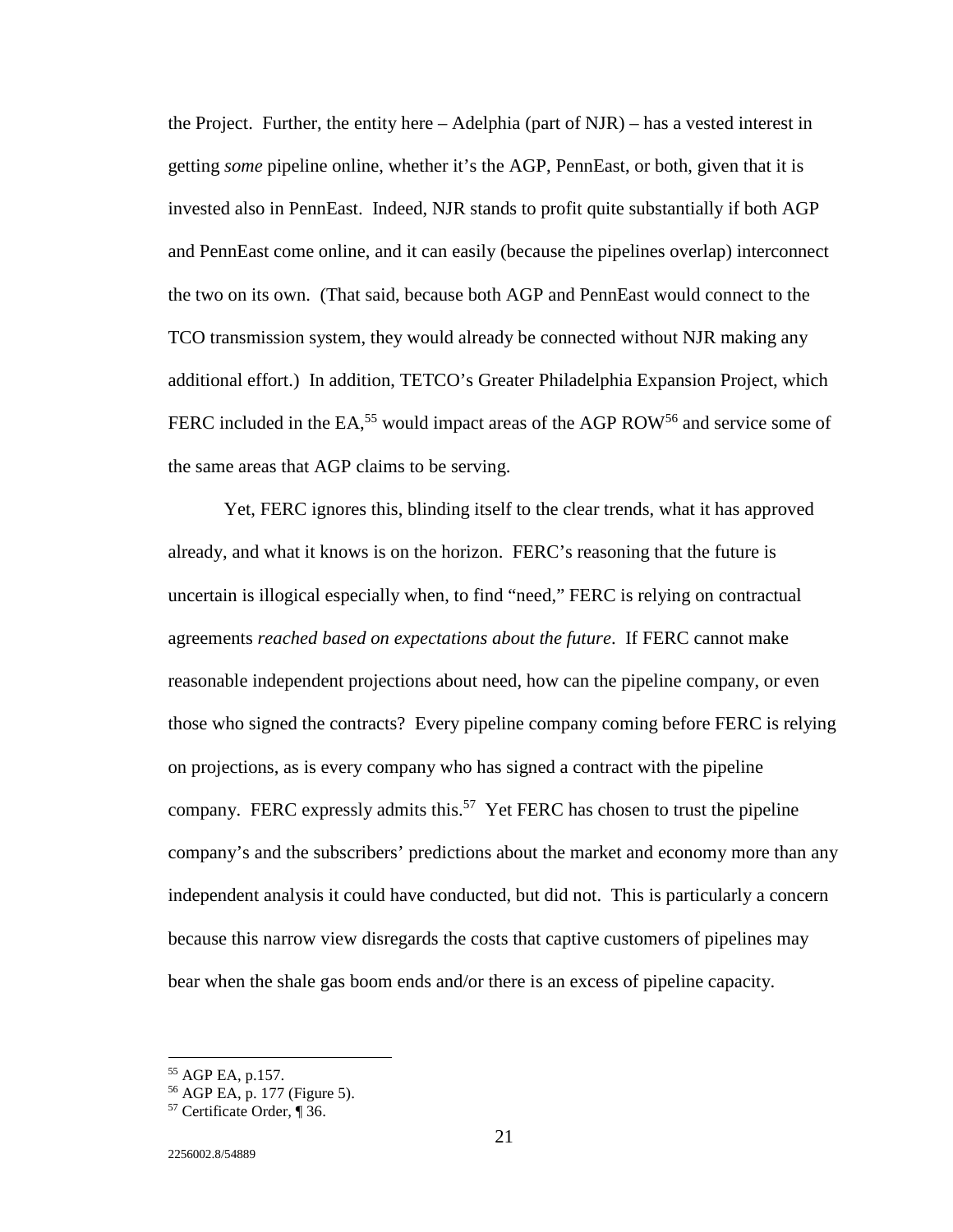FERC knows what it has approved. It has operated in the pipeline world long enough presumably to have expertise on how pipeline companies, natural gas prices, and other factors operate. Yet, FERC says it is merely going to evaluate each project *in isolation* based, effectively, on what the pipeline company seeking to profit from the operation says the need is (even when that need is amorphous and based on the very kinds of future projections FERC claims it cannot rely on to *prevent* overbuilding). If the world is so uncertain that FERC cannot rely on market conditions, trends, projections, and what it knows about the natural gas market as a regulator to prevent excess pipeline capacity that benefit no one but private companies, then it has no basis approving projects relying on those same market conditions, trends, and projections, as it does in the Certificate Order and has done repeatedly.

### **3. Adelphia Overbuilds Capacity in its Own Project, Contrary to The Commission's Policy Statement, Demonstrating Likelihood of Future AGP Expansions And Questionable Present Need**

 FERC approved the AGP despite the evidence that Adelphia designed the AGP to be capable of capacity additions to its natural gas infrastructure beyond the amount disclosed in its application. In essence, the AGP is "overbuilt" because it is designed to provide excess capacity. FERC's Policy Statement regarding the Certification of Natural Gas Pipeline Projects states that to "[o]verbuild" an energy project means to "build capacity for which there is not a demonstrated market need."58 Despite FERC's own policy, and the requirements that there be a "demonstrated market need," FERC approved the AGP anyway despite the excess capacity evidence.

Adelphia has designed the two new pipeline laterals and associated meter stations,

<sup>58 90</sup> FERC ¶ 61,128, at 61,391 (Feb. 9, 2000).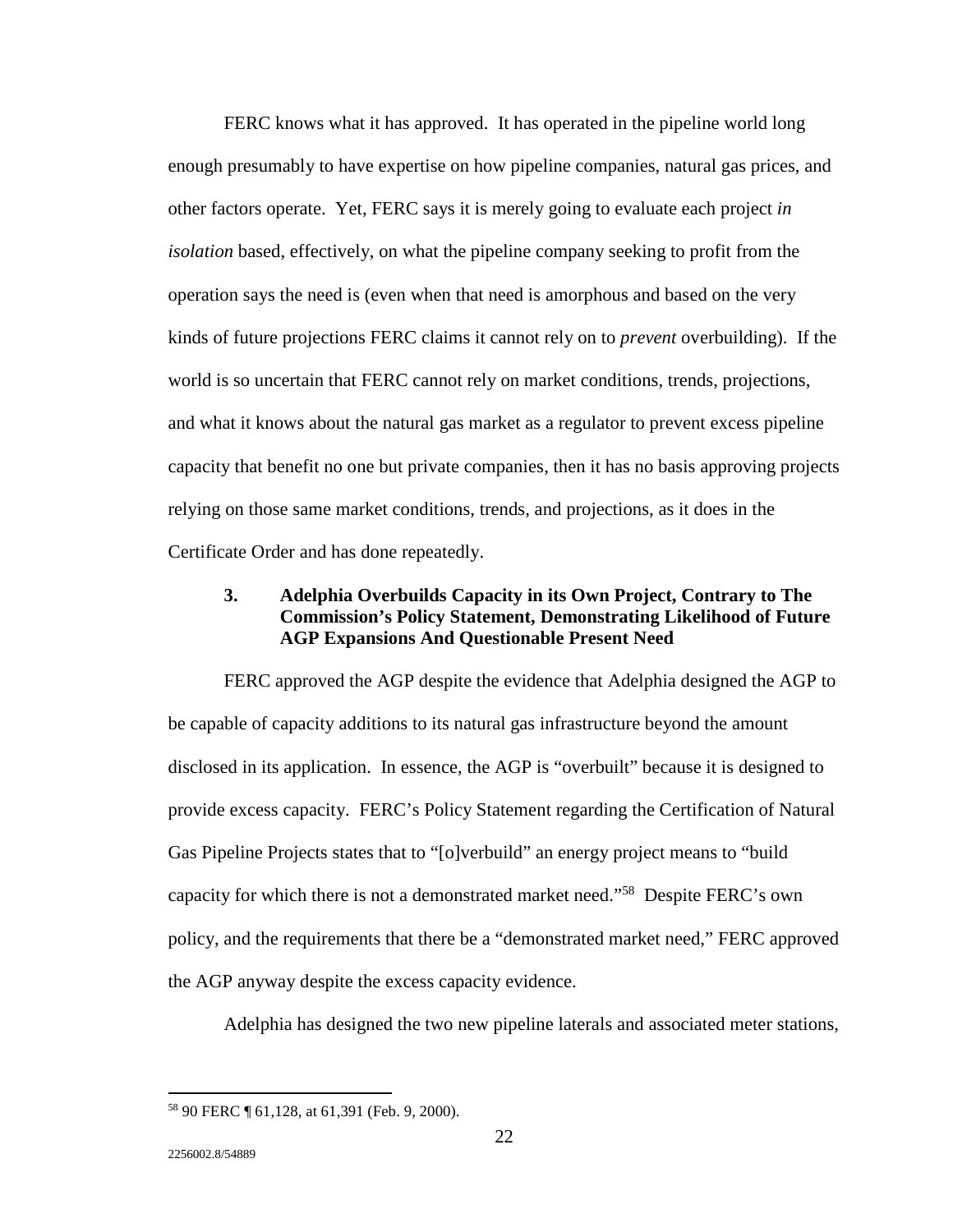and its compressor stations, to accommodate 1440 pounds per square inch gauge (psig). This is despite the fact that the existing mainline's maximum allowable operating pressure ("MAOP") is 1083 psig, and the Zone North B pipeline's MAOP is 1200 psig. It provided no adequate justification for the 1400 psig overbuild, despite DRN's requests to FERC that Adelphia provide such justification. If Adelphia wanted this project to function seamlessly at the existing system MAOP, as FERC maintains, it would have designed the additional facilities and laterals to accommodate the same MAOP. The fact that Adelphia designed it at a higher MAOP than necessary that does not match its existing system indicates that Adelphia clearly overbuilt its Project, which allows Adelphia to easily come back to FERC for expansions and upgrades.

 In response, FERC simply maintains that Adelphia can only operate these existing facilities at their respective MAOP, despite the new facilities' design to accommodate 1400 psig.<sup>59</sup> It also says that Adelphia has not identified expansion plans at this time.<sup>60</sup> However, in taking this approach, FERC ignores key facts, market conditions, and other external factors that all point to future expansion by Adelphia being likely and reasonably foreseeable. Indeed, getting pipelines approved with excess capacity is part of industry's strategy to create an "energy hub" in the very areas that Adelphia is servicing,  $61$  which also further increases the likelihood of exports.

 By connecting previously-fragmented and idle systems and adding new laterals and compressor stations, Adelphia is essentially creating an entirely new interstate

<sup>59</sup> AGP EA, p.6; Certificate Order, ¶ 221.

 $60$  Certificate Order,  $\sqrt{ }$  47. FERC's other primary response is that the facilities are all designed properly, Adelphia is not going to approach 1440 psig, and that Adelphia does not *have* to have MAOPs consistent across its system. Id. While safety is absolutely concern, because the existing mainline was built several decades ago, this misses the point on overbuilding, which was focused on the rationale for having facilities built to accommodate a higher operating pressure when, purportedly, no expansion plans are on the table. 61 Greater Philadelphia Energy Action Team, *A Pipeline for Growth*, March 30, 2016, at p.6.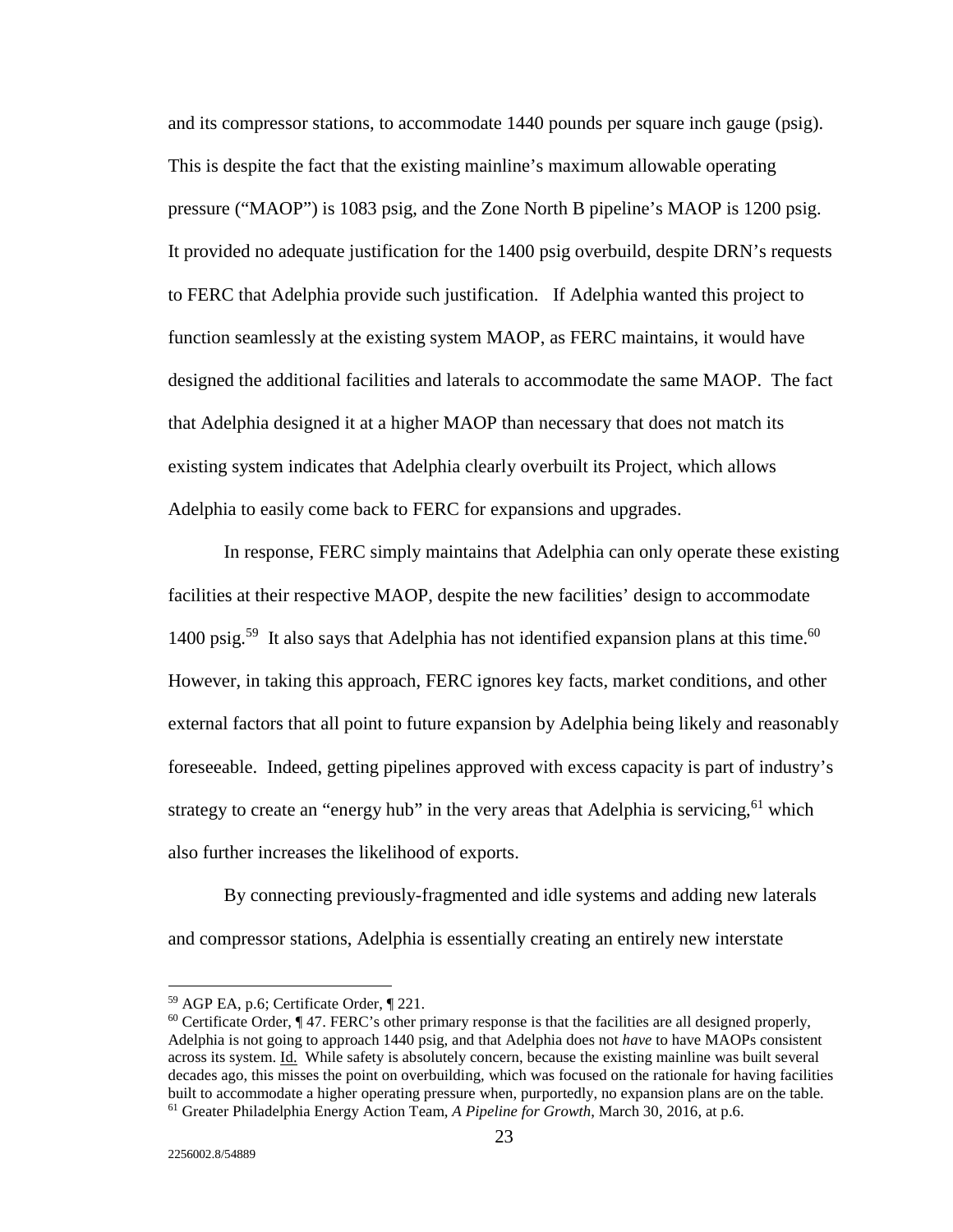pipeline that will foreseeably be used to support future Adelphia pipeline upgrades. The trend in the last approximately decade (and especially the last four years) amongst other major natural gas pipeline operators with existing pipelines, including Columbia, Tennessee Gas Pipeline, TETCO, Transco, and Millennium, has been to add looping segments and/or additional compressors to their existing pipelines in order to expand and compete in the market.

 Looping is a common practice to expand the capacity of an existing pipeline by laying additional pipelines along the same right-of-way. Looped pipelines can be used to increase the distance between compressor stations or to provide additional storage capacity within the pipeline itself. Compression is another way to increase throughput capacity on an existing pipeline. Upgrading existing compressor stations with additional or higher powered compressors or adding new compressor stations can significantly increase pipeline capacity. DRN's comments included extensive information<sup>62</sup> demonstrating 1) the various capacity expansions that have occurred shortly after new pipelines have commenced operations,  $63$  and 2) numerous recent capacity expansions using looping, compression, or both. $^{64}$ 

 Adelphia intends to overbuild portions of the AGP, allowing for certain portions to handle more natural gas. In other pipelines where this has occurred, there has been a tendency to then also increase the rest of the project at a later date through replacement of the mainline or looping. Thus, FERC needed to account for the foreseeable expansion of

<u>.</u>

<sup>62</sup> DRN Comments, February 28, 2019, pp.27-29.

<sup>&</sup>lt;sup>63</sup> Typically, pipelines add additional compression first before resorting to looping, which can be a more costly alternative or supplement to additional compression.

<sup>64</sup> Properties of these projects are available in the respective FERC dockets, including, *inter alia*: Transco Leidy Southeast (CP13-551), Tennessee Susquehanna West (CP15-148), Tennessee Orion (CP16-4), and Millennium Eastern Upgrade (PF 16-3).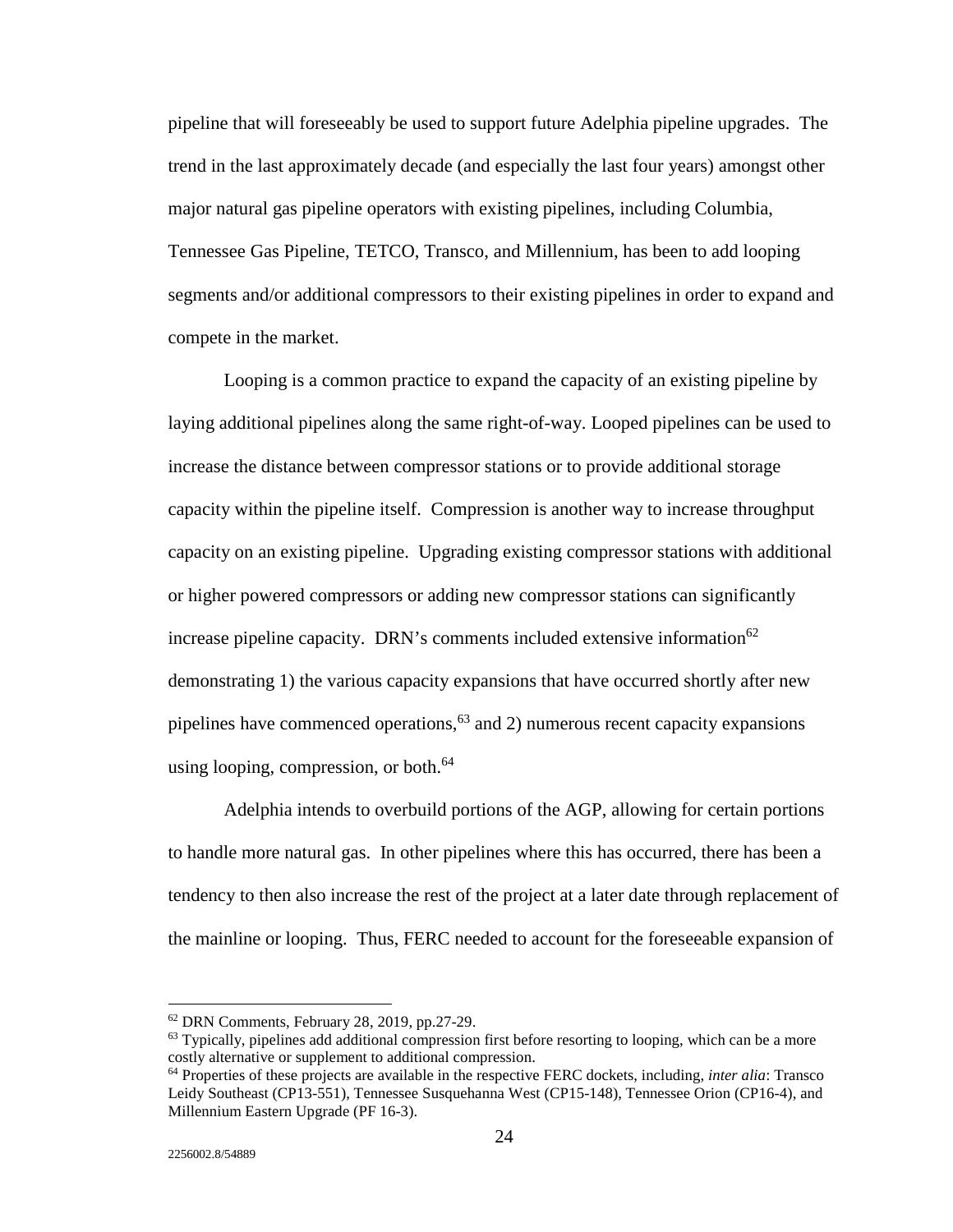the AGP, including its right-of-way, to accommodate future upgrades. It also needed to consider the overbuilding of capacity as a negative reflection on Adelphia's claims of need, both under the NGA and NEPA. FERC failed to do so, either in the EA or in its final decision.

 FERC's only response is to reject the industry trend and say that simply because the industry in which Adelphia operates (and must compete against) trends a certain way does not mean Adelphia will do so, and that Adelphia has no expansion plans right now (despite Adelphia overbuilding its new facilities).65 This again shows FERC's willful ignorance of market conditions and trends, including the ongoing competition amongst pipeline operators to build the best and most well-connected network the fastest.<sup>66</sup>

 The reality is that once Adelphia has already put in new facilities with impacts across southeastern Pennsylvania, it need only come back to FERC for expansions and upgrades, at which point FERC will likely favor approval based on many of the reasons FERC has relied on to approve the AGP, *inter alia*, there are existing facilities, minimal impacts (once the expansions are segmented off from the AGP here), and so forth.

 Thus, FERC's dismissal of the MAOP and foreseeable expansion issues is improper, particularly without justification from Adelphia for a non-expansion/upgrade reason for the 1440 psig in its newly-built facilities. This failure to consider the foreseeable expansion of the AGP also means that FERC failed to include, as part of its impacts assessment (as further discussed herein), the additive effects from such an expansion, further undermining its NEPA analysis and determinations under the NGA.

### **4. FERC's Failure To Adequately Assess Project Need Results In An**

<sup>65</sup> Certificate Order, ¶ 233.

<sup>66</sup> Institute for Energy Economics and Financial Analysis, *Risks Associated with Natural Gas Pipeline Expansion in Appalachia*, April 2016.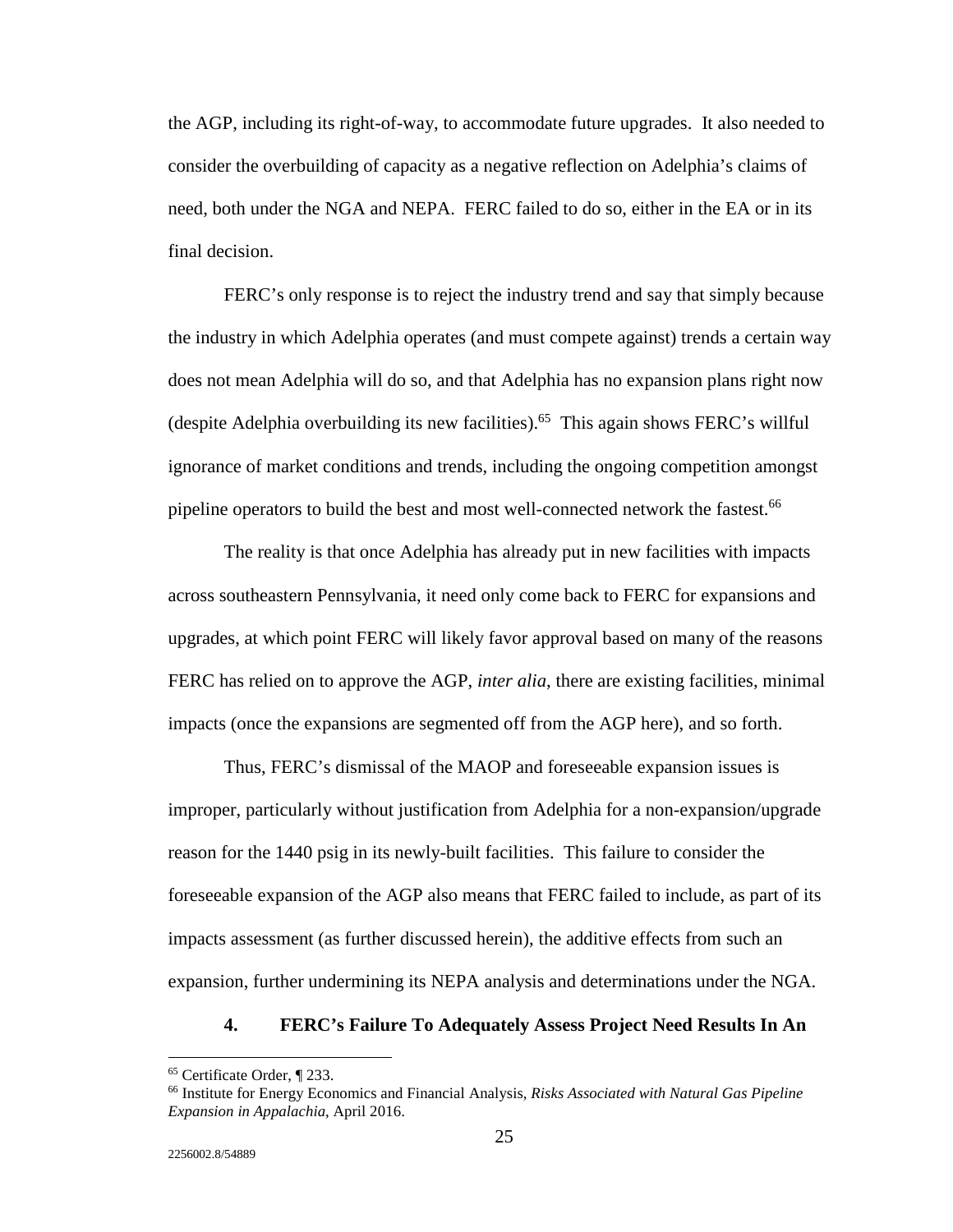#### **Abuse Of Its Eminent Domain Power**

 Eminent domain originated as a way for governments to build necessary public infrastructure projects such as national highways and public buildings. It also enables governments to create parks and other public recreation areas. While eminent domain is considered an inherent government power, it is subject to constitutional limitations. Among those limitations is that the land acquisition must be for "public use".<sup>67</sup> The power of eminent domain is abused when it is used to benefit powerful private interest groups at the expense of the less powerful; Supreme Court justices have recognized that the beneficiaries of this abuse "are likely to be those…with disproportionate influence and power in the political process, including large corporations and development firms."68 At its best, eminent domain allows for the acquisition of private property to create national parks for all to enjoy. At worst, it exploits less politically and economically powerful groups for the benefit of private actors. In the latter instance, the government acts as a henchman for private corporations. While this is not the intent of eminent domain, this is precisely what is happening at the behest of pipeline companies including Adelphia. As explained in DRN's comments, this rehearing request, and in the record, there is no genuine need for this project; the true goals are not to serve the public, but to help Adelphia to meet its corporate goals and to generate profits. This amounts to a government subsidization of a private company's profits, at the expense of the public.

 FERC has stated that "[e]ven though the compensation received in [an eminent domain proceeding] . . . is deemed legally adequate, the dollar amount received as a result of eminent domain may not provide a satisfactory result to the landowner and this

<sup>67</sup> U.S. Const. Amend. V.

<sup>68</sup> Kelo v. City of New London*,* 545 U.S. 469 (2005) (J. O'Connor Dissent).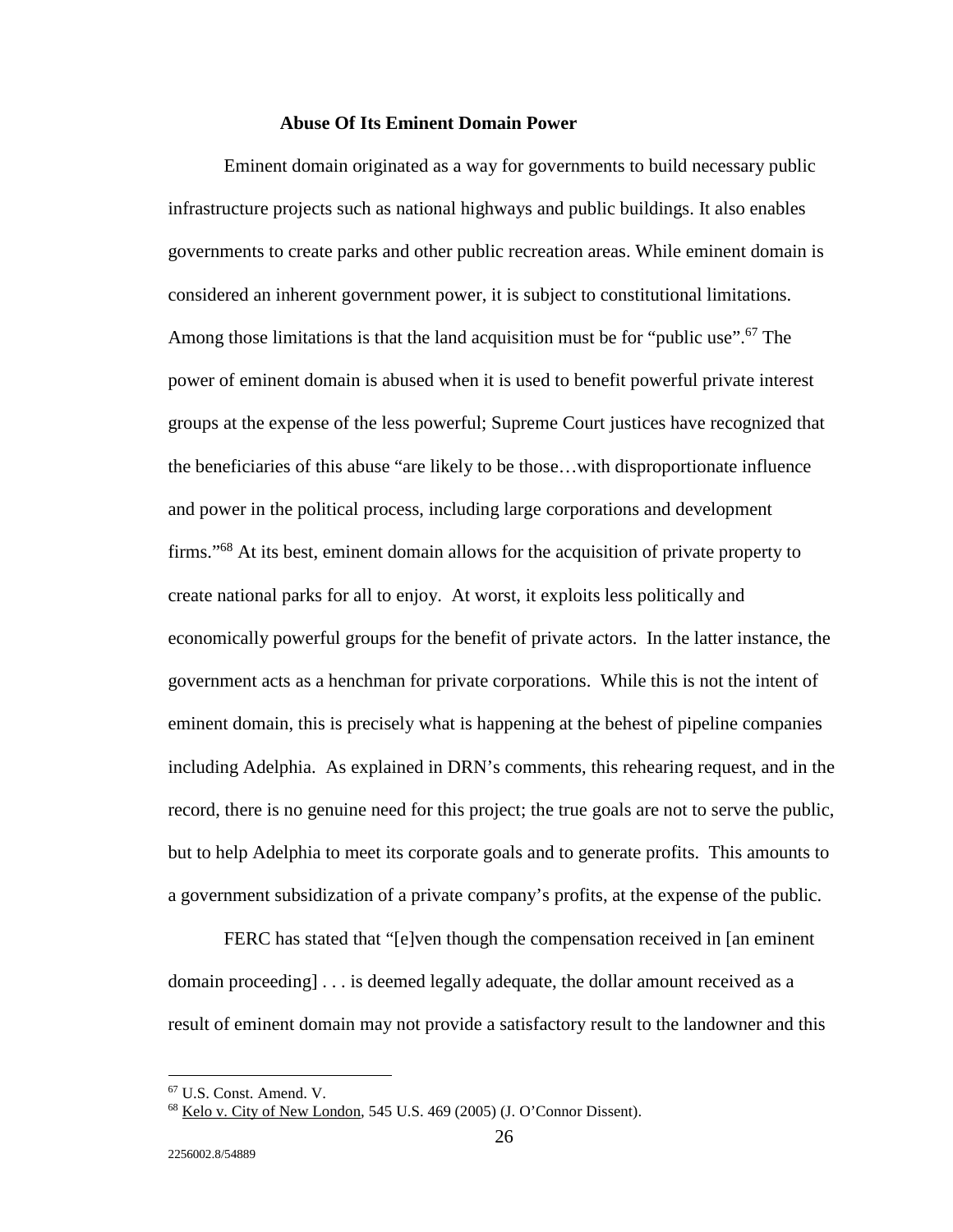is a valid factor to consider in balancing the adverse effects of a project against the public benefits."<sup>69</sup> FERC has made clear that "[u]nder the Certificate Policy Statement, FERC will not authorize the construction of a project, with the concomitant right to obtain the necessary rights-of-way through either negotiation or the eminent domain process, unless it first finds that the overall public (not private) benefits of the project will outweigh the potential adverse consequences."70 Here, landowners have refused Adelphia access to their property, which will require Adelphia to acquire property via eminent domain. Further, numerous comments on the docket suggest that many landowners do not want this project as it will degrade their environment, removing any likelihood of the public seeing it as a benefit. As such, there currently exists little proof that this project will be a benefit that should be brought about through the use of eminent domain. Rather, the current facts suggest that this will be a repeat situation of the government acting as a henchmen for the benefit of private entities at the expense of the public.

 FERC's only response to this is that it does not authorize the actual taking of private property; rather, Congress does (or more accurately, did when it drafted the Natural Gas Act).<sup>71</sup> This is absurd, non-responsive, and misses the point, including in the very policies it clings to in the Certificate Order to approve Adelphia's project. The D.C. Circuit Court of Appeals has also recently questioned such reasoning.<sup>72</sup>

# **B. FERC Violated NEPA and the NGA by Excluding "Cumulative" and "Similar Actions" That, when Considered with the AGP, Would Have Shown Cumulatively Significant Impacts on the Environment and That the AGP Is Contrary to the Public Interest**

 $69$  See Order Clarifying Statement of Policy, 90 FERC  $\P$  61,128, at 61,398.

<sup>&</sup>lt;sup>70</sup> See Order Clarifying Statement of Policy, 88 FERC ¶ 61,748, at 50.

 $71$  Certificate Order, ¶ 45.

<sup>72</sup> City of Oberlin, Ohio v. FERC, 937 F.3d 599, 607 (D.C. Cir. 2019).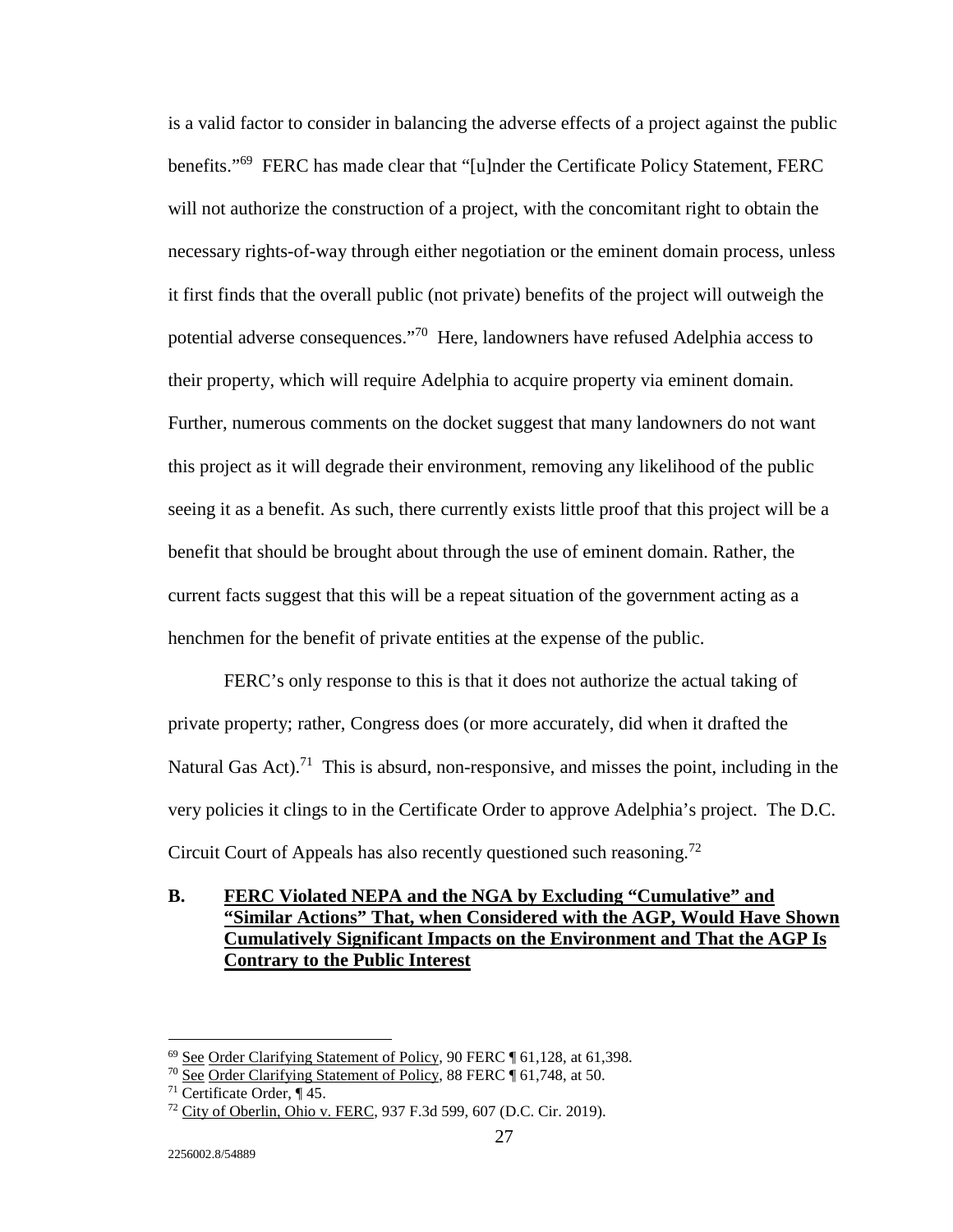Under NEPA, FERC must "include 'connected actions,' 'cumulative actions,' and 'similar actions' in a project EA."73 "Cumulative actions" are those actions that, "*when viewed with other proposed actions* have cumulatively significant impacts and should therefore be discussed in the same impact statement."74 In contrast, "similar actions" are those actions that, "*when viewed with other reasonably foreseeable* or proposed agency actions, *have similarities* that provide a basis for evaluating their environmental consequences together, *such as common timing or geography*."75 Further:

> [r]easonable forecasting and speculation is ... implicit in NEPA, and we must reject any attempt by agencies to shirk their responsibilities under NEPA by labeling any and all discussion of future environmental effects as 'crystal ball inquiry.' " . . . While the statute does not demand forecasting that is "not meaningfully possible," an agency must fulfill its duties to "the fullest extent possible."<sup>76</sup>

A full consideration of the impacts associated with similar and cumulative actions

is also relevant to FERC's NGA inquiry. If several projects together have cumulatively

significant impacts on landowners and communities, approving yet another project like

the AGP weighs strongly against the public interest.

Here, the AGP is proposed by Adelphia, a subsidiary of NJR. NJR has a 20

percent stake in PennEast. FERC openly admitted that it was aware of the AGP and that

it had received an application for the AGP before it issued a certificate to PennEast.<sup>77</sup>

The only reason FERC did not evaluate the AGP together with PennEast before

<sup>-</sup> $^{73}$  Delaware Riverkeeper v. FERC ("TGP NEUP"), 753 F.3d 1304, 1308 (D.C. Circ. 2014)(quoting 40 C.F.R. § 1508.25(a)).

<sup>74 40</sup> C.F.R. § 1508.25(a)(2)(emph. added).

<sup>75 40</sup> C.F.R. § 1508.25(a)(3)(emph. added).

<sup>76</sup> TGP NEUP, 753 F.3d at 1310 (quoting Scientists' Inst. for Pub. Info., Inc. v. Atomic Energy Comm'n, 481 F.2d 1079, 1092 (D.C.Cir.1973)).

<sup>77</sup> Penneast Pipeline Company, 164 FERC ¶ 61,098, ¶¶ 94-96 (Order on Rehearing)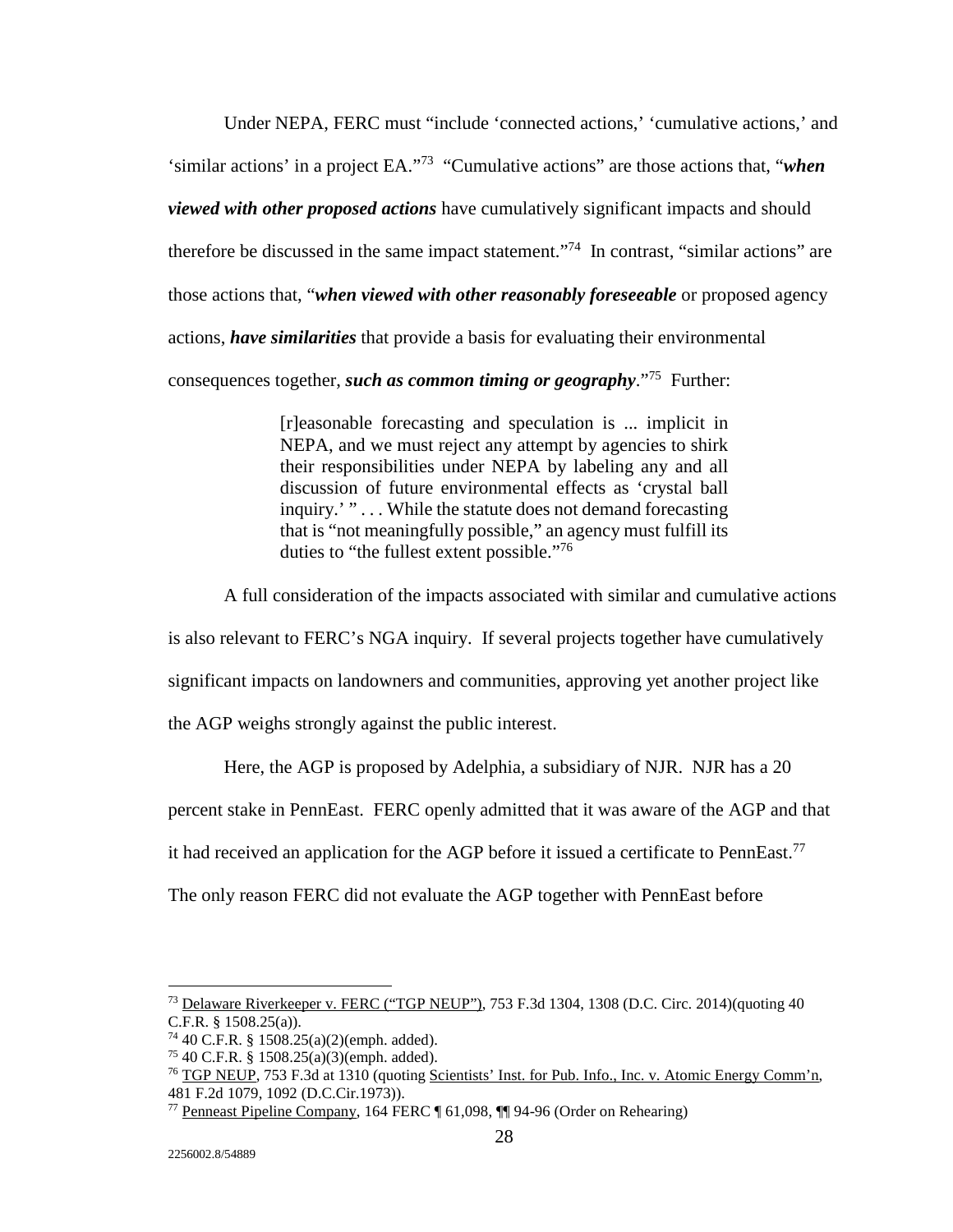certificating PennEast was because it did not want to delay approval to PennEast.<sup>78</sup> Notably, PennEast is still seeking route changes while also attempting to pursue eminent domain thanks to FERC's certification. PennEast and the AGP overlap at various points throughout the AGP Zone North A, and are a few miles apart in other areas of the AGP Zone North A. The AGP crosses through some of the same HUC-12 watersheds as PennEast would. Although Adelphia disclaims that it has any *current* plans to directly interconnect the two systems, it is reasonably foreseeable that it would seek to do so if PennEast is built. It would not make sense for Adelphia to propose the interconnection now due to uncertainty over PennEast. However, given that any pipeline company stands to profit from having more interconnections, and NJR is involved in both pipelines, interconnection of PennEast and the AGP is reasonably foreseeable.

That said, even without a direct interconnection between the AGP and PennEast, FERC approved both the AGP and PennEast such that *both lines will be interconnected* within a few miles or less of each other in Northampton County via the TCO system. which FERC has ignored despite having approved PennEast to interconnect with the TCO system approximately *a few miles or less away* from the existing meter station in Northampton County that Adelphia is connected to.<sup>79</sup>

In addition to PennEast, TETCO's Greater Philadelphia Expansion Project, which FERC included in the EA, $^{80}$  would impact areas of the AGP ROW, $^{81}$  yet is merely listed in a table in the EA with no real consideration of significance. The Mariner East Project

<u>.</u>

<sup>78</sup> Penneast Pipeline Company, 164 FERC ¶ 61,098, ¶¶ 94-96 (Order on Rehearing)

<sup>79</sup> January 11, 2018 Adelphia Application, Exhibit F; PennEast DEIS, p.2-2; Appendix B, Drwg. No. 024- 03-00-001.

<sup>80</sup> AGP EA, p.157.

<sup>81</sup> AGP EA, p. 177 (Figure 5).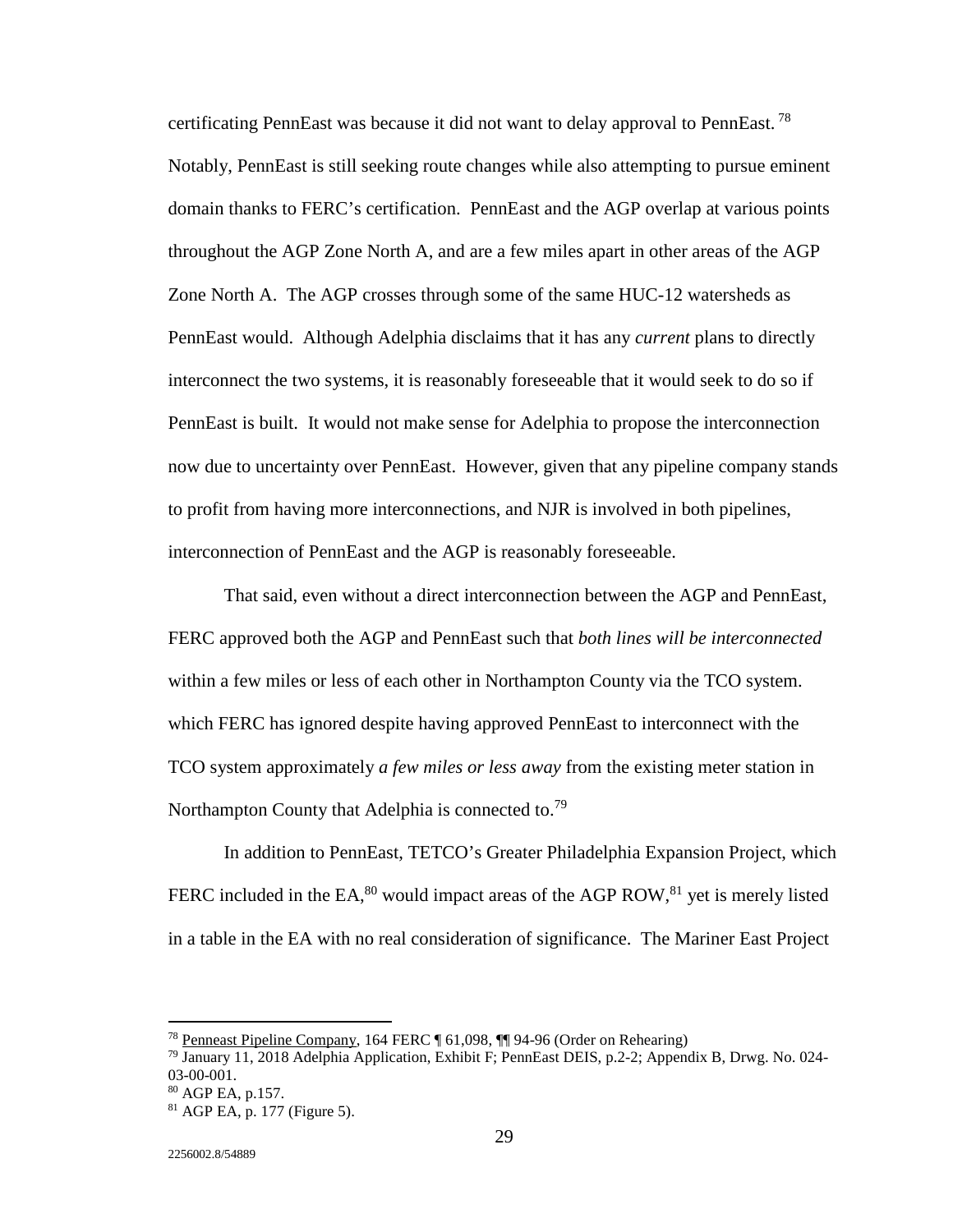is still ongoing in areas to be impacted by the AGP, including areas impacted by inadvertent returns from Mariner East construction; yet again, FERC failed to address the impact to environmental resources of having *further* HDD and other impacts in the same areas as Mariner East. Instead, it simply concluded that the AGP, on its own, would not "*directly* affect waterbodies,"82 relying on compliance with FERC's Plans and Procedures that DRN has shown fail to be adequately protective.

Throughout the Certificate Order, FERC provides unsubstantiated and conclusory statements for why it need not address cumulative and similar actions, such as the projects it has already approved in the same geographic area as the AGP. For instance, in responding to commenters' evidence and arguments about a lack of need for the AGP, FERC completely missed the point that commenters raised as to PennEast. Specifically, in this matter, commenters noted that when FERC approved PennEast, it rejected expansion of existing pipelines (such as the AGP) as an alternative, calling it not feasible.83 This is despite the fact that the AGP application arrived at FERC *prior* to FERC's PennEast decision. <sup>84</sup> And now, the AGP is doing just what FERC said was not an alternative – expanding capacity on an existing pipeline.

FERC's response here is not to address the interplay between PennEast and the AGP. Rather, FERC says that expansion of existing pipelines is not a feasible alternative to the *AGP*. 85 This is not an answer. PennEast is *not even yet built*; indeed, the route continues to undergo changes. FERC claims PennEast's capacity is fully subscribed, yet

<sup>82</sup> AGP EA, p.60.

<sup>83</sup> Certificate Order, ¶ 31.

<sup>84</sup> Penneast Pipeline Company, 164 FERC ¶ 61,098, ¶¶ 94-96 (Order on Rehearing)

<sup>85</sup> Certificate Order, ¶ 40.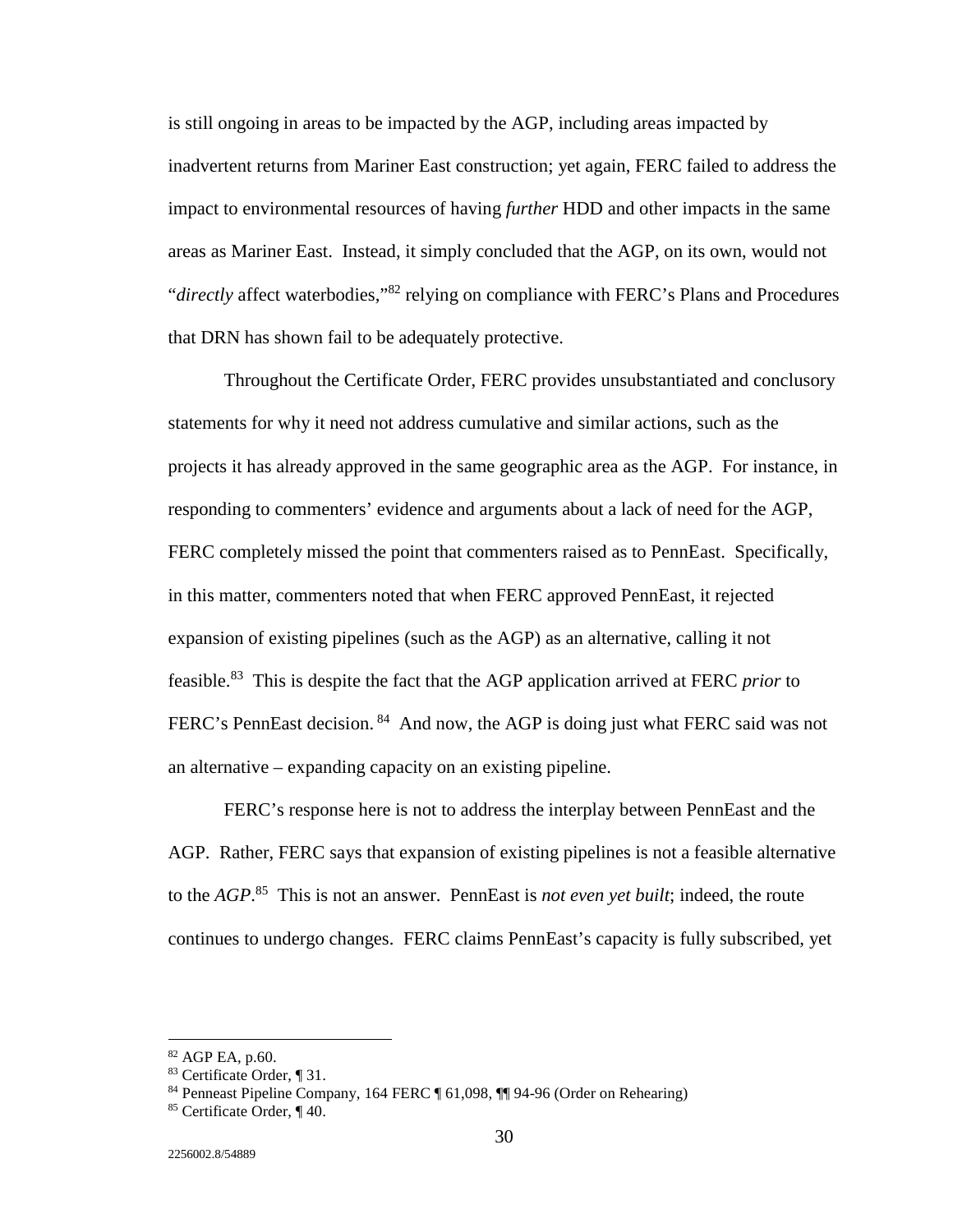the EA notes that the capacity is only 90% subscribed.<sup>86</sup> PennEast's capacity is approximately 1,107,000 Dth/D. $^{87}$  Ten percent of that capacity is 110,700 Dth/D. That is within the range of the AGP's capacity, which is only 76% subscribed, and there is a lack of clarity in the *public* record as to how much of that capacity is due to entities that would have been served by PennEast.<sup>88</sup> Thus, FERC improperly rejected PennEast as a viable alternative, just like it improperly rejected AGP in its PennEast decisions; indeed, even though FERC received the AGP application shortly before issuing a certificate to PennEast, it refused to revise its analysis.<sup>89</sup> Now, FERC is avoiding its responsibility again with no real rationale for doing so.

 FERC also, inexplicably, determined that the PennEast Project is "entirely outside of the geographic scope of the proposed Project (including for air quality)," with the exception of a power plant that the AGP would continue supplying.<sup>90</sup> This is illogical, considering that the two projects *overlap* at various points in the AGP Zone North A, and are barely a few miles apart in other areas. Methane and other leaks of emissions can occur the entire length of the AGP, including where it is near to or overlaps with the present PennEast route. The AGP also clearly crosses through some of the same HUC-12 watersheds as PennEast. Even Adelphia, using the HUC-10 scale, analyzed PennEast and Adelphia for cumulative impacts.<sup>91</sup>

 However, FERC, without admitting its error in the EA, states that it need not consider PennEast because AGP is an existing pipeline.<sup>92</sup> Thus, even though FERC

<sup>86</sup> AGP EA, pp.176-178; Certificate Order, ¶ 40.

<sup>&</sup>lt;sup>87</sup> Penneast Pipeline Company, 164 FERC  $\frac{1}{10}$  61,098, p.49-50 (Order on Rehearing)

<sup>88</sup> Certificate Order, ¶ 42.

<sup>89</sup> Penneast Pipeline Company, 164 FERC ¶ 61,098, ¶¶ 94-96 (Order on Rehearing)

<sup>90</sup> AGP EA, p.157

 $91$  Adelphia CP18-46-000 Application – Resource Report No. 1, pp.33-37.

<sup>92</sup> Certificate Order, ¶ 238.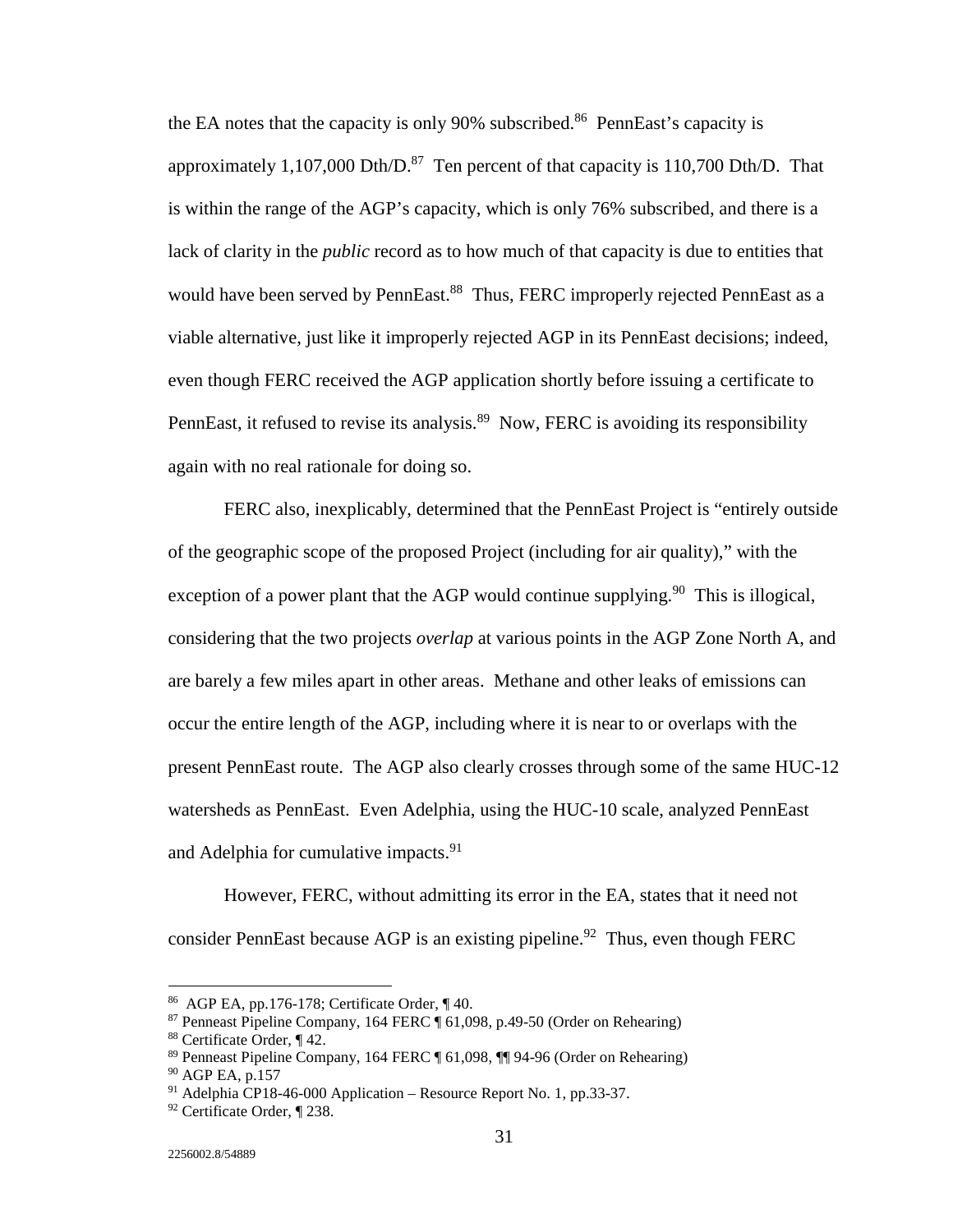failed to include in its PennEast analysis the AGP because it did not want to wait to issue a certificate, <sup>93</sup> FERC now says that any analysis of the two pipelines together does not matter because the AGP is already in the ground. Yet, even *this* does not make sense because FERC agrees that the Mariner East 2 project is within the geographic scope of the AGP.<sup>94</sup> Thus, FERC improperly dismisses the need to consider the PennEast and AGP projects together, similar to its dismissal of AGP as an alternative to PennEast when FERC granted a Certificate of Public Convenience and Necessity to PennEast.<sup>95</sup>

# **C. FERC Violated NGA and NEPA by Ignoring or Improperly Discounting and Minimizing Impacts Required to be Addressed by NEPA and as Part of FERC's NGA Balancing Inquiry, Thus Substantially Tilting Its Balancing Inquiry in Favor of Approval**

 In issuing the Certificate Order, FERC lacked an accurate baseline from which it could determine the significance of the impacts resulting from construction and operational activity of the AGP. This was due in part to FERC's exclusion of similar and cumulative actions, as described above. The resulting harms from such exclusion of similar and cumulative actions is further described below. However, FERC also failed to properly fulfill its obligation to consider and address foreseeable impacts, including water resource and air quality impacts, community and public health impacts, and the ramifications of increased drilling and fracking operations, among other issues discussed herein. For instance, FERC continues to assume that its Plans and Procedures will be protective, despite record evidence to the contrary. Further, FERC "continues to treat greenhouse gas (GHG) emissions and climate change differently than all other

<sup>93</sup> Penneast Pipeline Company, 164 FERC ¶ 61,098, ¶¶ 94-96 (Order on Rehearing)

<sup>94</sup> Certificate Order, ¶ 238.

<sup>95</sup> Certificate Order, ¶ 40; Penneast Pipeline Company, 164 FERC ¶ 61,098, ¶¶ 94-96 (Order on Rehearing)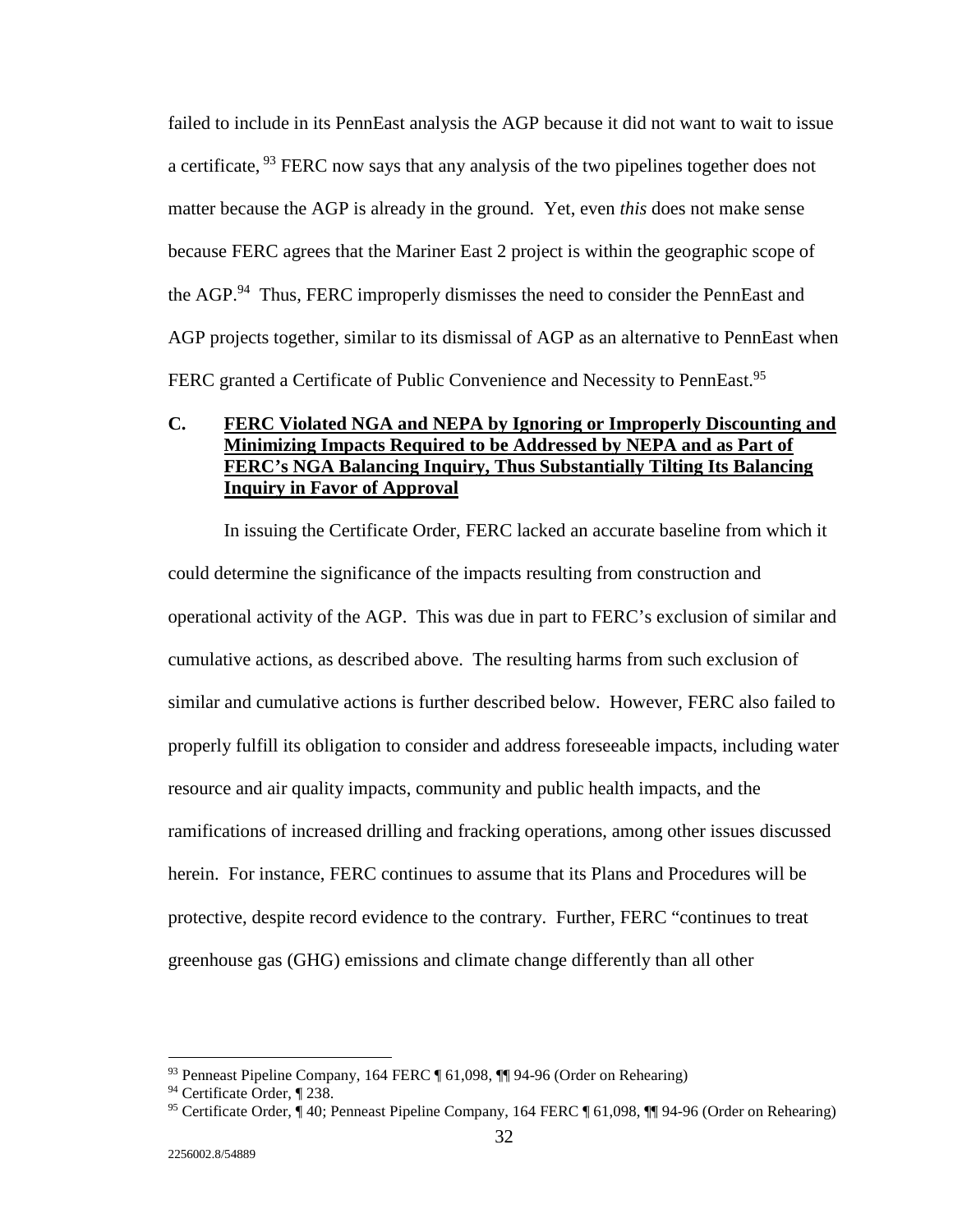environmental impacts."<sup>96</sup> In improperly discounting, minimizing, and in some cases, simply *assuming* that impacts (e.g. climate change) would be insignificant, FERC violated NEPA and substantially altered the calculus and balancing for the NGA public benefit analysis.

# **1. The NGA and NEPA Require FERC to Account for Environmental Impacts of the AGP, Including Reasonably Foreseeable Impacts, and the NGA Requires Addressing Economic Impacts, Including from Environmental Effects**

 FERC is required by NEPA to take environmental considerations into account in their decision-making "to the fullest extent possible"<sup>97</sup>, and under the Natural Gas Act (NGA), FERC is obligated to protect the public interest.<sup>98</sup>

 NEPA is our "basic national charter for protection of the environment."99 It makes environmental protection a part of every federal agency's mandate, <sup>100</sup> by requiring that federal agencies like FERC take environmental considerations into account in their decision-making "to the fullest extent possible."<sup>101</sup> This means that federal agencies must consider environmental harms and the means of preventing them in a "detailed statement" before approving any "major federal action significantly affecting the quality of the human environment."102 This required analysis serves to ensure that "the agency will not act on incomplete information, only to regret its decision after it is too late to correct."<sup>103</sup>

 $96$  Certificate Order,  $\P$  2 (Glick, Commissioner, dissenting in part).

<sup>97 42</sup> U.S.C. § 4332; 40 C.F.R. § 1500.2; Fla. Audubon Soc. v. Bentsen, 94 F.3d 658,684 (D.C. Cir.) 98 See, e.g., 88 FERC ¶ 61,227 (1999), clarified, 90 FERC ¶ 61,128 (2000), further clarified, 92 FERC ¶

<sup>61,094 (2000); &</sup>lt;u>AES Ocean Express, LLC</u>, 103 FERC ¶ 61,030 at ¶ 19.<br><sup>99</sup> 40 C.F.R. § 1500.1(a).<br><sup>100</sup> See 42 U.S.C. § 4332(1).

<sup>&</sup>lt;sup>101</sup> 42 U.S.C. § 4332.<br><sup>102</sup> Id. § 4332(2)(C).<br><sup>103</sup> Marsh v. Oregon Natural Res. Council, 490 U.S. 360, 371 (1979).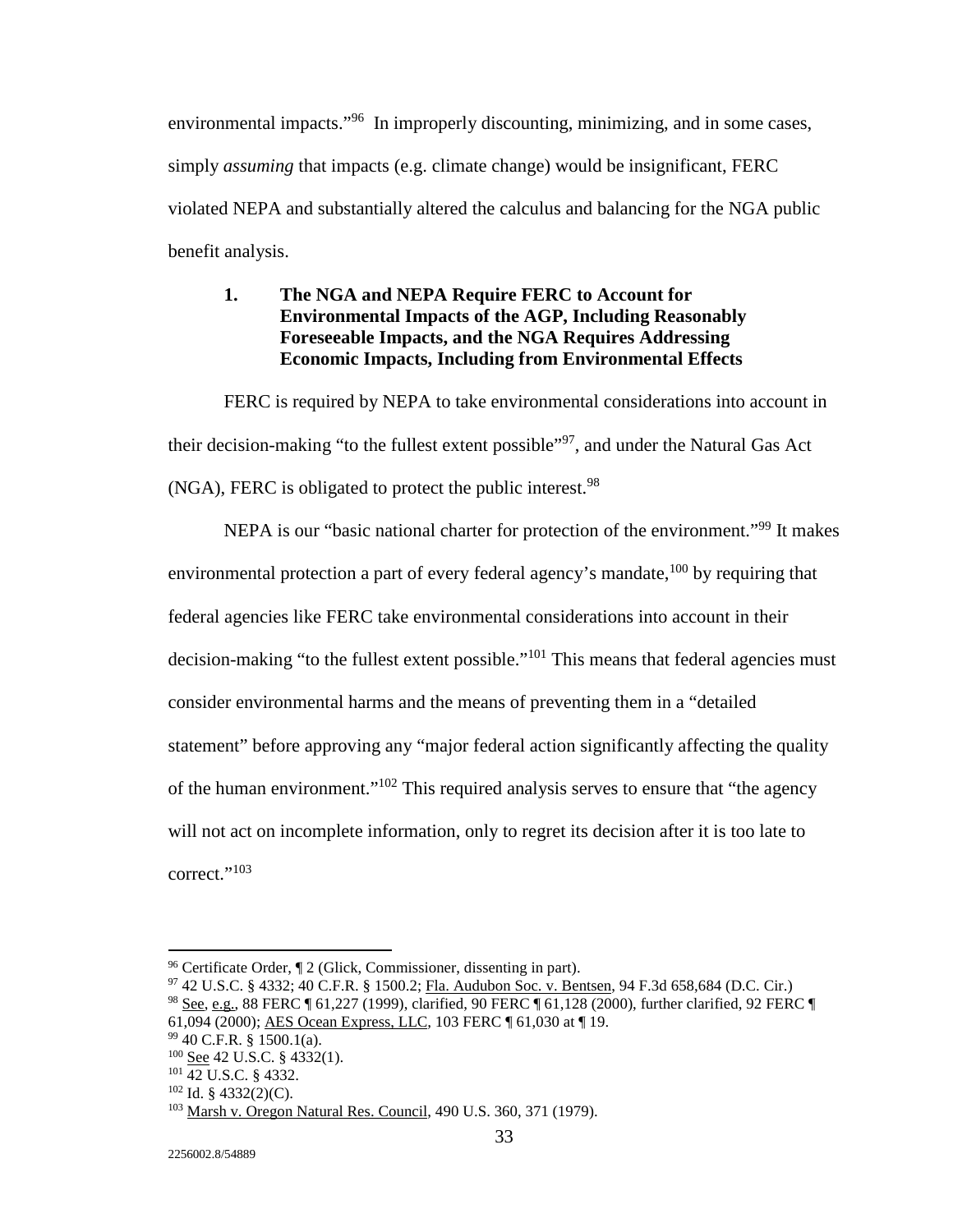NEPA104 is an "environmental full disclosure law."105 It requires that FERC obtain and consider detailed information concerning environmental impacts, and it "ensures that an agency will not act on incomplete information, at least in part, by ensuring that the public will be able to analyze and comment on an action's environmental implications."<sup>106</sup> The information provided to the public "must be of high quality" because "[a]ccurate scientific analysis, expert agency comments, and public scrutiny are essential to implementing NEPA."<sup>107</sup> Lack of data is no basis for ignoring impacts; FERC must engage in "informed" and "reasoned decisionmaking" – it must obtain proper data, make reasonable forecasts or predictions where needed, and, accordingly, judge the significance of the impacts and in turn, explain its process and decisionmaking to the public.108

 A proper environmental assessment must fully assess and disclose the complete range of environmental consequences of the proposed action, including "ecological (such as the effects on natural resources and on the components, structures, and functioning of affected ecosystems), aesthetic, historic, [and] cultural" impacts, "whether direct,

<sup>&</sup>lt;u>.</u> 104 NEPA also "guarantees that the relevant information [concerning environmental impacts] will be made available to the larger audience," including the public, "that may also play a role in the decisionmaking process and the implementation of the decision." Robertson v. Methow Valley Citizens Council, 490 U.S. 332, 349 (1989). As NEPA's implementing regulations explicitly provide, "public scrutiny [is] essential to implementing NEPA." 40 C.F.R. § 1500.1(b). The opportunity for public participation guaranteed by NEPA ensures that agencies will not take final action until after their analysis of the environmental impacts of their proposed actions has been subject to public scrutiny. See N. Plains Res. Council v. Surface Transp. Bd., 668 F.3d 1067, 1085 (9th Cir. 2011) (noting that where "data is not available during the EIS process and is not available to the public for comment," the process "cannot serve its larger informational role, and the public is deprived of their opportunity to play a role in the decision-making process") (quoting Robertson, 490 U.S. at 349).<br><sup>105</sup> Monroe Cnty. Conservation Council, Inc. v. Volpe, 472 F.2d 693, 697 (2d Cir. 1972).

<sup>&</sup>lt;sup>106</sup> Ohio Valley Envtl. Coal. v. U.S. Army Corps of Eng'rs, 674 F. Supp. 2d 783, 792 (S.D. W. Va. 2009) (internal quotation marks and citations omitted).<br> $^{107}$  40 C.F.R. § 1500.1(b).

<sup>&</sup>lt;sup>108</sup> Sabal Trail, 867 F.3d at 1368 (in part quoting TGP NEUP, 753 F.3d at 1313); see also Certificate Order, ¶ 2 (Glick, Commissioner, dissenting).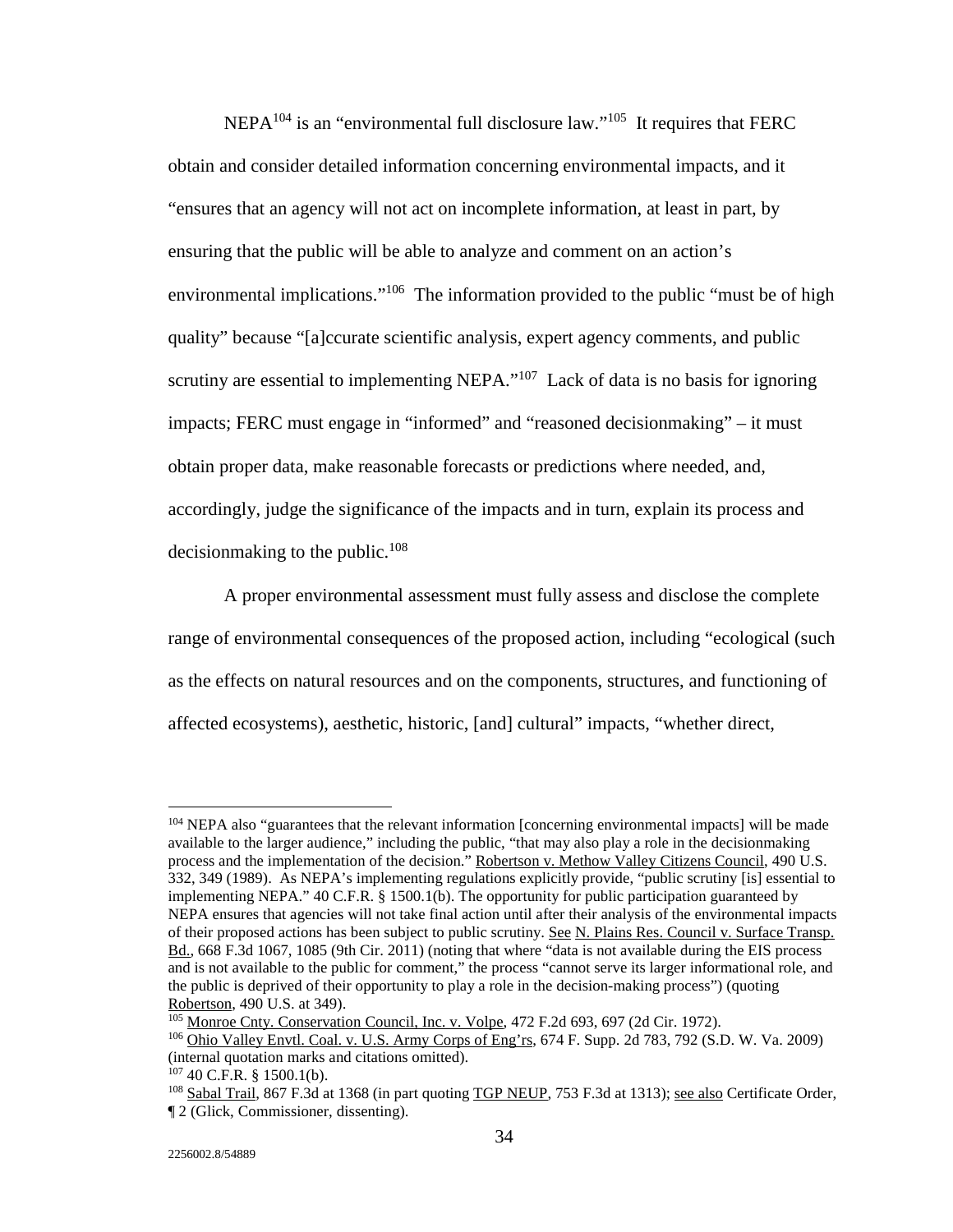indirect, or cumulative."<sup>109</sup>

Direct effects<sup>110</sup> are "caused by the action and occur at the same time and place."111 Indirect effects are those impacts that are caused by the action, but occur "later in time or farther removed in distance, but are still reasonably foreseeable," and may include "growth inducing effects and other effects related to induced changes in the pattern of land use, population density or growth rate, and related effects on air and water and other natural systems, including ecosystems."<sup>112</sup> Cumulative impacts are "impact[s] on the environment which result[] from the *incremental* impact of the action *when added to other past, present, and reasonably foreseeable future actions* regardless of what agency (Federal or non-Federal) or person undertakes such other actions."<sup>113</sup>

"Cumulative impacts can result from individually minor but collectively significant actions taking place over a period of time."114 Thus, FERC must consider past, present and "reasonably foreseeable" cumulative impacts caused by its decisions and actions. An effect or action is "reasonably foreseeable if it is "'sufficiently likely to occur that a person of ordinary prudence would take it into account in reaching a decision.'"<sup>115</sup>

 In addition, NEPA requires FERC to take a hard look at the ways to avoid or mitigate the AGP's impacts. The potential adverse effects of the AGP cannot be adequately analyzed without complete data on all affected resources.

Likewise, FERC cannot conduct a proper inquiry into whether the AGP is in the

<sup>&</sup>lt;sup>109</sup> 40 C.F.R. §§ 1502.16(a), (b); 1508.8.<br><sup>110</sup> "Effects and impacts as used in these regulations are synonymous." 40 C.F.R. § 1508.8.<br><sup>111</sup> 40 C.F.R. § 1508.8(a).<br><sup>112</sup> 40 C.F.R. § 1508.8.<br><sup>112</sup> 40 C.F.R. § 1508.7 (emp F.2d 763, 767 (1st Cir. 1992)).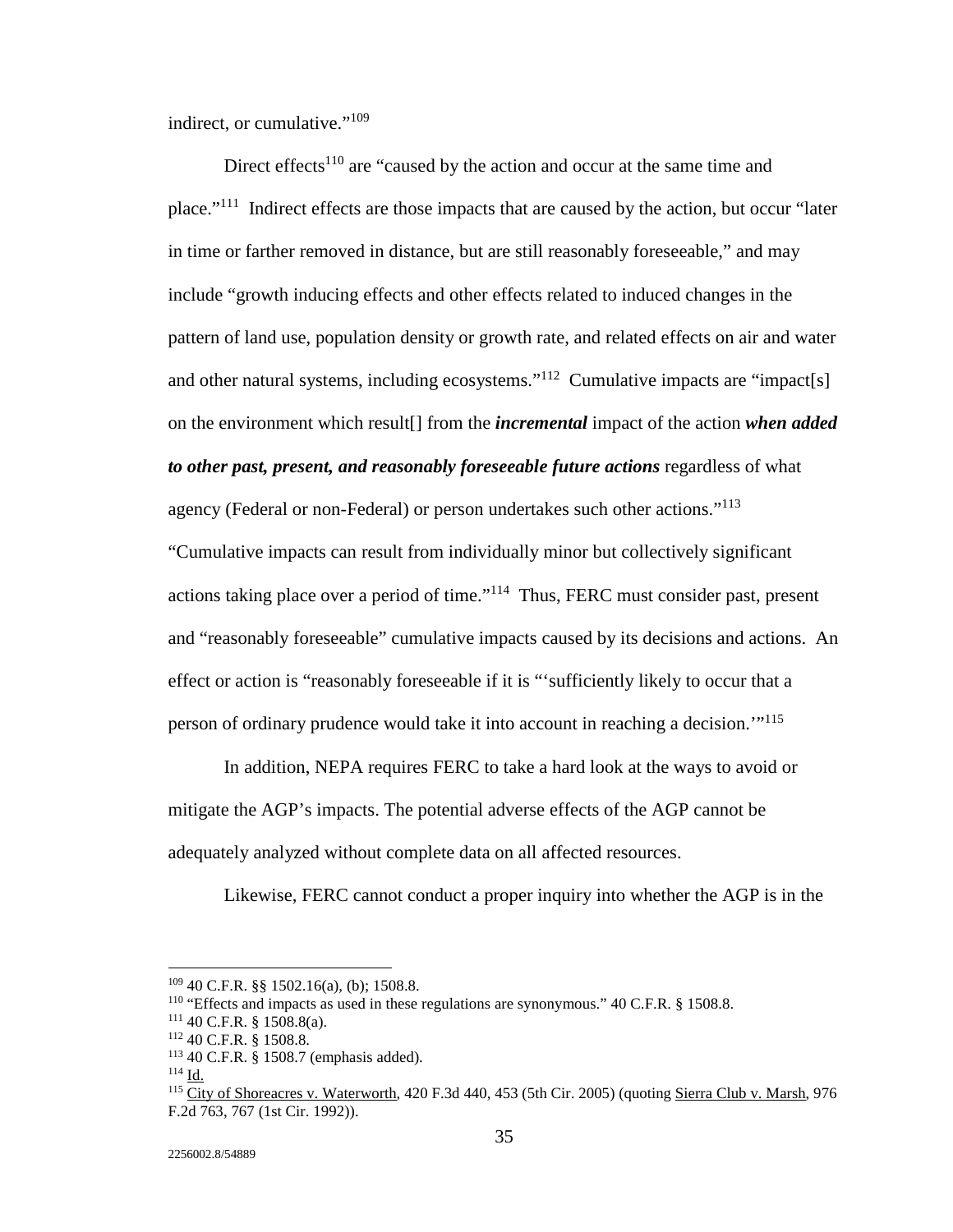public interest, as required by the NGA, without a comprehensive consideration of the environmental and economic effects of approving the AGP, including the economic impacts resulting from adverse environmental effects. However, as highlighted throughout this rehearing request, FERC's decision, including the EA, fall short on available data, analysis, and other reasoning to support FERC's AGP approval, in violation of the NGA and NEPA.

## **2. FERC Failed to Address the Cumulative Impacts Of Multiple Pipeline Projects In the Same Region, including PennEast**

 Consistent with its rejection of relevant similar and cumulative actions, discussed earlier, FERC ignored the cumulative impacts of those similar and cumulative actions, in addition to the multiple utility and other linear projects that are being proposed or constructed in the Delaware River watershed, in each sub-watershed, and in each unique ecological community and human community.

 The ecological system and ecological services impacts from the disturbance, land alteration, and maintenance for these projects are only compounded by more and more disturbance from pipeline construction, expansion, and upgrading, including of appurtenant facilities. For example, there are significant concerns related to the cumulative impacts of the continuous water crossings and wetlands disturbances that pipeline construction activity has on the health and vitality of the Delaware River basin and its tributaries. This is particularly a concern with the AGP, and other similarly situated projects, as many of the same sub-watersheds subject to development as a result of the Project were recently, or are very likely to be in the future, impacted by construction activity from other pipelines. Among the pipeline projects that are, will, or have impacted the same sub-watersheds as the AGP include, but are not limited to, the

36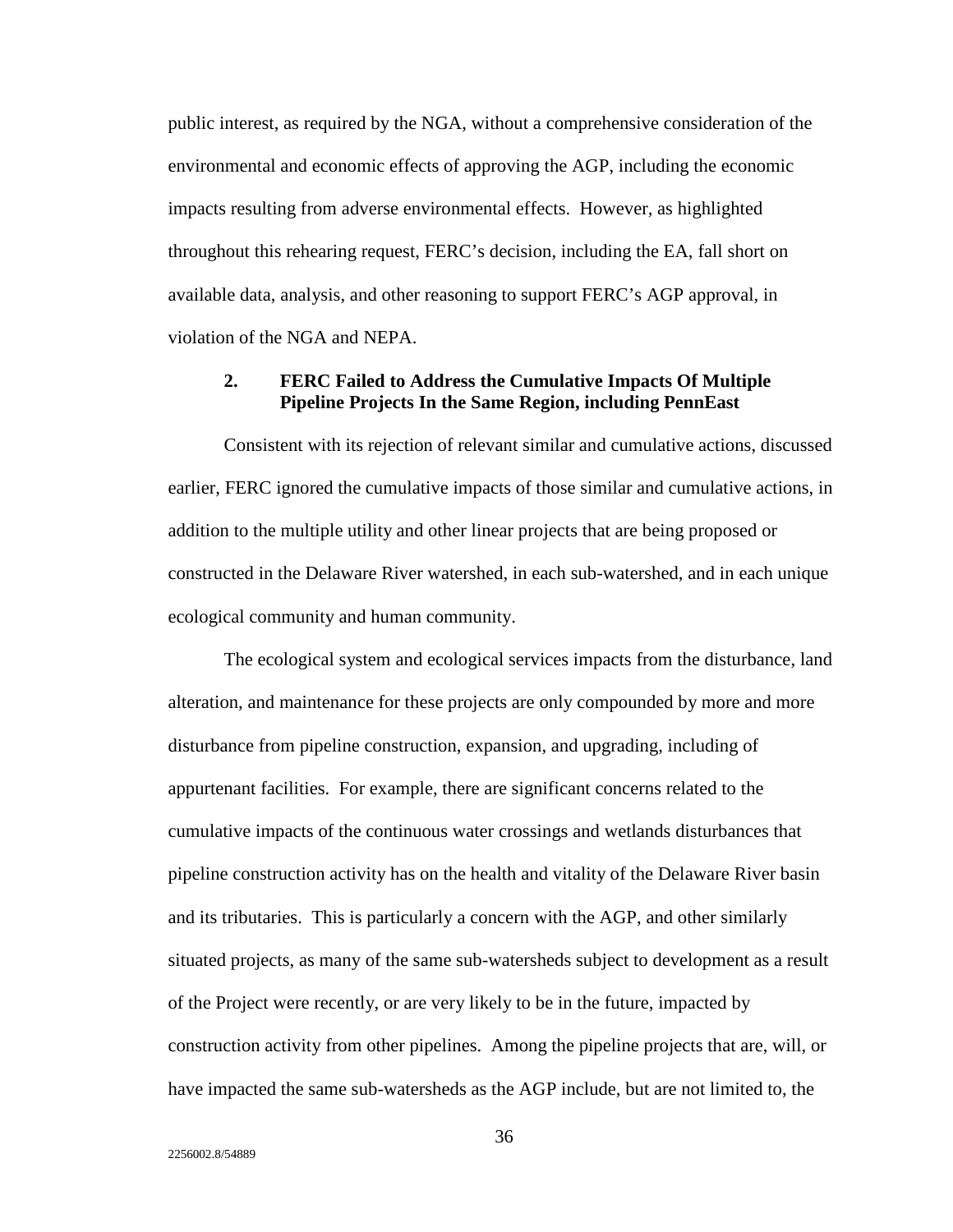following: PennEast, TETCO's Greater Philadelphia Expansion Project, and the Mariner East Project.

> [W]ith each of these projects comes some combination of stream impact, core forests destruction, wetland and riparian corridor disturbance, and clearing of steeply sloped lands. As such, each project has caused or will cause its own unique set of impacts and add another layer of acute and long-term assaults to the environment. Additionally, each new project magnifies the project specific impacts of each prior project. When dealing with environmental impact assessment, each project is evaluated independently; the cumulative impacts of multiple linear development projects are not assessed and the additive long-term impacts of past and future linear projects fail to be recognized.<sup>116</sup>

Despite the fact that FERC continues to evaluate pipeline projects in isolation,

NEPA requires cumulative impacts assessment because, *inter alia*, numerous harms stem from the individual, incremental, and "cumulatively" and "collectively significant" impacts of these projects, including cumulative and similar actions, in the same area.<sup>117</sup>

 Under NEPA guidance, the environmental review area must include all the subwatersheds through which the pipeline crosses. A critical consideration in determining the cumulative environmental effects must be the interaction of runoff, lost recharge, deforestation, damaged habitat, compacted soils, air pollution, water pollution, methane emissions, and all other harms impacted by the proposed Adelphia pipeline along with the other past, present, and reasonably foreseeable future actions, whether federal, nonfederal, or private that are connected to and/or would be the result of construction of the proposed AGP.118

<u>.</u>

<sup>116</sup> Princeton Hydro, *Technical Review of Volume I FERC Draft Environmental Impact Statement Submitted for PennEast Pipeline Project, September 2016* 117 40 C.F.R. §§ 1508.7, 1508.25(a)(2). <sup>118</sup> 40 C.F.R. §§ 1508.7-8, 1508.27 (2010).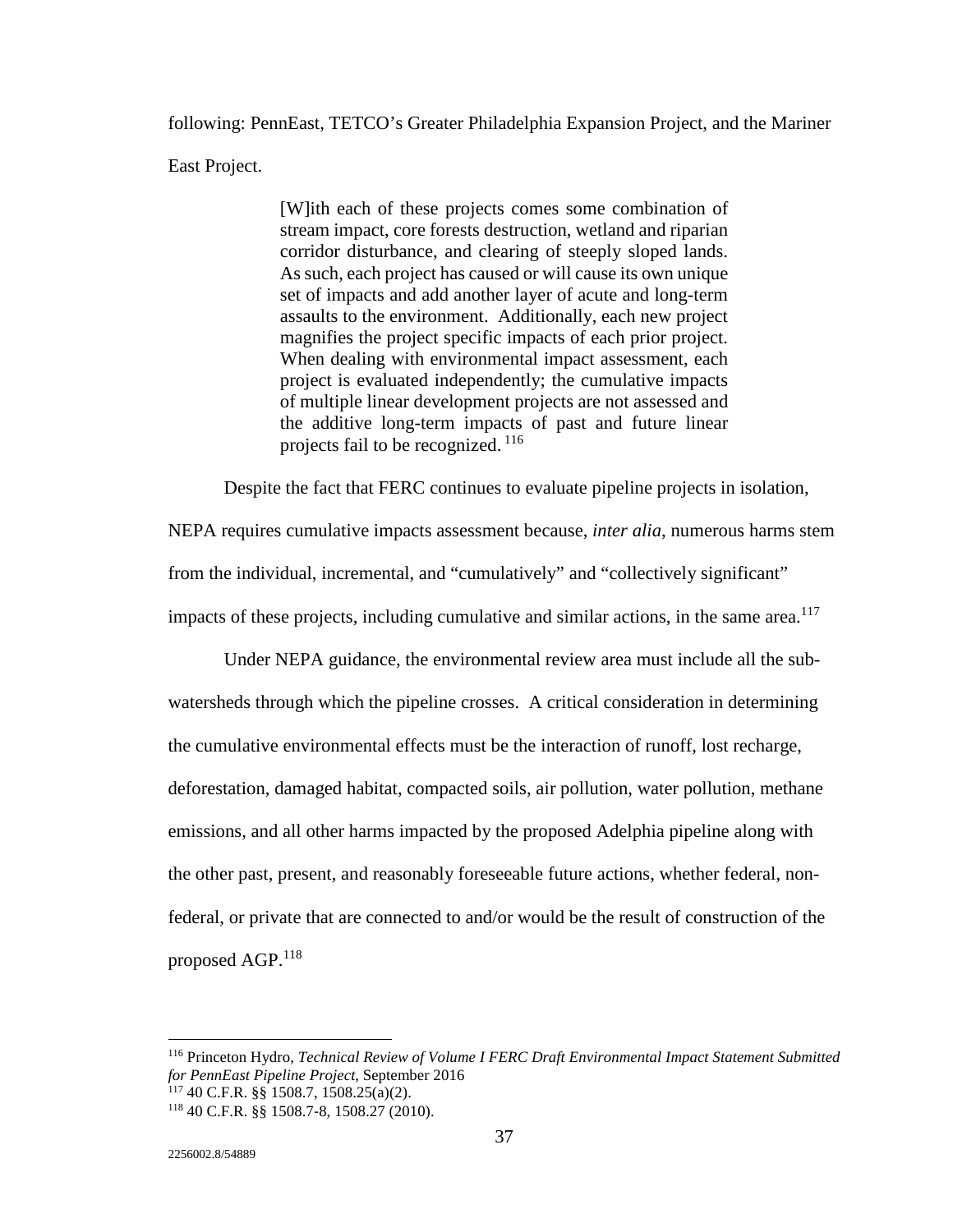An example of the types of impacts that can be expected when new pipeline ROW is installed, the Buckeye Oil Gas Transmission ROW in the Blue Mountains of Pennsylvania is illustrative. Here, DRN observed sensitive glacial soils, extreme compaction, continued and repeated ATV traffic and pipeline maintenance, lack of diverse growth, bare soils, and thermal heat and fragmentation impacts to the ROW and within the mature forest paralleling the Buckeye ROW.<sup>119</sup> These impacts affect the area of the pipeline ROW in both short and long term and without this analysis FERC cannot claim that this environmental review was complete. In order to assure some review of these impacts, the stream crossings proposed by Adelphia through Marcus Creek and Stoney Creek need study and consideration on a sub-watershed scale.

 These are among the impacts that must be assessed as part of a cumulative impact statement – acknowledging the accumulation of harm that will result to these ecological resources and recreational and cultural assets given that the AGP would be cutting through these same natural resources and inflicting similar harms. Indeed, TETCO's Greater Philadelphia Expansion Project, which FERC included in the  $EA<sub>1</sub><sup>120</sup>$  would impact areas of the AGP ROW,<sup>121</sup> yet is merely listed in a table in the EA with no real consideration of significance. None of the pipeline projects approved by FERC and others within the same geographic area occur in a vacuum. Each project individually depletes the natural and scenic resources of the region, and the combined impact becomes increasingly severe, unavoidable, un-mitigatable, and irreversible. FERC needed to examine these projects holistically in order to satisfy the requirements of NEPA, but

<sup>119</sup> Delaware Riverkeeper Network. *Field-Truthing and Monitoring of the Proposed PennEast Pipeline, FERC Draft EIS, Docket No. CP15-558*, September 2016.<br><sup>120</sup> AGP EA, p.157.<br><sup>121</sup> AGP EA, p. 177 (Figure 5).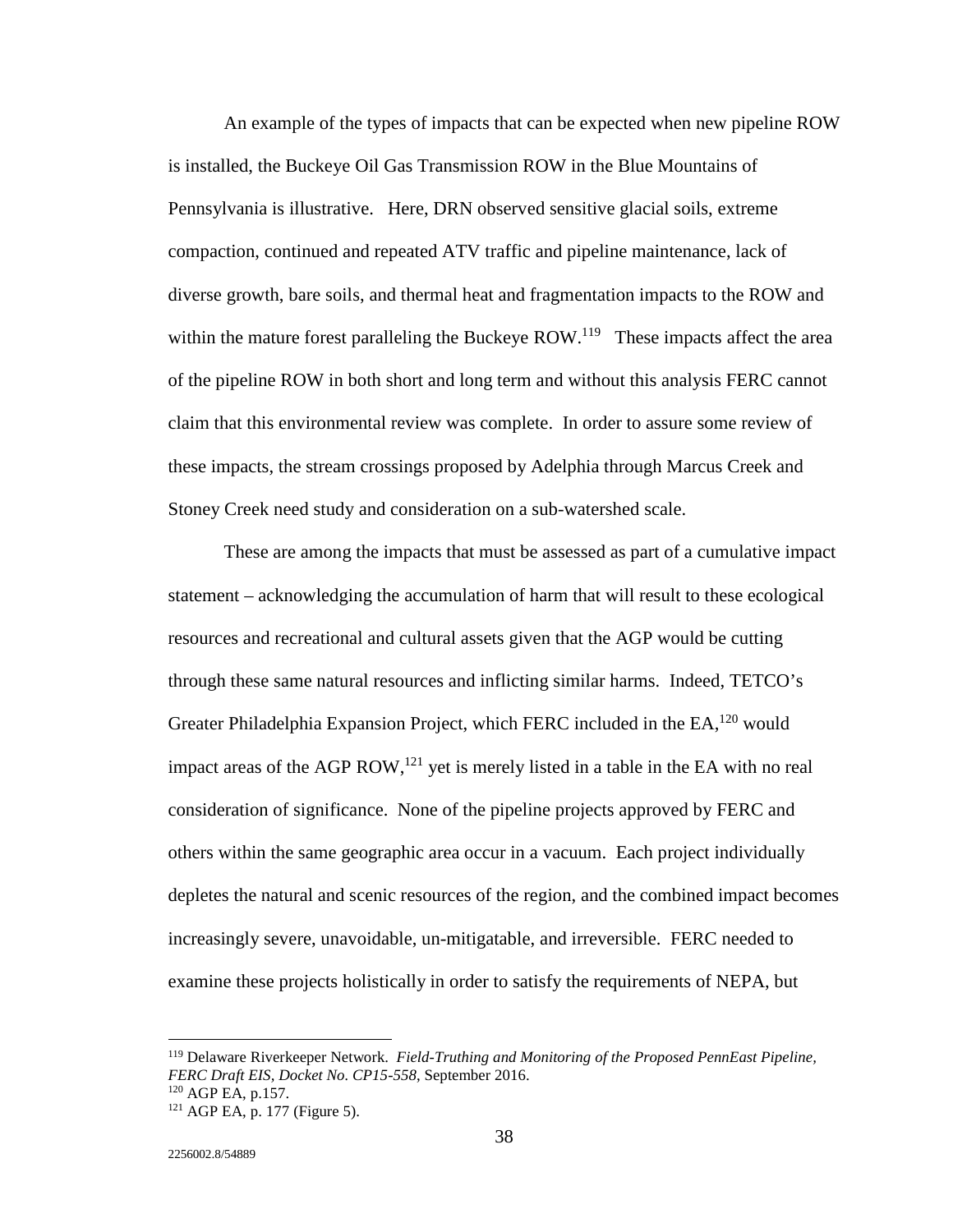failed to do so.

## **3. FERC Failed to Properly Assess and Address the Air Quality, Public Health, Public Safety, Noise, and Adverse Economic Impacts from the AGP's Compressor Stations, Blowdown Valves, and Other Emissions Sources**

 It has been well-settled for decades that NEPA's ultimate goal is the protection of human health and welfare and the physical environment.<sup>122</sup> To ensure this, analysis of the air emissions from the various components of the AGP must be substantive, including evaluations of public health and public safety risks that result from the operation of compressor stations and blowdown assembly valves (BAVs). These stations, which are generally unmanned and poorly regulated, have proven to create a host of serious environmental, health, and safety hazards for surrounding communities. Public safety, noise (including health impacts from constant noise), and adverse economic impacts are also part of the burdens local landowners and communities bear from these new industrial operations. The GHG emissions and associated climate change impacts connected with these facilities is addressed in Section IV.C.6.

#### **a. Compressor Stations and BAVs Involve Extensive Air Quality Impacts**

 Compressor stations are a necessary, but dangerous part of natural gas pipeline infrastructure, installed at regular intervals along the pipeline, usually 40 to 100 miles apart, and run continuously.  $123$  As natural gas loses pressure through friction in the

<sup>&</sup>lt;sup>122</sup> See Metropolitan Edison Co. v. People Against Nuclear Energy, 460 U.S. 766, 771 (1983) ("All the parties agree that effects on human health are cognizable under NEPA . . . ."), 773 ("NEPA states its goals in sweeping terms of human health and welfare . . . . [T]hese goals are ends that Congress has chosen to pursue by means of protecting the physical environment.") (original emphasis omitted). <sup>123</sup> Tobin, James. 2007. Natural Gas Compressor Stations on the Interstate Pipeline Network: Developments Since 1996. Energy Information Administration, Office of Oil and Gas. Available at: https://www.eia.gov/pub/oil\_gas/natural\_gas/analysis\_publications/ngcompressor/ngcompressor.pdf; Folga, S.M. 2007. Natural Gas Pipeline Technology Overview. Argonne National Laboratory, Environmental Science Division. Available at: http://corridoreis.anl.gov/documents/docs/technical/APT\_61034\_EVS\_TM\_08\_5.pdf.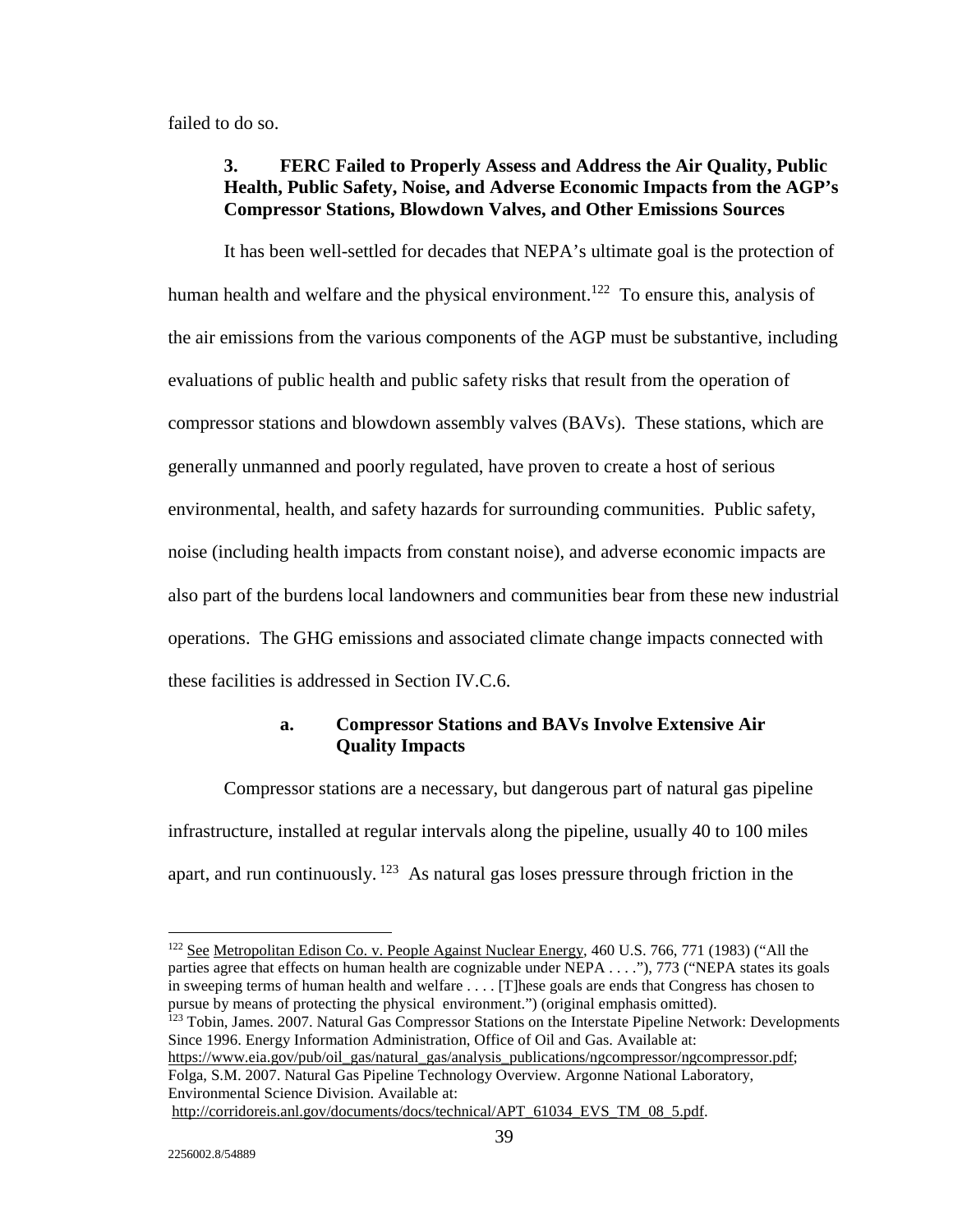pipeline, transmission compressors "pump," or re-pressurize, and often filter, the gas in order to advance its flow. In addition to increasing the pressure in a pipeline, most compressor stations will filter out liquids and other contaminants that have accumulated in the natural gas stream.<sup>124</sup> This process creates highly toxic waste, which is stored onsite in tanks before being transported for treatment or disposal—leaving great opportunity for toxic and likely radioactive waste leaks, spills, or mishandling.<sup>125</sup>

Further, and contrary to the claim in the EA,<sup>126</sup> Compressor stations are generally operational 24 hours per day, 365 days a year. These stations are unmanned and monitored by an off-site computerized system that manages and coordinates the operations of the several compressor stations within a natural gas pipeline system.<sup>127</sup> If an issue is detected at a compressor station, such as a drop in pressure or fire, an emergency shutdown system releases the natural gas in the pipeline into the atmosphere in what is called a blowdown.<sup>128</sup>

 Blowdowns are releases of unexpected, sudden bursts of air which occur at both BAVs and compressor stations. The event is the "largest single emission at a compressor

http://www.spectraenergy.com/content/documents/media\_resources\_pdfs/insidenatgascompressstn.pdf <sup>125</sup> United States Environmental Protection Agency. 2006. Installing Vapor Recovery Units on Storage Tanks. Lessons Learned from Natural Gas Star Partners. Available at:

```
https://www3.epa.gov/gasstar/documents/ll_final_vap.pdf
```
 $127$  Federal Energy Regulatory Commission. 2015. An Interstate Natural Gas Facility on my Land: What do I Need to Know?; Tobin, James. 2007. Natural Gas Compressor Stations on the Interstate Pipeline Network: Developments Since 1996. Energy Information Administration, Office of Oil and Gas. 128 TransCanada. 2014. The Basics of a Compressor Station. Available at:

<u>.</u>

<sup>124</sup> Spectra Energy. 2013. Inside a Natural Gas Compressor Station. Available at:

<sup>&</sup>lt;sup>126</sup> The EA posits that "The Quakertown and Marcus Hook Compressor Stations would not likely operate at capacity (i.e. full load) every day" therefore the analysis provided portrays the "conservative, worst-case estimate of emissions." FERC provides no basis for this assumption that it would not operate at full capacity. Adelphia Gateway Project Environmental Assessment, Docket No. CP18-46-000 and CP18-46-

https://www.princerupertgas.com/wp-content/uploads/2014/04/prince-rupert-natural-gas-transmissioncompressor-station-basics-factsheet-transcanada.pdf; Folga, S.M. 2007. Natural Gas Pipeline Technology Overview. Argonne National Laboratory, Environmental Science Division.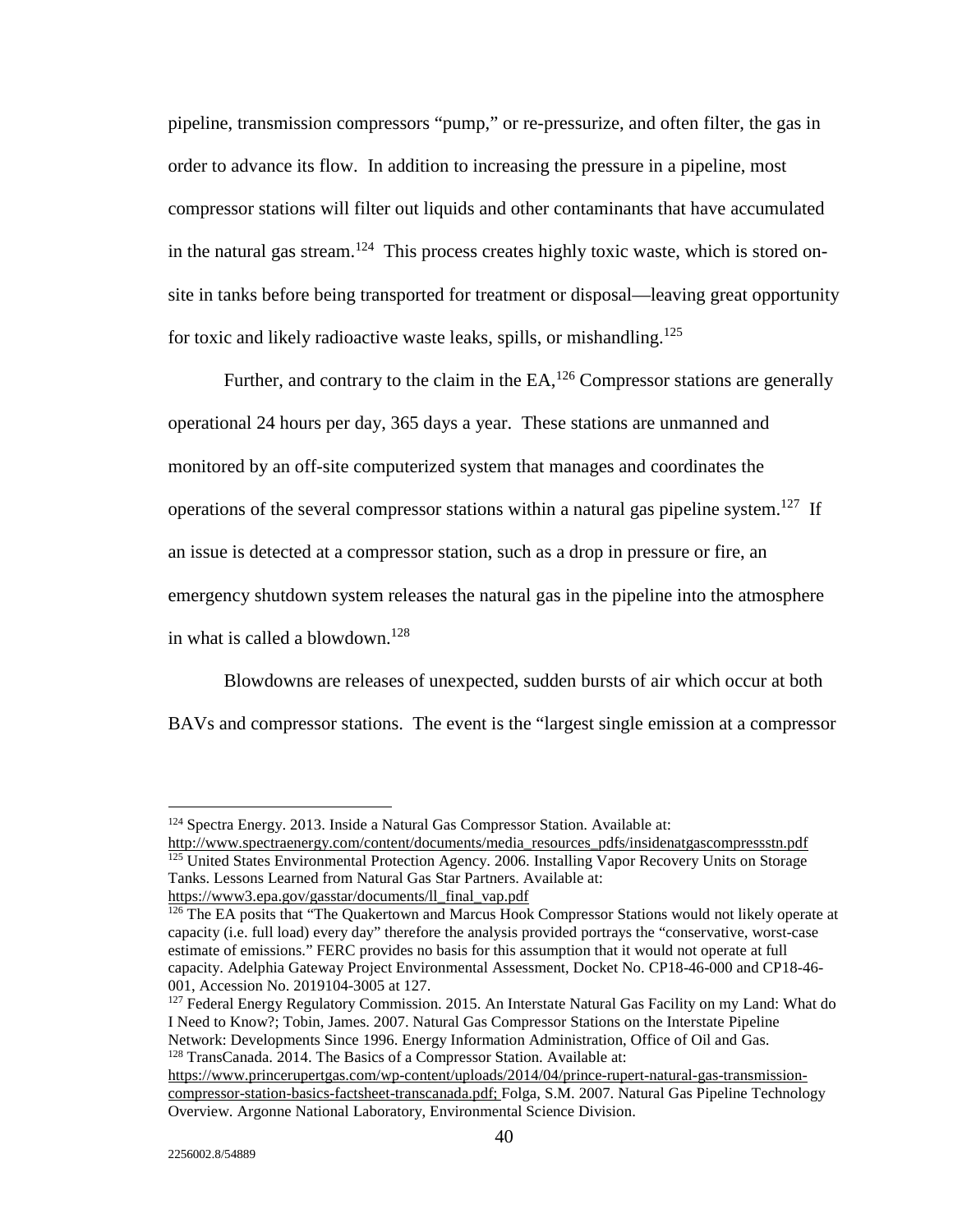station" with gas plumes extending upward 30 to 60 meters. During the blowdown, the first 30 to 60 minutes are the most intense and contain the biggest release, but the entire blowdown could last up to three hours. Adding to the issues this burst of contaminants creates is the fact that the exact composition of emissions and the amount of each toxin released is not adequately measured, reported, or regulated. In fact, emission levels vary from station to station, depending on the size and power source, and throughout each day, depending on emission events such as blowdowns, fugitives, and accidents. While there is incomplete information on the content of compressor emissions, many harmful chemicals are known to be released.

 The power source of the compressor stations themselves also greatly affects emissions. Compressor stations can be powered by either natural gas fired engines, turbines, or electric motors. Most are fueled by a portion of the natural gas flowing through the pipeline.129 However, as discussed later in this rehearing request, FERC improperly rejected an alternative of electric compressors.

 Finally, diesel emissions as a result of the AGP may lead to a higher level of ozone along the ROW and other construction areas as the cleared ROW provides more sunlight for nitrogen oxides and reactive organic cases to combine.

 All of these additional emissions, which are not evaluated and considered in the EA, would affect residents of areas already burdened by elevated levels of pollution, since the areas are in nonattainment of the NAAQS under the 8-Hour Ozone (Northampton, Bucks, Montgomery, Chester, Delaware, and New Castle Counties) and

 $\overline{a}$ 

<sup>&</sup>lt;sup>129</sup> Tobin, James. 2007. Natural Gas Compressor Stations on the Interstate Pipeline Network: Developments Since 1996. Energy Information Administration, Office of Oil and Gas.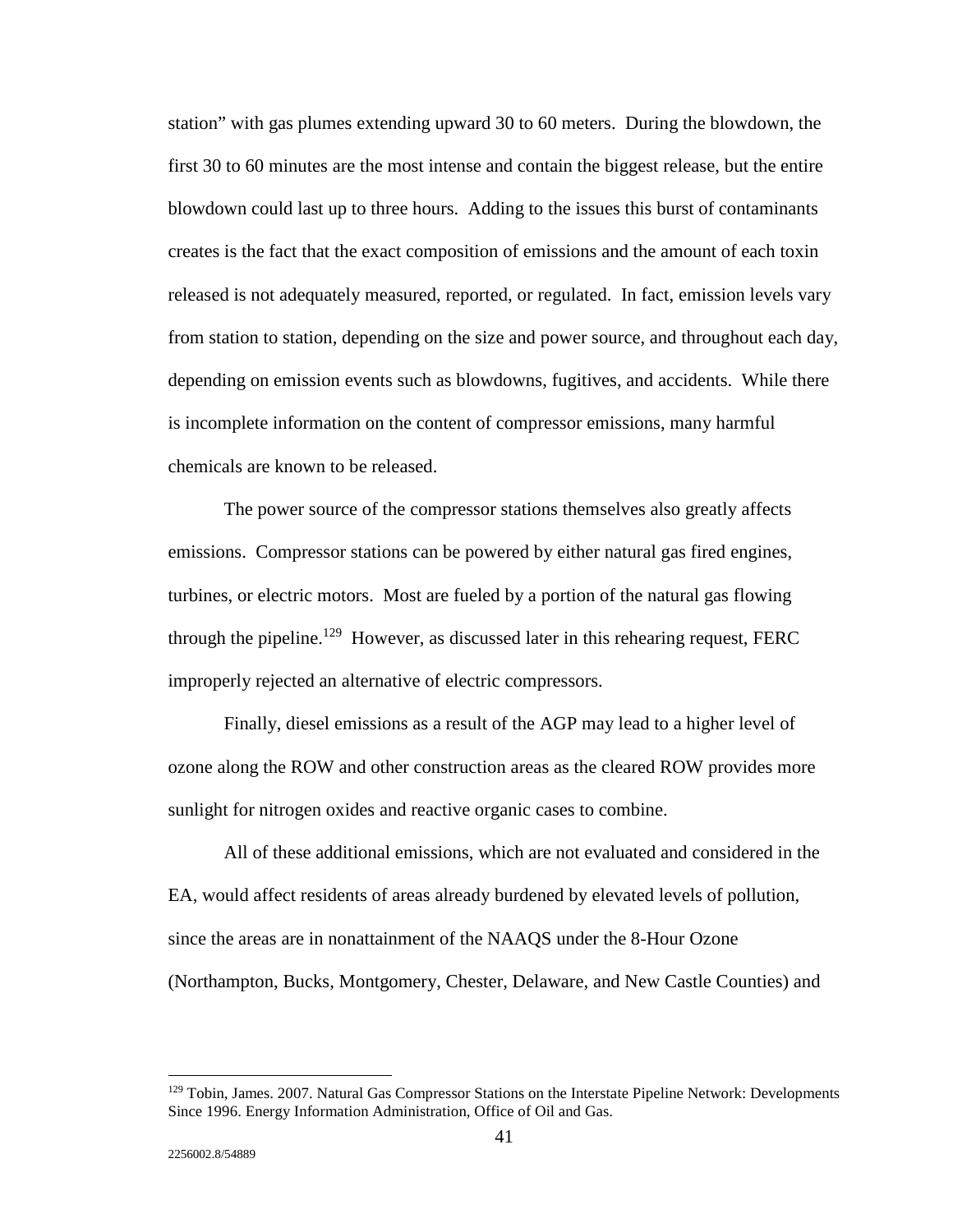PM-2.5 standards (Delaware County),<sup>130</sup> NOx and VOCs both being precursors to ozone.

# **b. The EA's Public Health Analysis Failed to Account for the Health Risks and Other Issues That Occur as Result of Compressor Station and BAV Locations**

When gas is emitted or leaked from compressor stations, a very large number of

chemicals are released together. In fact, no other industry emits as many chemicals within

as close a range to residences as natural gas pipelines.<sup>131</sup> From the limited available

research on compressor emissions, chemicals found at our near compressor stations

include: benzene, carbon monoxide, nitrogen dioxide, carbon disulfide, toluene, ethyl

benzene, acetone, fine particulate matter, and many other toxic VOCs and HAPs, many

of which were found above potentially unsafe levels.<sup>132</sup>

Below are just some known impacts of contaminants released during a blowdown:

VOCs (Volatile Organic Compounds):<sup>133</sup>

- Benzene: Short-term exposure can cause drowsiness, dizziness, headaches, irritation of the eyes, skin, and respiratory tract, and unconsciousness. Long-term exposure is carcinogenic; linked to reproductive effects, leukemia and childhood leukemia, and various blood disorders.
- Methylene chloride: Short-term exposure can cause decrease nervous system function and long-term exposure can affect the central nervous system. It is potentially carcinogenic, with animal studies showing increased liver and lung cancer following inhalation.

<sup>130</sup> EPA, *Nonattainment Areas for Criteria Pollutants (Green Book)*, available at https://www.epa.gov/green-book (last visited May 31, 2018).

<sup>&</sup>lt;sup>131</sup> Madison County Department of Health. 2014. Comments to the Federal Energy Regulatory Committee Concerning Docket No. CP14-497-000, Dominion Transmission Inc. Madison County, New York. <sup>132</sup> "Emission Inventory." Pennsylvania Department of Environmental Protection.

http://www.dep.state.pa.us/dep/deputate/airwaste/aq/emission/emission\_inentory.htm2010; Texas Commission on Environmental Quality Barnett Shale Formation Area Monitoring Projects. Doc number BS0912-FR

http://www.tceq.state.tx.us/assets/public/implementation/barnett\_shale/200.01.27-

BarnettShaleMonitoringReport.pdf; Wolf Eagle Environmental. Town of DISH, Texas Ambient Air Monitoring Analysis Final Report. September 15, 2009; Steinzor N, Subra W, Sumi L. Investigating Links between Shale Gas Development and Health Impacts through a Community Survey Project in Pennsylvania New Solutions 2013; 23(1): 55-84.

<sup>&</sup>lt;sup>133</sup> Madison County Department of Health. 2014. Comments to the Federal Energy Regulatory Committee Concerning Docket No. CP14-497-000, Dominion Transmission Inc. Madison County, New York.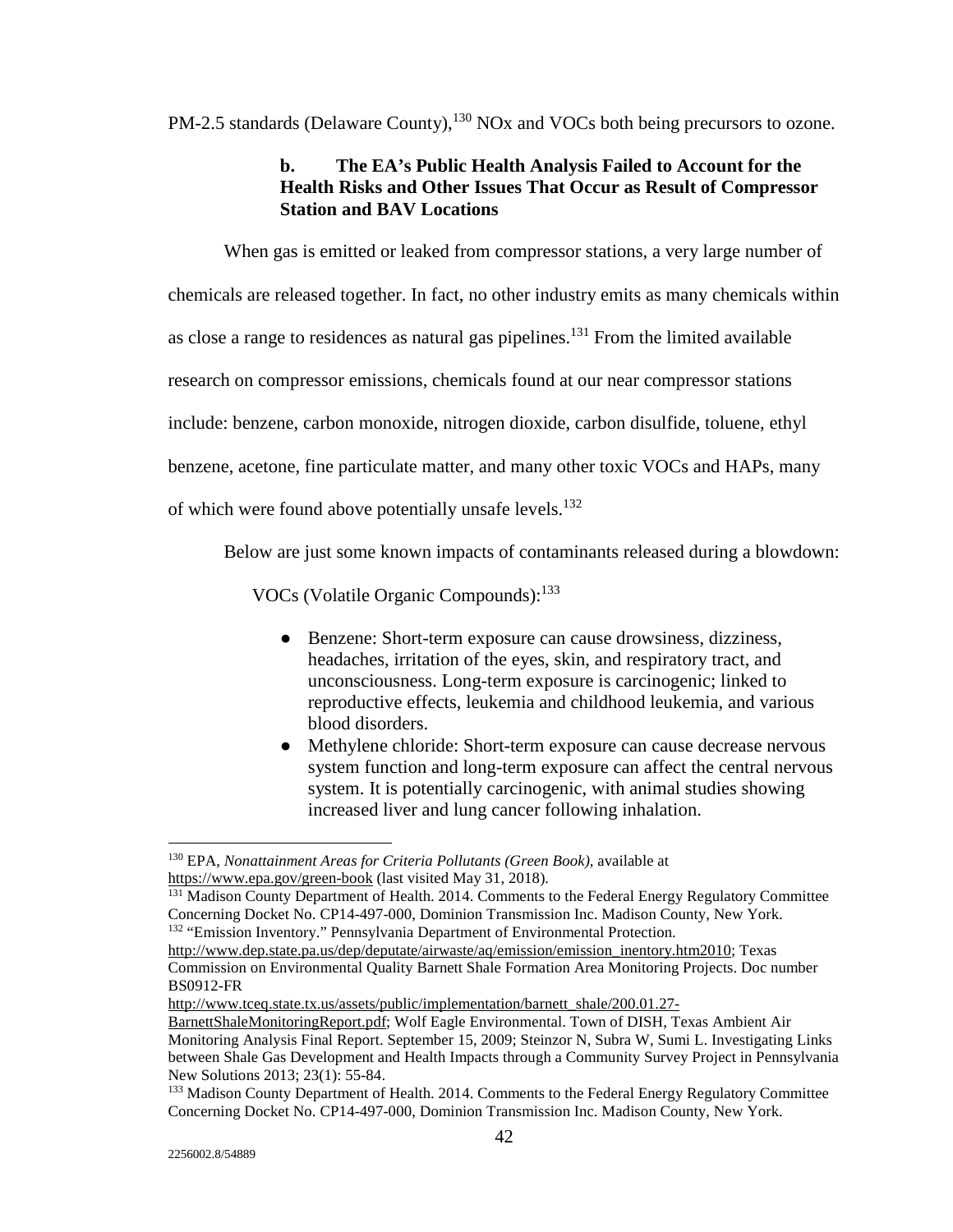- Formaldehyde: Carcinogenic. Short-term exposure can cause asthmalike symptoms, coughing, wheezing, and shortness of breath. It is linked to adverse pregnancy outcomes and reproductive and developmental toxicity. Considered a Hazardous Air Pollutant (HAP).
- Styrene: Carcinogenic.

Particulate matter: Particulate matter of 10 micrometers in diameter (PM10) or less is small enough to get into the lungs, causing serious health problems on their own and compounding the effects of other chemicals. The size of particles determines the depth of inhalation into the lung—with smaller particles more readily reaching the deep lung. PM2.5 and ultrafine particles (less than .1 micrometer in diameter) are of particular concern.<sup>134</sup>

● PM2.5 and ultrafine particles: Cause harm respiratory and cardiovascular systems. For example, inhalation of PM2.5 can cause decreased lung function, aggravate asthma symptoms, cause heart attacks and high blood pressure, increase risk of cardiovascular disease and death, increase cardiopulmonary death, and increased risk of lung cancer. In children, exposure to PM2.5 has been linked to increased asthma and hospitalizations for respiratory diseases such as pneumonia. Particulate pollution is also linked to low birth weights and preterm births for pregnant women.<sup>135</sup>

TENORM: Radon and the resulting polonium are known carcinogens, while

all three materials, including lead, are highly toxic.<sup>136</sup>

Additionally, one of the known chemical reactions associated with compressor

stations is that between particulate matter and other water soluble chemicals. PM2.5 and smaller particulate matter absorb other airborne chemicals and carry them into a person's

deep lung and blood stream. This causes airborne chemicals to be absorbed at much

<u>.</u>

<sup>&</sup>lt;sup>134</sup> Id.  $\frac{Id}{105}$  Madison County Department of Health. 2014. Comments to the Federal Energy Regulatory Committee Concerning Docket No. CP14-497-000, Dominion Transmission Inc. Madison County, New York. <sup>136</sup> Madison County Department of Health. 2014. Comments to the Federal Energy Regulatory Committee Concerning Docket No. CP14-497-000, Dominion Transmission Inc. Madison County, New York.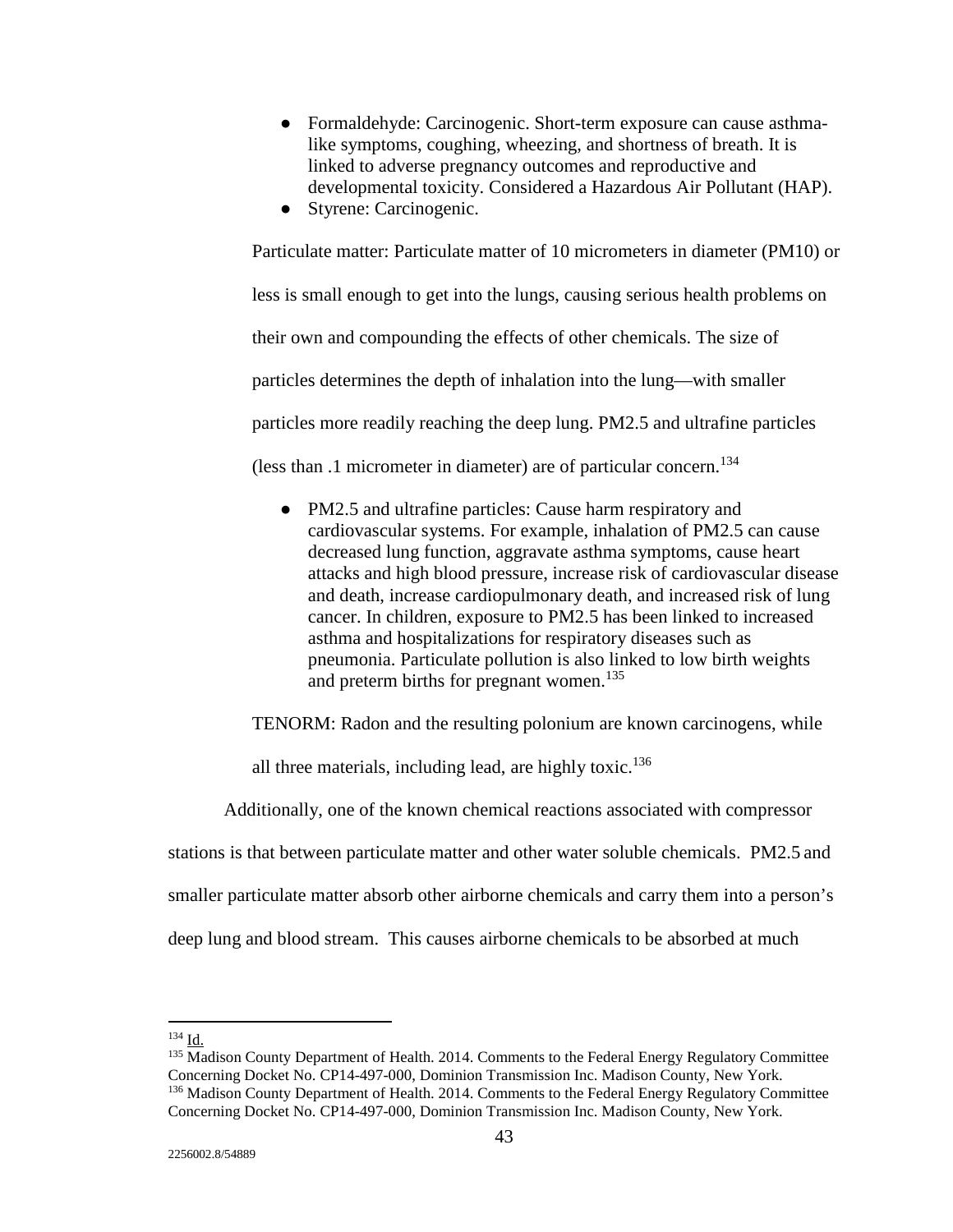*higher* concentrations than they would in the absence of particulate matter—essentially *increasing* the dosage of any soluble chemical their midst.<sup>137</sup>

 Studies have shown the risks of these air pollutants manifest themselves in numerous health issues.<sup>138</sup> Individuals living within 2 miles of compressor stations and metering stations experience respiratory impacts (71% of residents), sinus problems (58%), throat irritation (55%), eye irritation (52%), nasal irritation (48%), breathing difficulties (42%), vision impairment (42%), sleep disturbances (39%), and severe headaches (39%). In addition, some 90% of individuals living within 2 miles of these facilities also reported experiencing odor events. Odors associated with compressor stations include sulfur smell, odorized natural gas, ozone, and burnt butter.<sup>139</sup> The health risks that emissions and noise pose to the general population are even greater for vulnerable populations such as children, pregnant women, the elderly, and sensitive individuals.140

 The EA failed to account for the potential health impacts of these various air contaminants, dismissing the emissions from compressor stations and blowdowns as fugitive air emissions that did not warrant further consideration. This ignorance of reliable and available data goes against the investigation that NEPA requires federal agencies to conduct to ensure there is a thorough and informed environmental assessment for a project. And, in the end, it allows for industries to benefit at the detriment of the

138 Understanding Natural Gas Compressor Stations, PennState Extension, available at: https://extension.psu.edu/understanding-natural-gas-compressor-stations

 $\overline{a}$ 

<sup>&</sup>lt;sup>137</sup> Amdur MO. The response of guinea pigs to inhalation of formaldehyde and formic acid alone and with a sodium chloride aerosol. International Journal of Air Pollution 1960; 3:201-20.

<sup>139</sup> Luckett, B., Buppert, G., & Margolis, J. M. (2015, April 28). SELC ACP Comment, FERC DOCKET NO.: PF15-6-000,20150428-5504(30537222). Southern Environmental Law Center; Appalachian Mountain Advocates; Center for Biological Diversity (citations omitted).

<sup>140</sup> Madison County Department of Health. 2014. Comments to the Federal Energy Regulatory Committee Concerning Docket No. CP14-497-000, Dominion Transmission Inc. Madison County, New York.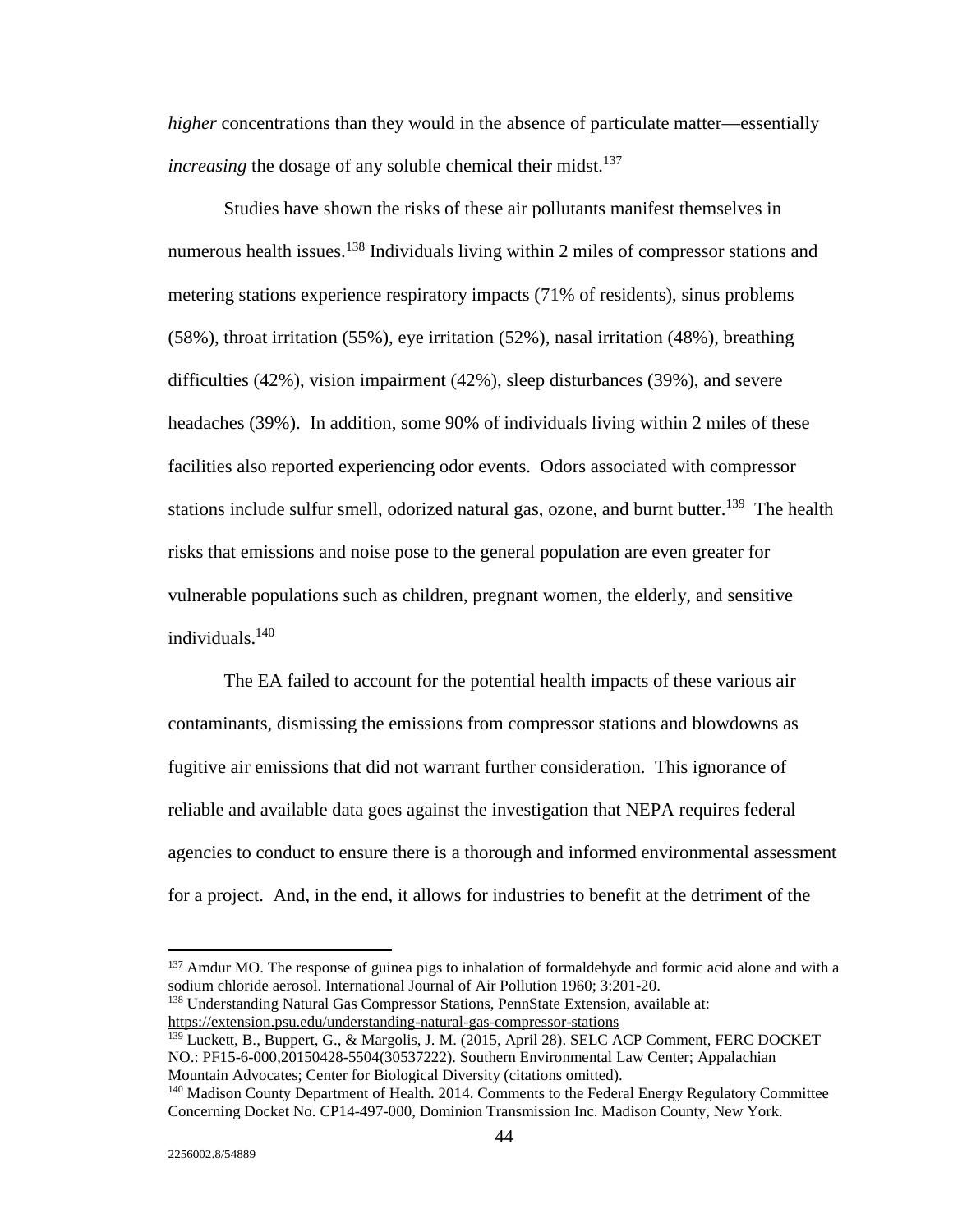communities they are building in and ignores the actual consequences of a project.

 Additionally, FERC should have also considered the effects of these toxins when emitted in short, sudden spurts rather than the average for the year. As DRN identified in its initial scoping comment, compressor stations and BAVs both usually emit short, sudden emissions of gases throughout the year and such events have been shown to have different effects on human health and the environment as compared to a steady continuous release. In fact, during such events, people living near compressor stations report strong odors as well as visible plumes during venting or blowdowns, as well as health issues such as burning eyes and throat, skin irritation, coughing, and headache.

 Additionally, with the close proximity of the various BAVs to one another, not only should the likelihood of an incident be addressed, but the assessment should have also considered the compounding risks that would occur as a result. As mentioned above, it is normal for both compressor stations and BAVs to be sited 40-100 miles apart along the length of the pipeline. Yet, Adelphia has placed numerous BAVs in close proximity to one another. Of the 8 blowdowns, five are within 15 miles of one another in Chester County.141 The close proximity should have been addressed in the EA as it is an anomaly among pipeline projects. Additionally, FERC should have examined the compounding effects of these units in close proximity to one another addressing the increase in air emissions, increase in health effects, and increase in public safety risk.

FERC's reliance on the NAAQS as protective of human health is flawed.<sup>142</sup> The NAAQS are a measure for *regional* air quality, *not* human health or public health on a

 $\overline{a}$ 

<sup>&</sup>lt;sup>141</sup> Understanding Natural Gas Compressor Stations, PennState Extension, available at: https://extension.psu.edu/understanding-natural-gas-compressor-stations

<sup>&</sup>lt;sup>142</sup> Certificate Order, ¶ 202.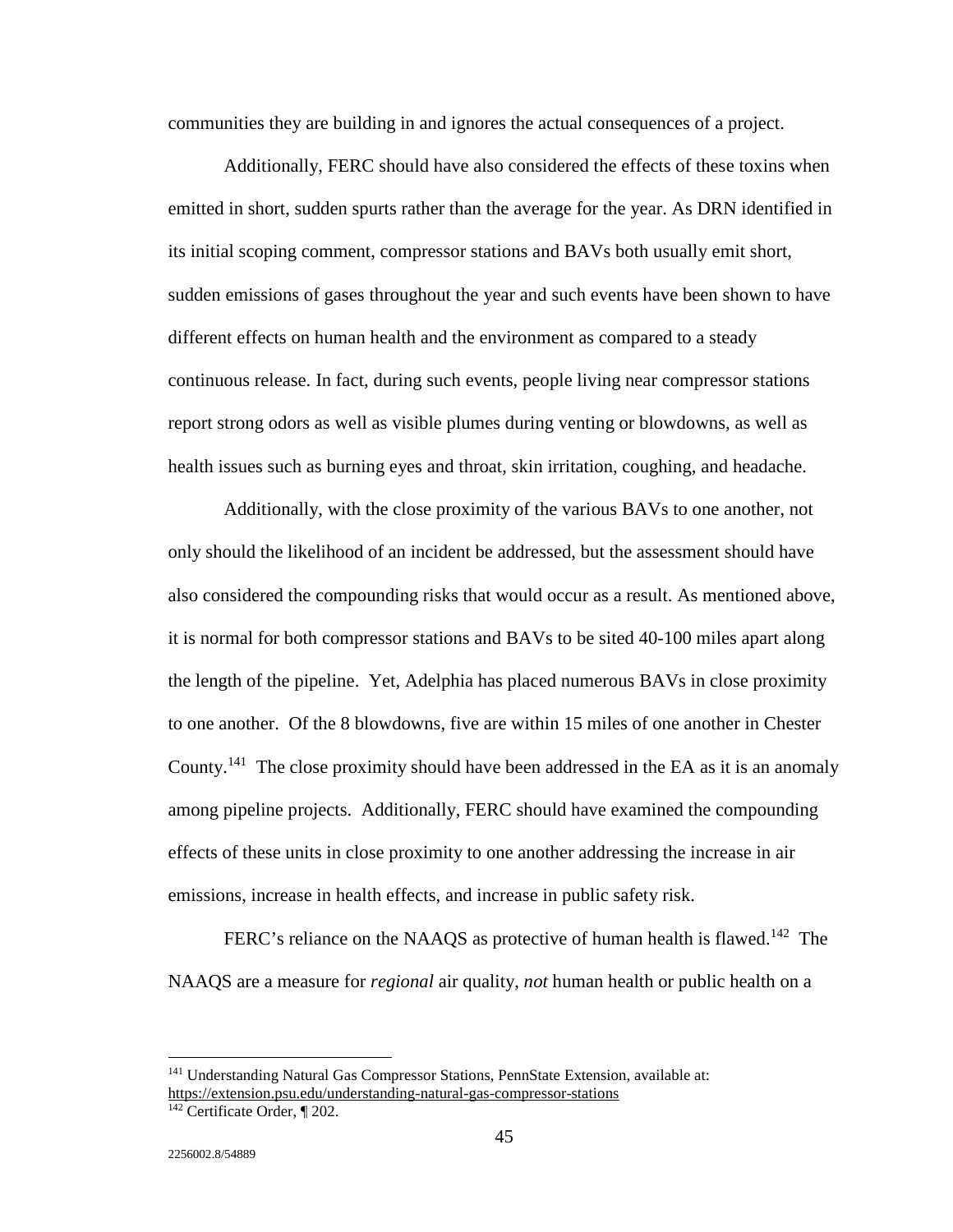community- or individual-level scale. The NAAQS are not a substitution for a human health risk assessment.

## **c. The EA Failed to Account for the Public Safety Risks Compressor Stations Pose to the Surrounding Communities**

 Not only did the EA fail to adequately account for the impacts on public health, but FERC's public safety analysis was also inadequate.

 Compressor stations are built at strategic locations along a pipeline route—with sites ranging from densely populated residential areas, where they put communities at higher risk of toxic emissions, deadly explosions, noise pollution, and property value loss, to remote forested areas, which results in significant land disturbance, forest loss, habitat destruction, increased wildfire risk, and ensuing air and water quality loss.

 The process of compressing natural gas to a highly pressurized state generates a huge amount of heat, which must be vented and dispersed through cooling facilities.<sup>143</sup> This is not only a waste of energy, but also a serious safety hazard in a facility that is unmanned and processing flammable gas around the clock. As a result, gas leaks, glitches in the computer monitoring system, and other events regularly lead to fires and/or explosions of various magnitudes at compressor stations throughout the country.

 Yet the EA's public safety assessment was based on generalizations and assumptions instead of an examination of actual impacts. The EA assessed the risk of death from a pipeline incident by comparing it to the risk of death from an automobile accident as well as other "anthropogenic and natural hazards,"144 a comparison with such

<sup>&</sup>lt;sup>143</sup> Tobin, James. 2007. Natural Gas Compressor Stations on the Interstate Pipeline Network: Developments Since 1996. Energy Information Administration, Office of Oil and Gas

<sup>&</sup>lt;sup>144</sup> Adelphia Gateway Project Environmental Assessment, Docket No. CP18-46-000 and CP18-46-001, Accession No. 2019104-3005 at 151.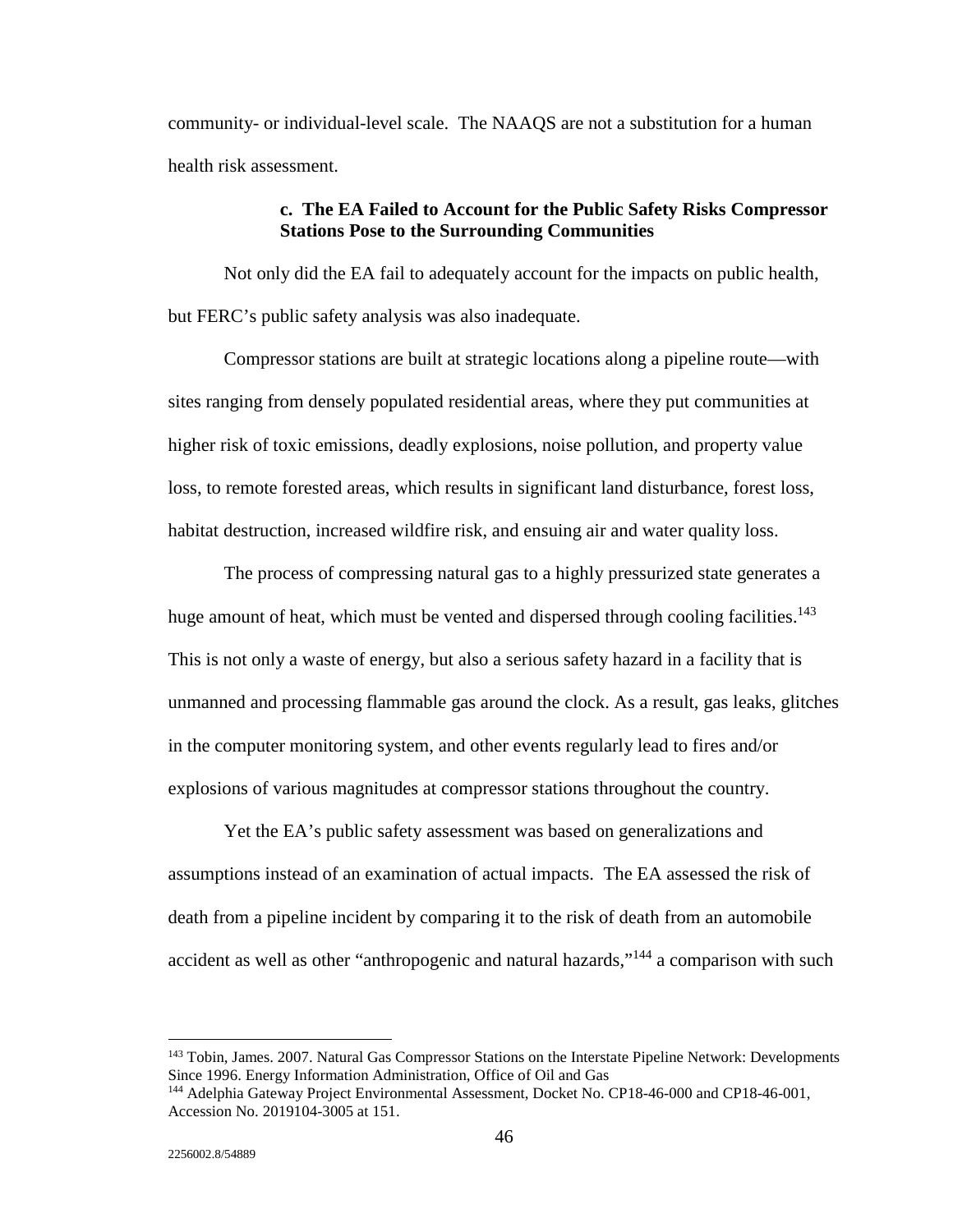a drastic difference it creates a skewed perception of risk. FERC even admitted this in the  $EA^{145}$  Moreover, the public safety section had no assessment of risks from Compressor stations or BAVs, and lacked any recognition of the stress an emergency would place on the local community. Such an obvious oversight violates the mandates NEPA places on federal agencies when examining the impacts of projects.

 Additionally, FERC received comments recommending a human health risk assessment for the project, yet, rather than conducting such an assessment, it relied on the risk assessment for the New Market EA.146 FERC rationalized that the "compressor stations in New Market EA risk assessment were about twice as big as the proposed compressor stations in the Project and therefore emitted a greater volume of HAPs as compared to the proposed compressor stations" therefore the comparison can provide adequate information.<sup>147</sup> FERC then concluded that "based on the size of the proposed Adelphia compressor stations, the results of the New Market EA, we do not believe that conducting a risk assessment specific to Adelphia facilities is warranted."<sup>148</sup>

 This claim is especially troubling not simply because it seems to brush aside the requirements of NEPA – reviewing the *AGP's* specific impacts – but also because it seems to contradict the claims in the very next paragraph where the EA dismissed a study of the effects of compressor stations in New York on the basis that "it is not appropriate to compare the emissions of larger facilities that emit a significantly greater volume of

<sup>145</sup> "Direct comparisons between accident categories should be made cautiously because individual exposure to hazards are not uniform among all categories." Adelphia Gateway Project Environmental Assessment, Docket No. CP18-46-000 and CP18-46-001, Accession No. 2019104-3005 at 151.<br><sup>146</sup> Adelphia Gateway Project Environmental Assessment, Docket No. CP18-46-000 and CP18-46-001,

Accession No. 2019104-3005 at 130. <sup>147</sup> Adelphia Gateway Project Environmental Assessment, Docket No. CP18-46-000 and CP18-46-001, Accession No. 2019104-3005 at 130.

<sup>&</sup>lt;sup>148</sup> Adelphia Gateway Project Environmental Assessment, Docket No. CP18-46-000 and CP18-46-001, Accession No. 2019104-3005 at 130.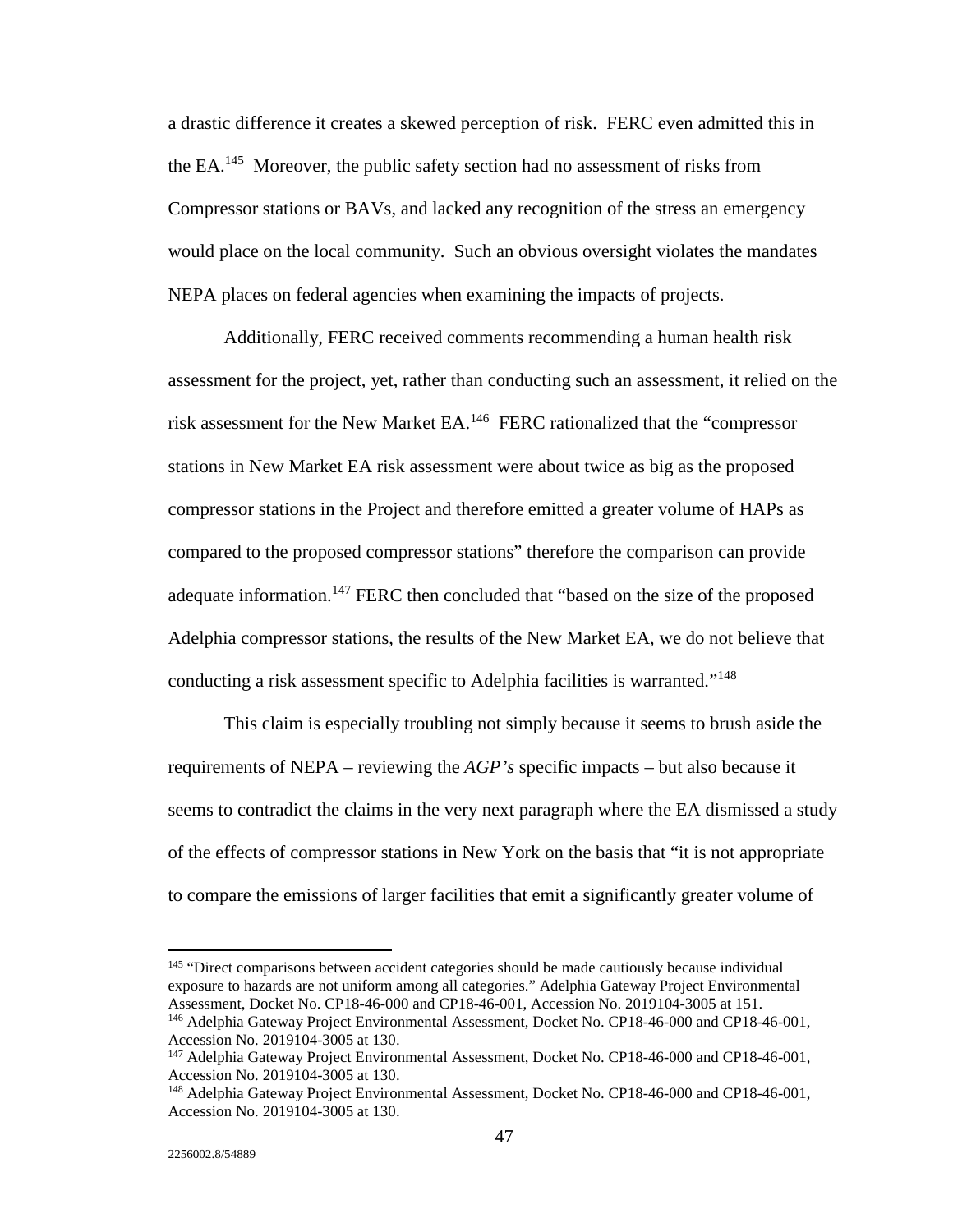emissions as compared to a minor source."<sup>149</sup> Further, the EA goes on to state that "[a]ir pollution modeling is typically evaluated on a county or regional scale that incorporates topography, terrain ground cover, and historic weather data…mak[ing] it site specific, considering local factors such as weather and wind patterns that contribute to pollutant dispersion."<sup>150</sup> Such contradiction in the use of studies is irrational and a violation of the procedures required by NEPA. Therefore, FERC's conclusion that the health risks associated with the project are not substantial is unreasonable as it is based off of arbitrary claims and irrational logic instead of actual facts.

# **d. The EA Failed to Account for Economic Impacts On The Community From Compressor Stations, Including Decrease in Property Values, Additional Emergency Response Costs, and Damage to Existing Agriculture and Infrastructure**

 The EA fails to account for the effects that compressor station and BAV facilities will have on the community such as decrease in property values, which have been shown to drop, by as much as  $50\%$ <sup>151</sup> In addition, the pollution from compressor stations can cause damage to agriculture and infrastructure. One study found that shale gas air pollution damages in Pennsylvania already amount to between \$7.2 and \$30 million, with compressor stations responsible for  $60-75\%$  of this total.<sup>152</sup> Using the low estimate of 60%, that is between \$4.32 and \$18 million in damages associated with compressor stations.153 Additionally, associated health impacts bring health care costs and even inability to work, putting additional strain on the community and local economy.

<sup>149</sup> Adelphia Gateway Project Environmental Assessment, Docket No. CP18-46-000 and CP18-46-001, Accession No. 2019104-3005 at 130.

<sup>150</sup> Adelphia Gateway Project Environmental Assessment, Docket No. CP18-46-000 and CP18-46-001, Accession No. 2019104-3005 at 130.

<sup>151</sup> Catskill Citizens. 2015. Proximity of Compressor Station Devalues Homes by as Much as 50%. Available at: http://catskillcitizens.org/learnmore/DEVALUE.pdf

<sup>152</sup> Walker & Koplinka-Loehr, 2014 153 Id.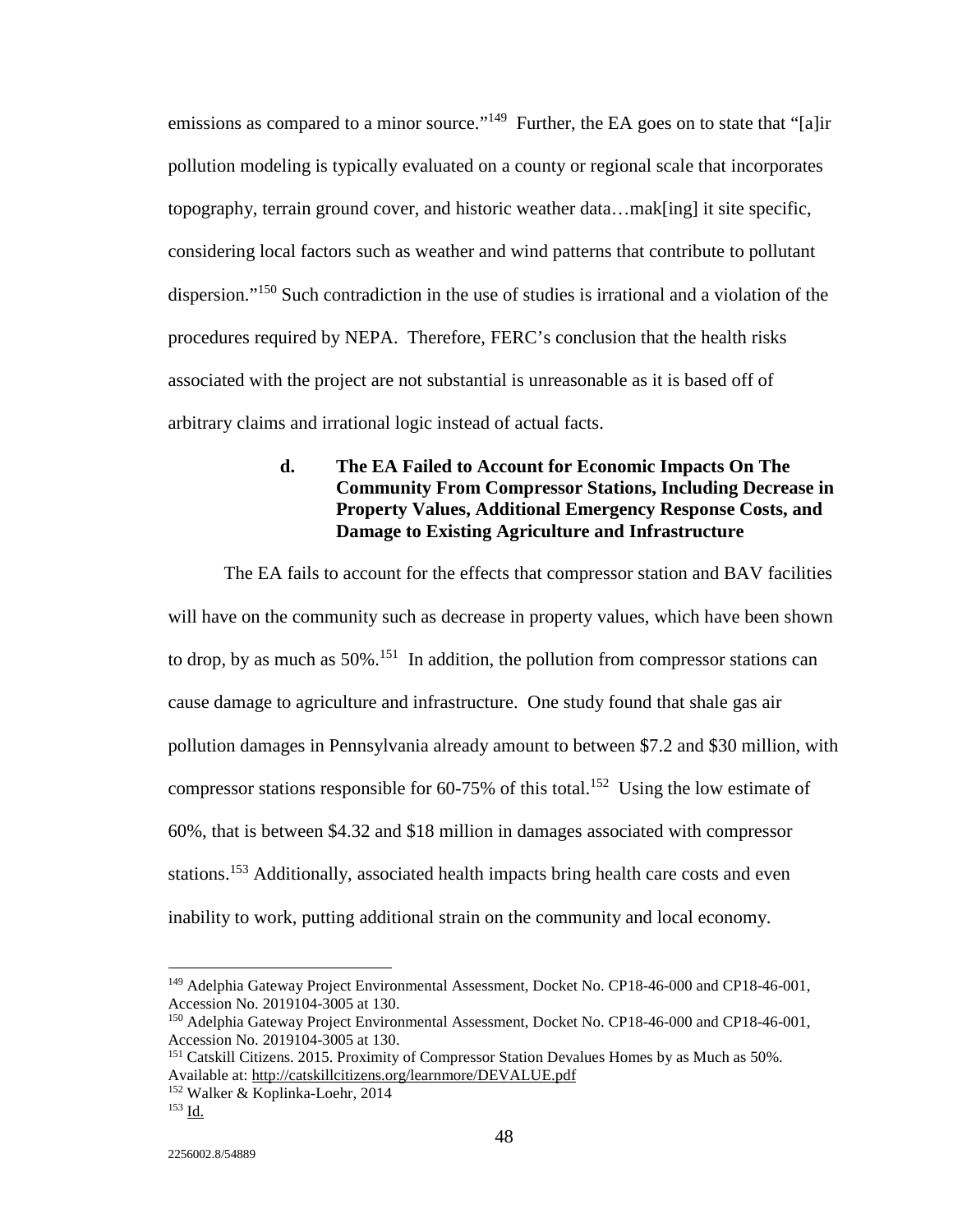Also, fires and explosions that occur from regular operations at compressor stations have resulted in evacuated homes, closed roads, wildfires, toxic emissions, complete destruction of homes and compressor stations, millions of dollars in damages, injuries, and deaths. Fires can last for hours or even days, putting a huge strain on local firefighters, hospitals, and other emergency responders. During these types of events, the natural gas industry typically relies on local fire departments for assistance.<sup>154</sup> This is often a problem as localities are not always equipped with the resources to adequately contain a large natural gas fire or explosion or care for those injured. In addition to the damage to property and infrastructure, injuries to people who live in the vicinity can include respiratory damage and serious burns and can require evacuation by medical helicopter.155

 In fact, an explosion and fire at a natural gas compressor station just occurred recently. On January 30, 2019 during the polar vortex which brought the coldest days of this winter (and recent years) to the United Stations, an equipment malfunction at a Consumers Energy Compressor Station in Macomb County Michigan occurred causing a fire.156 Consumer Energy had asked that its 1.8 million residential, commercial, and industrial customers to reduce their gas energy use (including home thermostats) until the issue can be remedied.

 These risks and impacts need to be addressed in the EA in order to assure FERC is able to fully assess the burdens and costs compressor stations and BAVs pose to local

<sup>154</sup> Folga, S.M. 2007. Natural Gas Pipeline Technology Overview. Argonne National Laboratory, Environmental Science Division

<sup>&</sup>lt;sup>155</sup> Madison County Department of Health. 2014. Comments to the Federal Energy Regulatory Committee Concerning Docket No. CP14-497-000, Dominion Transmission Inc. Madison County, New York. <sup>156</sup> George Norkus, "Consumers Energy asks customers to reduce natural gas use following fire, January 30, 2018. Available at https://www.macombdaily.com/news/local/equipment-mishap-causes-fire-atconsumers-energy-facility-in-armada/article\_618d73e8-24b9-11e9-bafa-0fa99dd80dcf.html.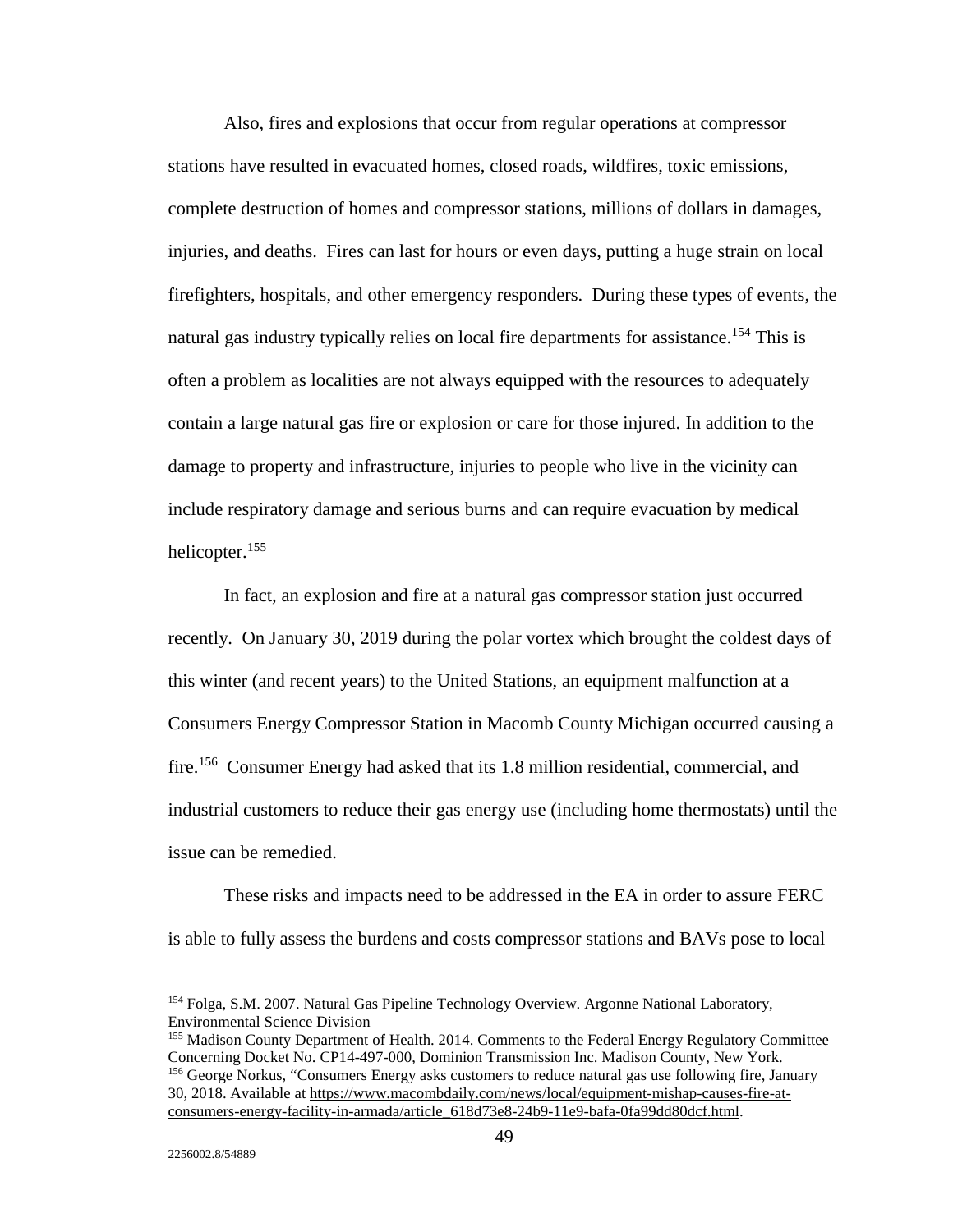communities in the event of an explosion or fire.

# **e. The EA Fails to Adequately Assess the True Effects of the Noise Pollution, Including Health Impacts from Noise, on the Communities Where the Compressor Stations and BAVs are Located**

 Compressor stations emit noise and vibrations continuously, day and night. The noise emitted is often above allowable standards, especially during construction, emergency venting, and blowdowns, which can last for hours. At these peak noise events, the noise emitted is likened to a jet engine or a freight train, depending on residents' proximity.157 In addition, compressor stations emit constant low frequency noise during normal operation. In fact, residents living nearby have compared the noise of compressor stations to a truck running in there driveway at all hours.<sup>158</sup> This noise is not only a nuisance for the local communities but can lead to numerous health issues, including Vibroacoustic Disease, which causes a range of serious health impacts<sup>159</sup> with symptoms worsening over time, as well as other physical and mental health effects.<sup>160</sup> The health risks that emissions and noise pose to the general population are even greater

<sup>&</sup>lt;sup>157</sup> Spectra Energy. 2013. Inside a Natural Gas Compressor Station. Available at:

http://www.spectraenergy.com/content/documents/media\_resources\_pdfs/insidenatgascompressstn.pdf 158 Cusick, Marie. 2014. State regulators take a closer listen to gas compressor stations. State Impact. Available at: https://stateimpact.npr.org/pennsylvania/2014/08/25/state-regulators-take-a-closer-listen-togas-compressor-stations/

<sup>&</sup>lt;sup>159</sup> Symptoms can include hypertension, thickening of cardiovascular structures, heart disease, infections, cognitive impairment in children, sleep disturbance, tinnitus, hearing loss, reduced performance, and aggressive behavior among others.

<sup>&</sup>lt;sup>160</sup> See: EPA's Integrated Risk Information System database.; Babisch W. Transportation noise and cardiovascular risk: Updated review and synthesis of epidemiological studies indicate that the evidence has increased. Noise & Health 2006; 8(30):1-29. World Health Organization. Burden of disease from environmental noise: Quantification of healthy life years lost in Europe. 2011.; and Moudon AV. Real noise from the urban environment: How ambient community noise affects health and what can be done about it. 2009. American Journal of Preventive Medicine 37(2):167-171; Branco, NAA Castelo, & Alves-Pereira. 2004. Vibroacoustic disease. Noise and Health, 6(23), 3-20). Available at: http://www.noiseandhealth.org/article.asp?issn=1463-

<sup>1741;</sup>year=2004;volume=6;issue=23;spage=3;epage=20;aulast=Castelo.; Luckett, B., Buppert, G., & Margolis, J. M. (2015, April 28). SELC ACP Comment, FERC DOCKET NO.: PF15-6-000,20150428- 5504(30537222). Southern Environmental Law Center; Appalachian Mountain Advocates; Center for Biological Diversity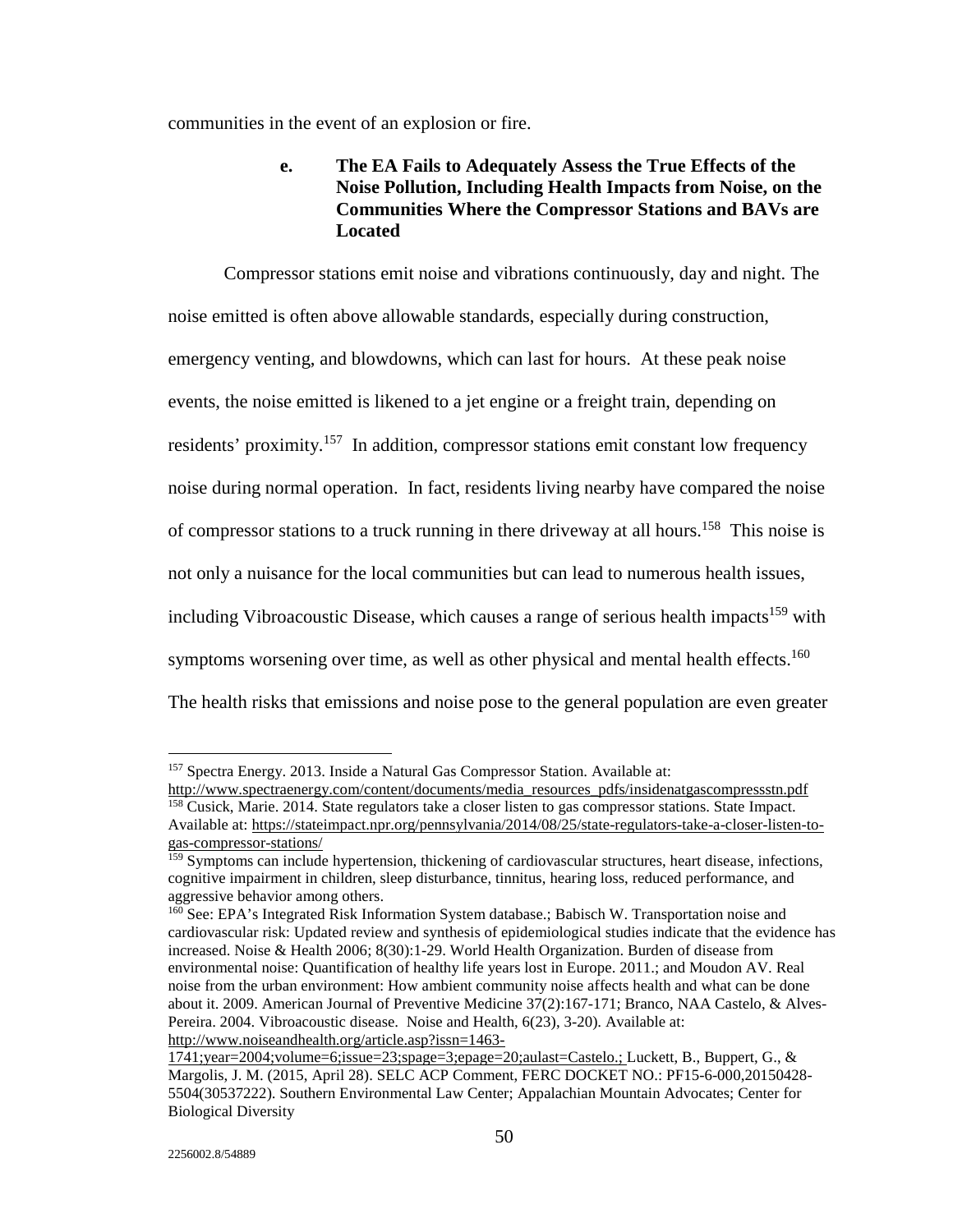for vulnerable populations such as children, pregnant women, the elderly, and sensitive individuals.161

 The EA states that the compressor stations will be required to average about 50db during operation.162 Yet the background noise for a quiet rural area is *30db*, described as 1/16 as loud as 70 db. Further, in the event of a blowdown, the noise will create loud, sporadic interruptions in the communities.<sup>163</sup> This is especially troubling for residential and agricultural areas that will now have to deal with the constant hum and sporadic bursts of loud air. For the EA, FERC only assessed noise levels as compared to regulations established by the agency and local ordinances.<sup>164</sup> The EA fails to address the public nuisance and health effects result from the noise as well. This gap in analysis miscalculates the actual repercussions of BAVs' and compressor stations' effects on the environment through both noise pollution and resulting health risks.

 Further, FERC allowed Adelphia to site a compressor station abutting residential homes and in a location that actually runs contrary to FERC's published Policy Guidelines, *An Interstate Natural Gas Facility on My Land? What Do I need to Know?*. FERC does not provide an explanation for the exception, nor has Adelphia expressed any need for this specific location. Instead, FERC has placed the burden on the local community of fighting the location and seeking to have the station moved.

 As identified here and explained in the sections above, the EA fails to identify significant impacts on landowners and the surrounding community near the compressor

<sup>&</sup>lt;sup>161</sup> Madison County Department of Health. 2014. Comments to the Federal Energy Regulatory Committee Concerning Docket No. CP14-497-000, Dominion Transmission Inc. Madison County, New York. <sup>162</sup> Adelphia Gateway Project Environmental Assessment, Docket No. CP18-46-000 and CP18-46-001,

Accession No. 2019104-3005 at 133.<br><sup>163</sup> Adelphia Gateway, LLC, Adelphia Gateway Project Appendix 9D, FERC Docket No. CP18-46.

<sup>&</sup>lt;sup>164</sup> Adelphia Gateway Project Environmental Assessment, Docket No. CP18-46-000 and CP18-46-001, Accession No. 2019104-3005 at 133.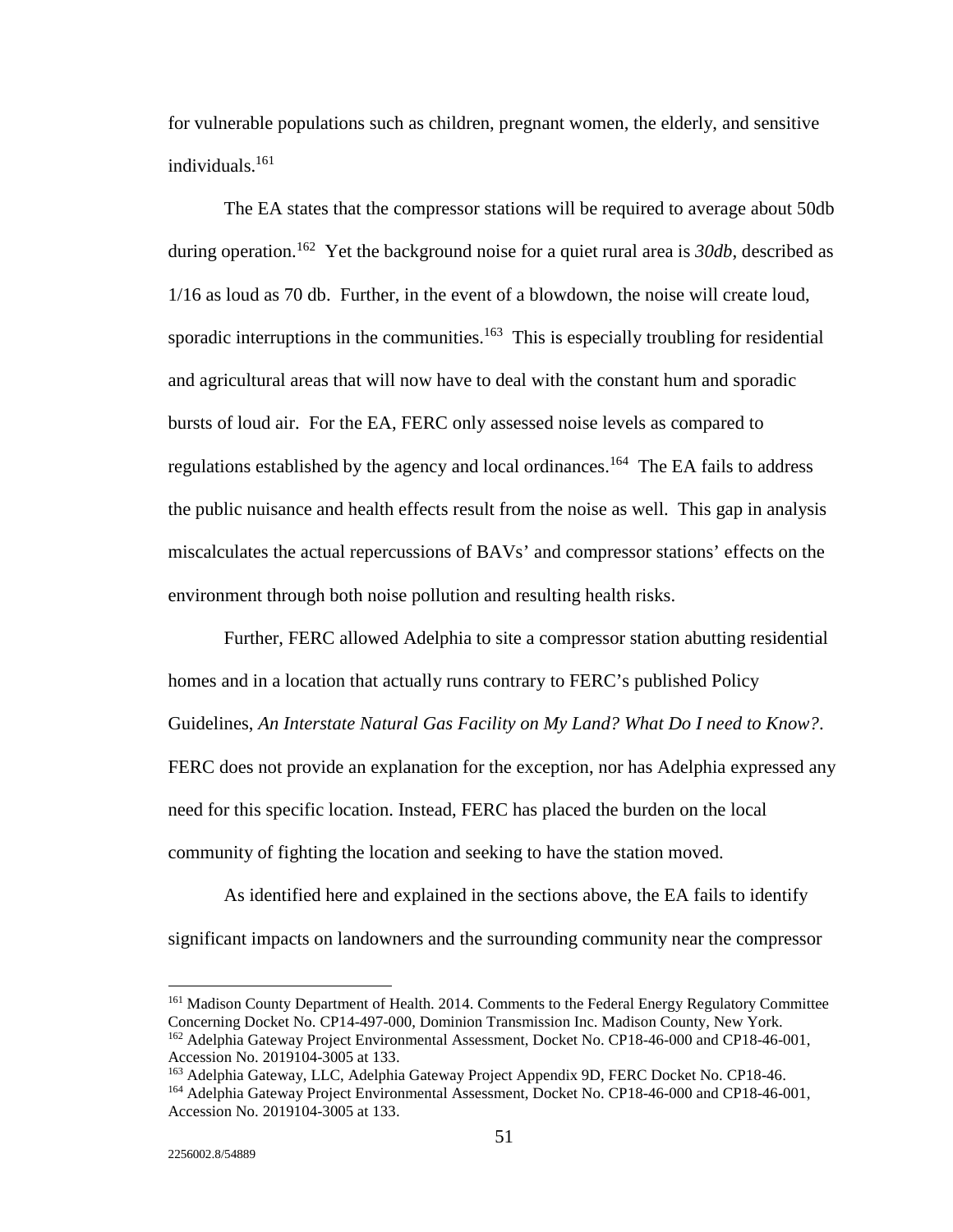stations and blowdowns. Impacts such as the AGP's public health effects, risks to local communities, safety risks, economic impacts, and noise pollution are not minor and create short and long term burdens on the communities where these facilities are sited. This is in addition to the burden these facilities place on local wildlife. Yet, even here, FERC fails to properly address the impacts, claiming, *inter alia*, that because there is existing natural gas infrastructure at the Quakertown site, wildlife will be fine because they are used to noise, and that construction noise is temporary.<sup>165</sup> That completely ignores the fact that the AGP is *adding* to and/or *expanding* whatever is currently present, and that noise levels will increase far beyond the end of construction.

 Absent a comprehensive assessment of adverse impacts to landowners and surrounding communities that NEPA requires, FERC is not in a position, under the NGA, to draw a conclusion as to whether the AGP's potential public benefits outweigh its potential adverse effects.

# **4. FERC Failed to Properly Assess and Consider Impacts to Water Resources, Wetlands, and the Wildlife and Humans that Rely on Them**

 The entirety of the AGP falls within the Delaware River watershed with construction occurring in close proximity to streams, waterbodies, and wetlands, and involves stream crossings, including the open-cut crossing of Stoney Creek. It would be located in close proximity to the Quakertown Swamp, which is a unique and threatened resource. The AGP route crosses several contaminated sites including two RCRA Corrective Action sites and a Superfund site along the Tilghman Lateral, which will be crossed using Horizontal Directional Drilling (HDD) and could lead to release of

<sup>165</sup> Certificate Order, ¶ 216.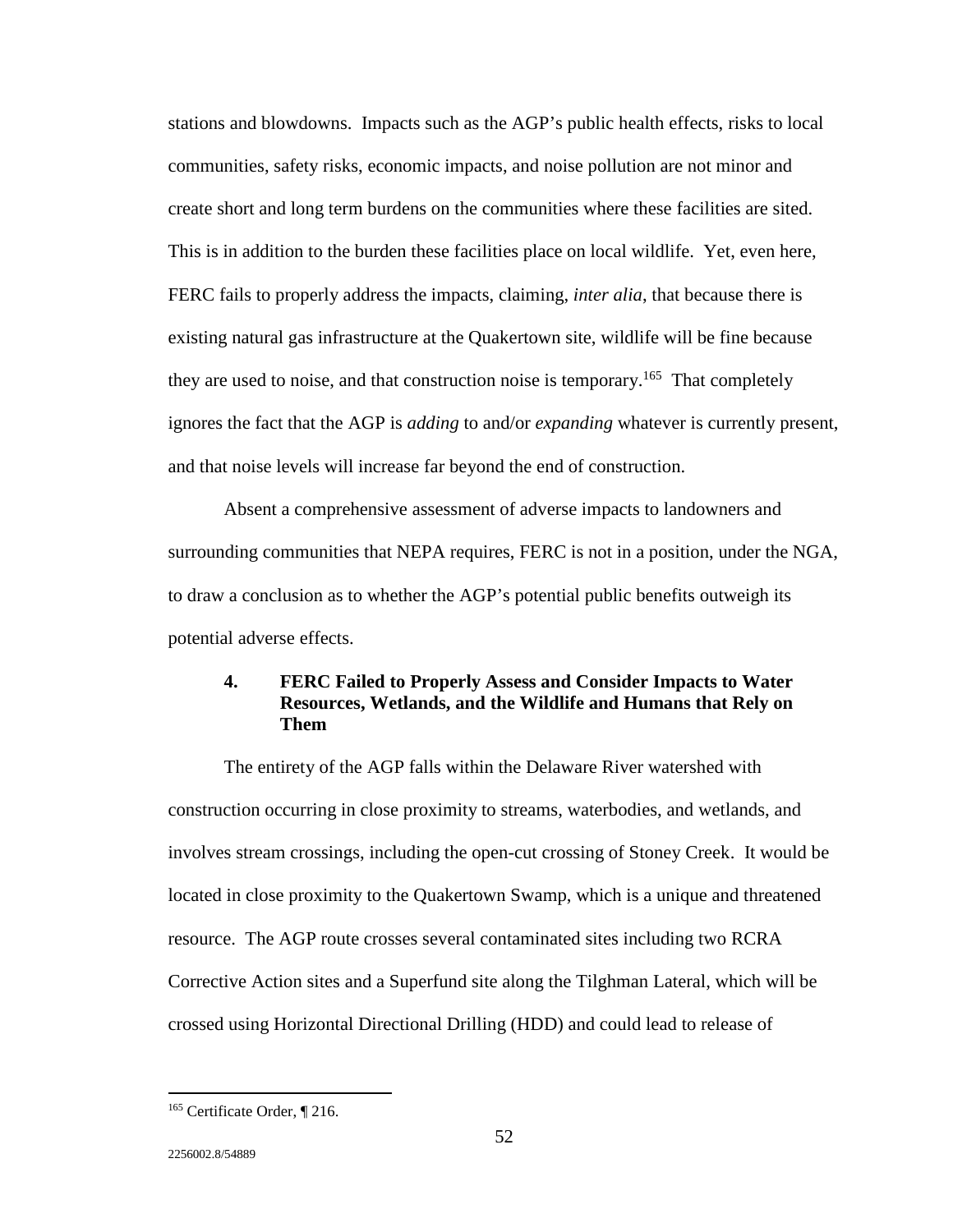contaminants.166

FERC's conclusions that these impacts will not be significant are based off of assumptions of compliance and not facts. FERC failed to evaluate its Plans and Procedures' effectiveness at preserving and protecting the environment in the EA, and any such analysis is not available for public review or, even, the Commission members themselves. DRN has demonstrated, from past projects, that these Plans and Procedures, even if complied with (which is a risky assumption, yet FERC still makes it), still fail to protect water resources, including wetlands. These impacts need to be properly evaluated and considered in order to understand the full implications of the AGP and, considering the substantial impact this project will have, should be assessed through an Environmental Impact Statement (EIS). Also, it appears that Adelphia still lacks a Section 401 water quality certification from Pennsylvania for the AGP. FERC's approval of the AGP despite the lack of a Section 401 certification is contrary to the plain language of 33 U.S.C. § 1341(a).

## **a. FERC Failed to Properly Assess and Account for the Potential For Contamination Of Water Resources**

In its scoping comment, DRN emphasized:

The EIS needs to carefully and accurately consider not only the actual number and size of streams and wetlands crossed, but also the acreage, vegetation, and slope of forested and wild open space affected by the project and the associated damage to water quality in order to fully and fairly consider the project impact on water resources.

Yet, Adelphia has not done this and FERC had not demanded such considerations.

By way of example, the following is a list of items in the Waterbodies and

 $\overline{a}$ 

<sup>&</sup>lt;sup>166</sup> Adelphia Gateway Project Environmental Assessment, Docket No. CP18-46-000 and CP18-46-001, Accession No. 2019104-3005 at 45.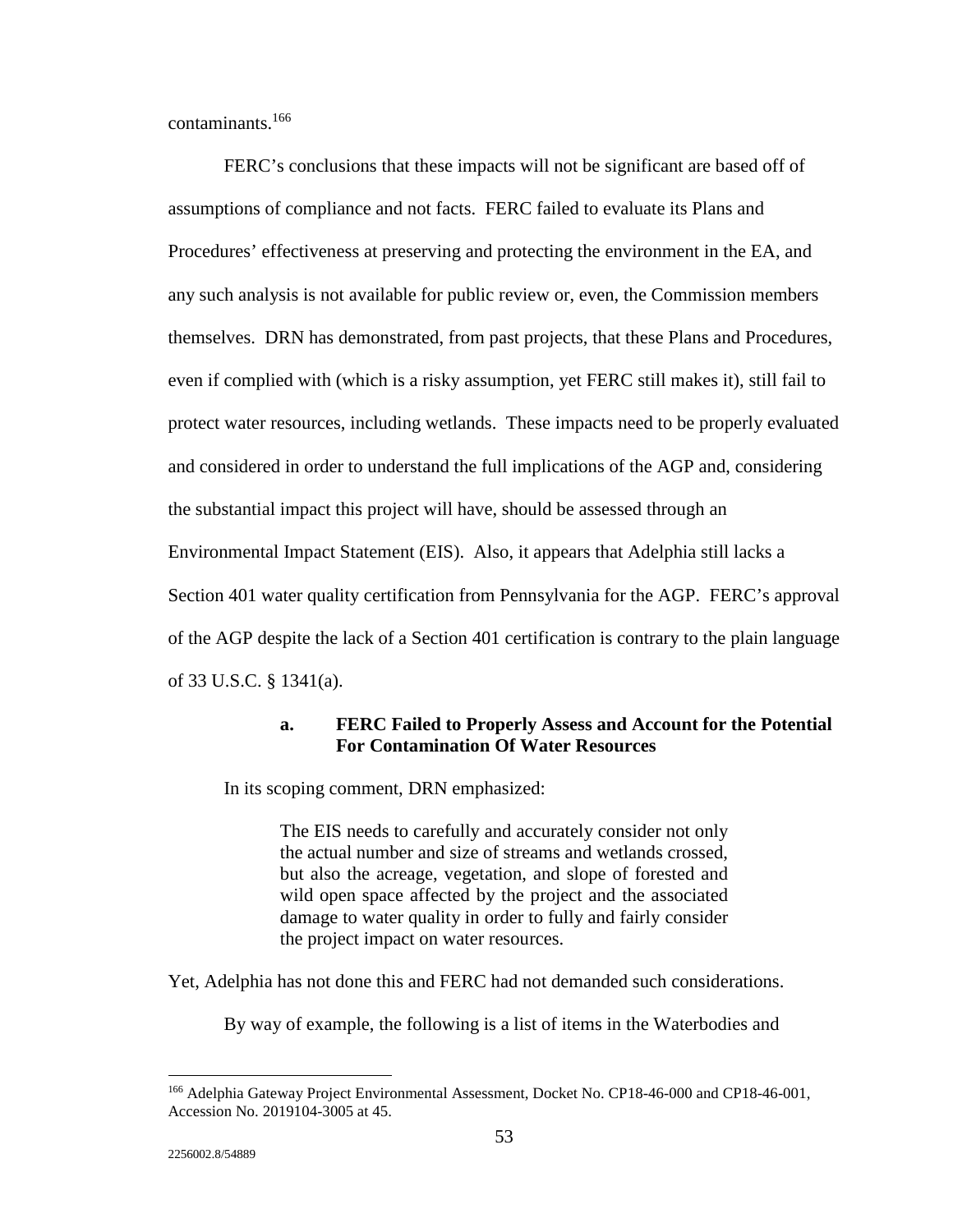Wetlands portions of the EA that were incomplete and needed further information in

order to be properly analyzed:

- 1. "Adelphia is proposing to access the Perkiomen Creek BAV via a portion of the existing mainlines right-of-way that is characterized as PEM wetlands." Yet Adelphia "has not proposed or identified potential mitigation measures to mitigate impacts from operational use of the access road." Nor have they "requested a site specific modification to section  $VI.B.1.d."^{167}$
- 2. "[W]etland delineation for a portion of the Tilghman Lateral has not been completed."<sup>168</sup>
- 3. Adelphia has proposed a diversion ditch to manage stormwater flow from the Transco Meter Station into a nearby wetland, which is not in compliance with section VI.B.3.b of FERC's procedures.<sup>169</sup>
- 4. Adelphia has not submitted an IRCP that addresses "mitigation measures in the event of an inadvertent release in an area of existing contamination" for the Horizontal Directional Drilling that will occur at the Tilghman Lateral. $170$
- 5. Agency consultations regarding the construction in the Marcus Hook area are still ongoing and "sampling results from contaminated site investigations activities have not been provided."<sup>171</sup>

Additionally, both DRN and Clean Air Council in their scoping comments

highlighted the high likelihood of erosion and sedimentation from construction activities

for blowdown assemblies within close, upstream proximities of Ridley Creek and Chester

Creek. These impacts are particularly important in light of the damage that repeated

inadvertent returns (from Mariner East 2 construction) caused to Chester Creek and the

aesthetic and cultural value of Ridley Creek, "the centerpiece of Ridley Creek State Park,

a gem of preserved parkland amid Philadelphia's suburban sprawl."172 The EA

<sup>&</sup>lt;sup>167</sup> Adelphia Gateway Project Environmental Assessment, Docket No. CP18-46-000 and CP18-46-001, Accession No. 2019104-3005 at 66. Section VI.B.1.d "restricts new access roads or use of existing access roads through wetlands if it would result in impacts on the wetland."

<sup>168</sup> Adelphia Gateway Project Environmental Assessment, Docket No. CP18-46-000 and CP18-46-001, Accession No. 2019104-3005 at 63.<br><sup>169</sup> Id. at 61.

<sup>&</sup>lt;sup>170</sup> Id. at 50.<br><sup>171</sup> Id. at 49-50.<br><sup>172</sup> Clean Air Council's Initial Comments on Comments on the Adelphia Gateway Pipeline Project, Clean Air Council, February 13, 2018, Docket No. CP18-46.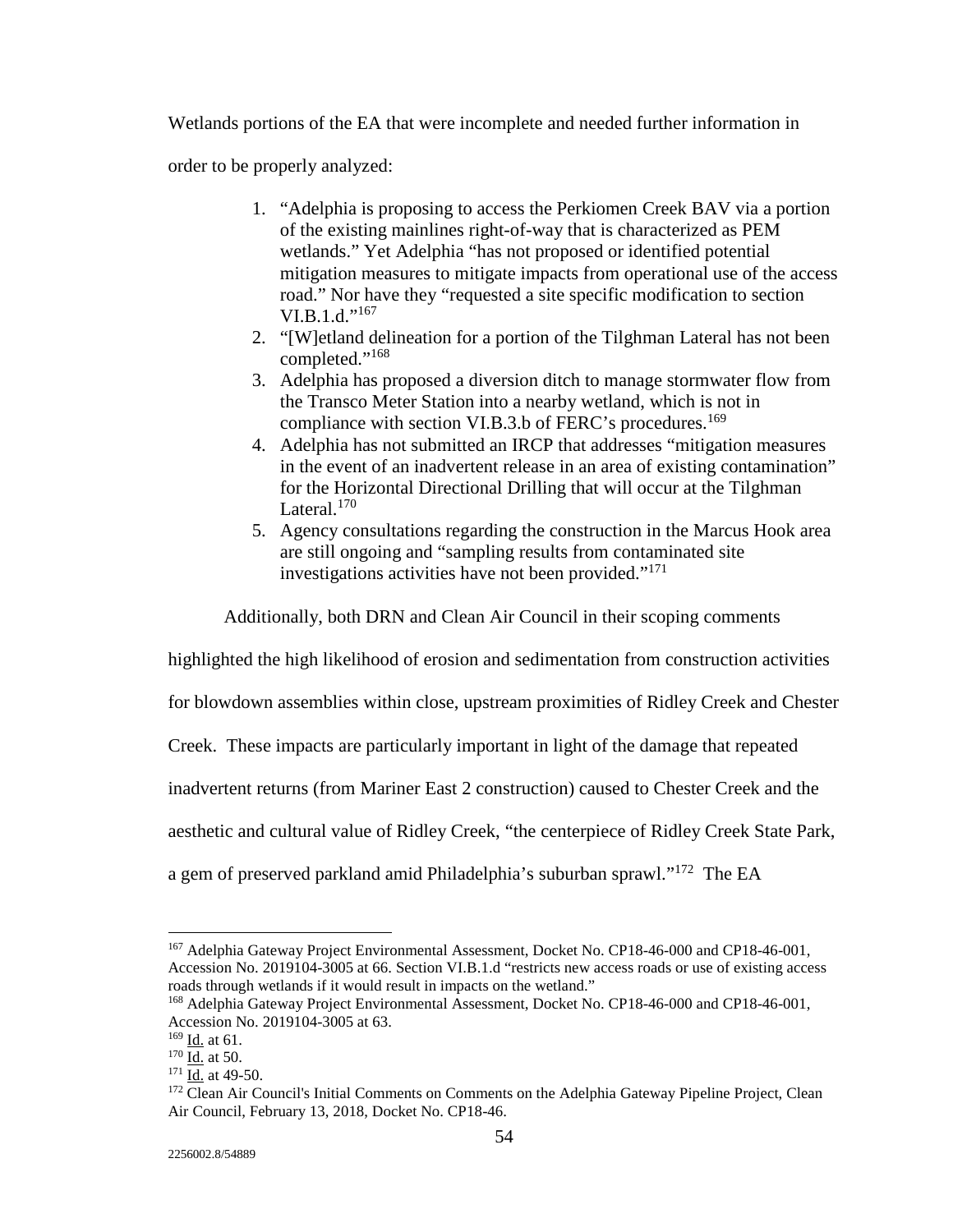acknowledged these comments, yet did not conduct any additional or even preliminary

assessment of potential harms that could occur, instead dismissing this public concern by

concluding that "[c]onstruction of these facilities would not directly affect

#### waterhodies."<sup>173</sup>

FERC must conduct a more in-depth analysis of the cumulative impacts of

Chester Creek Gate Blowdown and nearby actions on the Chester Creek watershed; and

must require Adelphia to evaluate the effect of the Paoli Pike Gate Blowdown

construction on both the water quality of Ridley Creek and the aesthetics and recreational

values of Ridley Creek State Park.<sup>174</sup>

Additionally, Adelphia proposes to cross Marcus Hook Creek using HDD. HDD

is the method currently in use in the construction of the controversial Sunoco Mariner

East 2 pipelines. While HDD can be a better way to place a pipeline in environmentally

<sup>&</sup>lt;sup>173</sup> Adelphia Gateway Project Environmental Assessment, Docket No. CP18-46-000 and CP18-46-001, Accession No. 2019104-3005 at 60.

<sup>174</sup> See Pennsylvania Department of Environmental Protection (PADEP), *Sunoco Mariner East II – Pipeline Construction Inadvertent Returns – Waters of the Commonwealth*, rev'd January 26, available at http://ehb.courtapps.com/efile/documentViewer.php?documentID=41078 (charting inadvertent returns from

Mariner East 2); compilation of Mariner East 2 inadvertent return reports produced from PADEP, available at http://ehb.courtapps.com/efile/documentViewer.php?documentID=41079 and

http://ehb.courtapps.com/efile/documentViewer.php?documentID=41080; *see*, e.g., Affidavit of David A. Mano (detailing well water contamination), available at

http://ehb.courtapps.com/efile/documentViewer.php?documentID=41088; Affidavit of David Anspach (same), available at http://ehb.courtapps.com/efile/documentViewer.php?documentID=41101.

<sup>29</sup> See Pennsylvania Department of Environmental Protection (PADEP), *Sunoco Mariner East II – Pipeline* 

*Construction Inadvertent Returns – Waters of the Commonwealth*, revised January 26, 2018, available at http://ehb.courtapps.com/efile/documentViewer.php?documentID=41078 (charting inadvertent returns from

Mariner East 2); PADEP Notice of Violation to Sunoco Pipeline L.P., November 3, 2017, attached as Exhibit C hereto (regarding HDD crossing Chester Creek, "DEP is concerned that the above-cited Inadvertent Return ('IR') is the sixth known IR from this Drill").

<sup>30</sup> *See* Pennsylvania Department of Conservation and Natural Resources, *Ridley Creek State Park*, available at http://www.dcnr.pa.gov/StateParks/FindAPark/RidleyCreekStatePark/Pages/default.aspx (last visited Feb. 12, 2018); *see also* Visit Philadelphia, *Ridley Creek State Park: More than 2,600 acres of gently rolling woodlands and meadows*, available at http://www.visitphilly.com/outdooractivities/philadelphia/ridley-creekstate-park/ (last visited Feb. 12, 2018).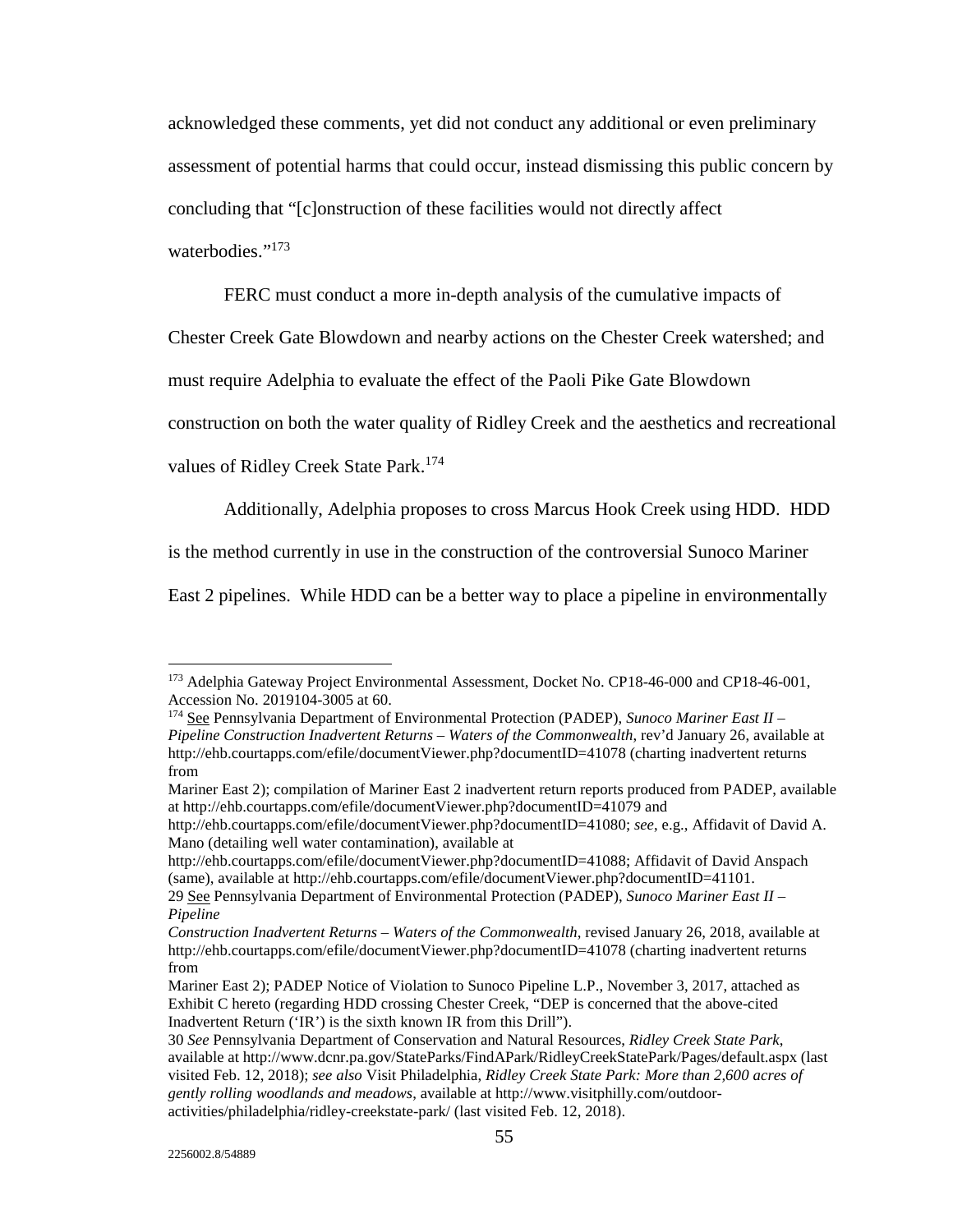sensitive areas, <sup>175</sup> if done carelessly or in unsuitable geological locations, it can also result in damaging aquifers and drinking water resources. As Clean Air Council cautioned in their preliminary comments on the AGP:

> As a cautionary example, the use of HDD by Sunoco Pipeline L.P. for the Mariner East pipeline project has not been done properly. Sunoco's HDD has resulted in contaminating dozens of water wells across Pennsylvania and spilling drilling fluids in over 160 locations.<sup>176</sup>

 DRN has observed, first-hand, HDD releases and violations along Mariner East 2 pipeline in Delaware County; the Tennessee Gas Pipeline 300 Line upgrade, Northeast Upgrade, and Orion Project (which crossed the Lackawaxen River); and Atlantic Sunrise Pipeline. These adverse impacts cause many immediate, cumulative, and cascading impacts to aquatic life and water quality health.

 The viscosifier used almost exclusively in HDD drilling fluids is naturally occurring bentonite clay, which is principally sodium montmorillonite. Bentonite is nontoxic and is often touted as being safe for the environment, but it has the potential to impact aquatic habitats and wildlife if discharged to waterways in significant quantities.177 The environment may be impacted if the drilling fluid inadvertently returns to the surface of the ground at a location on a waterway's banks, within a waterway or wetland, or in the vicinity of other potential receptors. When this occurs, it is called an inadvertent return or release. An inadvertent return is an unauthorized discharge of

<sup>175</sup> *Hydrologic and Environmental Rationale to Bury Gas Pipelines Using Horizontal Directional Drilling Technology at Stream and River Crossings, HydroQuest, June 12, 2012.*<br><sup>176</sup> Clean Air Council's Initial Comments on Comments on the Adelphia Gateway Pipeline Project, Clean

Air Council, February 13, 2018, Docket No. CP18-46.

<sup>&</sup>lt;sup>177</sup> Tetra Tech, Inc. (2018). HDD Inadvertent Return Assessment, Preparedness, Prevention and Contingency Plan. Pennsylvania Pipeline Project. Retrieved from http://files.dep.state.pa.us/ProgramIntegration/PA%20Pipeline%20Portal/MarinerEastII/Exhibit%201%20- %20HDD%20IR%20Assessment%204-10-2018.pdf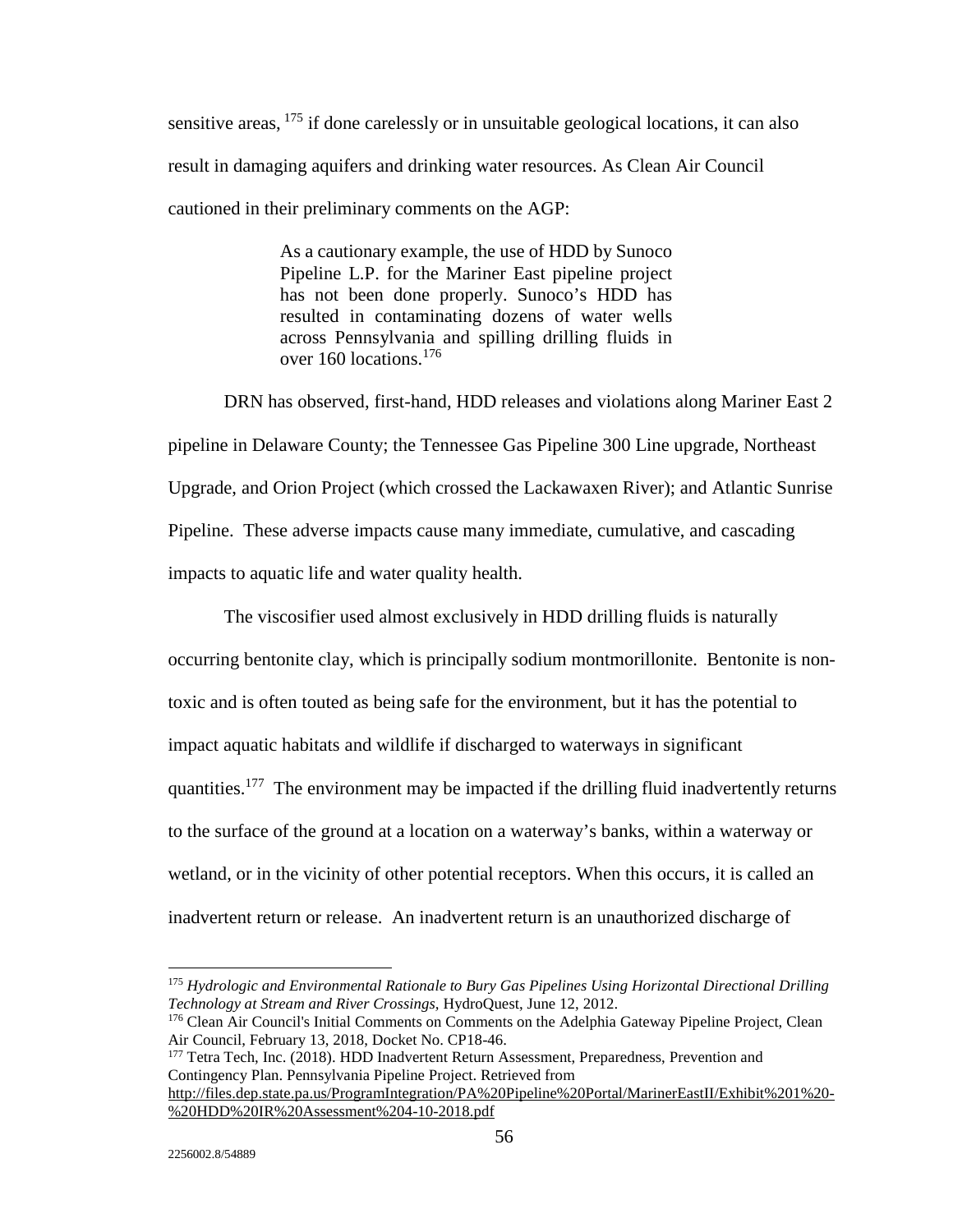drilling fluids to the ground surface or surface waters, including wetlands, associated with HDD or other trenchless construction methodologies.<sup>178</sup>

 The environmental impacts of the discharge of bentonite and drilling fluids into a waterbody include increases in suspended solids, sedimentation, and local turbidity.<sup>179</sup> Increased suspended solids in streams interferes with fish gill development and function, reduces quality of fish spawning and rearing areas, reduces fish refuge sites, reduces food availability to upper trophic levels, smothers and displaces macroinvertebrates, and fills interstitial spaces in substrates.<sup>180</sup>

 Some of these effects, such as the smothering of macroinvertebrates and the interference of fish gill function, occur almost immediately upon the drilling fluids reaching the stream. This means that ecological damage occurs even when inadvertent releases are caught early and cleaned up quickly. However, the effects are likely exacerbated over time. Furthermore, drilling mud deposition rates far exceed the rates of natural sediment deposition and erosion.<sup>181</sup>

Increased sedimentation in streams causes well-known negative impacts to fish such as trout, as does increased turbidity, which DRN detailed further in its comments and incorporates herein by reference.<sup>182</sup> Rain events also help transport drilling fluids

%20HDD%20IR%20Assessment%204-10-2018.pdf

<sup>&</sup>lt;sup>178</sup> Tetra Tech, Inc. (2018). HDD Inadvertent Return Assessment, Preparedness, Prevention and Contingency Plan. Pennsylvania Pipeline Project. Retrieved from http://files.dep.state.pa.us/ProgramIntegration/PA%20Pipeline%20Portal/MarinerEastII/Exhibit%201%20-

<sup>&</sup>lt;sup>179</sup> Crowell, H. (2014). Ecological Impacts of Inadvertent Returns from Horizontal Directional Drilling (HDD). HullRAC Science Summit, February 4, 2014. Retrieved from http://docplayer.net/24197248-Hchugh-crowell-hullrac-science-summit-february-4-ecological-impacts-of-inadvertent-returns-fromhorizontal-directional-drilling-hdd.html

<sup>180</sup> Crowell, H. (2014). Ecological Impacts of Inadvertent Returns from Horizontal Directional Drilling (HDD). HullRAC Science Summit, February 4, 2014. Retrieved from http://docplayer.net/24197248-Hchugh-crowell-hullrac-science-summit-february-4-ecological-impacts-of-inadvertent-returns-fromhorizontal-directional-drilling-hdd.html

<sup>&</sup>lt;sup>182</sup> DRN 2-28-19 Comments, pp.90-91.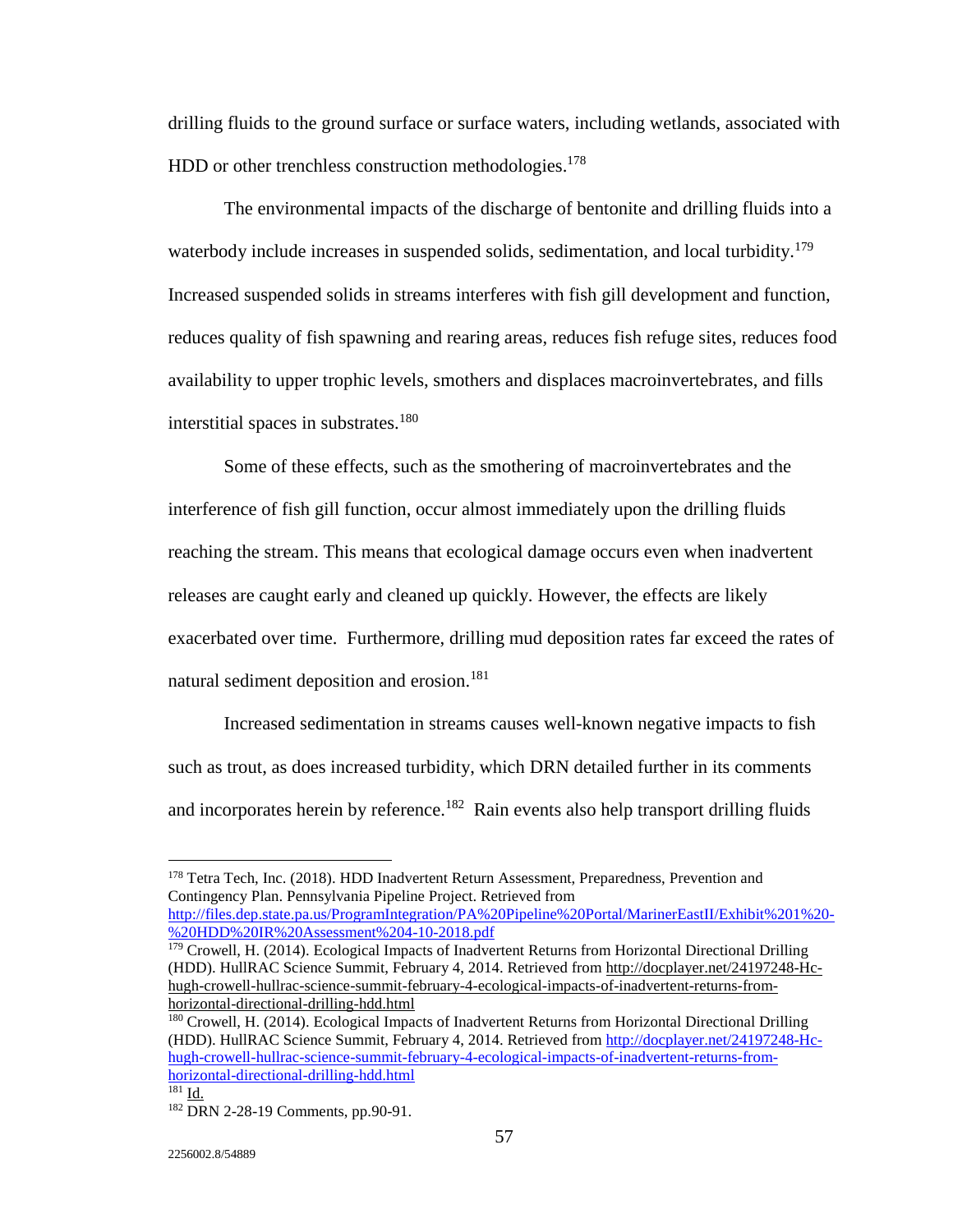into streams and other nearby waterbodies. Erosion and sediment control measures such as silt fences, compost socks, mulching, hay bales, sand bags, fiber rolls, and gravel berms frequently fail and cannot be relied upon as effective protection. DRN has documented countless occasions during pipeline construction projects where sediment control structures were damaged, insufficient, overwhelmed, not functioning correctly, or where sediment was directly discharging offsite into adjacent lands, nearby streams, or drains that connect to a body of water. When these measures fail, it opens a pathway for bentonite to reach streams in the event of an inadvertent release. Although non-toxic, bentonite is nevertheless a pollutant that is harmful to ecosystem function and the aquatic environment. Yet, these same measures FERC relies upon to say that there will be no significant impact to the environment, despite all the evidence to the contrary.

Thus, while HDD technology can be valuable to save mature forest, forested wetlands, and cause less disruption to the soils, mature forest and natural habitats, the outstanding, continued, and current HDD releases along Sunoco Mariner East 2 pipeline should give pause, particularly because these releases are in the region of the proposed Adelphia pipeline (Delaware County). Multiple stop work orders by the state, re-designs of the HDD engineering plans, and serious violations are continued issues and common violations on the Mariner East 2 project, and all needed to be taken into consideration here to prevent repeated harm. In addition, there are two new taskforces in Pennsylvania for HDD and 105 alternatives analyses. Allowing AGP to engage in further HDD or open cuts before these taskforces are completed is premature and leads to a lack of considered analysis under NEPA of the AGP's environmental impacts.

Beyond these issues, the EA fails to properly assess and address other threats to

58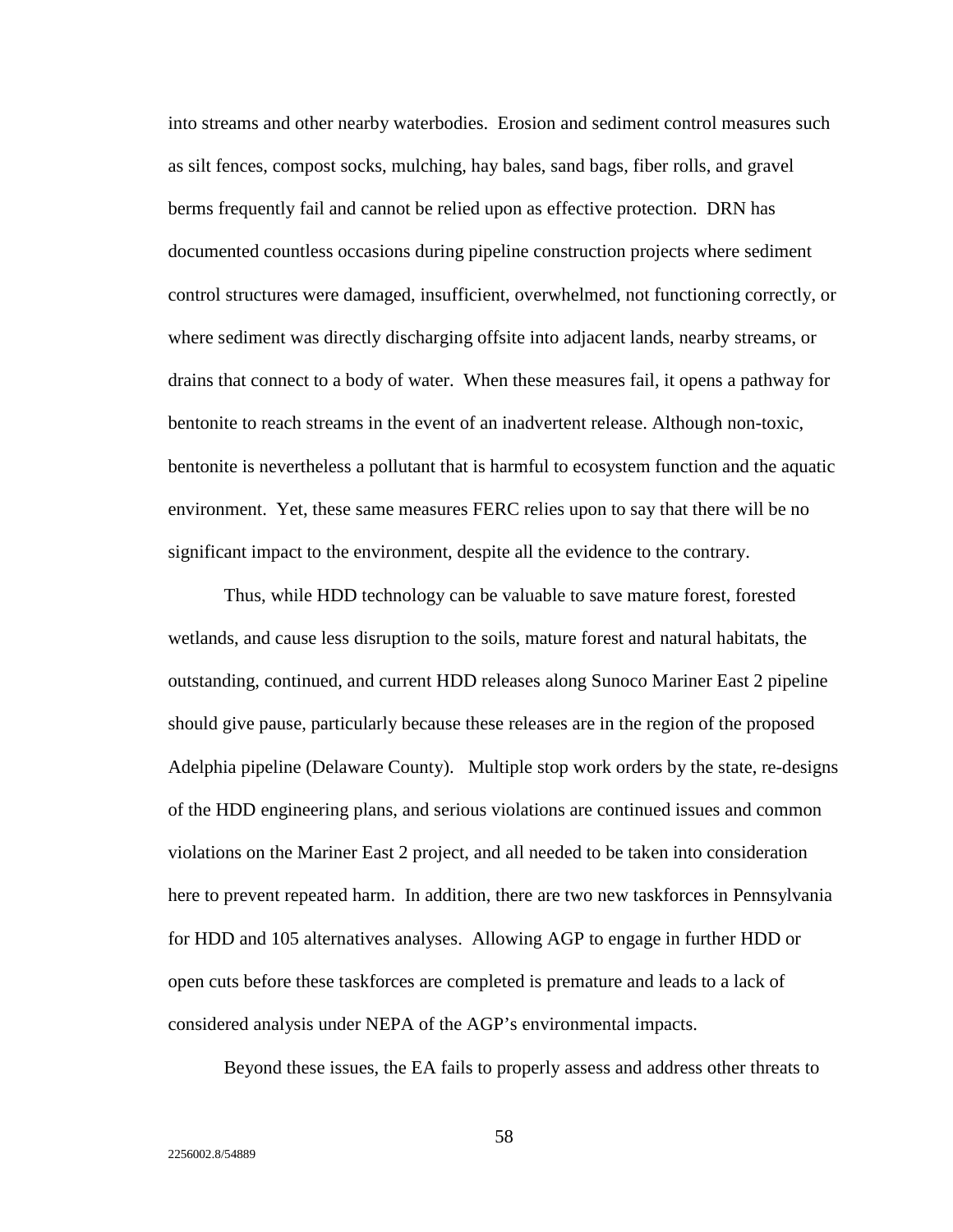the water table and local water supply. The AGP may involve drilling and digging into the bedrock. Further, if any construction activities result in interception of the water table, dewatering activities would result in the localized drawdowns of water table elevation and could impact local wells. Construction activities may also result in contamination of groundwater by creating a direct flow of contaminants, including herbicides, into local aquifers. FERC in the EA has identified that "Marcus Hook Compressor Station (which would also be used as a wareyard) and two lateral and associated interconnects would be within the Delaware River Streamflow Zone/New Jersey Coastal Plains Aquifer sole source aquifer zone."<sup>183</sup> This means that if this aquifer were to become contaminated, there would be no reasonably available alternative drinking water source for the local community. Yet, FERC did not consider the likelihood that the water source could be impacted. Additionally, there was no account of costs that could be borne by municipalities if the AGP depleted the quality of the water supply or contaminated the groundwater to a point that water treatment facilities become necessary.

Rather than using scientific data and conclusions to presume that such incidents will not lead to any substantial environmental issues, the EA makes a blanket conclusion that the public should not worry about water contamination at all as "there is low probability that pipeline operations would contaminate groundwater because methane is lighter than air. The methane would generally dissipate rapidly through the air in the event of a pipeline leak, thereby causing no impact on groundwater. Therefore project

<sup>&</sup>lt;sup>183</sup> Adelphia Gateway Project Environmental Assessment, Docket No. CP18-46-000 and CP18-46-001, Accession No. 2019104-3005 at 53.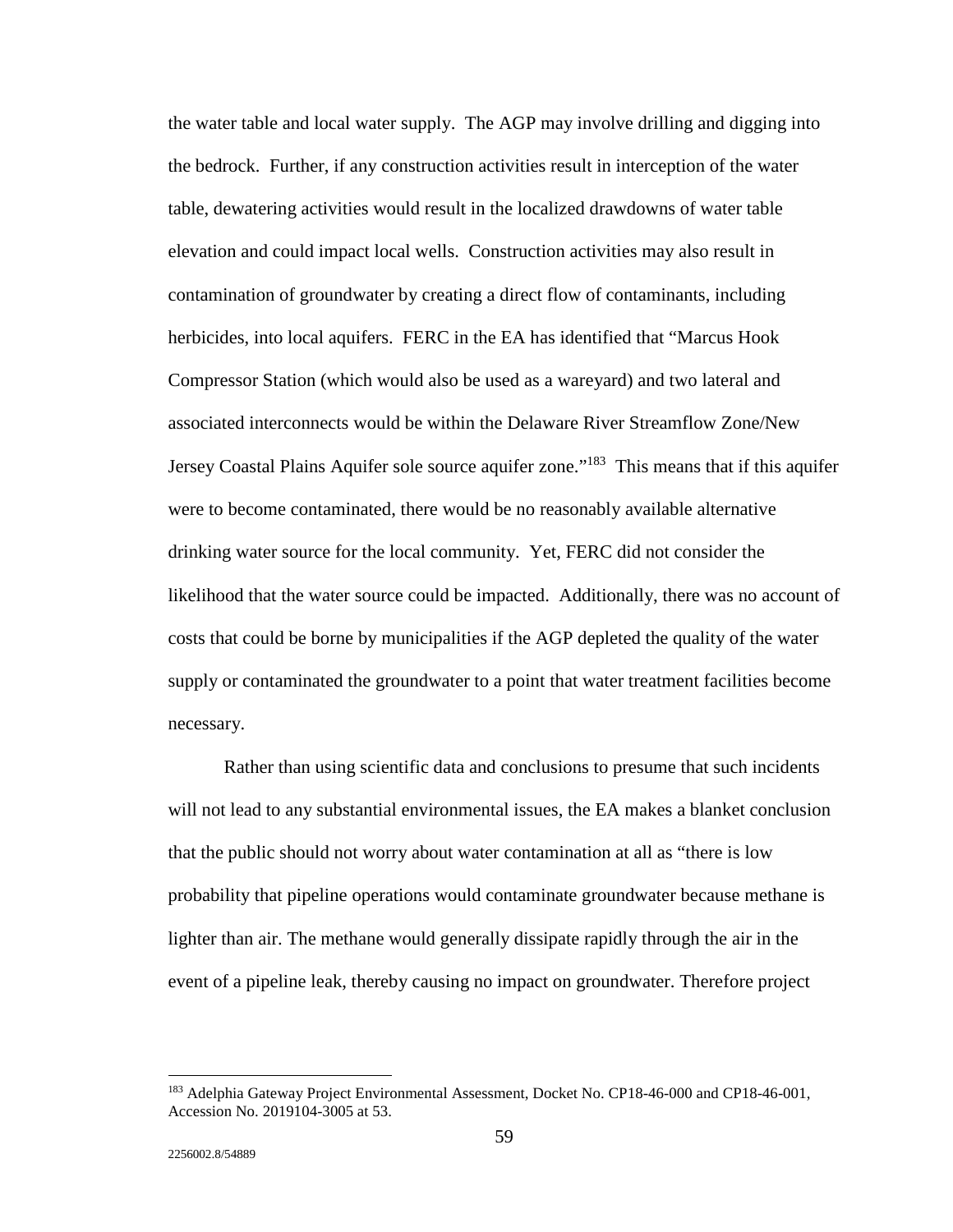operation is not anticipated to impact groundwater quality."184 Aside from being a blanket conclusion, this ignores the other threats to groundwater quality that the AGP poses, including waste liquids at the compressor stations.

Finally, the AGP, as demonstrated by the installation of other pipeline projects in our region and nation, will create new pathways for water flow, thereby altering the hydrologic pattern of the watershed and adversely impacting (in both quantity, quality and seasonal timing) streams, wetlands and drinking water sources. The EA failed to account for these changes and impacts and this must be remedied by creating an EIS and demanding Adelphia provide information needed to truly assure that the public and the environment will be safe during construction.

## **b. FERC Failed to Adequately Assess the Impacts of Hydrologic Alteration and Other Water Resources Impacts Due to Soil Compaction, Trenching, and Other AGP Activities**

 DRN's comments extensively detailed the various benefits of wetlands, floodplains, and other water resources and vegetated buffers, which are incorporated by reference herein.<sup>185</sup> The comments also detailed the harms that can be expected from the AGP as evidenced by other FERC projects in the past several years, and by other types of alteration to water resources that currently impact watershed communities, which DRN again incorporates by reference as is fully set forth herein.<sup>186</sup>

 Previous FERC jurisdictional projects have resulted in significant soil compaction issues. In the scoping comment, DRN asked that FERC identify ways in which previous soil compaction problems can be avoided or properly remediated and emphasized that "A

<sup>&</sup>lt;sup>184</sup> Adelphia Gateway Project Environmental Assessment, Docket No. CP18-46-000 and CP18-46-001, Accession No. 2019104-3005 at 56.<br><sup>185</sup> DRN 2-28-19 Comments on EA, pp. 80-81, 83-87.

<sup>&</sup>lt;sup>186</sup> See, e.g., DRN 2-28-19 Comments on EA, pp.80, 84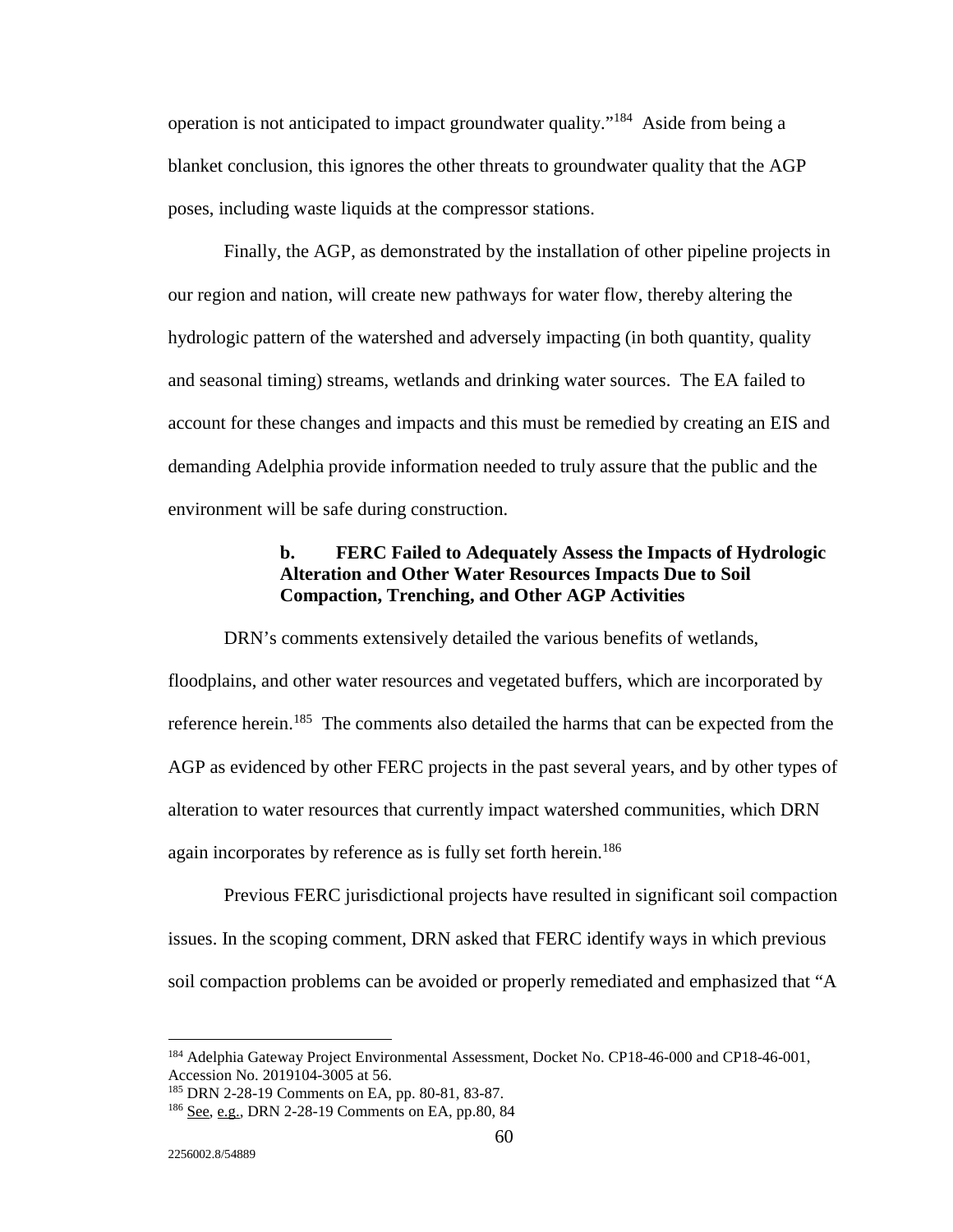restatement of previous practices would be unacceptable." Yet, FERC relies on Adelphia's adherence to FERC's *Upland Erosion Control, Revegetation, and Maintenance Plan* and FERC's *Wetland and Waterbody Construction and Mitigation Procedures*, which provide baseline guidance. These Plans and Procedures have failed in the past and there is little assurance that reliance on them will be successful in the future.

 Additionally in the scoping comment, DRN asked that the NEPA assessment document include a survey of the established benthic community in potentially impacted streams. DRN further requested that this survey include the composition, quantity, and diversity of the community using standardized sampling protocols consistent with the state's assessments. Potential water quality impacts also needed to be evaluated, including further discussion of construction-related impacts such as the possibility of fuel spills, compaction from parking and staging equipment and contamination of runoff and further erosion and sedimentation. While FERC has listed precautions Adelphia will take during construction and restoration, FERC conducted no evaluations to the extent that DRN suggested.<sup>187</sup> Additionally, FERC acknowledged that "dry-ditch crossing methods" would reduce turbidity and downstream loss of habitat, and/or the alteration of water quality (including temperature) could increase the stress rates, injury, and or mortality experienced by fish."<sup>188</sup> Yet there is nothing more than just an identification of these issues.

 While the EA acknowledges the issues that construction activities can have on soil and in turn, water resources, there is not identification of what Adelphia will do to

<sup>&</sup>lt;sup>187</sup> Adelphia Gateway Project Environmental Assessment, Docket No. CP18-46-000 and CP18-46-001, Accession No. 2019104-3005 at 73.

<sup>188</sup> Adelphia Gateway Project Environmental Assessment, Docket No. CP18-46-000 and CP18-46-001, Accession No. 2019104-3005 at 73.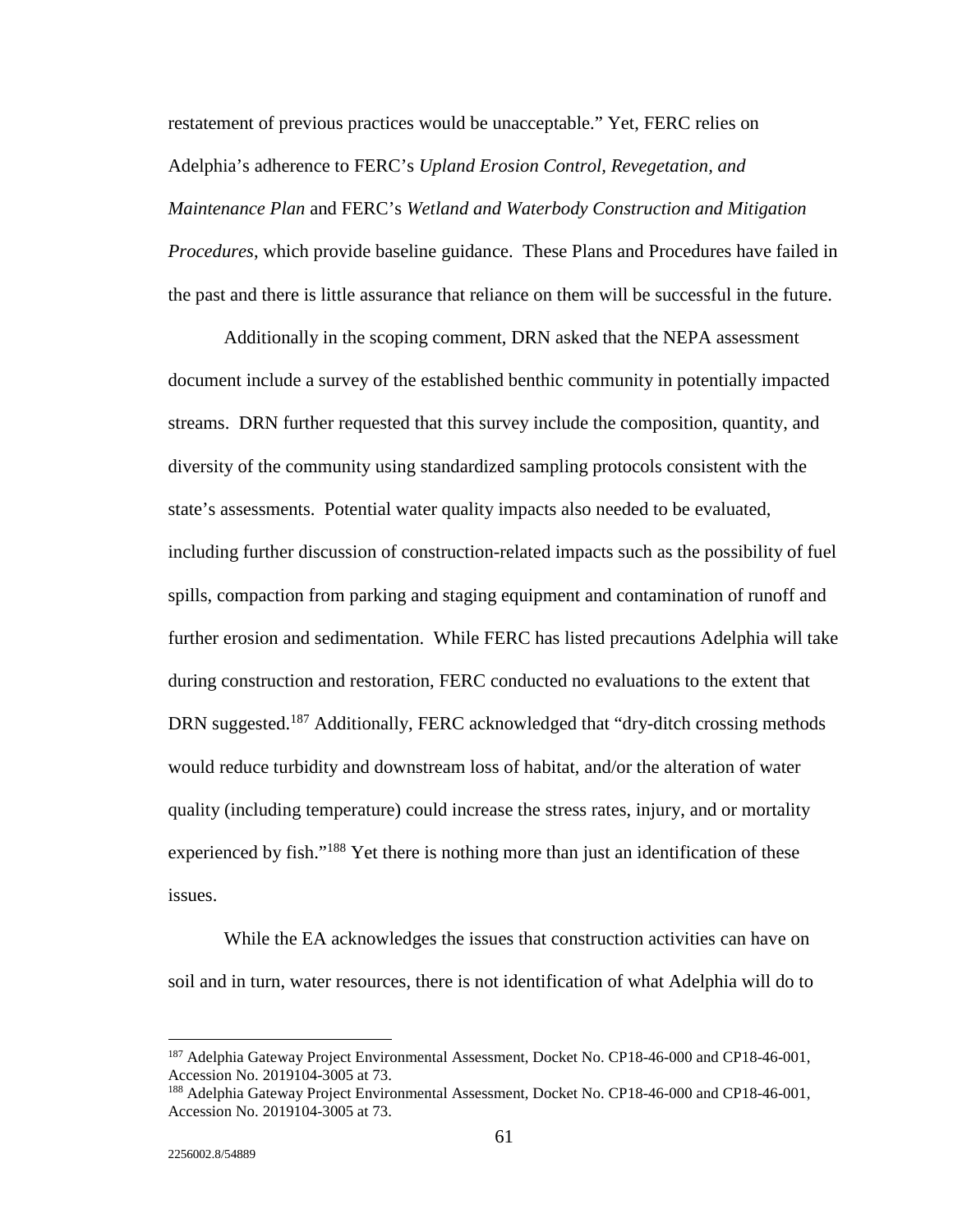minimize this. Rather the EA concludes that as long as Adelphia will adhere to established Plans and Procedures, there is no need to identify, quantify, and acknowledge the known environmental consequences. To make these assumptions without data or facts to back up such conclusory statements, particularly when such Plans and Procedures have failed in the past, is irrational and arbitrary decisionmaking by FERC. Also, it appears that Adelphia still lacks a Section 401 water quality certification from Pennsylvania that covers the AGP. FERC's approval of the AGP despite the lack of a Section 401 certification is contrary to Section 401(a)'s plain language.<sup>189</sup>

 Similarly, as to wetlands, FERC incorrectly presumes its Procedures and Plans will be adequate. In its scoping comment, DRN asked that FERC's analysis also include wetland delineations and an assessment of values and functions of wetlands impacted by the AGP, either directly or indirectly. That analysis and assessment needed to include an examination of hydrology, vegetation, and soils, in addition to an assessment of function and value considering all ecosystem services being provided, such as those discussed in DRN's comments and incorporated herein by reference, to ensure a proper assessment of impacted wetlands.190

 The assessment should have also included changes to wetlands directly including, but not limited to changes in water levels, flow characteristics, and circulation patterns, the impacts of temporary and permanent alteration of vegetation in and around wetlands, altered temperatures, changed light, altered humidity, altered groundwater or surface water flows, and/or altered flooding frequencies due to the AGP. This information is

 $\ddot{ }$ 

 $189$  33 U.S.C. § 1341(a) ("No license or permit shall be granted until the certification required by this section has been obtained . . . ."

<sup>190</sup> Schmid and Company Inc. *The effects of converting forest or scrub wetlands to herbaceous wetlands in Pennsylvania*. Prepared for the Delaware Riverkeeper Network, Bristol, Pennsylvania, 2014.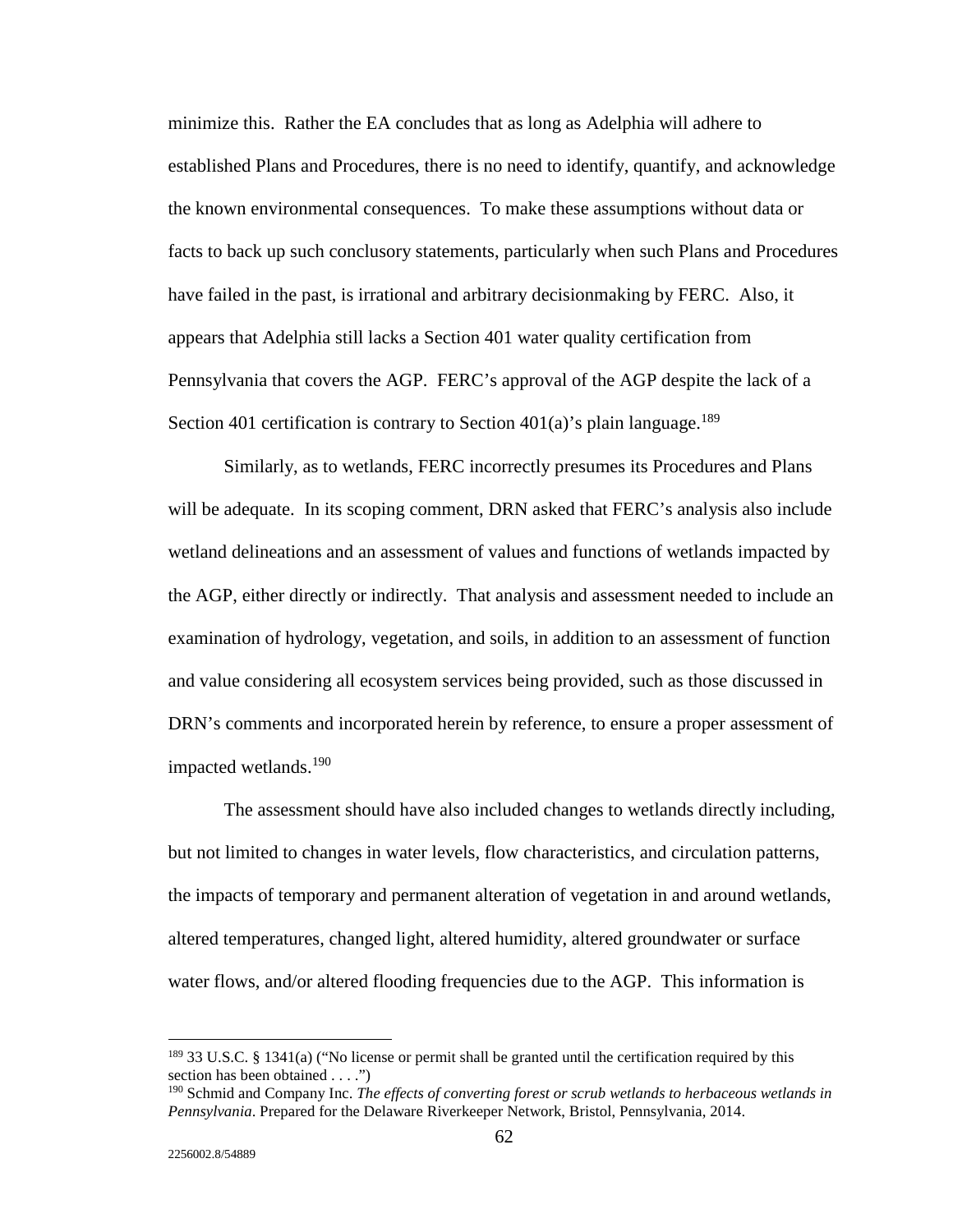significant as changes in substrate conditions may affect the ability of the wetland to sustain vegetation and wildlife populations including sensitive amphibian populations. For example, repeated maintenance and lagging restoration practices that span over multiple seasons/years could impact important amphibian and fish migrations and critical reproduction periods if biological windows are not considered. Herbicide usage and other ROW and pipeline infrastructure maintenance practices harm wetlands and the aquatic life in them, in addition to causing harm to other nearby water resources.

 However, FERC failed to do this also. Five wetlands would be affected by the AGP.<sup>191</sup> The impacts would be greatest during and immediately following construction. The EA claims that "majority of these effects would be short-term in nature and would cease when, or shortly after, the wetlands are restored and revegetated" and that "[f]ollowing revegetation, the wetland would transition back into a community similar to that of the pre-construction state." $192$  However, as demonstrated by the documentation DRN provided on the record, previous pipeline projects and science directly undermine such assumptions. As one example, DRN and Conservation District staff around prior pipeline projects that once the pipeline is moving gas, the final restoration phases by the operator are often not a priority, leading to unnecessary additional harm to sensitive species, due to improper timing or unnecessary delays. Increased runoff introduces contaminants or more sedimentation to the ecosystem. Increased nutrient loading could produce algal blooms and reduce available oxygen in the water. Any impacts to the physical characteristics of wetlands resulting from the construction and operation of the

<sup>&</sup>lt;sup>191</sup> Adelphia Gateway Project Environmental Assessment, Docket No. CP18-46-000 and CP18-46-001, Accession No. 2019104-3005 at 63. 192 Id.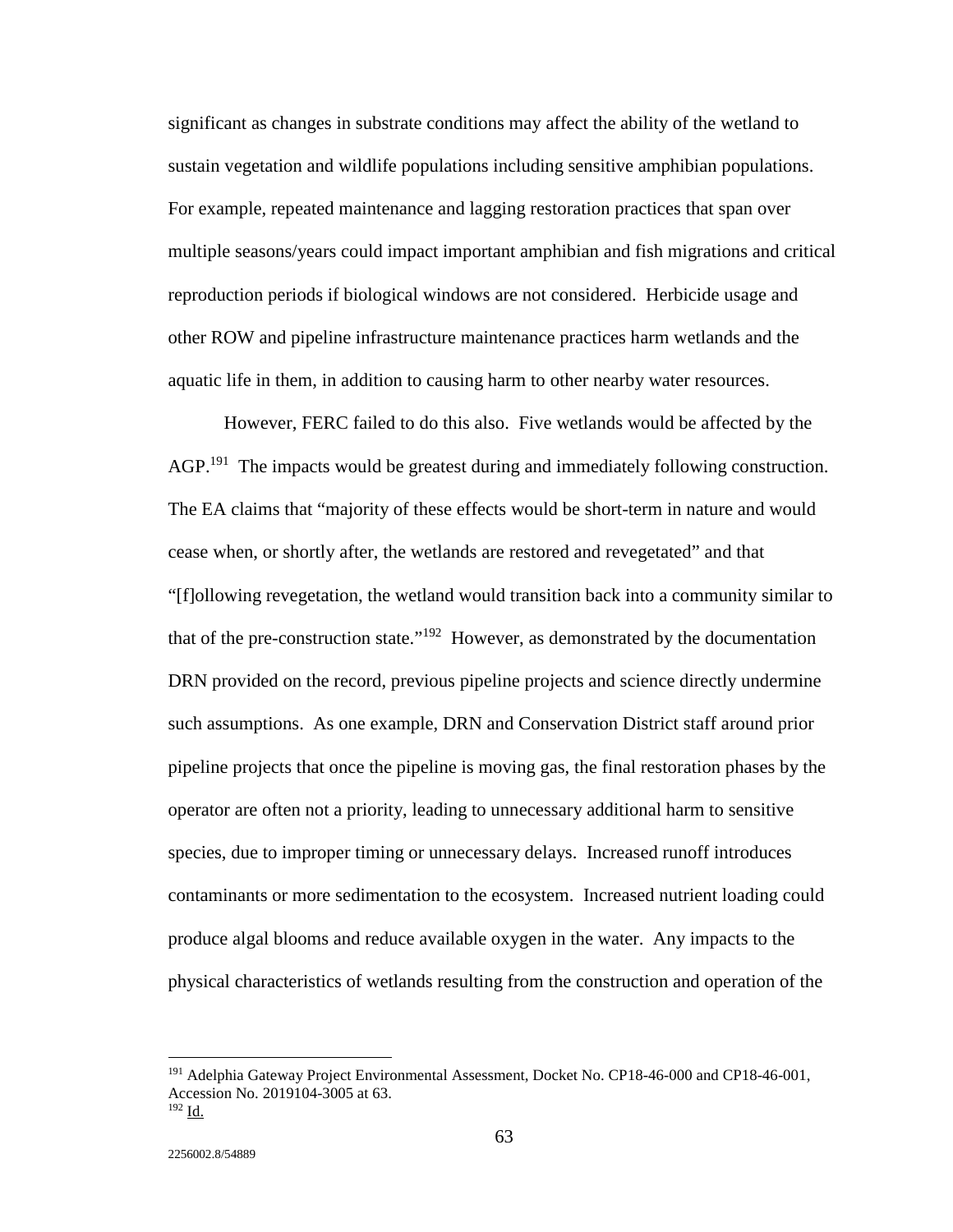AGP and any associated appurtenances of land, water, air or light transformations must be included in any analysis.

 One exceptional value wetland would be impacted by construction and operation of the Paoli Pike BAV resulting in the permanent loss of 0.01 acres, this wetland is also a recognized suitable habitat for the bog turtle.<sup>193</sup> FERC has failed to assess what the loss of this wetland will do to the surrounding ecosystems and what will result as a repercussion to this intrusion.<sup>194</sup>

 Adelphia also requested modifications to FERC's procedures to allow work within 50 feet of wetlands in Chester Creek, Paoli Pike, Schuylkill River, Perkiomen Creek, East Perkiomen Creek BAVs and at areas along the Tilghman Lateral and the Quakertown Compressor and Meter Stations. Adelphia claims that such modifications are needed due to the footprint of the existing pipeline and facilities. FERC allowed such intrusions subject to limited protective measures, yet FERC failed to adequately identify actual impacts and assess threats to endangered species whose habitat will be damaged as a result of the AGP.<sup>195</sup>

 Even taking FERC's Plans and Procedures as they are, some of the proposed AGP work is not in compliance with these Plans and Procedures. However, FERC still concluded that there would be no significant impact. For example, "Adelphia proposed a diversion ditch to manage storm water flow from the Transco Meter Station into a nearby wetland." Directing stormwater flow into a wetland is contrary to section VI.B.3.b of FERC's procedures.<sup>196</sup> FERC ultimately determined that Adelphia did not adequately

 $193$  <u>Id.</u> at 65.

 $194 \overline{Id}$ .

 $195$  Id. at 67.

<sup>196</sup> Id. at 61.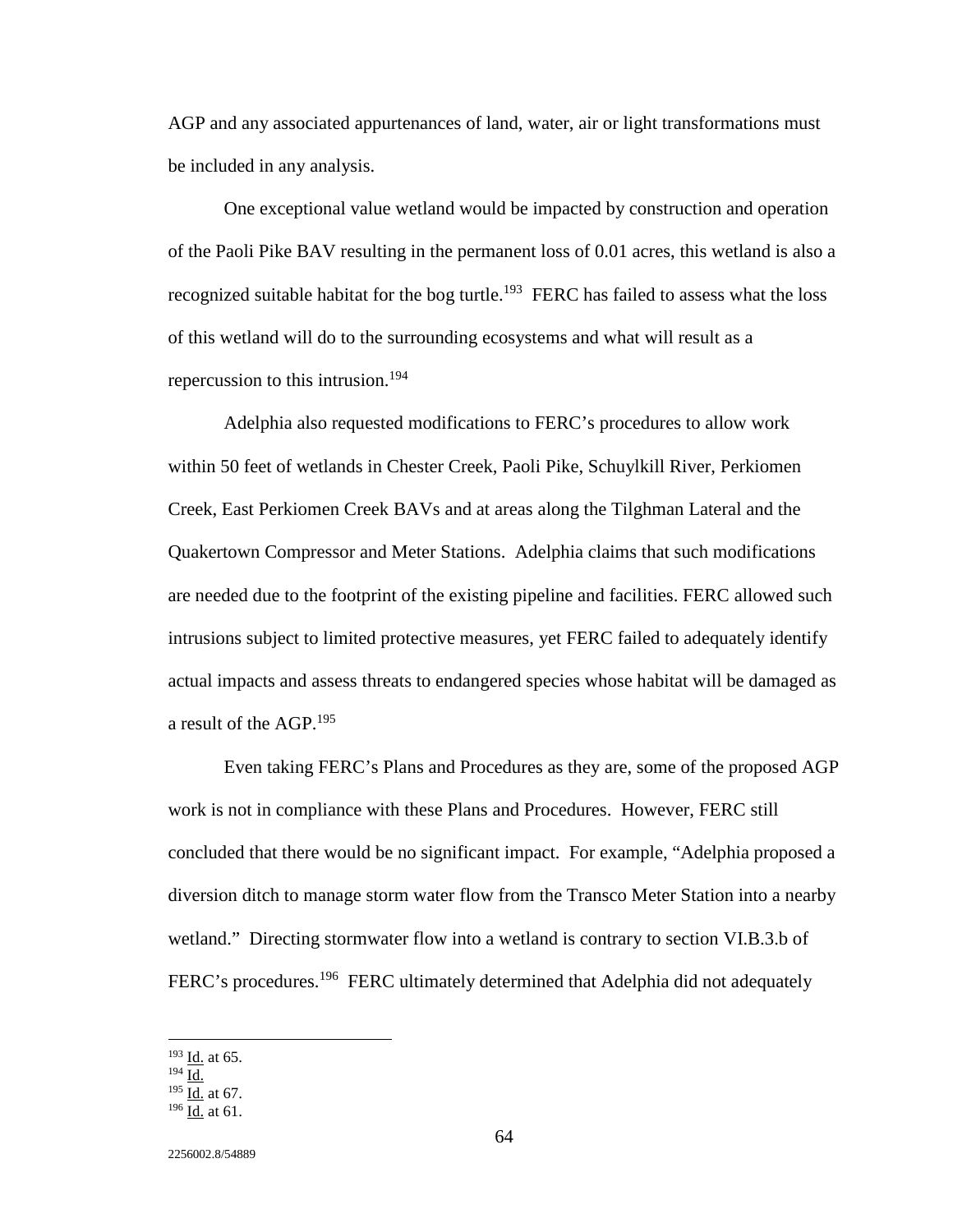justify this proposal, yet pushes off till post-certification receiving documentation of alternative stormwater management methods that would not impact the wetlands. NEPA is supposed to allow the public access to the environmental information. FERC's decision postpones the receipt of an alternative to discharging stormwater into wetlands, contrary to one of the key purposes of NEPA.

 In addition, portions of the Tilghman Lateral, the Paoli Pike and Schuylkill River BAVs and the permanent access roads to Cromby, Chester Creek, Paoli Pike and Schuylkill River BAVs will be within the Federal Emergency Management Agency 100 year floodplain.<sup>197</sup> Adelphia also plans to replace existing valves with BAVs, which would result in minor ground disturbance or burying the components; based on this, FERC concludes that "Project facilities would not discernibly alter the flood storage capacity of affected floodplains."198 The information and analysis fails to account for the harm and impacts that could occur as a direct result of the project.

#### **c. The EA Failed to Properly Assess the AGP's Potential Impacts to Endangered Species**

 Part of the NEPA process must include how the AGP would affect endangered species, including impacts on habitats, vegetation, reproduction, water quality, and other ecological impacts such as increased sedimentation of waterways, increased water temperatures, increased soil temperatures, multiple disturbances over time, mortality due to increased traffic, and impacts to groundwater recharge.

Species monitoring is an extensive process and the timeframe for conducting

 $\ddot{ }$ 

<sup>&</sup>lt;sup>197</sup> Adelphia Gateway Project Environmental Assessment, Docket No. CP18-46-000 and CP18-46-001, Accession No. 2019104-3005 at 38.

<sup>198</sup> Adelphia Gateway Project Environmental Assessment, Docket No. CP18-46-000 and CP18-46-001, Accession No. 2019104-3005 at 38.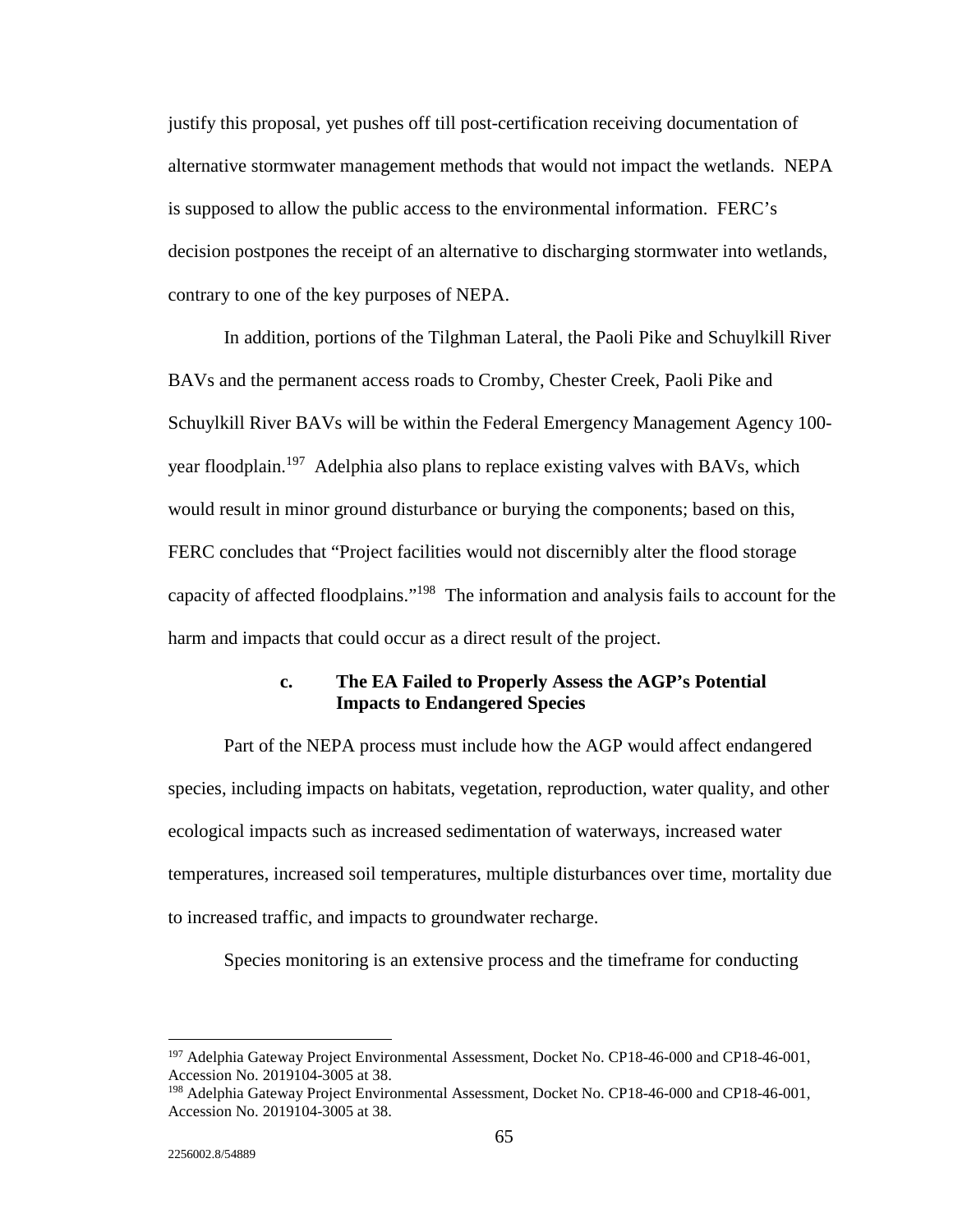these studies must not be cut short simply to satisfy Adelphia's desired in-service date. More time may be needed to study the true impacts to these threatened, rare, and endangered species, even now that FERC has approved the AGP.

 FERC failed to carefully assess whether the AGP can proceed without disrupting protected species habitat or cause a "taking' of any federal or state protected species. It also failed to require mitigation for the loss of any habitat, including that any disturbed areas require compensation that will involve resources that have substantially the same values and functions as those impacted.

 To illustrate, Phase 1 bog turtle surveys at wetlands within the project area were performed by NV5 Technical Engineering & Consulting Solutions. The EA states that suitable bog turtle habitat was identified at the Chester Creek BAV site and the Paoli Pike BAV site. The EA concludes that,

> While we are assuming presence of bog turtles at these two BAV sites, and active construction could result in a take of bog turtles, we have determined that with the employment of a USFWS Recognized Qualified Bog Turtle Surveyor during construction and the limited amount of habitat that would be disturbed, construction and operation of the Project *is not likely to adversely affect* the bog turtle.<sup>199</sup>

However, these recommendations are inconsistent with the bog turtle survey

reports from NV5, Adelphia's bog turtle consultant. For the Chester Creek BAV, NV5

recommends that,

…if possible, work should be completed between November 1 and April 14 (weather dependent), which is outside of the bog turtle's active season.

FERC fails to include this seasonal timing restriction.

2256002.8/54889

 $\ddot{ }$ 

<sup>199</sup> AGP EA, p.82.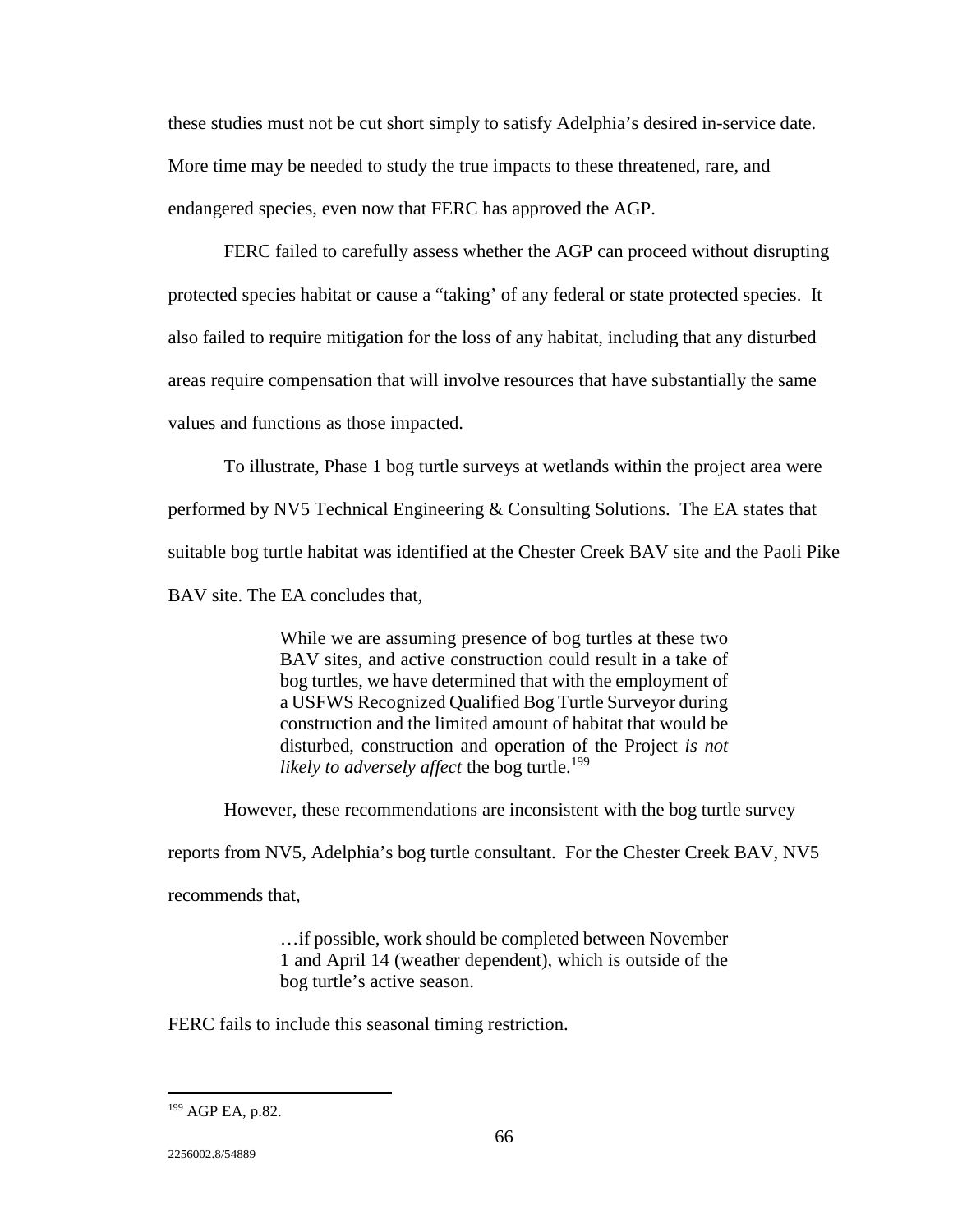Further, the Chester Creek surveys *were incomplete* due to a lack of permission to access some of the wetlands. The bog turtle survey report states that,

> NV5 did not have permission to survey the area adjacent to the access road and therefore conducted visual surveys only of this area from the access road itself…NV5 could not determine definitively if suitable bog turtle habitat exists in the area along the access road area due to lack of survey permission.

 Access was also not granted to all wetlands at the Quakertown Metering Station Site. In addition, the Paoli Pike BAV site is classified as an Exceptional Value ("EV") wetland because of its suitable bog turtle habitat. The majority of the Paoli Pike BAV workspace is located within the Action Area of potential bog turtle habitat. The Paoli Pike BAV and access road (AR-14.46-01) would temporarily affect 0.06 acre of suitable bog turtle habitat during construction, of which, 0.01 acre of emergent wetland habitat would be permanently lost within the footprint of the Paoli Pike BAV. While a 0.01 acre loss of habitat sounds small number, the existing suitable habitat itself is already very small, at only about an acre in size. In addition, the habitat is already fragmented by Paoli Pike to the south and a residential neighborhood to the west.

 If a bog turtle population does exist at this site, it is likely to be small and highly stressed. Therefore, any additional loss of habitat, no matter how small, could be detrimental to its continued existence.

 While assuming presence and utilizing exclusion fencing and a USFWS Recognized Qualified Bog Turtle Surveyor on site may assist with mitigating impacts to bog turtles *during* construction, it does nothing to address the permanent habitat loss that would exist *after* construction. Therefore, a Phase 2 presence/absence survey should be conducted to determine whether bog turtles are in fact present at this site. Without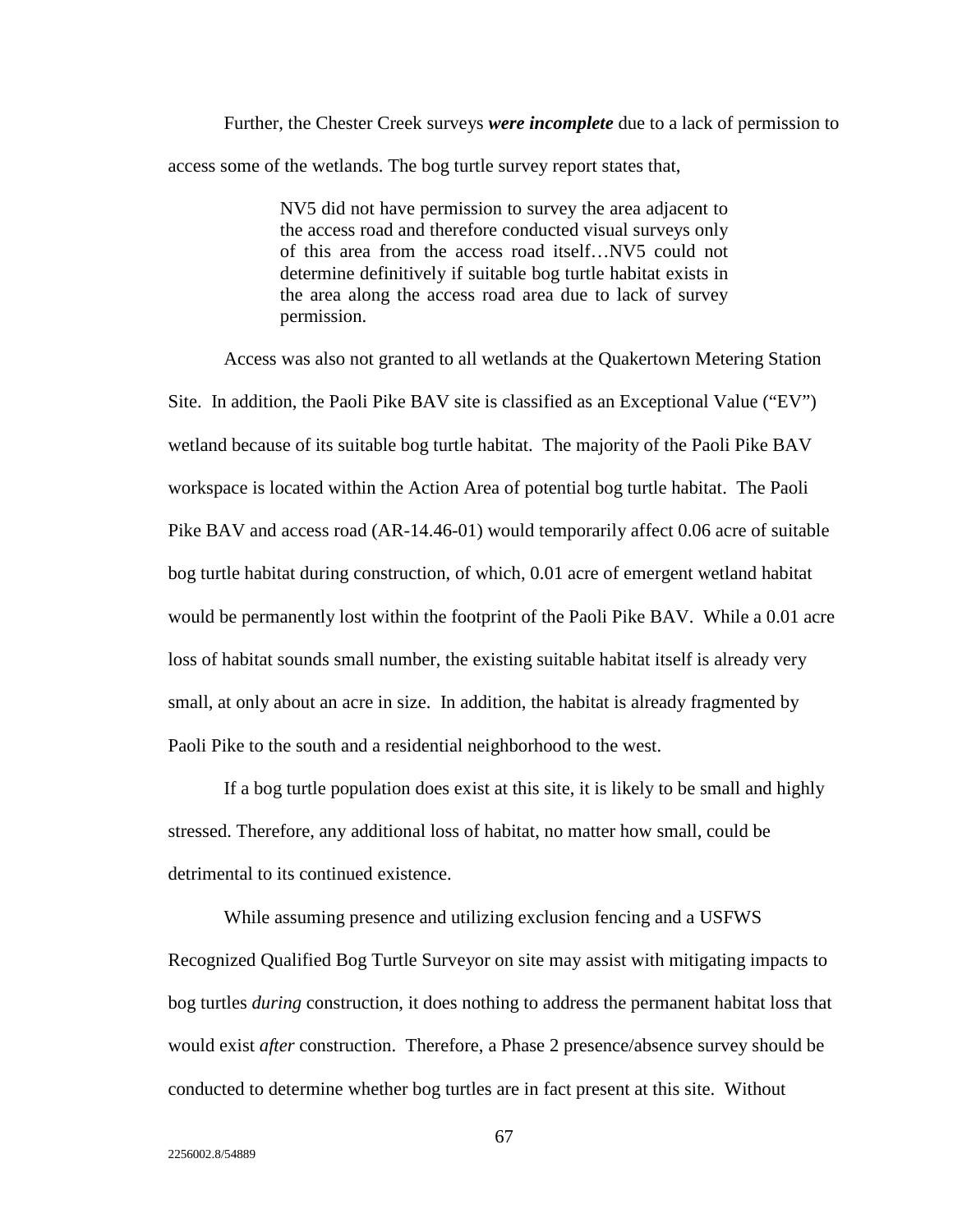knowing if bog turtles are present or if they are utilizing the habitat that would be permanently lost, it is impossible for FERC and Adelphia to know that the project is "*not likely to adversely affect the bog turtle*."200

 In addition, FERC failed to address the impacts to protected species of long-term impacts from the AGP, including post-construction increased forest edge and habitat degradation, and the adverse impacts of more noise, light, air, and heat impacts from the AGP, including the compressor stations.

 Lastly, as to vegetation, FERC concluded that "[a]bout 60.6 percent (28.3 acres) of soils within the Project area  $\dots$  have a low revegetation potential."<sup>201</sup> Further, "[r]evegetating areas affected by construction of the Project may be more difficult in areas with low revegetation potential." It is unclear to what extent this affects protected species and their habitat. It is particularly a concern that areas around the Quakertown Compressor Station are designated as having low revegetation potential<sup>202</sup> when access to the Quakertown Metering Station was not granted for bog turtle surveys. This increases the risk that the bog turtle would be harmed, contrary to FERC's conclusions and also the Endangered Species Act. This concern increases when the only solution if revegetation is not successful is, essentially, to keep trying. $203$ 

#### **d. Construction at RCRA And Superfund Sites Poses An Unknown Threat to Groundwater and Local Water Bodies that FERC Failed to Adequately Identify, Consider, and Address**

The EA first states that the AGP route crosses three known contaminated sites

<u>.</u>

<sup>&</sup>lt;sup>200</sup> Certificate Order, ¶ 179<br><sup>201</sup> Adelphia Gateway Project Environmental Assessment, Docket No. CP18-46-000 and CP18-46-001, Accession No. 2019104-3005 at 44.<br><sup>202</sup> Certificate Order, ¶ 169.

 $203$  Certificate Order,  $\P$  169.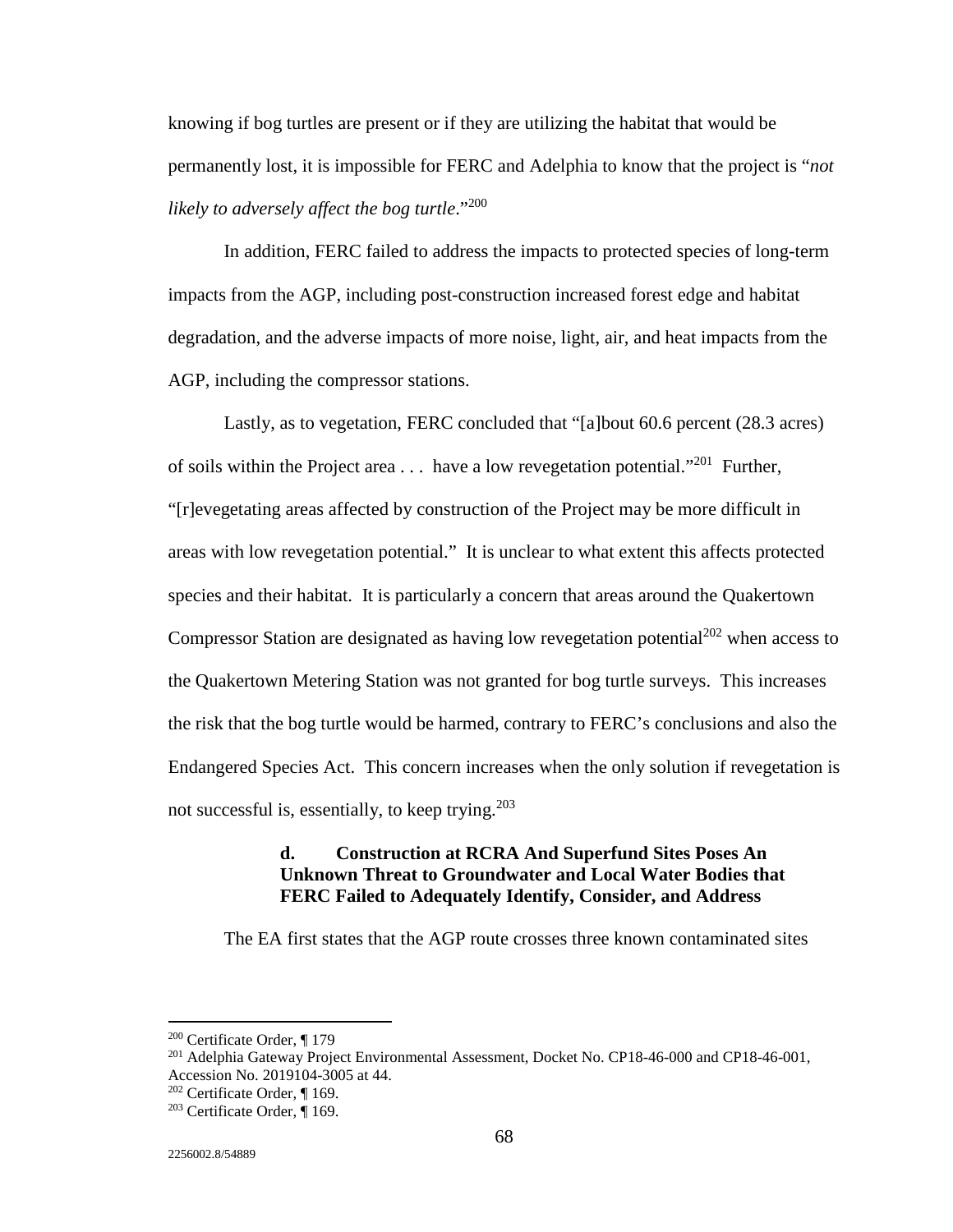only along the Tilghman Lateral: two RCRA sites and one Superfund site, all which are still contaminated and undergoing clean up and remediation activities.<sup>204</sup> However, the EA later identifies two more federal cleanup sites near the Mainline Valve 2 site, and seven sites under PADEP's Hazardous Sites Cleanup Activities, Storage Tank Cleanup Activities, and Land Recycling Cleanup programs that are all within 0.25 miles of the Tilghman Lateral.205 Below is a breakdown of the sites and issues in the current assessment.

 The Congoleum Corporation Plant 3 is a 51 acre site approximately 10 feet from the Tilghman Lateral. In 2006, it completed the requirements for RCRA corrective action. Currently, institutional controls are in place restricting land and groundwater usage as heavy metals in the soil and groundwater exceed acceptable residential standards.<sup>206</sup> Based on the site history and Adelphia's proposed plans at the site, "USEPA recommended that Adelphia develop a sampling plan" that includes the collection of numerous soil samples for analysis of heavy metals and volatile and semi-volatile organic compounds. Additionally, it was recommended that Adelphia research groundwater data from nearby Superfund sites to assess other analytes that should be tested. This data has not been collected. FERC cannot presume that such construction will not threaten the groundwater and environmental health in the area without the data having been collected to support such a conclusion.

 The Metro Container Corporation Superfund site is a 10.4 acre site adjacent to the Tilghman Lateral at MP 2.6.207 It was added to the National Priorities List by the USEPA

 $\ddot{ }$ 

 $\frac{^{204}}{^{205}} \frac{\underline{\text{Id.}}} {\underline{\text{Id.}}}$  at 48.<br>  $\frac{^{206}}{^{207}} \frac{\underline{\text{Id.}}} {\underline{\text{Id.}}}$  at 45.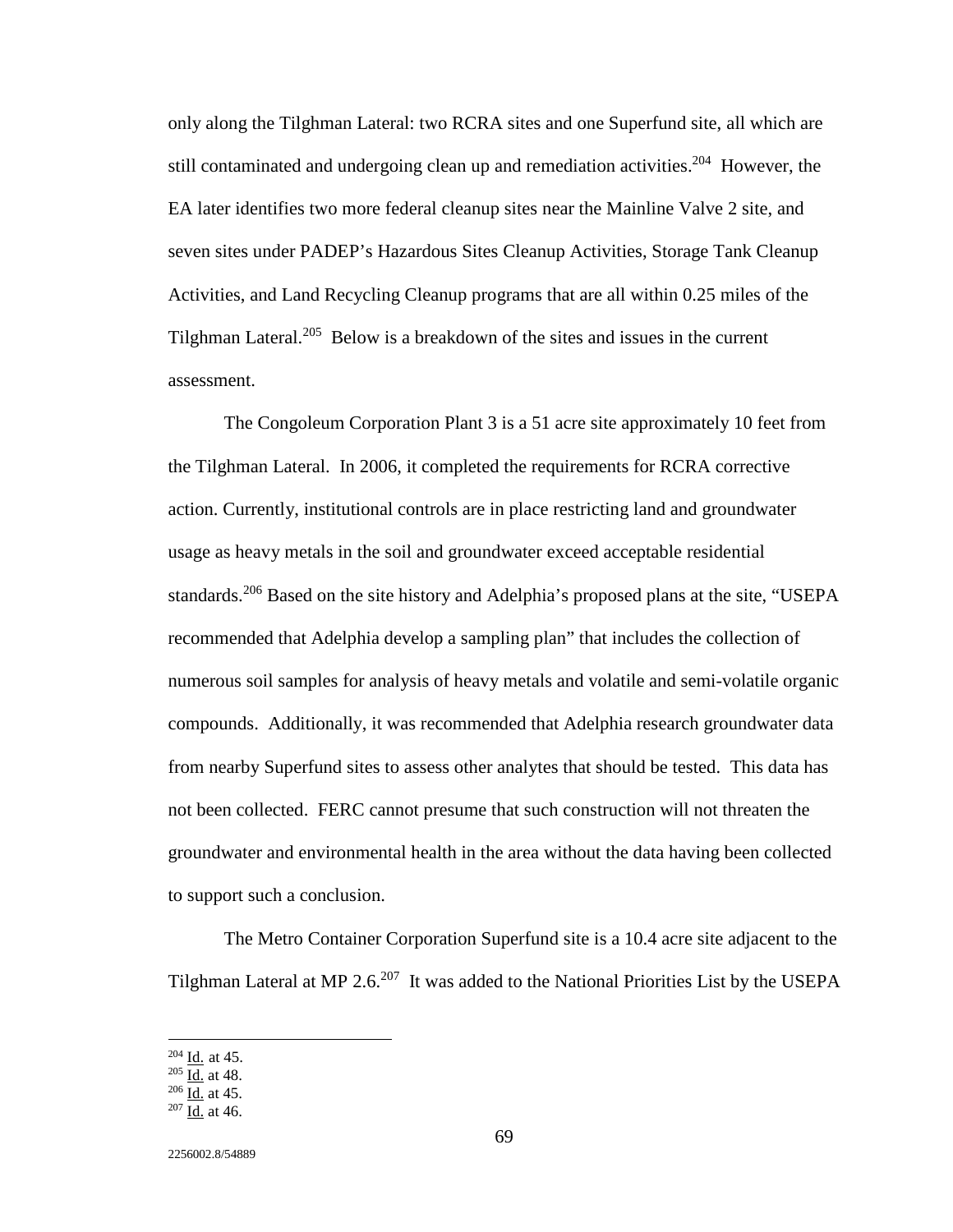in 2012. Soil and ground water at this site are contaminated with "polychlorinated biphenyls (PCB), inorganics, polycylic aromatic hydrocarbabons (PAHG) and/or volatile organic compounds (VOCs)."208 The site has had multiple removal actions since 1988 to contain and remove contaminants, including a limited response action at the site from 2013-2014. The EA states that "**The Current extent of the contamination is unknown, as such there is potential for Project activities to expose contamination during construction**."209 While there is consultation, nothing in the EA identified information that assures the public that contaminants can or will be contained. In fact, the only conclusions were that "there is low probability of workers encounters in site related hazardous substances at unsafe levels" and a list of "precautionary measures" recommended by the USEPA that Adelphia is yet to incorporate into the Sampling and Analysis Plan for the Tilghman Lateral (SAP). Again FERC and Adelphia are standing by claims of precaution and promises of no contamination without any true assessment of the property or facts to back up such claims.

 The Monroe Energy sites is 350 acres and adjacent to MP 2.7 of the proposed Tilghman Lateral. USEPA initiated a RCRA Facility Assessment at the site in 1989 and investigation and remediation have been ongoing since  $1991<sup>210</sup>$  Human exposure and groundwater are listed as "controlled" and corrective actions remain ongoing at this sites. Yet the EA has no identification of how Adelphia is to assure that its construction activities will not result in any disturbance or exposure to contaminants at the site.

In addition, two contaminated sites were identified near Main Line Valve (MLV)

 $208$  Id. at 46.

<sup>&</sup>lt;sup>209</sup> Adelphia Gateway Project Environmental Assessment, Docket No. CP18-46-000 and CP18-46-001, Accession No. 2019104-3005 at 46. (emphasis added)  $210$  Id. at 47.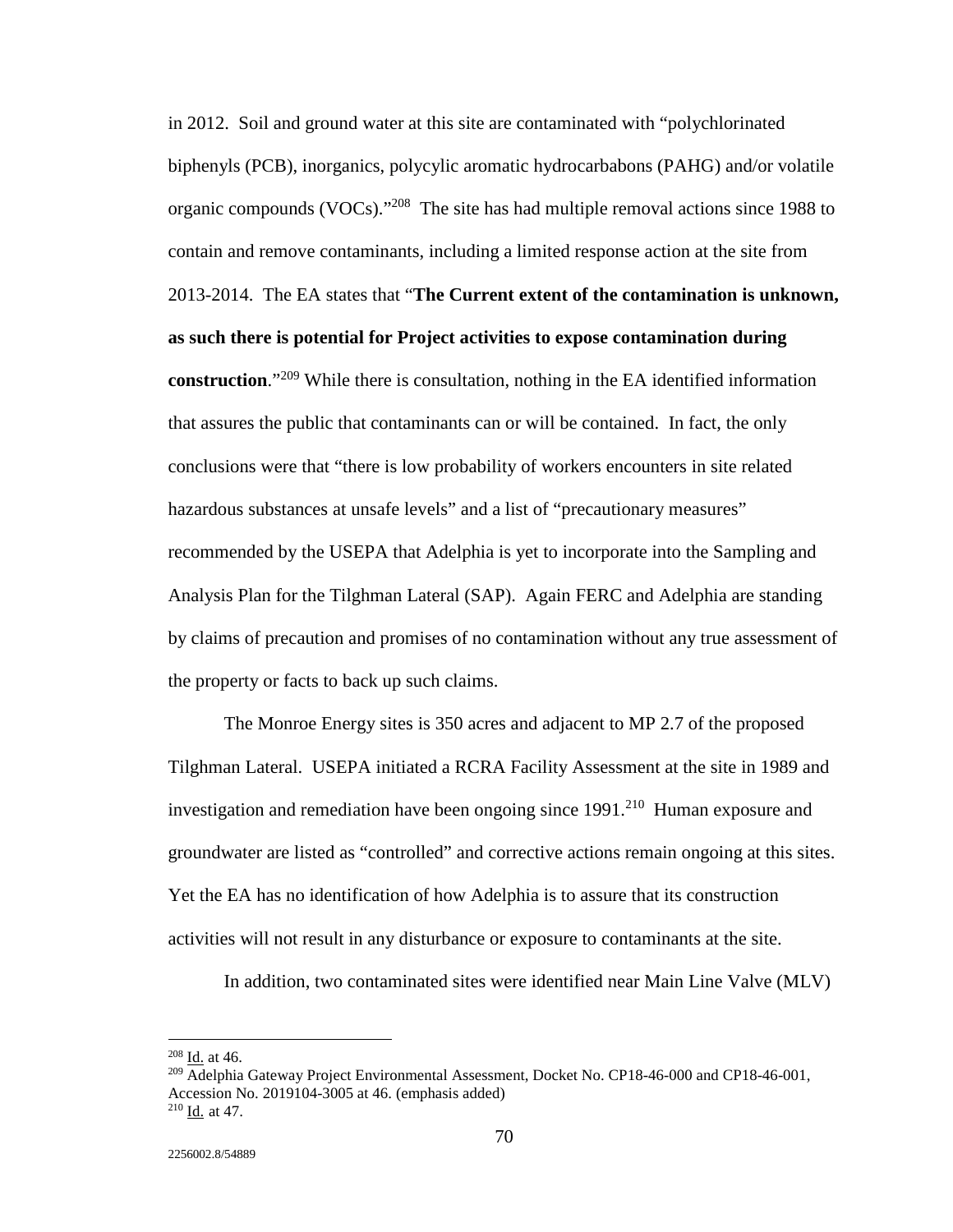2: The Foote Mineral Company Superfund Site and the Johnson Mathey-West Whiteland CIMC sites. Adelphia has concluded for both that it would not conduct soil or groundwater investigations; instead, it is relying on its Unanticipated Discovery of Contamination Plan. In other words, while Adelphia and FERC have evidence that dangerous substances could be released, rather than research and approach the situation with precaution, they have opted to take a wait and see approach. Where a result could be exposure to harmful contaminants for the workers on the AGP as well as the community and environment in the area, taking such a "we'll deal with it if we find it approach" is reckless and fails to fulfill the requirements of NEPA, much less protect public health and worker safety. $211$ 

 Finally, Adelphia is proposing to HDD by some of these sites, which presents the risks of inadvertent release of drilling fluids and mobilization of contaminants. FERC relies on the fact that Adelphia would simply implement its Inadvertent Return Contingency Plan (IRCP) in the advent of a release, which would assure that drilling returns are sampled, wastes are disposed of properly, and soil and groundwater sampling is conducted to assess the present of contaminations at HDD entry and exit points. Yet, again, this takes a cleanup-after-the-fact approach, when contamination is harder to address, rather than a precautionary and calculated risk approach. Further, the current IRCP, the one used to evaluate the environmental impact of the AGP, "**does not address mitigation measure in the event of an inadvertent release in an area of existing contamination**."212 This is a serious flaw, and undermines FERC's reliance on the IRCP to address inadvertent returns after they happen, rather than preventing them. This lack

 $\frac{2^{11}}{10}$  Id. at 47.<br><sup>212</sup> Id. at 50.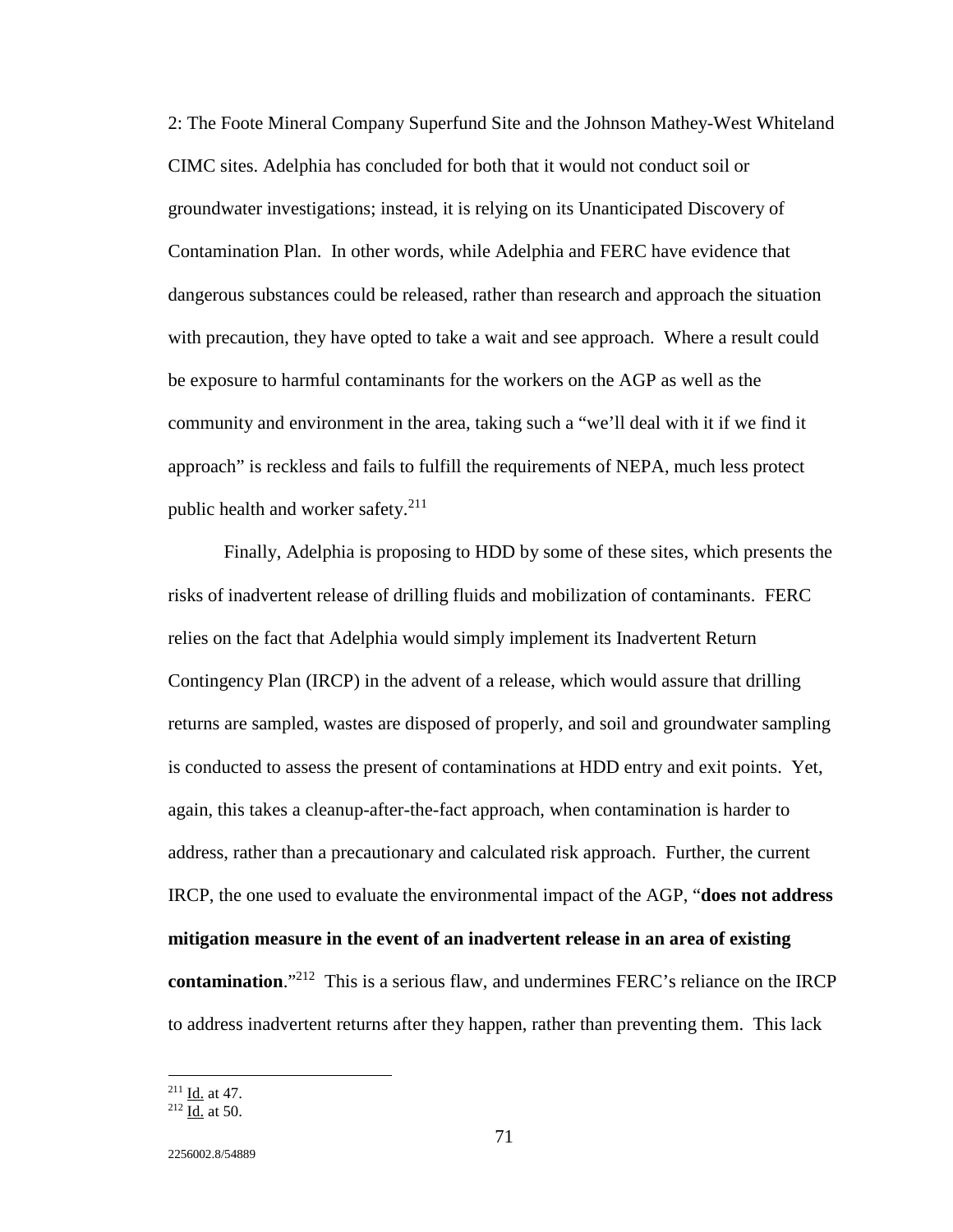of informed assessment of the AGP's impacts and mitigation, as well as a conclusion of no significant impact, is based not on facts, but mere presumptions, which violates NEPA and fails to give FERC the information necessary to properly conduct its public interest balancing under the NGA.

# **5. Cumulative Impacts Assessment Must Consider Upstream Impacts of Reasonably Foreseeable Shale Gas Production and Downstream Impacts, including Reasonably Foreseeable Outcomes of the Transportation and End Use of Natural Gas, Including the Potential for International Exports**

 FERC also failed to address the full scope of impacts from the AGP itself, including its upstream and downstream impacts. While we focus below on the AGP, these types of impacts would also need to be addressed for each of the cumulative and similar actions that FERC failed to address, in addition to the projects discussed in the prior section. FERC did not address such impacts either together with the AGP.

 For ease of organization, this Section IV.C.5 will focus on environmental impacts other than GHG emissions and climate change impacts, which will be discussed separately in Section IV.C.6. However, the effects discussed in Section IV.C.6 are part of the impacts discussed here that FERC failed to address – e.g. it failed to adequately assess and address the GHG emissions and climate change impacts of the AGP, including from upstream and downstream development, in addition to the impacts identified directly below.

#### **a. FERC Ignored AGP-Induced Upstream Development**

 The AGP will result in new production of shale gas. Construction of the Project will cause industry to undertake and pursue new shale gas production – both by drilling new wells for production of shale gas and by pursuing production from wells that have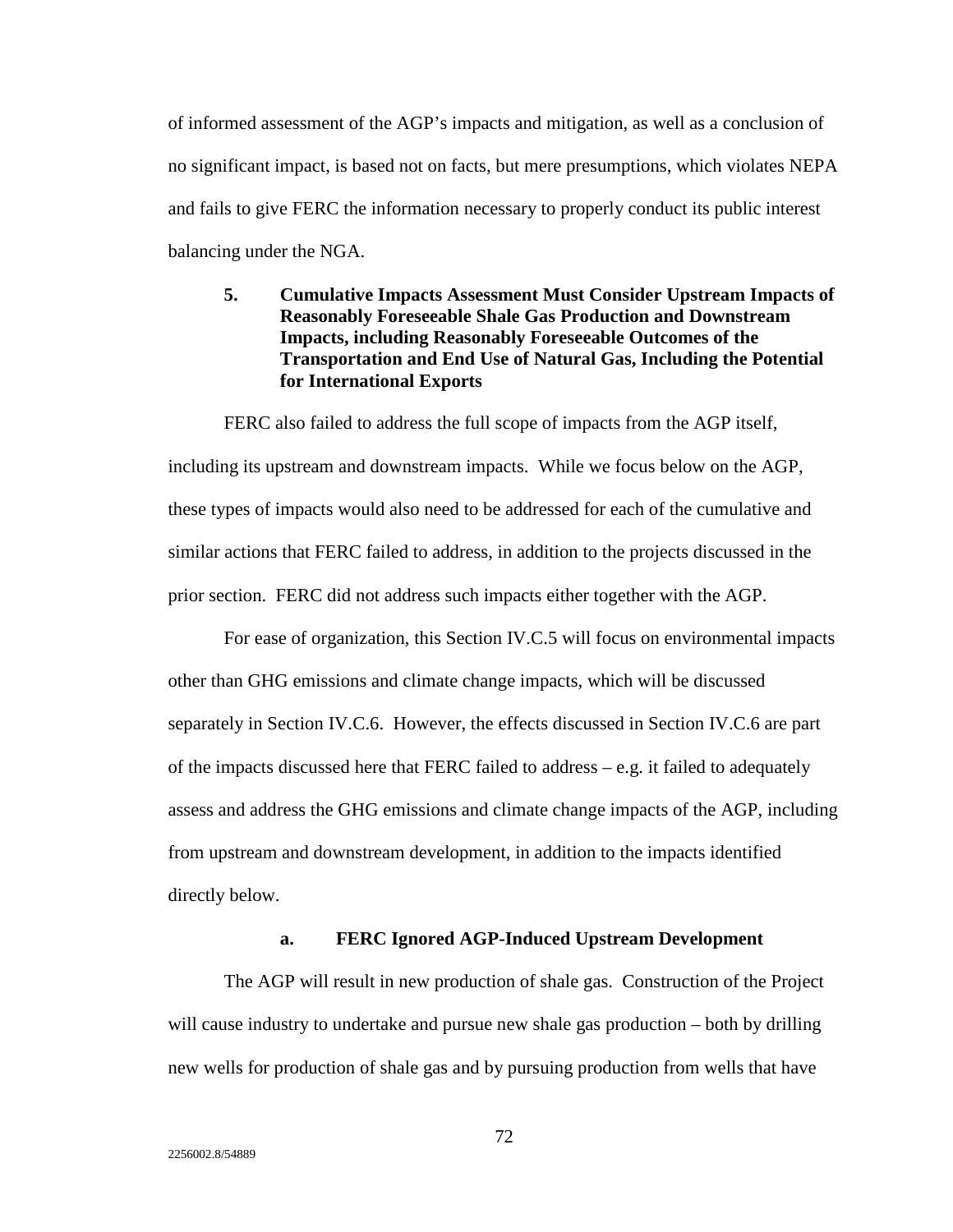been drilled but for which production was not pursued due to lacking pipeline capacity. Determining the shale gas production that will be induced and supported by the AGP for delivery into interstate commerce is achievable using readily available data, methodologies, modeling, knowledge, resources and tools. Assessing the direct and indirect impacts from shale gas production and drilling that will result from construction of the AGP is required by NEPA.

 FERC failed to properly consider the effects this Project will have on natural gas production. Upstream natural gas production, and its subsequent impacts, are among the "effects" that NEPA requires FERC to consider to determining whether its action will have a significant impact. NEPA's implementing regulations defines "[i]ndirect effects," as those "which are caused by the action and are later in time or farther removed in distance, but are still reasonably foreseeable."213 The AGP's takeaway capacity will necessarily lead to additional use of natural gas, with the consequences for its price, production, and use highly foreseeable. Courts have recently held that such "generally applicable economic principles," as the relationship between the price of a good and its production and consumption, are "sufficiently 'self-evident'" to "require 'no evidence outside the administrative record.<sup>'"214</sup> The results of "generally applicable" economics are all the *more* foreseeable here because the administrative record does contain "evidence" specifically discussing them.<sup>215</sup>

Upstream impacts on gas production due to FERC pipeline approvals, such as the

<u>.</u>

<sup>&</sup>lt;sup>213</sup> 40 C.F.R. § 1508.8(b).<br><sup>214</sup> Airlines for Am. v. Transp. Sec. Admin., 780 F.3d 409, 410-11 (D.C. Cir. 2015) (finding standing based on "basic proposition that 'increasing the price of an activity ... will decrease the quantity of that activity demanded in the market'" (omission in original and citation omitted)(

<sup>215</sup> See, e.g., DRN 2-28-19 Comments and Attachments.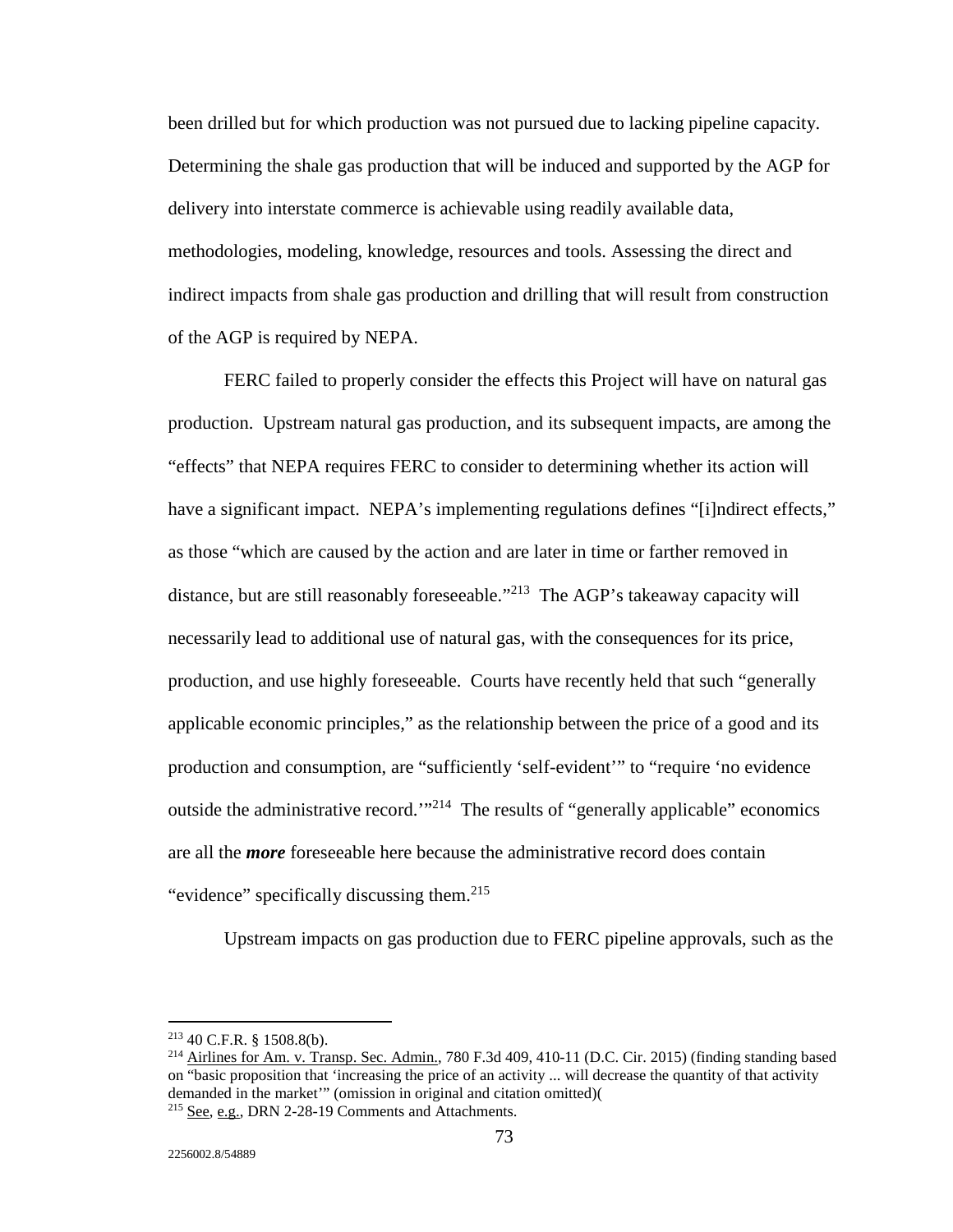AGP decision here, fit the model of the indirect effects that NEPA's implementing regulations describe, i.e. "growth inducing effects and other effects related to induced changes in the pattern of land use, population density or growth rate.<sup> $216$ </sup> Like impacts on gas production and use, "growth inducing effects" and "induced changes in the pattern of land use" reflect responses – generally, market-based – to changes in the supply and demand for various resources. Further reflecting the need to consider such impacts, NEPA regulations include "economic" as well as environmental impacts among those that FERC must consider. $217$ 

 For that reason, courts have consistently required that agencies extend the ambit of their analyses to include effects akin to those that FERC ignored here. The Eighth Circuit has addressed circumstances that closely parallel those here, holding that when an agency approves a rail-line extension that would result in "an increase in availability and a decrease in price" of coal, NEPA demands that the agency examine the environmental "effects that may occur as a result of the reasonably foreseeable increase in coal consumption."<sup>218</sup> In Mid-States, the agency's decision enabled an increase in the supply of coal to the domestic market; here, as described below, FERC's AGP approval will enable an increase in demand for natural gas. In Mid-States, the agency's decision had foreseeable effects on the price of coal, its production, and its use. There is no reason why that same requirement would not apply here also, given the market and other economic forces at work, as further described in DRN's comments and in this rehearing request.

<sup>&</sup>lt;sup>216</sup> 40 C.F.R. § 1508.8(b).<br><sup>217</sup> 40 C.F.R. § 1508.8.<br><sup>218</sup> Mid-States Coal. for Progress v. Surface Transp. Bd., 345 F.3d 520, 549-50 (8th Cir. 2003) (requiring that agency address air pollution resulting from increased coal use).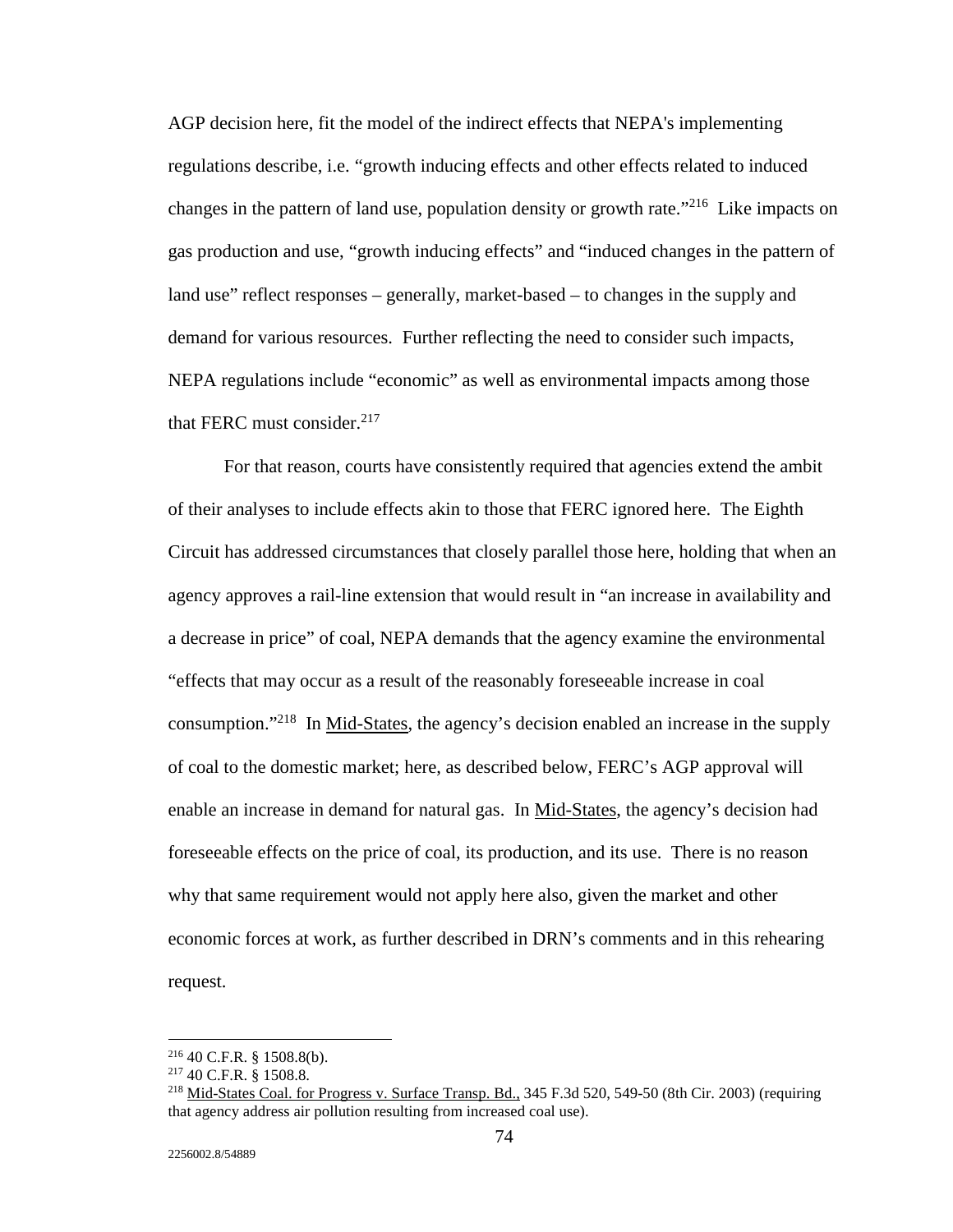FERC's AGP approval has foreseeable impacts on the price, production, and use of natural gas. In Mid-States*,* the Eighth Circuit held that the agency could not responsibly or lawfully ignore those effects under NEPA.<sup>219</sup> Likewise, neither can FERC do so here. Other Circuits have reached similar results. When authorizing a runway that would expand capacity and "spur demand," the Ninth Circuit has held that the Department of Transportation must examine the increased usage that will result from that demand.<sup>220</sup> The First Circuit has refused to let an agency construct a causeway and port, without examining the "industrial development" that would be enabled by that construction.<sup>221</sup> Those cases establish that when an agency like FERC approves infrastructure that will increase demand for a resource, it cannot ignore the effects of that increased demand.

 Further, NEPA does not require agencies to consider only those effects whose specifics are known and certain. As the Eighth Circuit held, "when the *nature* of the effect is reasonably foreseeable but its *extent* is not ... [an] agency may not simply ignore the effect."222 Indeed, where an action's effects are not precisely known, the Council on Environmental Quality's regulations suggest that the action is more – not less – likely to warrant an environmental impact statement, which FERC refused to prepare.<sup>223</sup> And,

 $219$  Id.

<sup>&</sup>lt;sup>220</sup> Barnes v. U.S. Dep't of Transp., 655 F.3d 1124, 1138-9 (9th Cir. 2011).<br><sup>221</sup> Sierra Club v. Marsh, 769 F.2d 868, 877-79 (1st Cir. 1985). <u>See also Friends of the Earth v. U.S. Army</u> Corps of Eng'rs, 109 F. Supp. 2d 30, 39-40 (D.D.C. 2000) (invalidating agency decision approving casino, without considering economic development that would result).

<sup>&</sup>lt;sup>222</sup> Mid-States Coal. for Progress, 345 F.3d at 549-50 (when agency permits rail extension that will increase "availability of coal," it may not ignore "the construction of additional [coal-fired] power plants" that may result merely because agency does not "know where those plants will be built, and how much coal these new unnamed power plants would use").

<sup>&</sup>lt;sup>223</sup> See 40 C.F.R. § 1502.22, 40 C.F.R. § 1508.27(b)(5) (intensity depends upon "[t]he degree to which the possible effects on the human environment are highly uncertain or involve unique or unknown risks"); Found. on Econ. Trends, 756 F.2d at 154-55 (It is not "sufficient for the agency merely to state that the environmental effects are currently unknown," because uncertainty is "one of the specific criteria for deciding whether an [environmental impact statement] is necessary").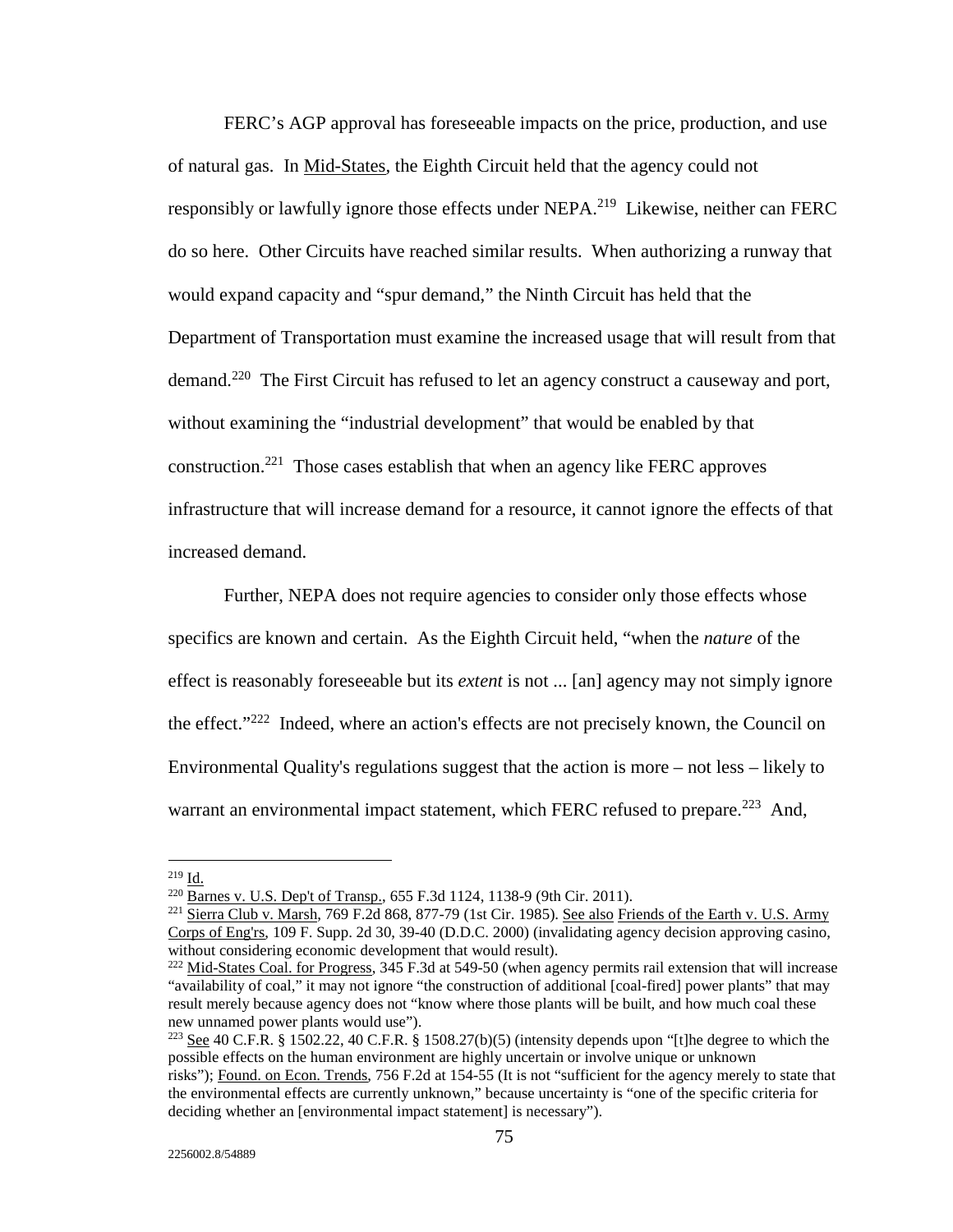NEPA's implementing regulations provide detailed instructions as to how such uncertainty is to be addressed in an environmental impact statement.<sup>224</sup>

 That the precise location of natural gas production is unknown, therefore, does not render such production unforeseeable, or allow FERC to dismiss its effects as insignificant. Yet, that is precisely what FERC has done.<sup>225</sup>

 "It is well recognized that a lack of certainty concerning prospective environmental impacts cannot relieve an agency of responsibility for considering reasonably foreseeable contingencies."<sup>226</sup> Rather, "[a]t the threshold stage of the NEPA inquiry ... an agency must determine, to the extent feasible, whether the sum of all reasonably foreseeable effects, discounted by the probability of their occurrence, represent a 'significant' effect on the environment."<sup>227</sup> If so, the "agency must issue an [environmental impact statement] analyzing the probabilistic facets of the prospective environmental impact."228

Here, widely accepted tools and methods are available to the Commission to demonstrate that additional drilling will be necessary to support the Project over the lifespan of its contracts, and to calculate the number of wells that will be needed to support the Project and where the new wells are likely to be located.

 Pursuant to NEPA, FERC was required to include existing and reasonably foreseeable shale development/production that will be advanced, induced, and supported due to FERC's approval of the AGP. Among the reasonably foreseeable actions whose

<sup>&</sup>lt;sup>224</sup> 40 C.F.R. § 1502.22(b) (specifying how agency should proceed when "the information relevant to reasonably foreseeable significant adverse impacts cannot be obtained because the overall costs of obtaining it are exorbitant or the means to obtain it are not known.").

<sup>&</sup>lt;sup>225</sup> Certificate Order, ¶ 243.<br><sup>226</sup> <u>Potomac Alliance v. U.S. Nuclear Reg. Comm'n</u>, 682 F.2d 1030, 1036-37 (D.C. Cir. 1982).<br><sup>227</sup> Id. <sup>228</sup> Id.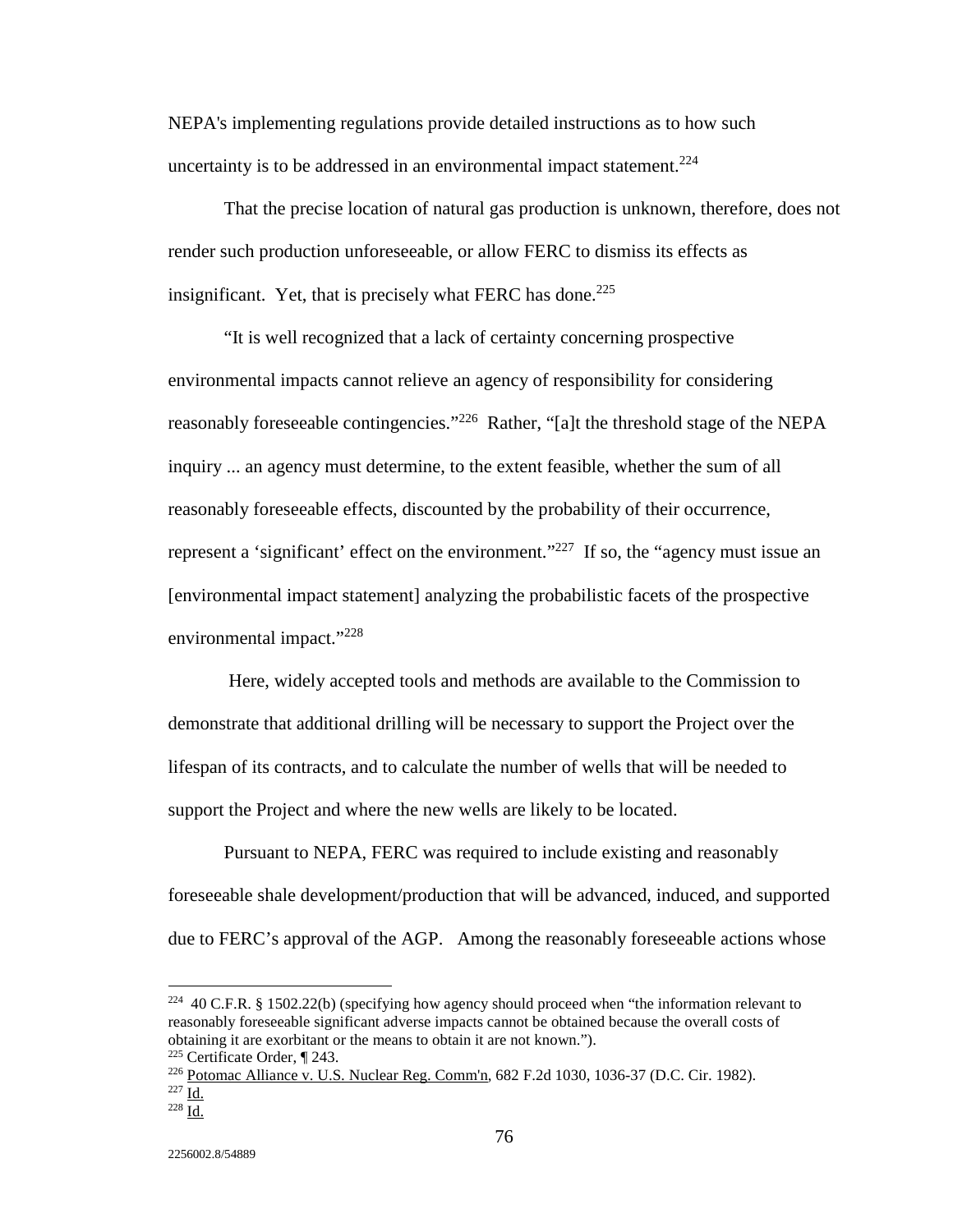environmental and community impacts must be considered include the construction, operation, and maintenance of shale gas wells that will be the source of the gas carried by the AGP, which will be carrying that gas in interstate commerce – both the new wells that will be constructed and the production that will be induced at pre-existing wells by the proposed AGP. The analysis of impact for these gas wells which will be producing gas for the purposes of delivering it through the AGP system in interstate commerce must include the associated gathering pipelines, access roads, gathering lines, compressor stations, and other supporting infrastructure which is necessary for the construction and development of these wells.

 Shale gas production activities for delivery of gas into interstate commerce through the AGP are "'sufficiently likely to occur that a person of ordinary prudence would take it into account in reaching a decision.'"<sup>229</sup> Therefore, FERC's approval of this project is a legally relevant cause that will result in the induced new, expanded, extended, and ongoing production of shale gas through construction of new gas wells and increased production at pre-existing wells.<sup>230</sup> FERC is obligated to consider these impacts in its NEPA analysis, which it refused to  $do.<sup>231</sup>$ 

 FERC claims, *inter alia*, that the gas would be brought to market anyway because there is nothing in the record to say that it won't be.<sup>232</sup> This is an absurd argument considering that FERC also claims, $^{233}$  without citing any supporting authority besides its

<sup>&</sup>lt;sup>229</sup> City of Shoreacres v. Waterworth, 420 F.3d 440, 453 (5th Cir. 2005) (quoting Sierra Club v. Marsh, 976 F.2d 763, 767 (1st Cir. 1992)).<br><sup>230</sup> Sabal Trail, 867 F.3d at 1373.

<sup>&</sup>lt;sup>231</sup> Certificate Order, ¶ 243.<br><sup>232</sup> Certificate Order, ¶ 243<br><sup>233</sup> This contradictory framing is consistent throughout the entirety of FERC's decision. On one hand, FERC claims the AGP is needed based almost exclusively on the existence of precedent agreements; that FERC has no obligation to examine the broader economic and market context in which AGP is being proposed (including pipeline overbuilding); and that the gas to be transported via the AGP will serve at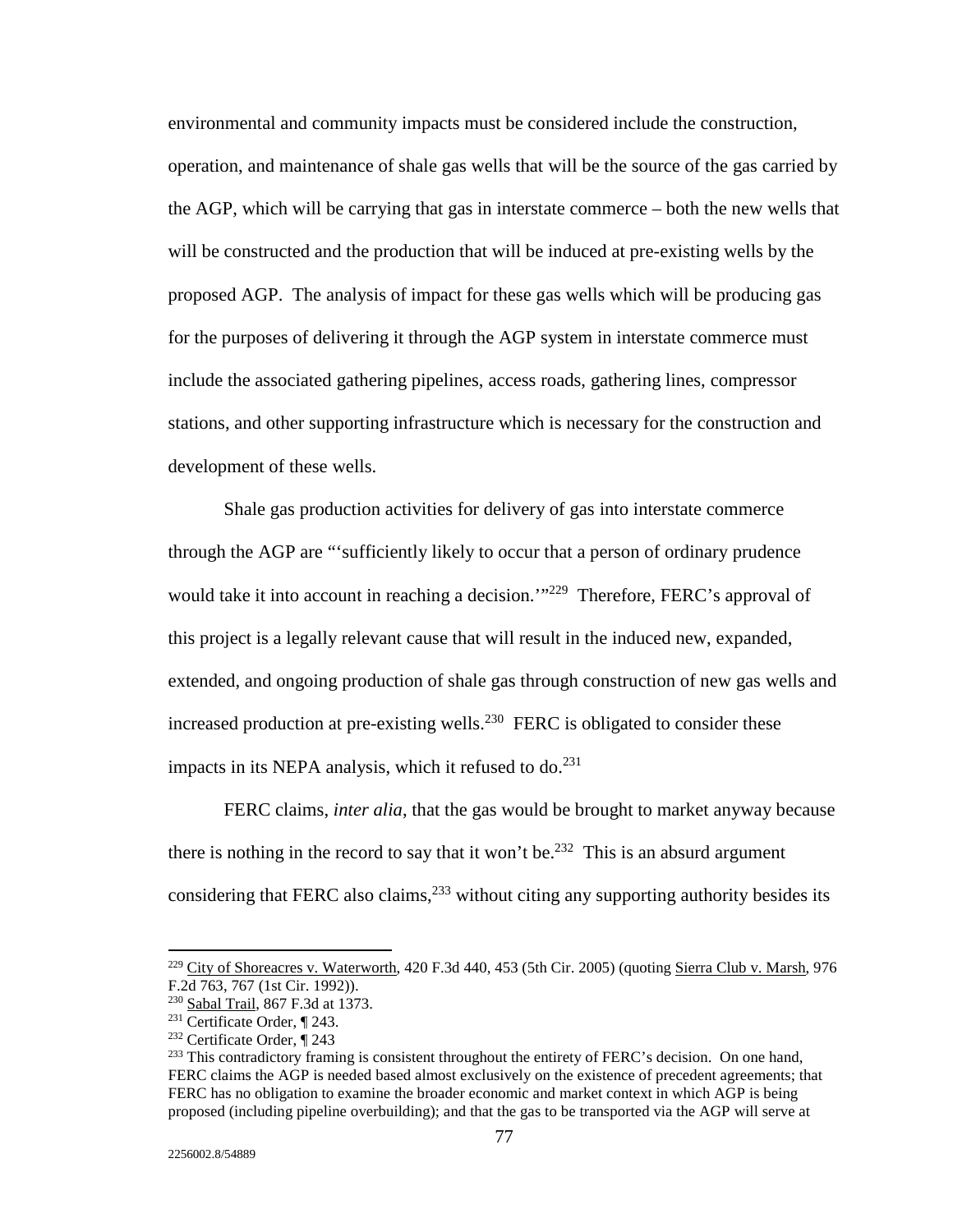own statements, that the AGP is needed because "existing pipeline systems are fully subscribed and cannot provide additional capacity to the area that Adelphia is proposing to serve."<sup>234</sup> If the gas would flow regardless of the AGP, this undercuts the need for the AGP. The AGP itself is feeding gas into existing pipeline systems, so these lines are either fully subscribed, or they aren't. FERC's decision rests on both of these contradictory premises, and cannot stand. FERC's reasoning also mirrors the reasoning that was invalidated in Mid-States, and likewise cannot stand.<sup>235</sup> Further, assuming for a moment the existing systems are fully subscribed, which DRN disputes, for FERC to say the gas is going to come to market anyway means that FERC needs to address as part of its analysis the other recently-approved, pending, and proposed pipeline projects that intend to do just that. Yet, FERC dodges this too, as explained herein.

 FERC likewise rejects the economic-based analysis and other information, set forth again below, that DRN illustrated to demonstrate how the AGP would induce more shale gas production.<sup>236</sup> FERC's response is that the information does not help it determine *where* more production would occur, and *how many* additional wells would result.237 Yet this is precisely what Mid-States refuted. Indeed, FERC is choosing to

least in part the greater Philadelphia area and Delaware via PECO and Delmarva's systems. Yet then, when it comes to environmental decisionmaking, FERC claims that it does not have enough information about end users to even address downstream GHG emissions for almost the entire amount of gas to be transported in the AGP; and that it cannot address the significance of GHG emissions and climate change impacts because of the general lack of broader context and external standards. With this kind of repeated contradictory unpinning to its decision with the end goal of approving the AGP, FERC barely attempts reasoned decisionmaking and its decision is arbitrary and capricious as it simply ignores whatever it wants – case law, its own Certificate Policy, and even the information it relies on in other parts of its decisions – in order to reach a given result. "[A] game where the [agency] not only writes the rules but is permitted to constantly change them is the definition of arbitrariness." Fla. Gas Transmission Co. v. FERC, 604 F.3d 636, 653 (D.C. Cir. 2010)(Brown, J., concurring in part, dissenting in part).

<sup>&</sup>lt;sup>234</sup> Certificate Order, ¶ 40; <u>see also</u> EA at p.178 (providing no references for its statement).<br><sup>235</sup> <u>Mid States Coal. for Progress</u>, 345 F.3d at 549.<br><sup>236</sup> Certificate Order, ¶ 243.<br><sup>237</sup> Certificate Order, ¶ 243.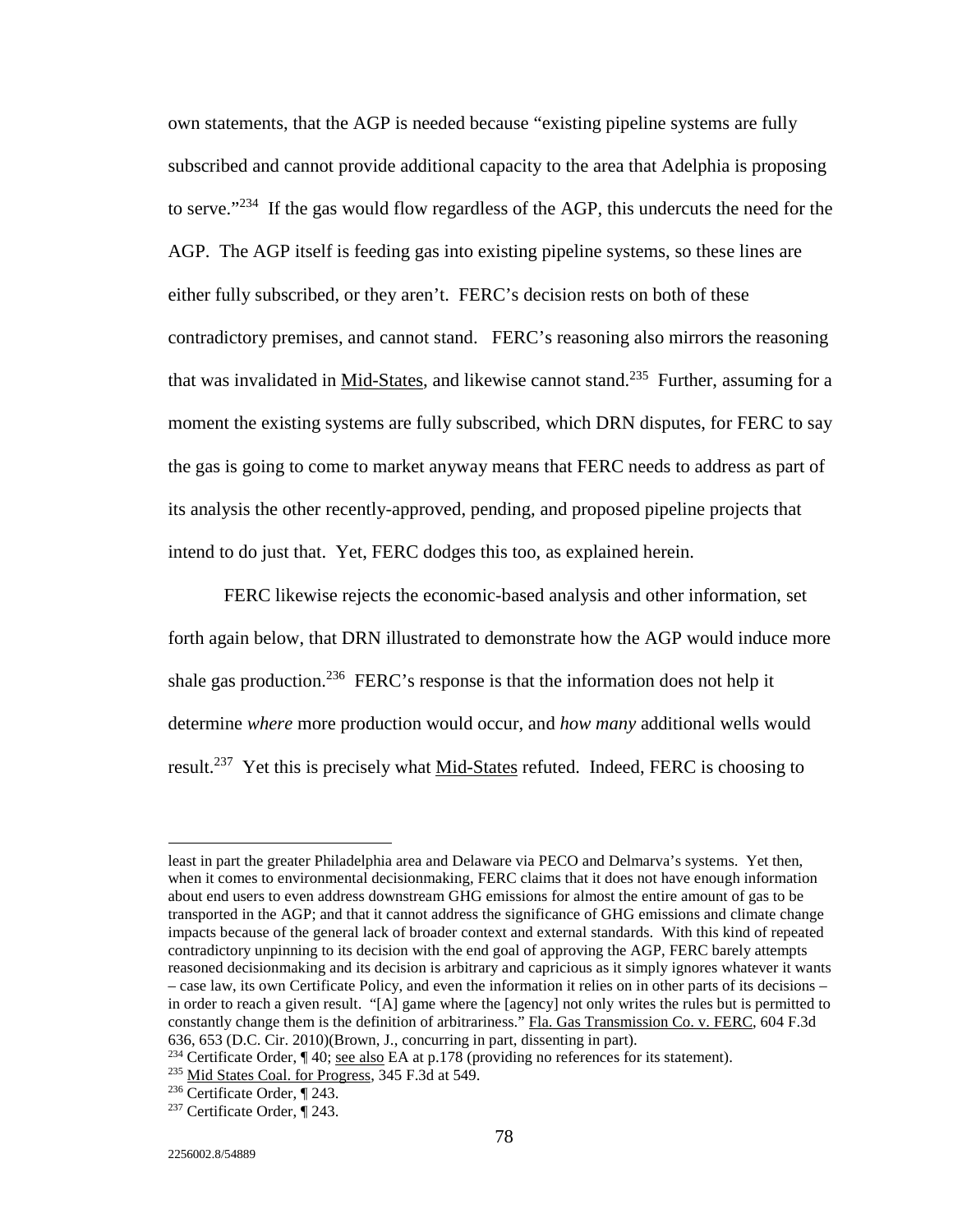remain willfully ignorant of basic economics, market principles and trends, and simple reality as to the proximity of pipelines and production regions (Northeast Pennsylvania being the closest) here to avoid accounting for upstream shale gas development induced by new pipeline capacity, and here, specifically the AGP. Indeed, even *Adelphia* casts itself as part of the pipeline building trend to transport Northeastern Pennsylvania gas,  $^{238}$ yet FERC chooses to ignore this too.

 Through ignoring this obligation, FERC arbitrarily limited the scope of its review by failing to consider the readily-available and reasonably-attainable analyses, projections, and assumptions that would inform FERC of the extent of the induced natural gas production that will result from the project. This lack of analysis allows the agency to ignore the broad range of environmental and community harms (e.g. air, water, wetlands, habitat, forest, floodplain, water quality, drinking water supplies, health, safety, climate change) that are known effects of shale gas production, and in turn, to determine that the AGP will not have a significant impact on the environment. Yet, FERC's selfinflicted ignorance does not alleviate the agency of its obligation to undertake these assessments, or erase the fact that such impacts are reasonably foreseeable and likely to occur.

 Analysts, experts, and modelers use the location of interstate transmission gas lines as a predictor of where gas production will take place. The reality of the industry is that gas is produced for transmission through interstate commerce, and that there is a direct relationship between the siting and construction of well pads and the location of existing or proposed interstate pipelines. FERC cannot be allowed to ignore and, as a

<sup>&</sup>lt;sup>238</sup> Adelphia January 11, 2018 Application, Concentric Report.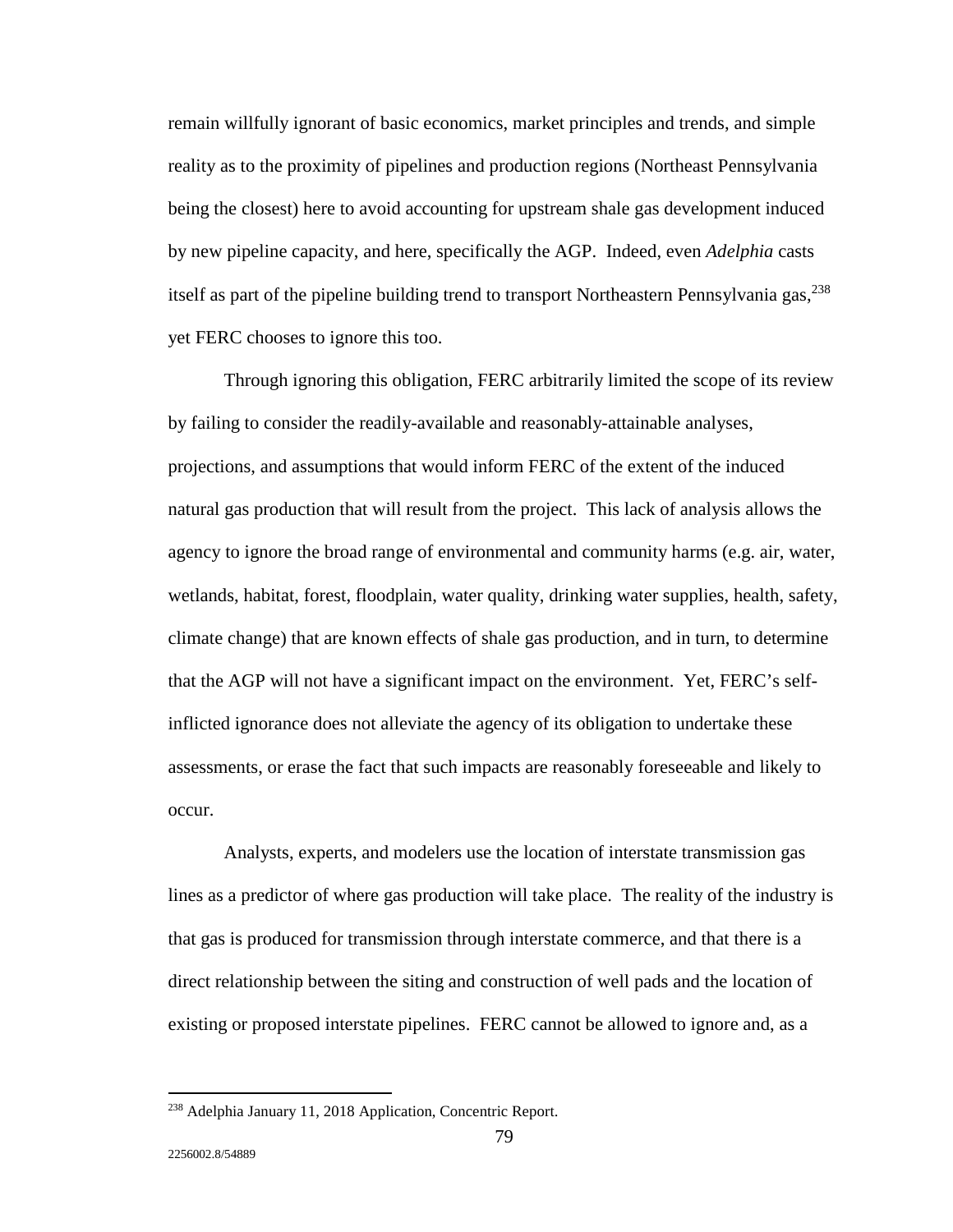result, minimize these known impacts.

#### **i. Pipelines Can Result in New Shale Gas Production and Drilling in Several Ways**

 Regardless of whether there is an actual need for the gas that would be transported in interstate commerce to the areas identified by Adelphia in its application, once the AGP is completed, there will be shale gas production that will feed the pipeline which could then redirect it to other markets such as to LNG export facilities that can take the gas overseas for sale to foreign nations and users.

 While FERC continues to try and ignore the connection between natural gas infrastructure investments and increased production, for producers, industry experts, and other government agencies, the effect is clear.<sup>239</sup> With limitations on the ability to deliver gas to high-value markets, the economics do not favor increased drilling. In recent years, due to low gas prices and constrained delivery systems, many drillers have cut back on drilling; total production in the Marcellus actually declined for the first time since the shale boom began in 2008.<sup>240</sup>

 Currently, there are about 12 projects proposed or under construction that would either expand existing pipeline capacity or add new pipelines for the purpose of delivering shale gas from the Marcellus region into markets in the Northeast, South, and beyond.<sup>241</sup> The map below shows some of the recent proposals to expand take-away

<sup>239</sup> Indeed, when it is convenient, FERC relies on upstream facilities to come to conclusions that favor approval. For instance, as further explained later in this rehearing request, FERC rejected electric compressors in part due to FERC's inability to determine the impacts of using electric compressors on power generation facility emissions, and in turn, what feedstock would be used.

240 Bloomberg. *"America's Biggest Shale Gas Field Is Choking on Its Own Supply."* October 14, 2015. Available at: http://www.bloomberg.com/news/articles/2015-10-14/america-s-biggest-shale-gas-field-ischoking-on-its-own-supply; EIA Drilling Productivity Report. August 2016. Available at: https://www.eia.gov/petroleum/drilling/pdf/dpr-full.pdf.

<sup>241</sup> Northeast Gas Association. *"Planned Enhancements, Northeast Natural Gas Pipeline Systems".* August 2016. Available at: http://www.northeastgas.org/pdf/system\_enhance0816.pdf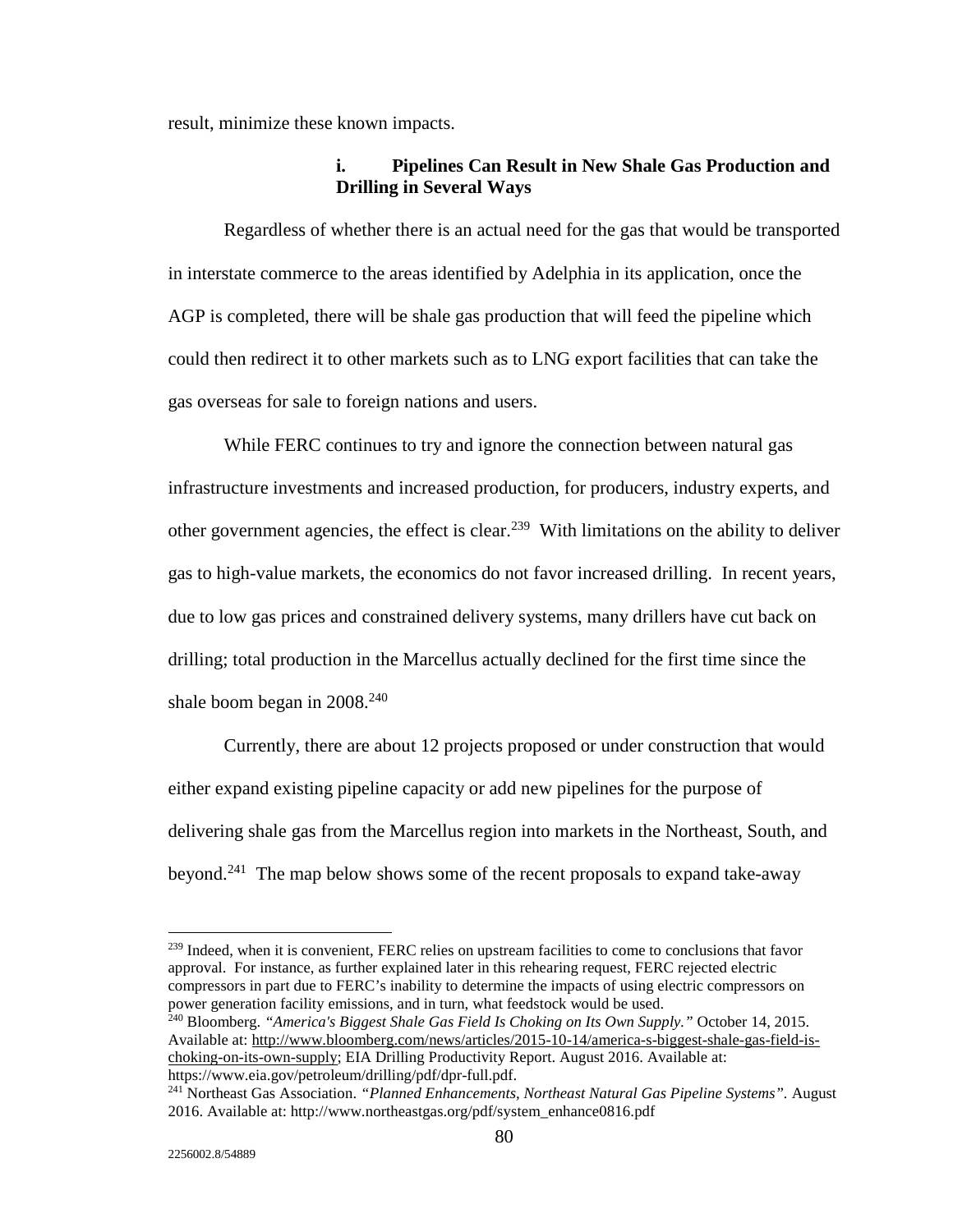capacity from the Marcellus (notably, this map does not include the AGP, PennEast or the Atlantic Sunrise pipeline projects).



*Reproduced from EIA, January 2016. Available at: http://www.eia.gov/todayinenergy/detail.cfm?id=24732*

 These new pipelines, including Adelphia, will unlock additional production potential in the Marcellus region, both directly by providing additional takeaway capacity from the region and indirectly by resulting in higher regional prices. Natural gas prices in the Marcellus region have been trading at a significant discount to national benchmark prices for several years, as discussed elsewhere in this comment. Growth in gas production slowed in Pennsylvania in 2015, and local prices dropped significantly.

 As a result of the recent slowdown in production, there are numerous well sites that are permitted, but that have not yet been drilled. For example, a subsidiary of the Natural Fuel Gas Company, Seneca Resources, stated in a presentation to its investors earlier in 2016 that it had "[l]imited development drilling [in its Eastern Development Area in northeastern Pennsylvania] until firm transportation on [the proposed] Atlantic Sunrise (190 MDth/d) is available in late 2017" and that it had "50-60 remaining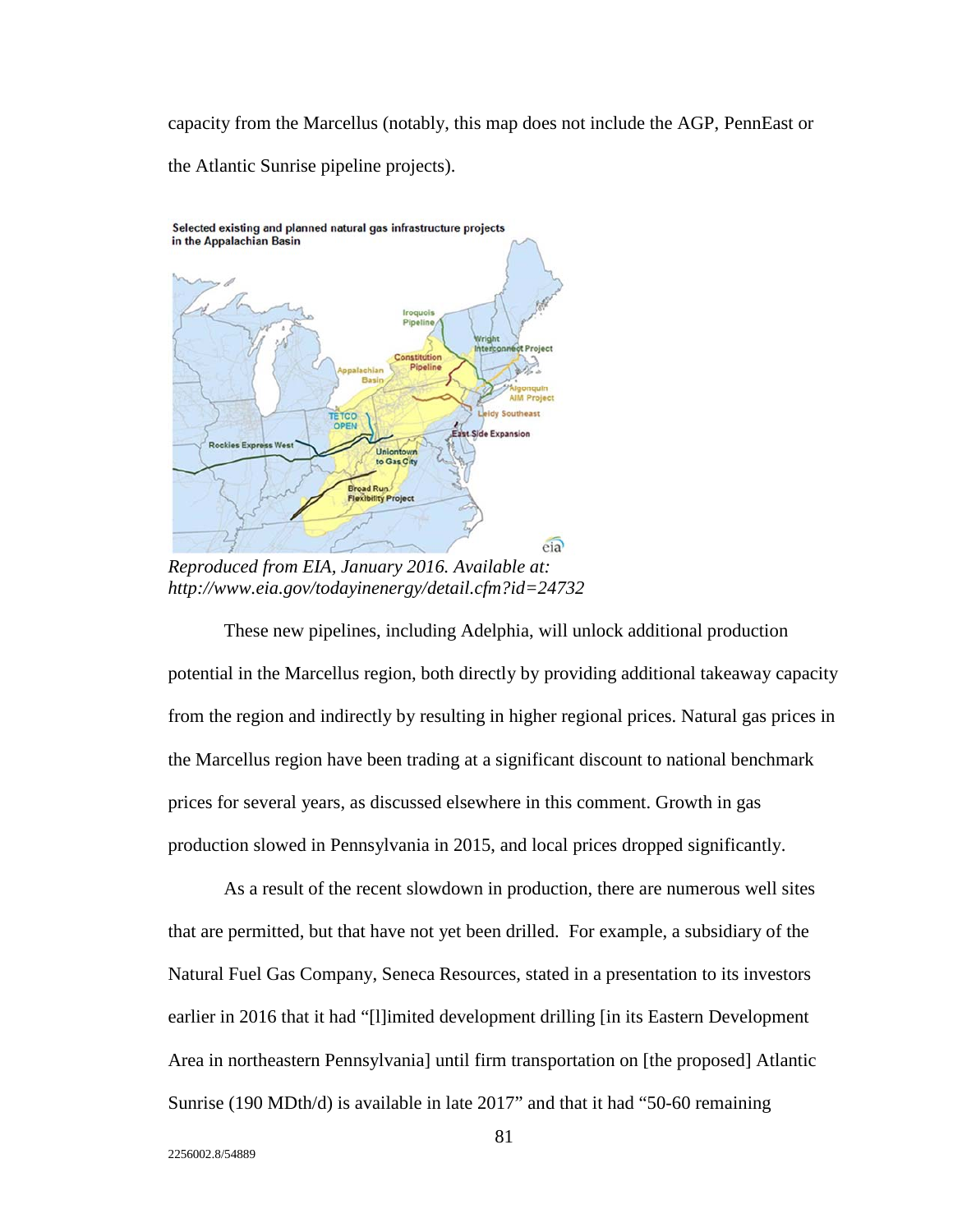Marcellus [drilling] locations" and "100-120 [Geneseo shale] locations" that could not be developed until that pipeline project was underway.<sup>242</sup>

 Other producers in the region have similarly stated that they *require additional pipeline capacity to develop new production capacity*. Argus Media, a leading provider of data on prices and fundamentals for the natural gas industry, reported that "Antero Resources is waiting on the 3.25 Bcf/d Energy Transfer Rover pipeline to come online in the second half of 2017 before it increases drilling activity," while "Northern Fuel Gas [in July 2016] said it was waiting on its own 475mn cf/d Northern Access to come online in the second half of 2017 before it raises its production levels."<sup>243</sup> Argus also reported that "Range Resources plan[ned] to drill a seven-well pad in the Appalachian shale region [in 2016], and could quickly drill up to 42 more laterals. The producer is expecting the 628mn cf/d (18mn  $m^3/d$ ) Spectra Gulf Markets project to facilitate some of its increased output when it begins flowing in the fourth quarter [of 2016]."244 In their 2015 Annual Report, Cabot Oil  $\&$  Gas noted that drilling activity in the Marcellus region had been reduced to a single rig, in response to "the market environment." Cabot further noted that the company plans to "exit 2016 with between 45 and 50 drilled uncompleted wells, which will allow for operational flexibility into  $2017.^{245}$  New pipeline capacity such as the AGP would enable producers like Cabot and other operators to complete additional wells and begin to further accelerate their production in the state.

<sup>&</sup>lt;sup>242</sup> National Fuel. Investor Presentation: Q2 Fiscal 2016 Update April 2016. Slide 10. Available at: http://s2.q4cdn.com/766046337/files/doc\_presentations/2016/April/20160428\_NFG-IR-Presentation.pdf

<sup>243</sup> Argus Media. August 29, 2016. "US gas producers boost output ahead of expansions." Available at: http://www.argusmedia.com/news/article/?id=1302610

<sup>&</sup>lt;sup>245</sup> Cabot Oil & Gas 2015 Annual Report. Page 3. Available at: http://www.cabotog.com/wpcontent/uploads/2016/04/COG-2015-AR.pdf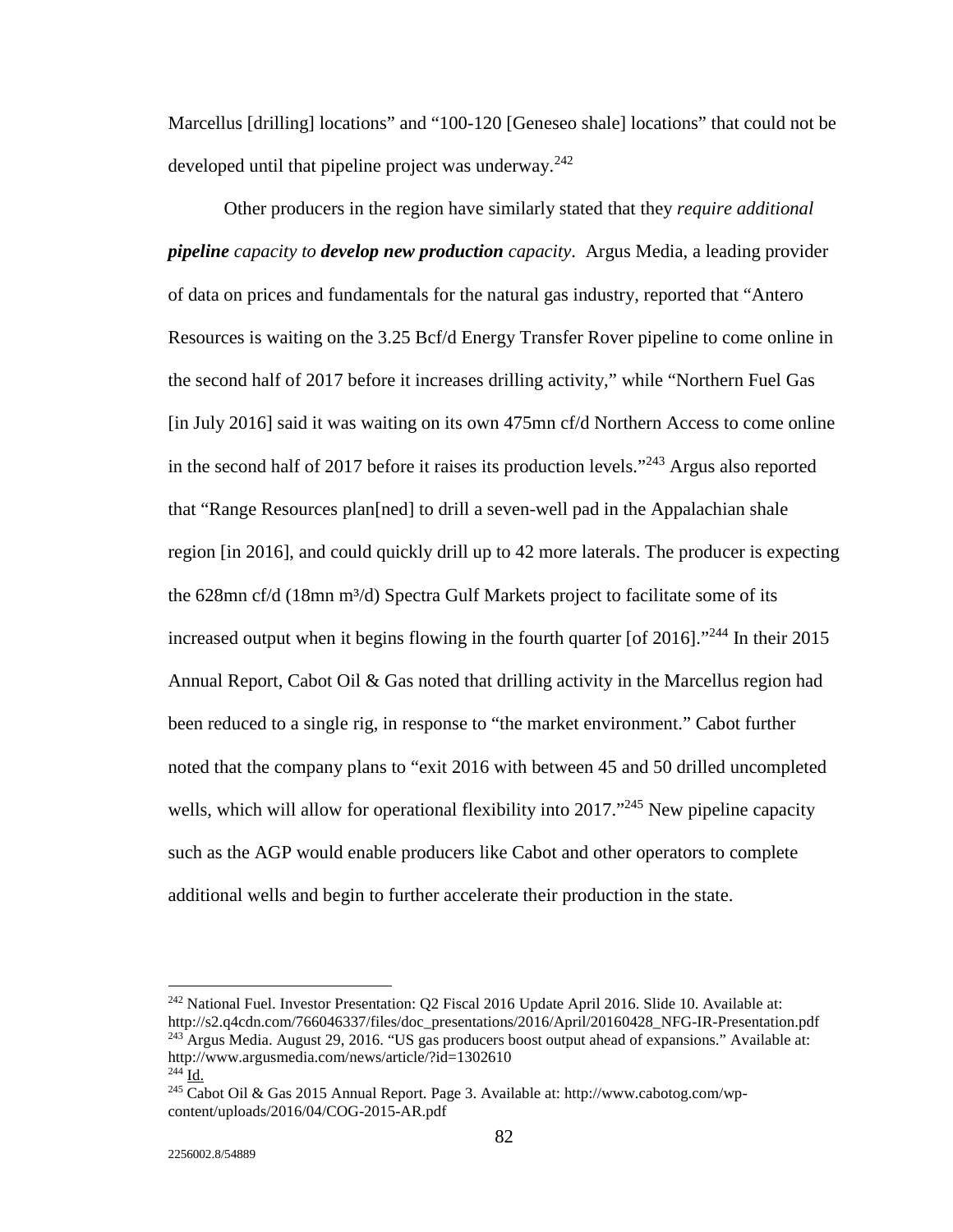A report<sup>246</sup> issued by the Greater Philadelphia Energy Action Team advocates for more pipelines in order to induce and support more and new shale gas production:

> "In creating an Energy Hub, the goal, first and foremost, is to expand the market for the Marcellus/Utica natural gas and NGLs to increase the economic benefits that will come to the Commonwealth and the Greater Philadelphia region from more vigorous production… To achieve this goal, however, we need to expand the existing interstate and intrastate natural gas pipeline infrastructure."

> "Encouraging the industry to invest in new pipelines and in new distribution system infrastructure … provides additional capacity for increased volumes of gas."

Industry is advocating for pipeline capacity exiting Northeast Pennsylvania to

grow by over 60 percent in the coming years in order to allow for drilling activity to

resume. Adelphia will be a major component and facilitator of this expansion.

## **ii. Historical Drilling Activity Is an Accurate and Strong Indicator For New Wells.**

 As of August 2016, the state of Pennsylvania had 9,480 "active" unconventional natural gas wells.<sup>247</sup> Active gas wells have been issued a permit, but may or may not have been drilled or be currently producing natural gas. Those wells are found largely in the counties located in the Northeast and Southwest regions of the state, which contain 83 percent of active wells.

 Given the large number of wells that have been permitted but not drilled, one can reasonably expect that new natural gas wells will be drilled as a result of the AGP, and can reasonably predict their approximate location (e.g. region, geographic area).

<sup>&</sup>lt;sup>246</sup> Greater Philadelphia Energy Action Team, A Pipeline for Growth, March 30, 2016.

<sup>&</sup>lt;sup>247</sup> Pennsylvania Department of Environmental Protection. PA Oil and Gas Mapping. Accessed August 26, 2016. Available online at:

http://www.depgis.state.pa.us/PaOilAndGasMapping/OilGasWellsStrayGasMap.html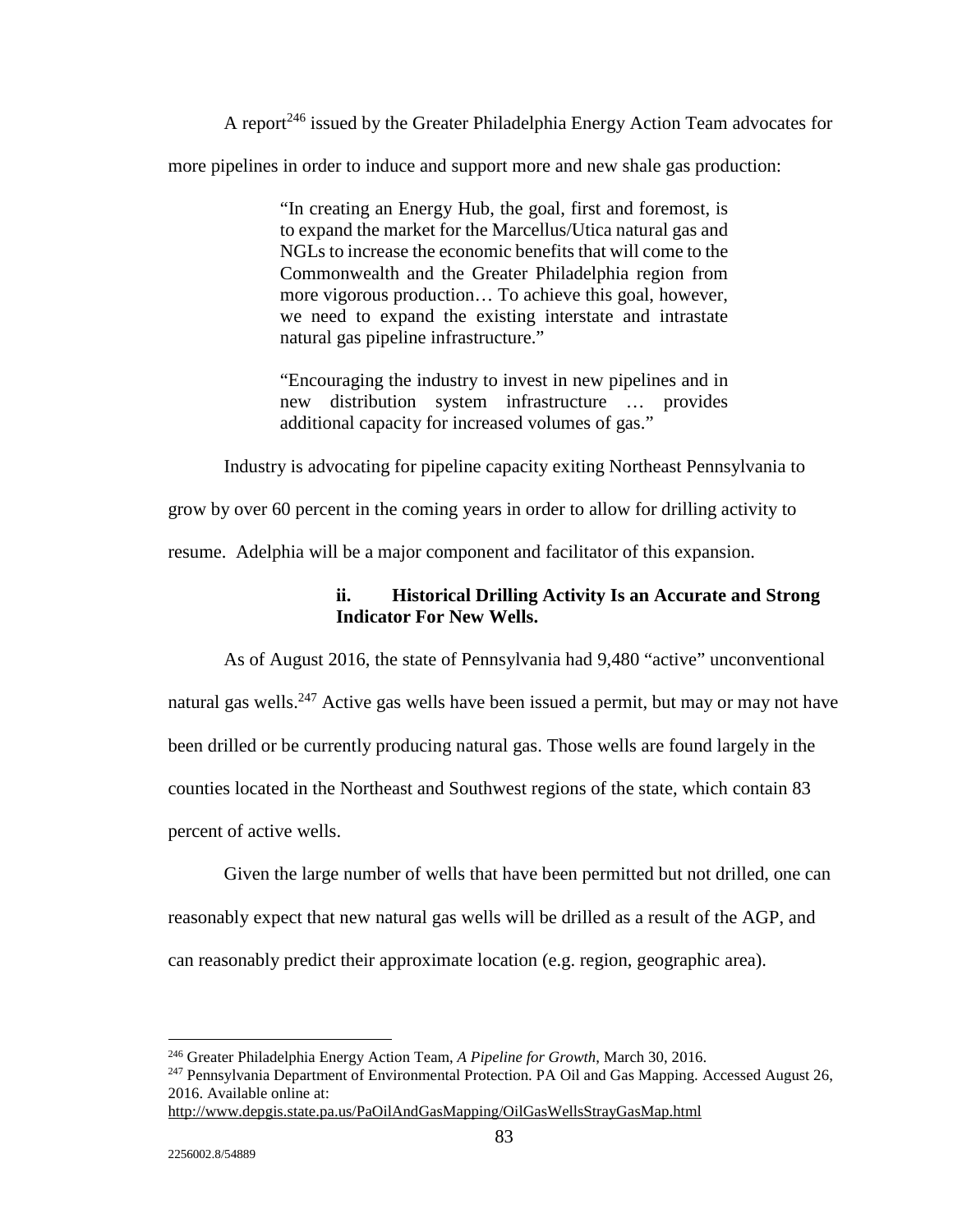DRN's comments on the PennEast Pipeline project DEIS provides more of an overview of the methods and an example of how historic drilling activity can be used to estimate the number and location of new wells.

## **iii. The Upstream Analysis Must Analyze Natural Gas Pricing Impacts Due to the Construction of Additional Pipelines**

 As noted earlier, natural gas prices are lowest in the regions in which gas is produced. For many years, the lowest natural gas prices in the East were found at Henry Hub, located near the Gulf of Mexico where much of the natural gas in the United States was produced. With the increase in shale gas production in recent years, however, the lowest natural gas prices in the country are now found at trading points in and around the Marcellus and Utica shale plays in Pennsylvania, West Virginia, and Ohio. Availability of pipeline infrastructure to send natural gas to other regions has a direct impact on the price of natural gas in those regions—greater gas take-away capacity allows more natural gas to be produced. The improved access to higher priced markets via additional pipeline infrastructure will raise the price of natural gas in the producing region, which also will increase production.

 Information on natural gas spot prices published in January 2016 by the U.S. Energy Information Administration ("EIA") shows these market forces in action. While trading points in and around the Marcellus and Utica shale regions have been below the Henry Hub price in recent years, the EIA points out that, as of January 2016, the difference between these price points has narrowed due to the recent pipeline projects that have come online. That narrowing is shown in Figure 3 below.

#### **Figure 3. Spread in Natural Gas Prices at Henry Hub and Marcellus Trading**

2256002.8/54889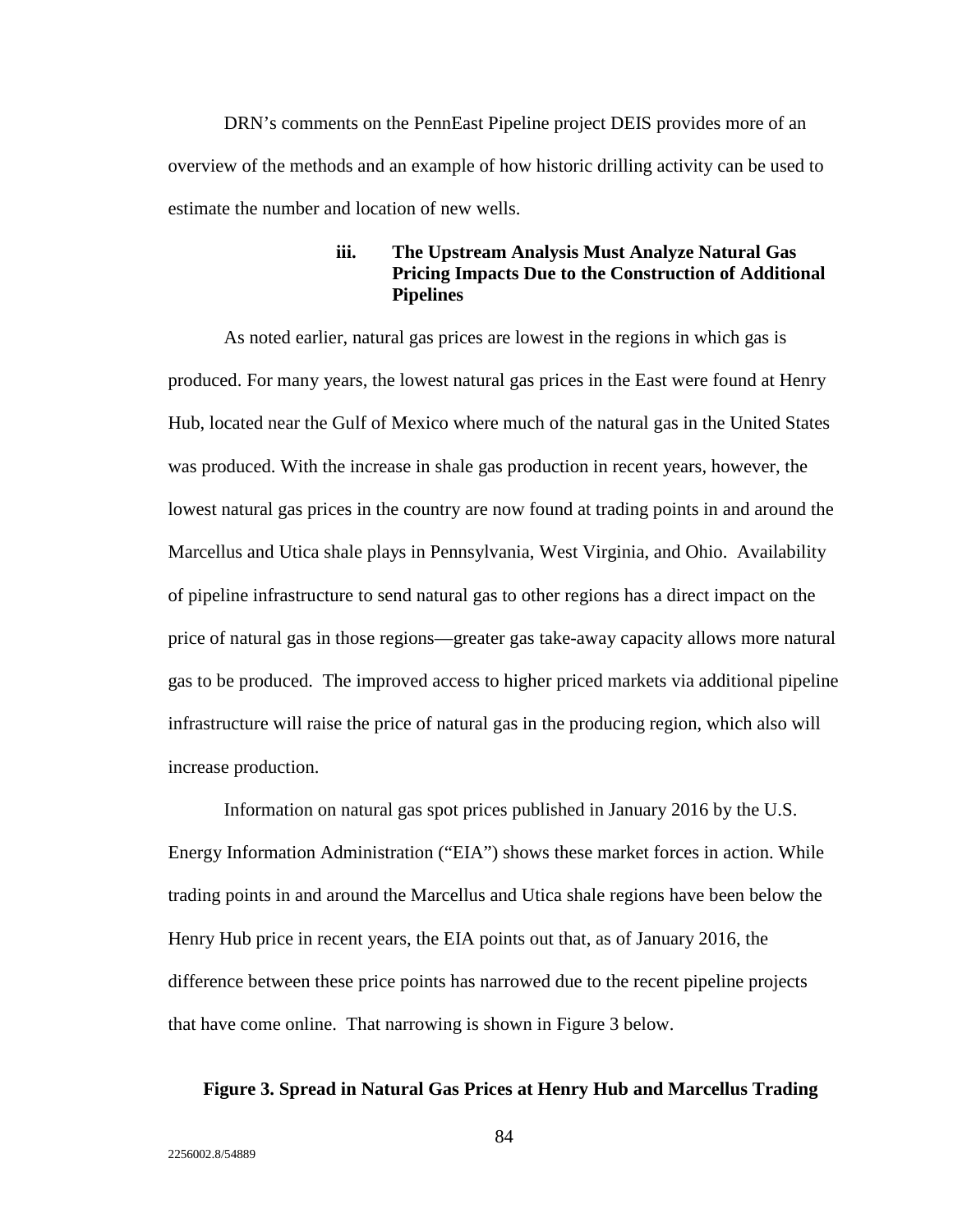#### **Points**



*Source: US Energy Information Administration, based on Natural Gas Intelligence. Available online at: http://www.eia.gov/todayinenergy/detail.cfm?id=24712* 

Despite the eroding of the Marcellus basis differential in late 2015, towards close to \$1 per million BTU, that differential has persisted throughout 2016 and further increased. On August 29, 2016, natural gas in Northeast Pennsylvania was trading at \$1.30 per million BTU, while Henry Hub gas was at  $$2.87$ —a  $$1.57$  differential.<sup>248</sup>

 The narrowing of prices between the Henry Hub and Marcellus/Utica trading points in late 2015 may be due in part to the fact that producers in the Marcellus curtailed production of natural gas by approximately 1.2 Bcf/d as of November 2015 in response to weak prices resulting from the rapid growth of production in the face of pipeline constraints. Of the gas production that was curtailed, about 750 MMcf/d was in Bradford and Susquehanna Counties in Pennsylvania.<sup>249</sup>

Economics<sup>250</sup> dictates that natural gas production is likely to increase as additional pipeline capacity is added to the region. Producers in the Marcellus Shale such

<u>.</u>

 $248$  NGI Shale Daily, August  $29<sup>th</sup>$ , 2016.

<sup>&</sup>lt;sup>249</sup> NGI's Shale Daily. Information on the Marcellus Shale. Available online at: http://www.naturalgasintel.com/marcellusinfo. Accessed on August 28, 2016.

<sup>&</sup>lt;sup>250</sup> NEPA decisions that are contrary to basic supply and demand principles are irrational. WildEarth Guardians v. U.S. Bureau of Land Mgmt., 870 F.2d 1222, 1236 (10<sup>th</sup> Cir. 2017).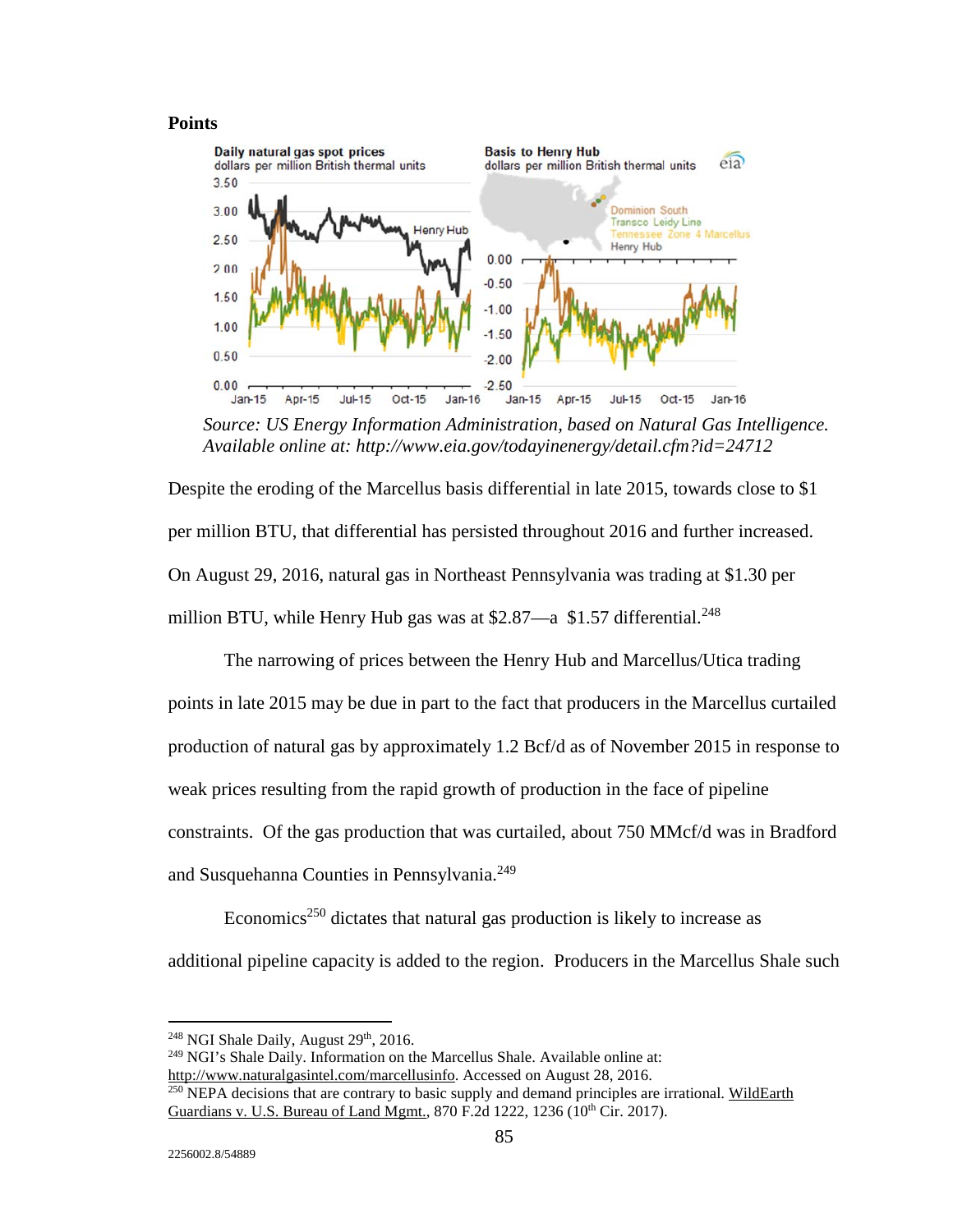as Seneca Resources and Cabot Oil & Gas have indicated that additional pipeline infrastructure is a cornerstone of plans to increase production in Northeast Pennsylvania.<sup>251</sup> In January 2016, Bentek Energy and the EIA noted a large backlog of natural gas wells that have been drilled but will not begin production until infrastructure (in the form of pipelines) becomes available to transport additional supply or until the price of natural gas increases. Bentek and EIA suggested that this backlog will allow production of natural gas in the Marcellus to increase quickly when new infrastructure projects are completed.<sup>252</sup> And so, in addition to advancing new drilling, additional pipeline infrastructure will advance gas production in wells that may have been drilled but from which the industry did not yet extract gas due to a lack of available pipeline infrastructure.

#### **iv. The AGP Would Induce Significant and Predictable New Drilling Activity**

 The AGP boasts interconnections with Transco, TCO, and TETCO. Within the last several years, each of these systems have either built new pipelines (e.g. Transco's Atlantic Sunrise, TCO's East Side Expansion), expanded or upgraded existing systems (e.g. Transo Leidy expansions, TETCO Team 2014), and/or announced new projects (e.g. TETCO Greater Philadelphia Expansion)<sup>253</sup> to move gas out of the Northeastern Pennsylvania shalefields to other states, the Philadelphia region, and abroad. Atlantic Sunrise is a prime example.<sup>254</sup> With interconnections to all of these systems, there is

<sup>&</sup>lt;sup>251</sup> Comments of Allegheny Defense Project before the Federal Energy Regulatory Commission on the Draft Environmental Impact Statement for Transcontinental Pipeline Company proposed Atlantic Sunrise Project. Docket No. CP14-138-000. June 2016. Page 22.

<sup>252</sup> US Energy Information Administration. 2016. *Spread between Henry Hub, Marcellus natural gas prices narrows as pipeline capacity grows*, Available online at:

<sup>&</sup>lt;sup>253</sup> AGP EA, p.157. <sup>254</sup> It is noteworthy that Adelphia's August 31, 2018 Amendment to flow an additional 75,000 Dth/d from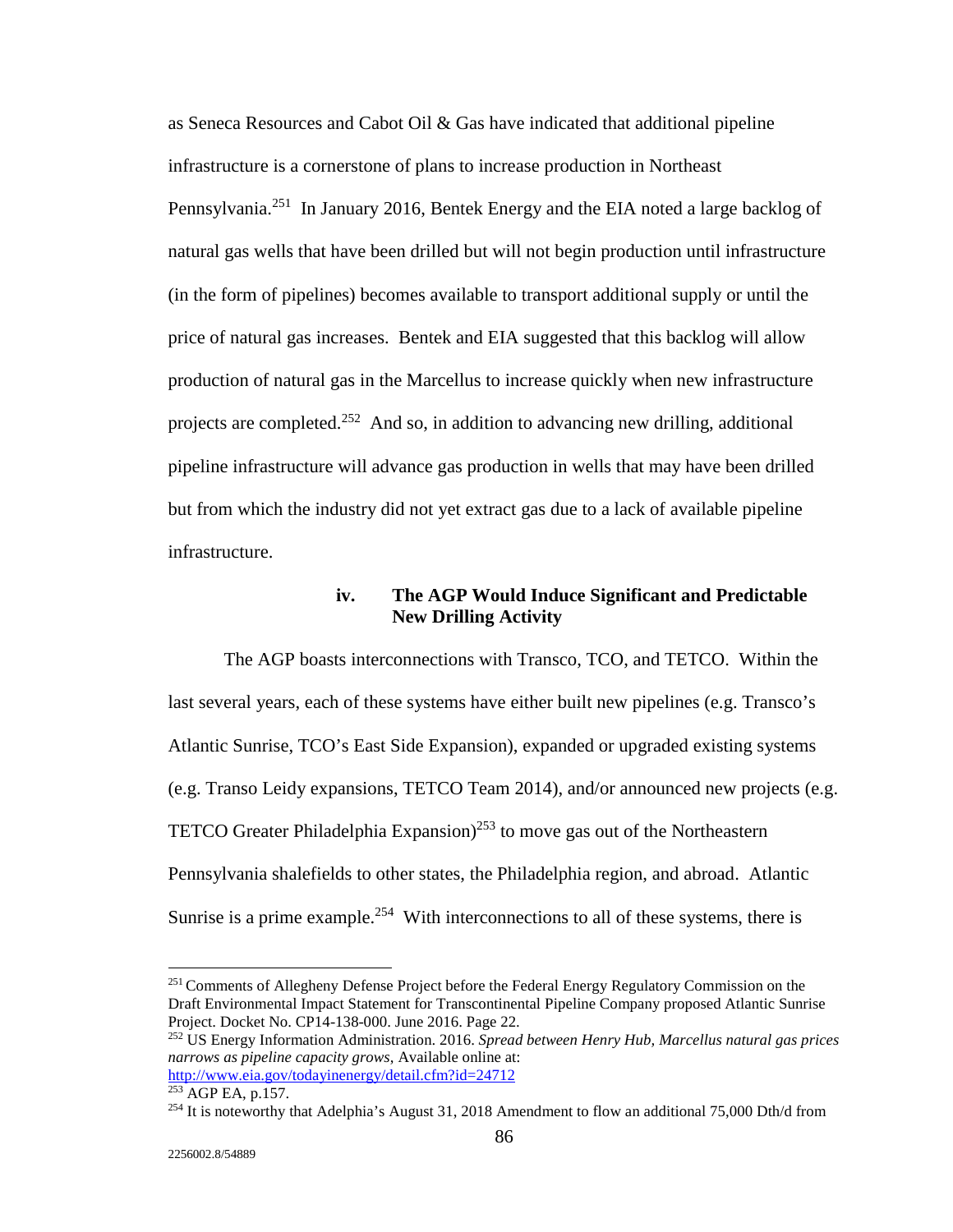little question that the AGP will represent a significant fraction of the total new pipeline capacity moving gas out of the Northeastern Pennsylvania shalefields. A significant amount of existing gas production that has been curtailed will now come online for asserted customers as a result of the new pipeline. Permitted wells that were not previously completed would start producing gas for transport to Pennsylvania and Delaware markets through the AGP.

 The total number of wells induced by any given pipeline depends on the lifetime production, or estimated ultimate recovery (EUR), from a given well. Wells in Northeast Pennsylvania provide up to 20 BcF of total lifetime production, according to a Range Resources presentation.<sup>255</sup> There is significant variability across wells, and well decline rates—the decline in daily production over time after a well starts producing gas—have proven to be much more significant than initially estimated. However, there is a way for such information to be reasonably identified and included in the EA analysis and FERC's decisionmaking, despite the fact that FERC continues not to do so, including in this matter. DRN provided an example of the methods used to calculate a project's potential inducement of upstream impacts as part of its comments on the AGP (and in the PennEast matter), yet FERC has failed to address or attempt to use this method, writing off all upstream impacts instead.<sup>256</sup>

 New shale gas development activity in the shalefields as a result of increased pipeline takeaway capacity and higher prices means added land, water, air, and

Zone North A (which connects to Transco's system at its northern end) into Zone South came *after* Williams/Transco announced its prospective in-service dates for the Central Penn Line system. FERC Letter Order dated October 4, 2018, Docket Nos. CP15-138-000 and CP17-212-000.

<sup>255</sup> Range Resources. EnerCom Oil & Gas Conference 21. August 15, 2016.<br>http://ir.rangeresources.com/phoenix.zhtml?c=101196&p=irol-presentations

 $\frac{256}{256}$  DRN February 28, 2019 Comments on AGP Draft EA (Attachment #54 – DRN Comments on PennEast DEIS).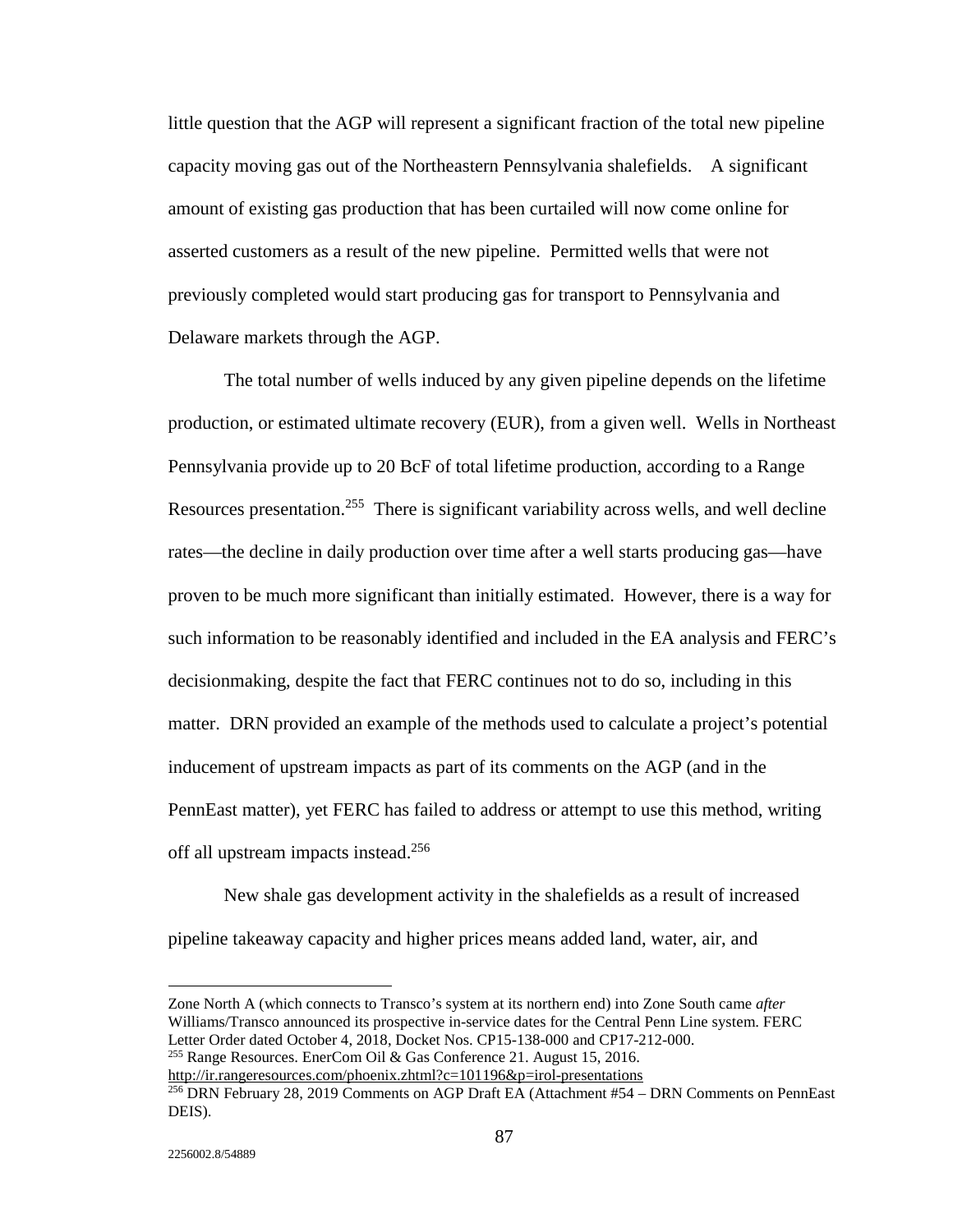ecosystem impacts in those communities from new wellpads and wells, refracking of previously-drilled wells, and other new infrastructure to get the extracted gas to interstate natural gas pipelines. Fracking operations are known to have severe impacts on water quality including drinking water, air quality, property values, human health, public parks, farming and land use patterns. These impacts are known, quantifiable, and scientifically demonstrated through peer reviewed articles. For example, the *Compendium of Scientific, Medical, and Media Findings Demonstrating Risks and Harms of Fracking*257 is a fully updated and referenced scientific resource that can be used to assess the many direct and indirect effects of pipeline-induced-fracking.

 It also means additional GHG emissions and associated climate change impacts that are attributable to the AGP. The GHG emissions and climate change impacts are discussed in Section IV.C.6.

## **b. FERC Significantly Downplayed and Ignored Downstream Impacts Relative to the AGP**

 As noted earlier in Section IV.A., and the fact that natural gas can sell at a significantly higher price overseas as compared to domestically, it is reasonably foreseeable that gas being shipped via the AGP may be exported. This is even despite the incomplete record in this matter resulting from FERC's failure to seek updated and more specific information about exports, as discussed in Section IV.A and IV.C.6.c. However, FERC failed to analyze the impacts associated with such exports. Given the lack of information in the record to fill out the picture on direct, indirect, and cumulative impacts from downstream uses, FERC's NEPA analysis is deficient and fails to provide FERC

<sup>257</sup> *Compendium of Scientific, Medical, and Media Findings Demonstrating Risks and Harms of Fracking,* Physicians for Social Responsibility, March 2018, available at: https://concernedhealthny.org/wpcontent/uploads/2018/03/Fracking\_Science\_Compendium\_5FINAL.pdf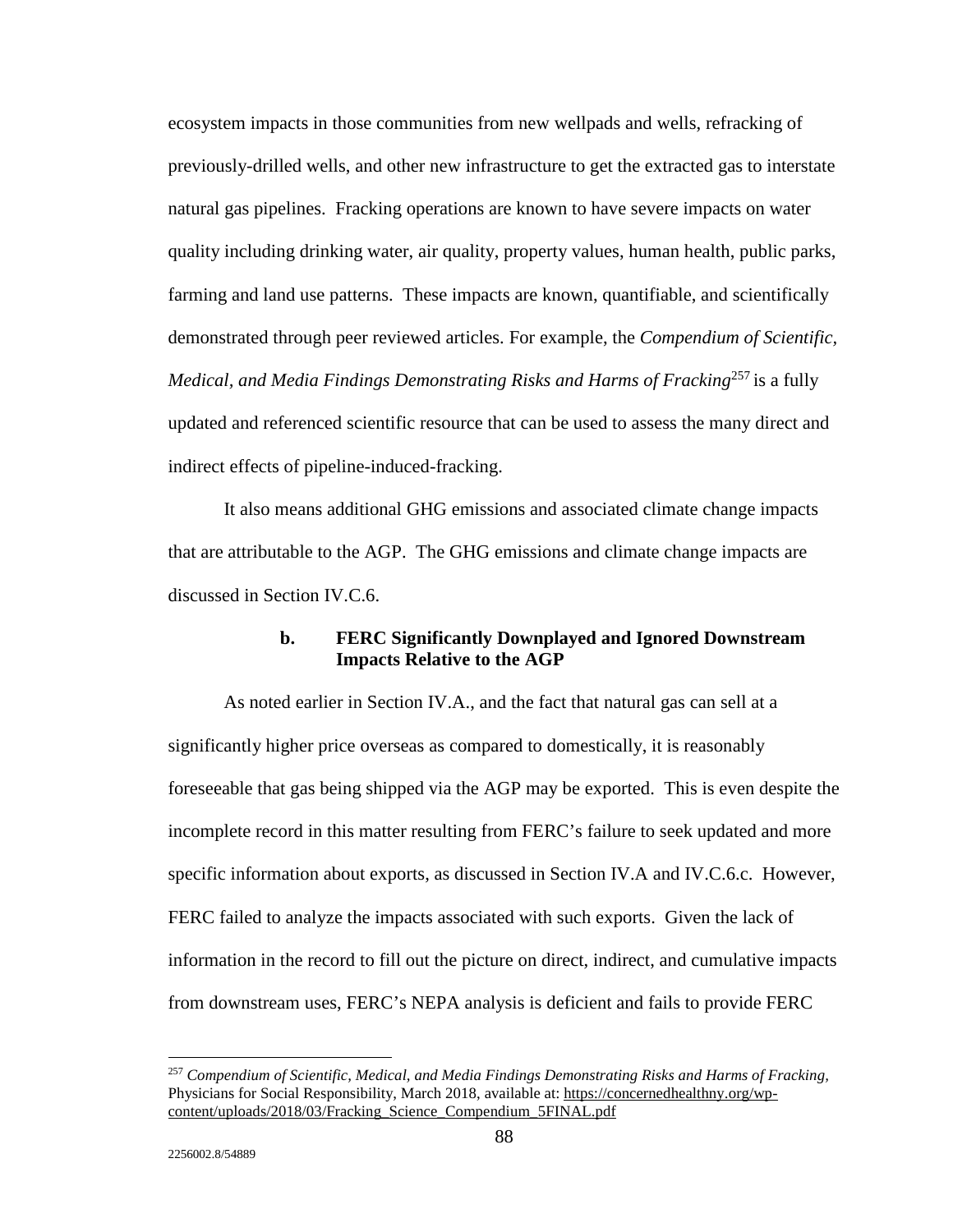with information key to its public interest balancing under the NGA. Further, as discussed more in-depth in Section IV.C.6., FERC similarly abdicated its obligations as to downstream GHG emissions and associated climate change impacts.

# **6. FERC Failed to Properly and Fully Carry Out its Obligations under NEPA and the NGA Relative to Greenhouse Gas Emissions and Climate Change Impacts**

Under the NGA, "Congress broadly instructed [FERC] to consider 'the public

convenience and necessity' when evaluating applications to construct and operate

interstate pipelines."258 Part of this analysis also involves determining whether the AGP

is "in the public interest."259 Thus, to comply with the NGA, FERC must consider and

weigh the climate-changing ramifications of the AGP and, prior to issuing a certificate,

find that the AGP's benefits outweigh its harms. Given that:

- $\geq$  science conclusively demonstrates that human release of greenhouse gas emissions including methane are a direct cause of climate change,
- $\triangleright$  that natural gas pipelines and compressors are directly and indirectly a source of climate changing emissions,
- $\rightarrow$  that climate change has serious and significant environmental, economic and safety impacts, and
- $\triangleright$  that as a result of its harmful impacts on our communities and environment, climate change poses one of the most extreme existential threats facing humanity,

a fully-informed and comprehensive GHG emissions and climate change impacts analysis is crucial to determining whether further pipeline and infrastructure projects like the AGP are in the public interest.

Similarly, as with the above-referenced environmental impacts, NEPA requires

FERC to fully consider direct, indirect, and cumulative effects of the AGP as to GHG

emissions and climate change, including reasonably foreseeable effects and actions.

 $\overline{a}$ 258 Sabal Trail, 867 F.3d at 1373.

<sup>&</sup>lt;sup>259</sup> Certificate Policy Statement.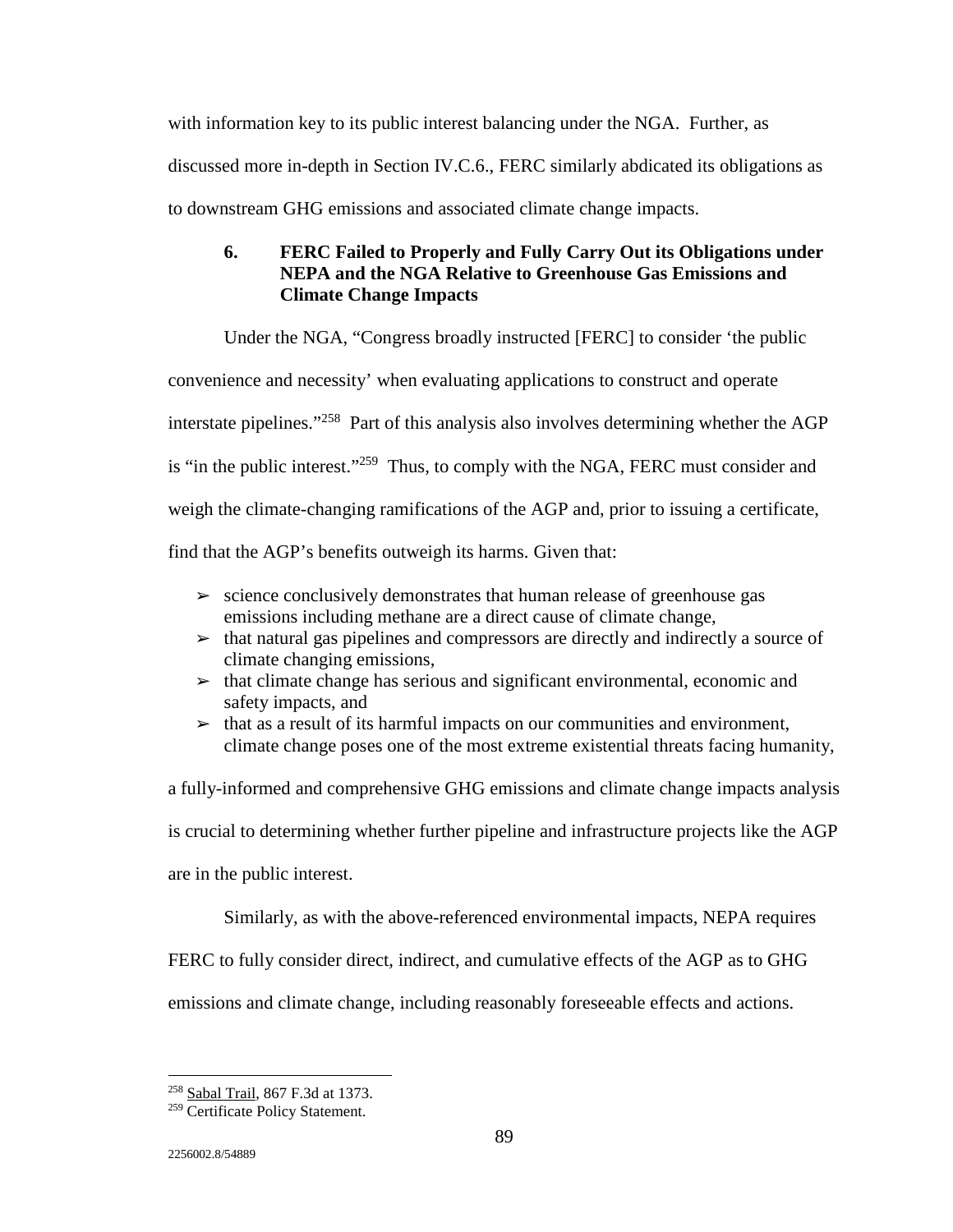"[T]he Commission's Assessment will pass muster only if it undertook a 'wellconsidered' and 'fully informed' analysis of the relevant issues and opposing viewpoints."260

 "Because FERC could deny a pipeline certificate on the ground that the pipeline would be too harmful to the environment, the agency is a 'legally relevant cause' of the direct and indirect environmental effects of pipelines it approves."261 Under NEPA, FERC is legally obligated to quantify and to determine the impact of upstream and downstream GHG emissions, including to determine the *significance* of those emissions and their impact on climate change.<sup>262</sup> In order to determine whether an impact is significant, NEPA requires that FERC address both context *and* intensity.<sup>263</sup> Intensity requires analyzing "the severity of impact."264 Among other items that FERC is to analyze are the following:

> The degree to which the effects on the quality of the human environment are likely to be highly controversial.

> The degree to which the possible effects on the human environment are highly uncertain or involve unique or unknown risks.

Whether the action is related to other actions with individually insignificant but cumulatively significant impacts. Significance exists if it is reasonable to anticipate a cumulatively significant impact on the environment. Significance cannot be avoided by terming an action

<sup>&</sup>lt;sup>260</sup>Am. Rivers v. Fed. Energy Regulatory Comm'n, 895 F.3d 32, 49 (D.C. Cir. 2018); <u>see also WildEarth</u> Guardians v. Zinke, 368 F. Supp. 3d 41, 58 (D.D.C. 2019)(quoting Sabal Trail, 867 F.3d at 1368).<br><sup>261</sup> Sabal Trail, 867 F.3d at 1373.

<sup>&</sup>lt;sup>262</sup> Sabal Trail, 867 F.3d at 1374; Mid-States Coal. for Progress v. Surface Transp. Bd., 345 F.3d 520 (8th Cir. 2003); see also San Juan Citizens All. v. U.S. Bureau of Land Mgmt., 326 F. Supp. 3d 1227, 1242- 1244 (D.N.M. 2018)(citing cases); In re Enbridge Energy, Ltd. P'ship, 930 N.W.2d 12, 29 (Minn. Ct. App. 2019)(citing cases). If quantification is not possible, FERC must at least explain why, or make other reasoned assumptions or estimates. Sabal Trail, 867 F.3d at 1373-75<br><sup>263</sup> 40 C.F.R. § 1508.27

 $264$  40 C.F.R. § 1508.27(b).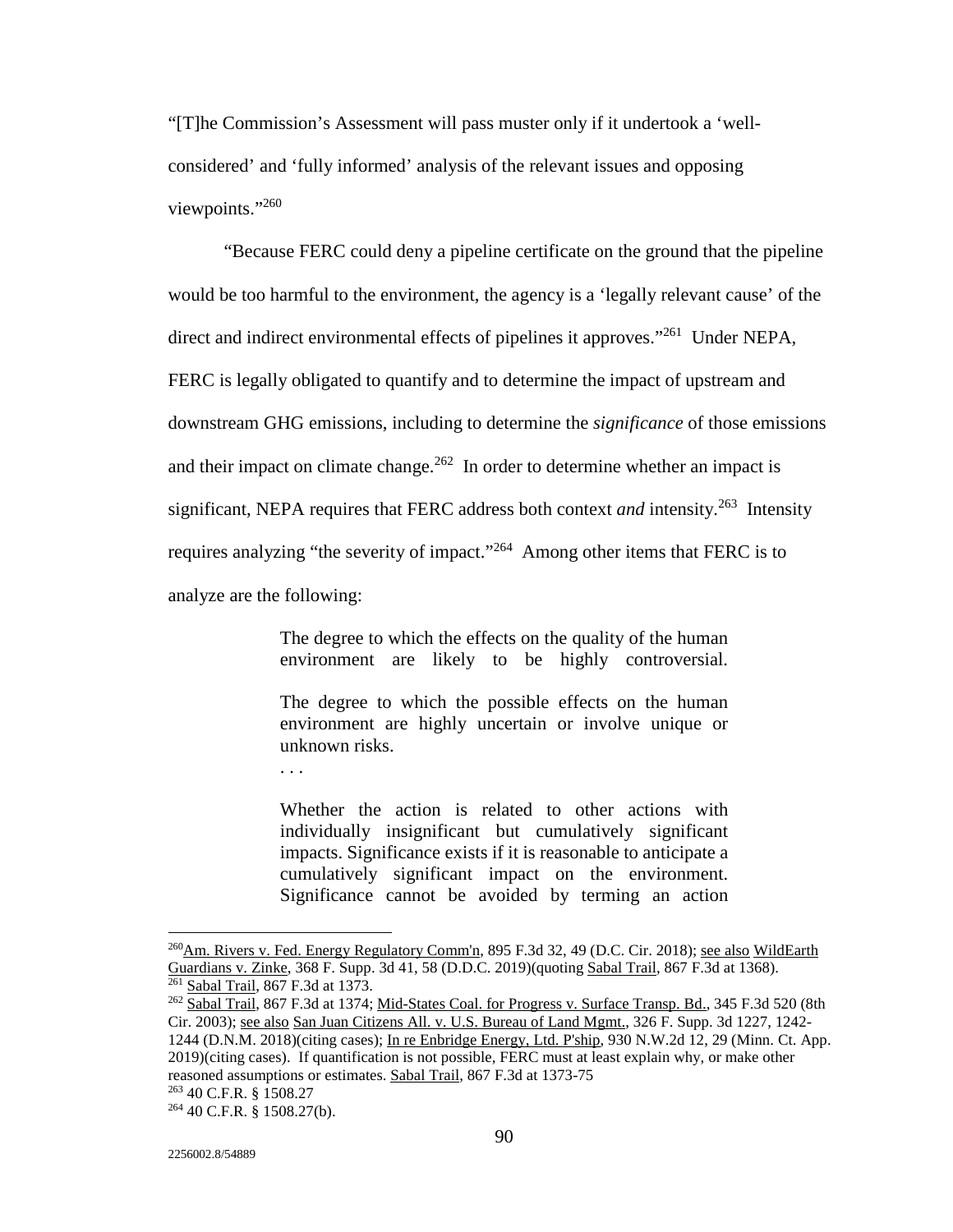temporary or by breaking it down into small component parts.<sup>265</sup>

 On August 1, 2016, The Council on Environmental Quality (CEQ) issued final Guidance for Federal Departments and Agencies on Consideration of Greenhouse Gas Emissions and the Effects of Climate Change in National Environmental Policy Act Reviews. The final guidance directs federal agencies on how to consider a proposed action's impacts on climate change—both in terms of the potential effects of *a proposed action on climate change* (by assessing the GHG emissions that would result *directly and indirectly* from the action) and in terms of the effects of *climate change on a proposed action and* its environmental impacts.

 The guidance, building off of recent scientific assessments and conclusions, including the 2009 EPA finding that climate change impacts are "reasonably anticipated to endanger the public health and public welfare of present and future generations", states that "Climate change is a fundamental environmental issue, and its effects fall squarely within NEPA's purview." While this guidance has been rolled back by the Trump administration,<sup>266</sup> FERC still must, under NEPA, review the climate changing impacts of its decision making, including its approval of the  $AGP<sup>267</sup>$ . The rollback of the guidance does not change FERC's NEPA obligation to consider the AGP's GHG emissions and its upstream and downstream GHG emissions, the resulting climate change impacts of its pipeline infrastructure approval and potential mitigation and alternatives, and the impacts of climate change *on* the AGP *and* its associated environmental impacts. The U.S.

<u>.</u>

<sup>&</sup>lt;sup>265</sup> 40 C.F.R. § 1508.27(b)(4),(5), (7).<br><sup>266</sup> See Trump Executive Order.<br><sup>267</sup> *Final Guidance for Federal Departments and Agencies on Consideration of Greenhouse Gas Emissions* and the Effects of Climate Change in National Environmental Policy Act Reviews, Christina Goldfuss, Council on Environmental Quality, August 1, 2016.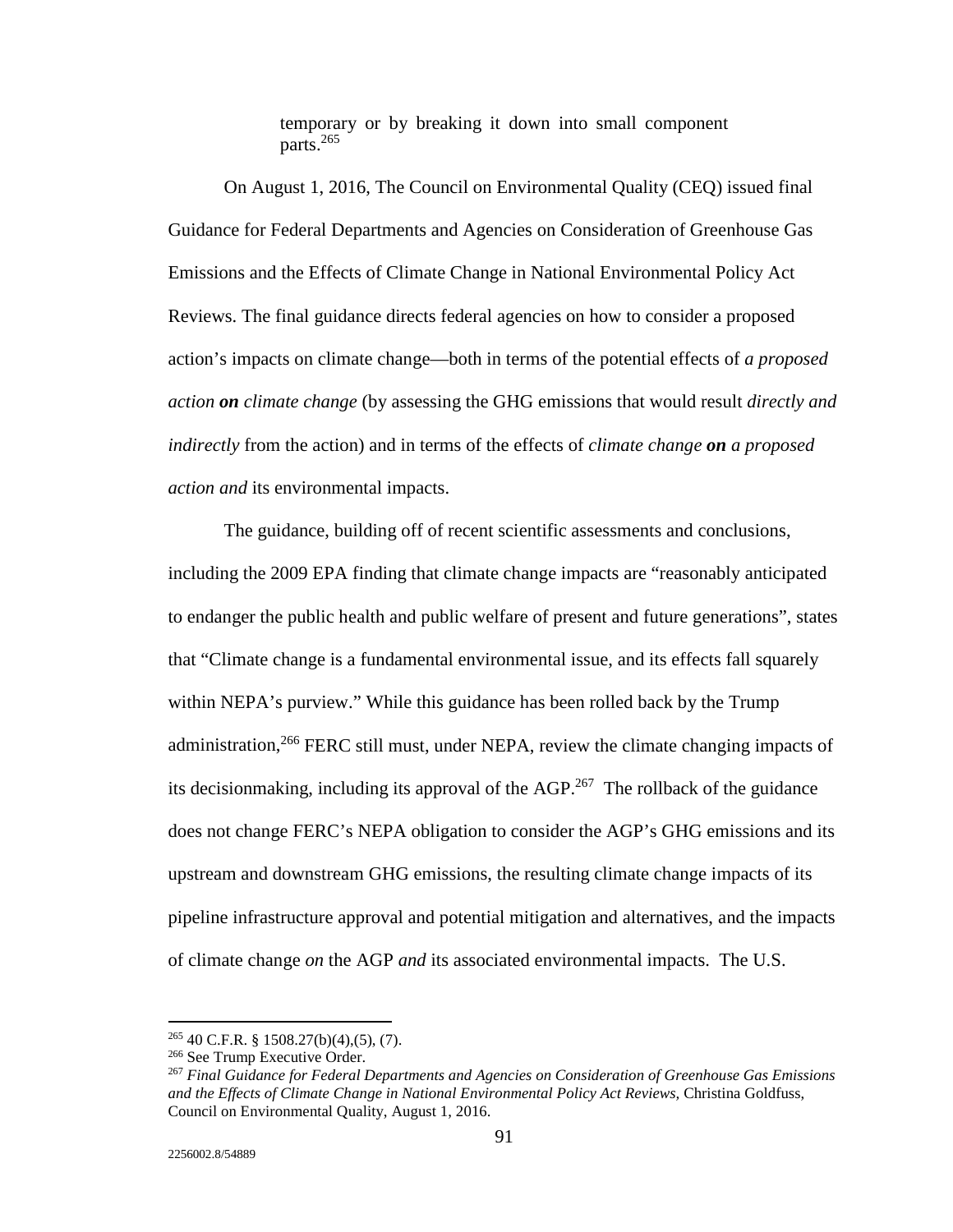Environmental Protection Agency has explicitly commented that FERC should consider impacts from the development and production of natural gas being transported through a proposed pipeline, as well as considering impacts associated with the end use of the gas, particularly with regards to GHG emissions and climate change effects.<sup>268</sup>

 Generally, FERC has advanced only so far as addressing (sometimes) the downstream GHG emissions from the projects it approves, and providing at least some context to those emissions. However, it repeatedly refuses to address intensity, and refuses to address significance, under either context or intensity. FERC does so again here, while also violating the NGA and NEPA by entirely ignoring upstream GHG emissions and refusing to address nearly *all* downstream GHG emissions. It also inappropriately minimizes the GHG emissions and associated impacts from the AGP itself. In turn, by failing to address the significance of the AGP's GHG emissions and climate change, it fails to address mitigation and fails to properly consider alternatives, as discussed herein.

 FERC's assessments relative to the AGP's GHG emissions and climate change impacts are overwhelmingly deficient. If FERC had conducted the legally appropriate, necessary and data driven assessment, it would have shown that that approval, construction, and operation of the AGP will have significant climate changing ramifications. FERC has still failed to fully, fairly, and accurately consider: $^{269}$  1) the GHG emissions of the proposed AGP itself; 2) *upstream* shale gas extraction and related

<u>.</u>

<sup>268</sup> Detailed Comments on the DEIS for the Leach Xpress Pipeline and Rayne Xpress Expansion Project, United States Environmental Protection Agency, June 13, 2016.

<sup>&</sup>lt;sup>269</sup> For clarity, FERC did not conduct a full-burn estimate in this matter. Adelphia did, but, FERC did not even rely on it. Even if FERC had done a full-burn estimate or relied on Adelphia's, such an analysis would still underestimate the Project's GHG emissions due to reasons discussed below, including but not limited to leaks, and failing to address upstream induced drilling GHG emissions.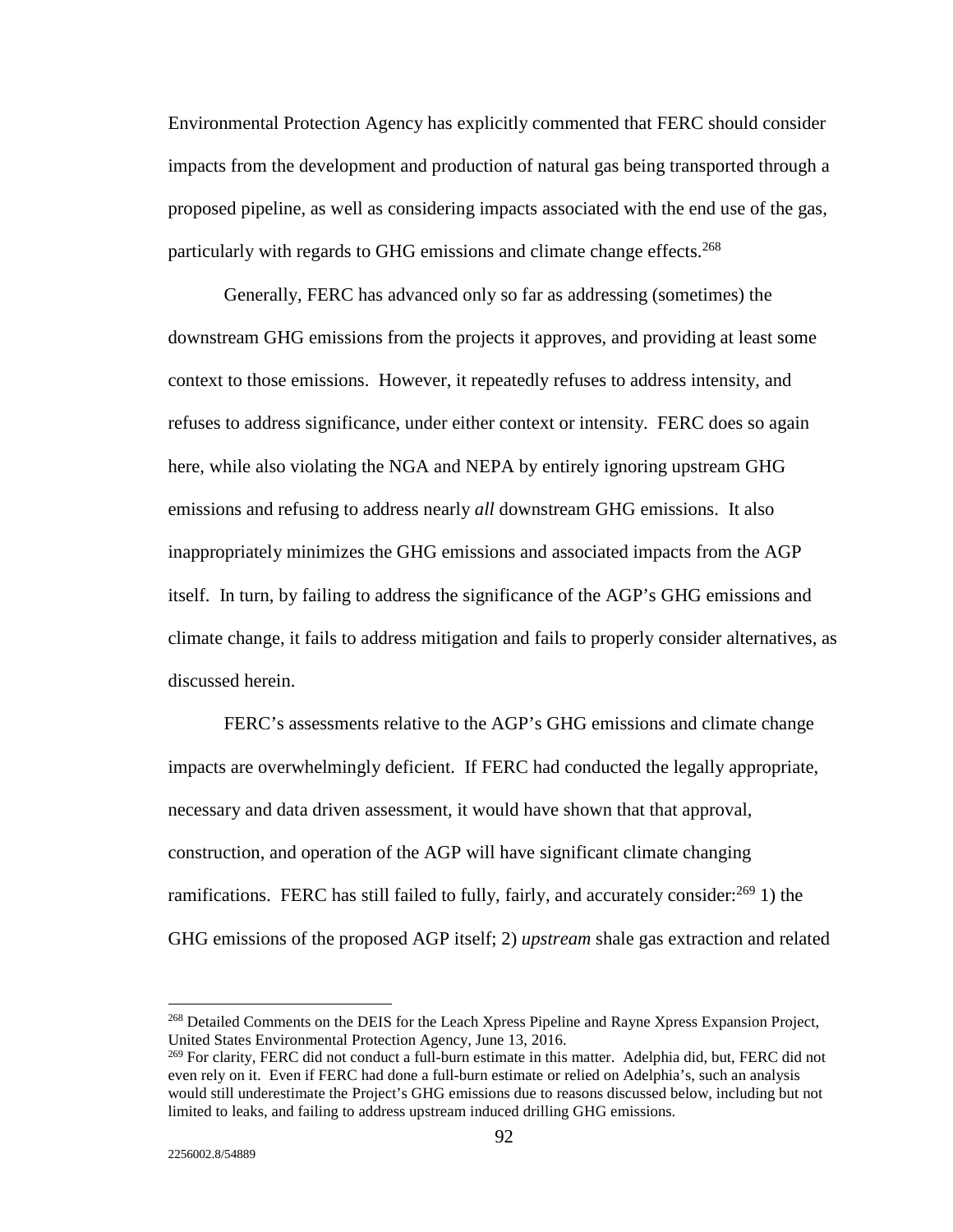GHG emissions that will directly and indirectly be induced by FERC's AGP approval; 3) the *downstream* GHG emissions from its AGP approval; 4) the resulting climate change impacts associated with the AGP's GHG emissions, when considered properly as discussed herein, and, as appropriate, needed mitigation measures; 5) the potential for climate change to worsen environmental impacts associated with the AGP; and 6) the impacts of climate change on the AGP itself.

 FERC's failure to fulfill its NGA and NEPA obligations are not minor either. "Natural gas systems are the single largest source of anthropogenic methane emissions in the United States", contributing approximately 40% of the anthropogenic emissions of methane.<sup>270</sup> When emissions from production, transmission, and distribution alone (before adding combustion emissions) are considered along with the increase in shale gas wells over the next two decades, the methane emissions from the natural gas industry will increase, by as much as 40 to  $60\%$ <sup>271</sup> Each project, like the AGP, that FERC approves, it adds to the incremental increase in GHG emissions – right at a time when world experts say we have very little time left to drastically *decrease* GHG emissions to avoid grave, irreversible impacts to our climate and in turn, to the communities around the AGP and the world. The United Nations IPCC Reports and the US 4<sup>th</sup> National Climate Assessment all make clear the grave consequences of climate change and reaching a 1.5 degree tipping point – the ramifications are to health, safety, our environment, and our economy.<sup>272</sup> NASA has determined, through its data gathering and research, that

<sup>270</sup> R. Howarth, D Shindell, R. Santoro, A. Ingraffea, N. Phillips, A Townsend-Small, *Methane Emissions from Natural Gas Systems*, Background Paper Prepared for the National Climate Assessment, Reference number 2011-0003, Feb. 25, 2012, p.2.

<sup>271</sup> R. Howarth, D Shindell, R. Santoro, A. Ingraffea, N. Phillips, A Townsend-Small, *Methane Emissions from Natural Gas Systems*, Background Paper Prepared for the National Climate Assessment, Reference number 2011-0003, Feb. 25, 2012, pp.6,7

<sup>272</sup> *Special Report: Global Warming of 1.5 degrees C*, Intergovernmental Panel on Climate Change,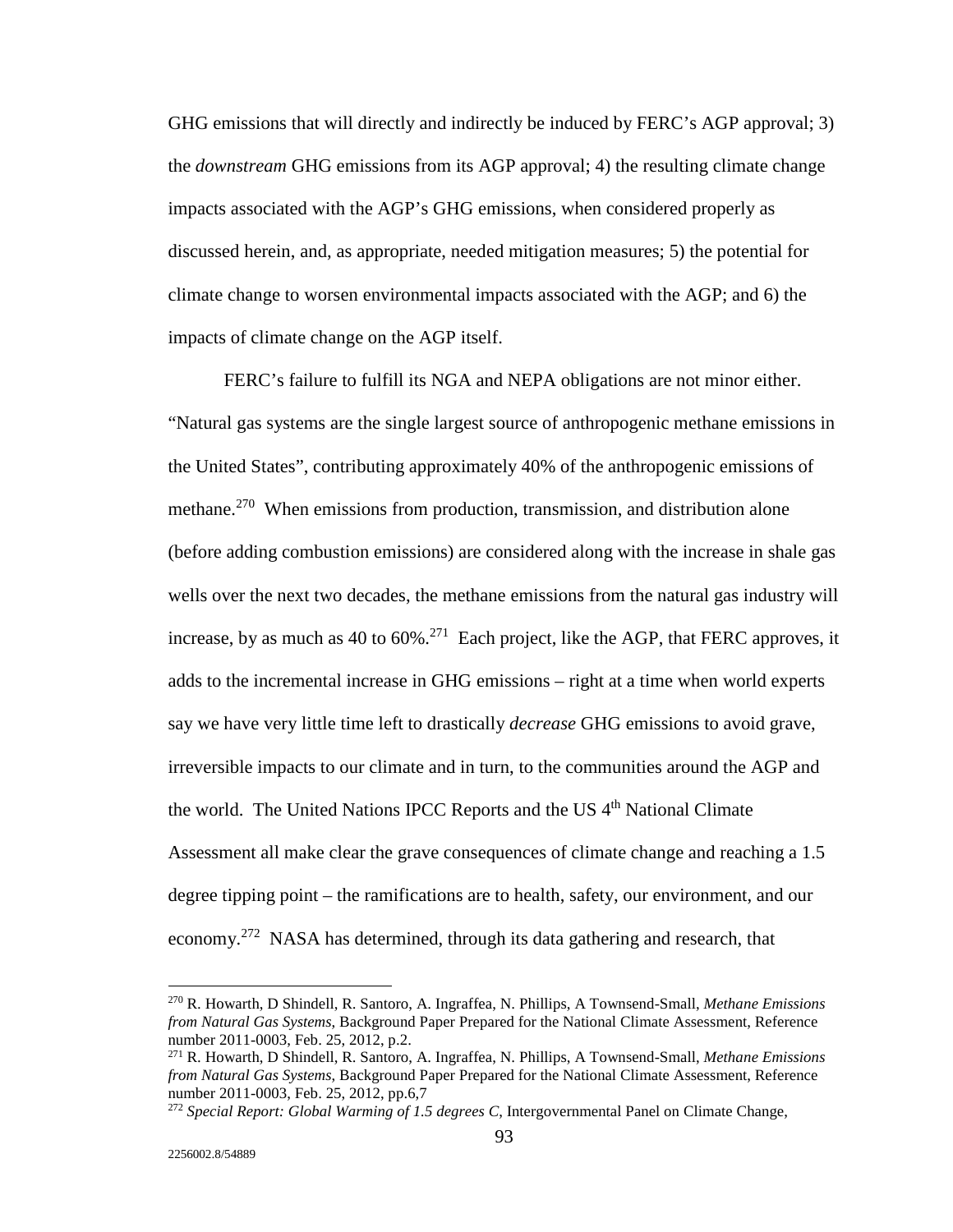methane is responsible for about a quarter of the human induced climate effects and that

the fossil fuel industry is responsible for most of the dramatic rise in methane emissions

in the past 10 years.<sup>273</sup> Pipelines and fracking are a big part of this equation.

Climate change poses an existential threat to our security, economy, environment, and, ultimately, the health of individual citizens. Unlike many of the challenges that our society faces, we know with certainty what causes climate change: It is the result of GHG emissions, including carbon dioxide and methane, which can be released in large quantities through the production and consumption of natural gas. Congress determined under the NGA that no entity may transport natural gas interstate, or construct or expand interstate natural gas facilities, without the Commission first determining the activity is in the public interest. This requires the Commission to find, on balance, that a project's benefits outweigh the harms, including the environmental impacts from climate change that result from authorizing additional transportation. Accordingly, it is critical that, as an agency of the federal government, the Commission comply with its statutory responsibility to document and consider how its authorization of a natural gas pipeline facility will lead to the emission of GHGs, contributing to the existential threat of climate change."<sup>274</sup>

The climate change impacts from FERC-approved projects' GHG emissions

increases do not only contribute to climate change, but also serve as a catalyst for the release additional methane gas that compound the detrimental effects of these projects on our atmosphere. Scientists believe that, if the earth warms to 1.8°C above what it was between 1890 and 1910, such warming trigger a set of chain reactions that will result in increasing releases of methane to the atmosphere – largely released from the Arctic as a

<sup>273</sup> *NASA-led Study Solves a Methane Puzzle,* January 2, 2018, available at*:* 

https://www.nasa.gov/feature/jpl/nasa-led-study-solves-a-methane-puzzle

<u>.</u>

Summary for Policymakers, 2018.

<sup>&</sup>lt;sup>274</sup> Statement of Commissioner Richard Glick on Texas Eastern Transmission, LP, FERC Docket No. CP18-10, July 19, 2018; see also Statement of Commissioner Cheryl A. LaFleur on Dominion Transmission, Inc., FERC Docket No. CP14-497-001, May 18, 2018.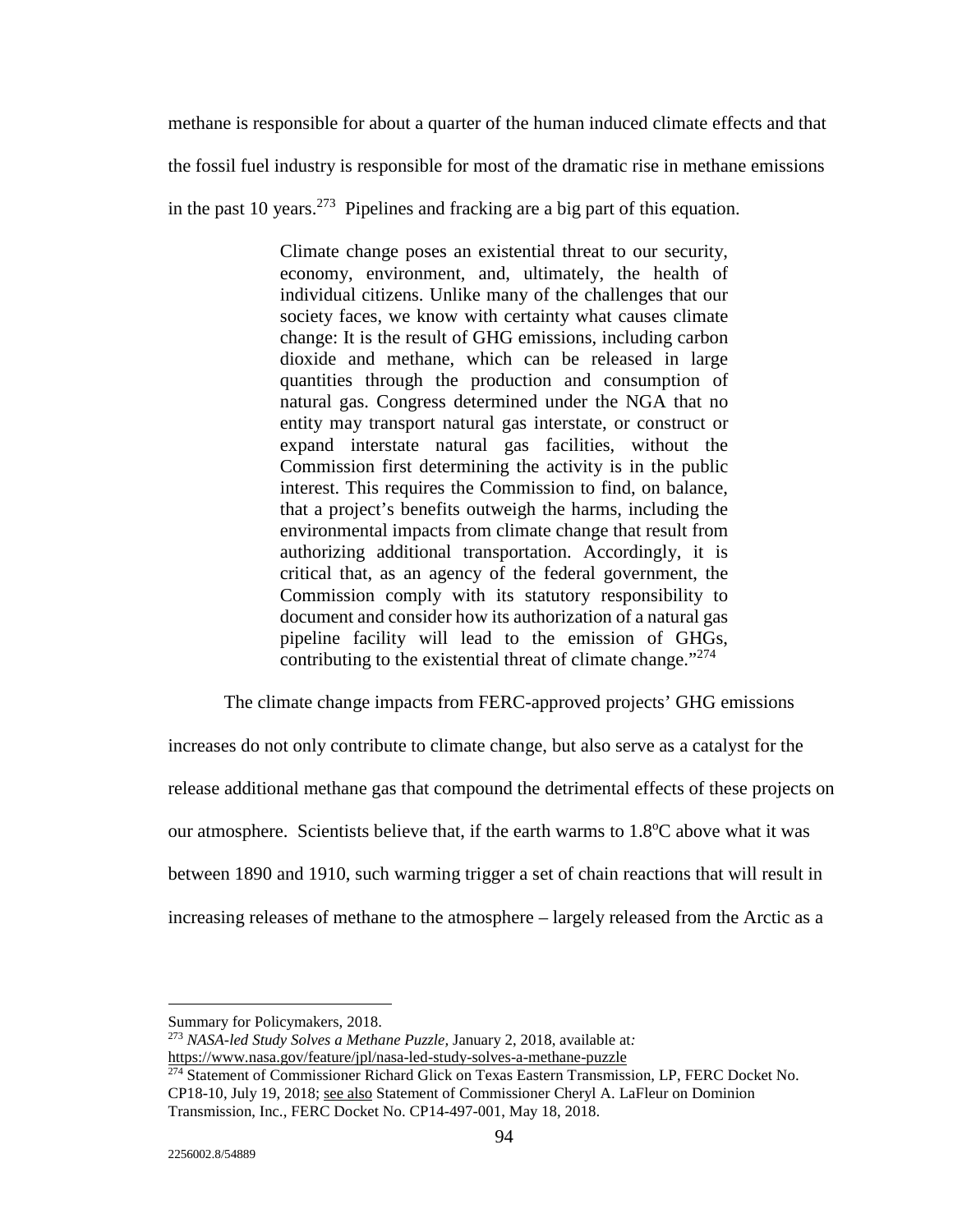result of melting permafrost – which, will in turn, cause increased warming and its associated impacts.<sup>275</sup> Scientists posit that without immediate reductions in methane emissions and black carbon, our planet will warm to  $1.5^{\circ}$ C by  $2030$  and  $2.0^{\circ}$ C by 2045/2050, regardless of whether carbon dioxide emissions are reduced.

 Another cascading and irreversible impact of climate change involves irreversible changes in ocean currents. The Atlantic serves as the engine for our planet's conveyor belt of ocean currents. The Atlantic Meridional Overturning Circulation or AMOC is a massive amount of cooler water that sinks in the North Atlantic and stirs up that entire ocean and drives global circulation. When the Atlantic turns sluggish or stops, it has worldwide impacts and likely irreversible effects: the entire Northern Hemisphere cools, Indian and Asian monsoon areas dry up, North Atlantic storms get amplified, and less ocean mixing results in less plankton and other life in the sea.<sup>276</sup> Paleoclimatologists have spotted times in the deep past when the current slowed quickly and dramatically, cooling Europe by 5 to 10 degrees C (10 to 20 degrees F) and causing far-reaching impacts on climate.

 FERC-approved projects like the AGP, aside from contributing to climate change, are in turn affected *by* climate change. Climate change also affects and worsens the AGP's economic and environmental impacts on landowners and communities.

However, in failing to progress to addressing the significance of the AGP's GHG

<sup>275</sup> R. Howarth, D Shindell, R. Santoro, A. Ingraffea, N. Phillips, A Townsend-Small, *Methane Emissions from Natural Gas Systems*, Background Paper Prepared for the National Climate Assessment, Reference number 2011-0003, Feb. 25, 2012, pp.1-2.

<sup>276</sup> Hansen, J., M. Sato, P. Hearty, R. Ruedy, M. Kelley, V. Masson-Delmotte, G. Russell, G. Tselioudis, J. Cao, E. Rignot, I. Velicogna, E. Kandiano, K. von Schuckmann, P. Kharecha, A.N. LeGrande, M. Bauer, and K.-W. Lo, 2016: Ice melt, sea level rise and superstorms: Evidence for paleoclimate dat, climate modeling, and modern observations that 2°C global warming could be dangerous. Atmos. Chem. Phys., http://csas.ei.columbia.edu/2016/03/22/ice-melt-sea-level-rise-and-superstorms-the-threat-of-irreparableharm/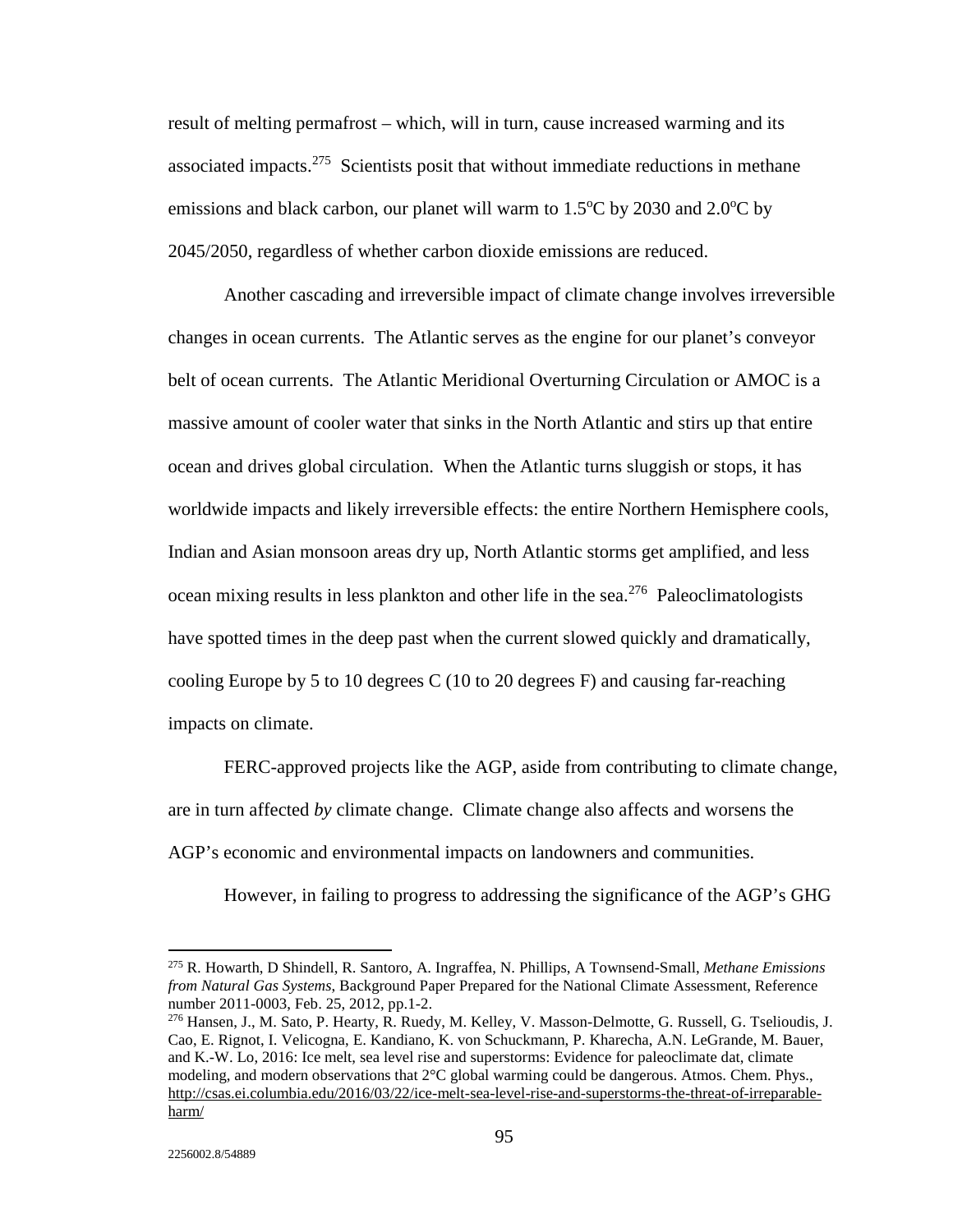emissions climate change impacts, including from upstream and downstream GHG emissions, likewise failed to address the impacts of climate change on the AGP, and on the AGP's economic and environmental impacts.

# **a. FERC Improperly Minimized or Ignored GHG Emissions from the AGP Itself, Underestimating Climate Change Impacts Solely from the AGP**

To appropriately address the GHG emissions and associated climate change

impacts of the AGP itself, FERC needed to, at a minimum, address:

- the methane emissions along the approximately 93.3 miles of pipeline system, and
- the methane and other GHG emissions from the two proposed compressor stations, 7 blowdown assembly valves, 5 meter and regulator stations for interconnects, 2 mainline valve sites, and 4 pig launcher/receiver sites.

FERC also needed to use up-to-date data and science to conduct this analysis. FERC failed at these efforts.

# **i. FERC Used An Improper Time Frame And Global Warming Potential For Methane**

 FERC used a Global Warming Potential (GWP) of 25 for methane (CH4) in its analysis. However, according to the USEPA, "Methane (CH4) is estimated to have a GWP of 28–36 over 100 years."<sup>277</sup> As a result of FERC using the outdated GWP of 25, it seriously understated its GHG emissions calculations for the proposed AGP. It also would have underestimated any other GHG emissions it did calculate as part of its decision, such as the downstream GHG emissions associated with the combustion of natural gas at the Kimberly-Clark facility.

The current, EPA-accepted GWP range of 28-36 should be the figure used for all

<sup>-</sup>277 Understanding Global Warming Potentials, US Environmental Protection Agency, available at: https://www.epa.gov/ghgemissions/understanding-global-warming-potentials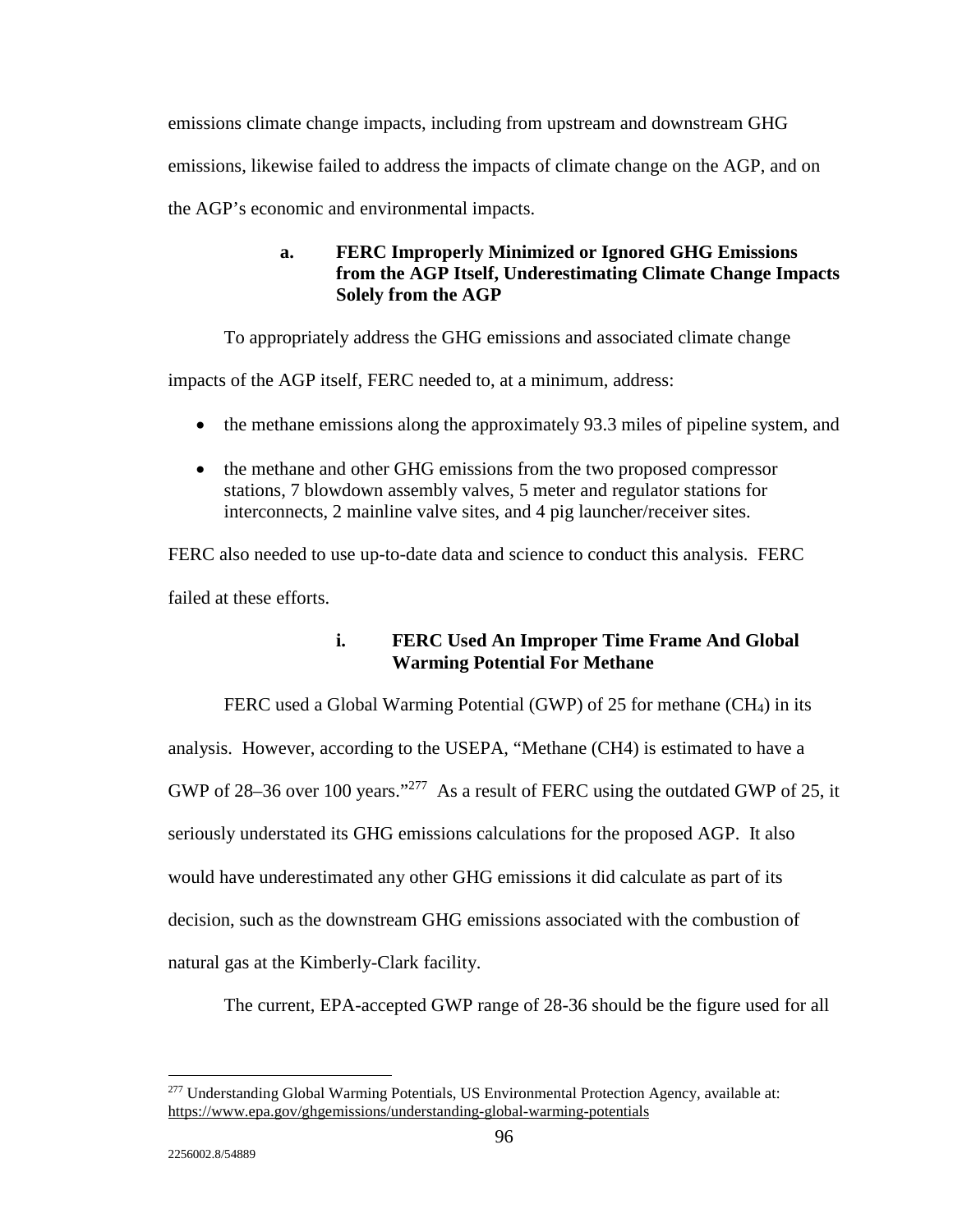calculations associated with methane emissions for the AGP. FERC's failure to use the updated figures understates the associated GWP by at least 12% to *44%*. And that is *before* accounting for recent scientific developments that make the impacts of methane significantly more dire.

 As for time frames, while previous estimates held that our planet may reach a temperature tipping point in anywhere from 18 to 38 years,  $278$  the most recent 2018 United Nations Intergovernmental Panel on Climate Change Report – based on more than 6,000 scientific references from 91 authors across 40 countries – found that avoiding irreversible climate change disaster will only be achieved if global CO2 emissions decline "45% from 2010 levels by 2030."279 "[R]apid, far-reaching and unprecedented changes in all aspects of society<sup> $1280$ </sup> is needed to achieve this. Given this 11-year timeframe for drastic needed action, a 20-year time frame is the most meaningful for current decisionmaking and thus needs to be the basis of such analyses.

 If a 20-year time frame is used, the GWP of methane identified by the USEPA is between *84 and 87*. For purposes of assessing the climate changing impacts of approving the AGP, FERC needed to engage in a robust analysis that included the 20-year time frame and associated GWP for methane of 84 to 87.

 If FERC had insisted on using the scientifically-inaccurate 100-year time frame, then it should have at least used EPA's GWP range of 28 to 36. At a minimum, FERC should have done an analysis that included both the 100-year and the 20-year time frame

<sup>278</sup> R. Howarth, D Shindell, R. Santoro, A. Ingraffea, N. Phillips, A Townsend-Small, *Methane Emissions from Natural Gas Systems*, Background Paper Prepared for the National Climate Assessment, Reference number 2011-0003, Feb. 25, 2012.

<sup>279</sup> *Special Report: Global Warming of 1.5 degrees C*, Intergovernmental Panel on Climate Change, Summary for Policymakers, 2018.

<sup>280</sup> *Special Report: Global Warming of 1.5 degrees C*, Intergovernmental Panel on Climate Change, Summary for Policymakers, 2018.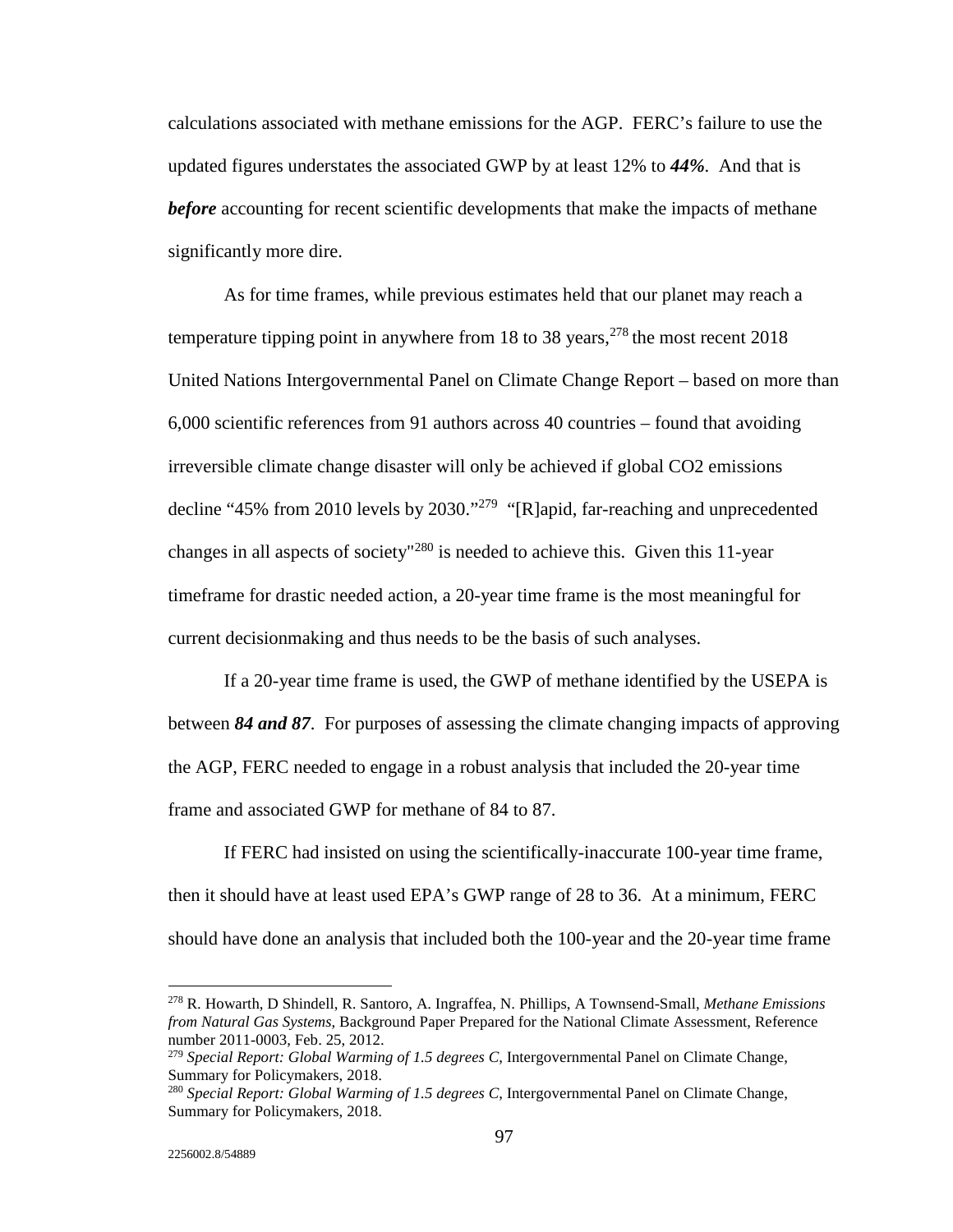with the GWP range of 28 to  $36<sup>281</sup>$  But in no instance was use of the GWP of 25 appropriate.

 However, FERC rejected all this, stating that while "EPA acknowledged the [IPCC] Fifth Assessment Report could lead to more accurate assessments of climate impacts in the future," EPA had not yet adopted that report as part of its regulatory framework, and EPA still relies on the IPCC's Fourth Assessment Report.<sup>282</sup> FERC ultimately relied on regulatory consistency as the basis for using outdated science.<sup>283</sup>

 Of the problems with this approach, two stand paramount. First, the data that DRN presented to FERC was part of the IPCC's process toward a *Sixth* Assessment Report. In other words, the Fifth Assessment is likely to be outdated by the time EPA adopts it, if it ever does. Regulatory processes take *years*, not months. The IPCC, the global experts on climate change, say that we have approximately a decade to take drastic mitigation action to prevent *irreversible* damage to the only planet we know of that we can live on. Waiting for EPA to adopt science that is already outdated in order to more accurately assess the impacts of the actions that FERC is approving *now* is illogical. Second and relatedly, FERC cites regulatory consistency as the basis for continuing to use outdated science. While in some contexts, regulatory consistency arguments might hold more weight, they pale compared to the significant, scientifically-validated threat of irreversible changes to the world we live in within a span of (at this point) ten years. Indeed, if parts of Marcus Hook end up entirely underwater or repeatedly inundated by flooding, what use is a pipeline at that point? Indeed, the very purpose of NEPA is at

-

2256002.8/54889

<sup>&</sup>lt;sup>281</sup> See Sabal Trail, 867 F.3d at 1374-75 (discussing disclosure of "educated assumptions" underlying analyses as part of public process); WildEarth Guardians, 870 F.3d at 1235-38.

<sup>&</sup>lt;sup>282</sup> Certificate Order,  $\P$  256.<br><sup>283</sup> Id.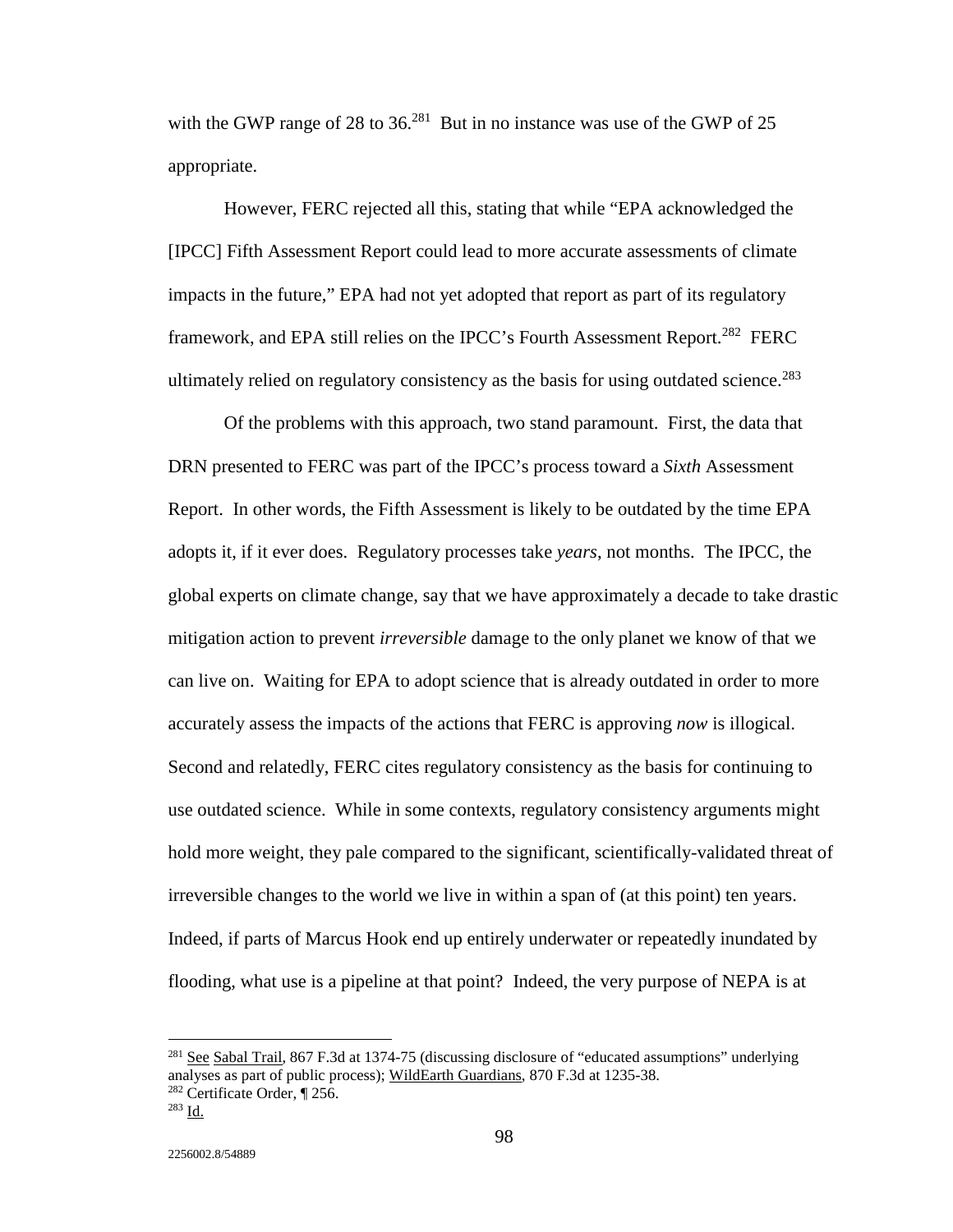stake:

it is the continuing policy of the Federal Government . . . *to use all practicable means and measures* . . . in a manner calculated to foster and promote the general welfare, to create *and maintain conditions* under which man and nature *can exist* in productive harmony, and fulfill the social, economic, and other requirements of present *and future generations* of Americans.<sup>284</sup>

FERC's decision fails to comply with NEPA.

### **ii. FERC's GHG Emissions Estimates are Otherwise Flawed**

 The analyses that FERC did conduct as to the AGP itself still fail to properly account for the leaking and venting of methane throughout the pipeline system. Further, even if FERC based its GHG estimates on the Project's actual gas capacity, the figures "based on manufacturers' data and assumptions that the compressor station engines operate at full load for an entire year"285 would understate what should be the anticipated emissions as compared to what is being documented by current science for other pipeline infrastructure.

 Natural gas leaks or other releases expels one of the most destructive climate change gases, methane, into our surrounding environment. "Natural gas systems are the single largest source of anthropogenic methane emissions in the United States", contributing approximately 40% of the anthropogenic emissions of methane.<sup>286</sup> Methane emissions to the atmosphere during distribution of shale gas contributes to the fossil fuel climate-changing impacts of methane.

<u>.</u>

<sup>&</sup>lt;sup>284</sup> 42 U.S.C. § 4331(a)(emph. added); <u>see also id.</u> at 4331(b)(1).<br><sup>285</sup> AGP EA, p.127<br><sup>286</sup> R. Howarth, D Shindell, R. Santoro, A. Ingraffea, N. Phillips, A Townsend-Small, *Methane Emissions from Natural Gas Systems*, Background Paper Prepared for the National Climate Assessment, Reference number 2011-0003, Feb. 25, 2012, p.2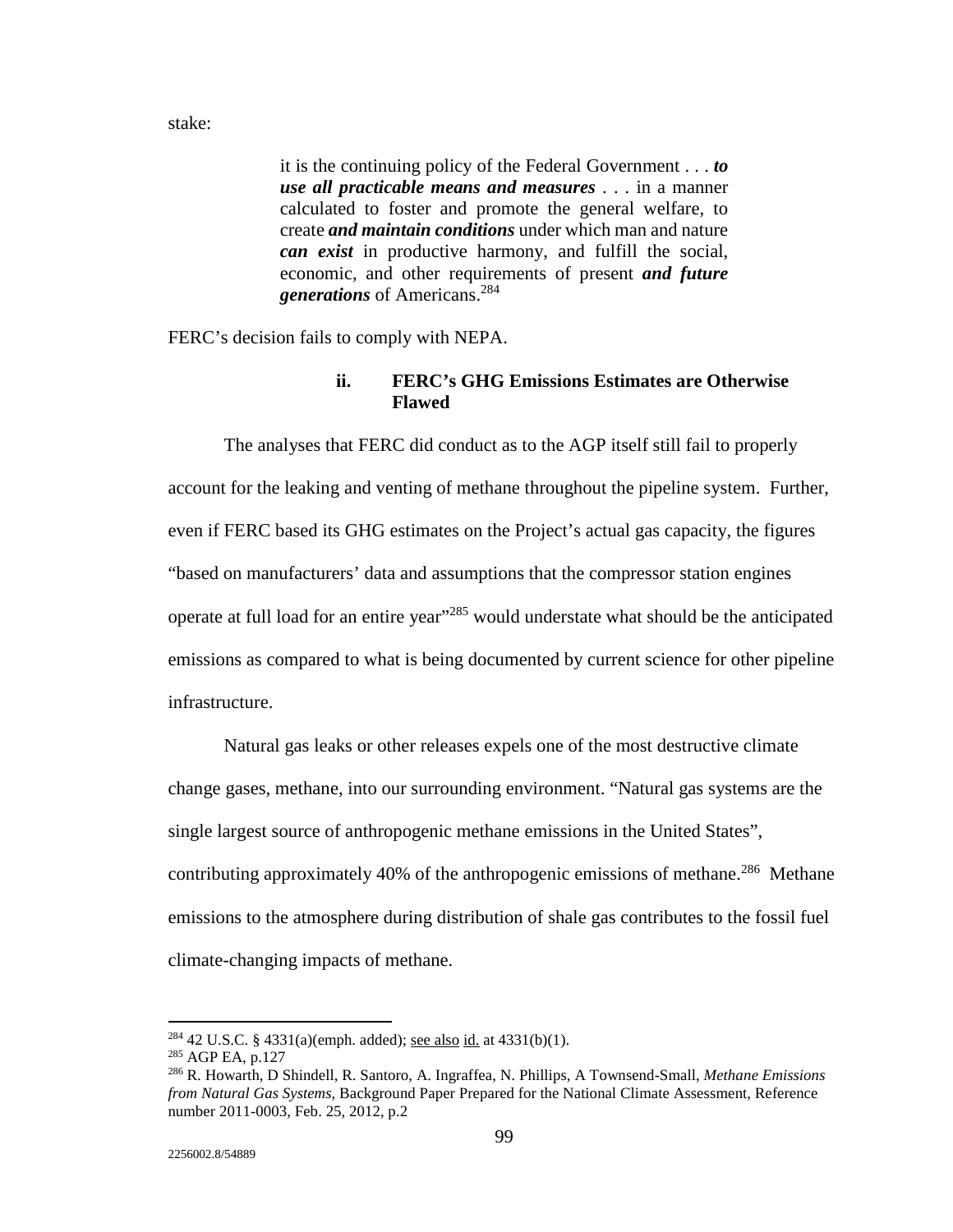Large amounts of methane leak into the atmosphere during the "transport, storage, and distribution" phases of the natural gas delivery process especially during transmission through interstate pipelines like AGP.<sup>287</sup> Even conservative estimates of leakage during gas transmission, storage and distribution have given a range of up to 3.6%.288 To combat these known effects, researchers "have found that methane leaks would need to be held to 2% or less in order for natural gas to have less of a climate changing impact than coal due to the life cycle of methane."<sup>289</sup> At leakage above  $3.2\%$ <sup>290</sup> natural gas ceases to have any climate advantage over other fossil fuels. As discussed in this rehearing request, science is finding that the existing leakage rate during the production and/or transmission of shale produced gas is significantly higher than either of these numbers.

 FERC's decision fails to address this issue, despite noting that DRN commented with regard to it.<sup>291</sup>

## **b. NEPA Requires FERC Consider The** *Upstream* **GHG Emissions of the AGP, Including Its Potential Contribution to Climate Change, Which it Failed to Do**

As already discussed extensively above in Section IV.C.3. as to other

environmental impacts, NEPA requires that FERC's environmental review include

<sup>287</sup> R. Howarth, R. Santoro, A. Ingraffea, (2011) *Methane and the greenhouse-gas footprint of natural gas from shale formations – a letter*, p.5, 6; see also U.S. EPA 1997. *Methane Emissions from the Natural Gas Industry*. USEPA National Risk Management Research Laboratory, June 1997, EPA-600-SR-96-080; R. Howarth, D Shindell, R. Santoro, A. Ingraffea, N. Phillips, A Townsend-Small, *Methane Emissions from Natural Gas Systems*, Background Paper Prepared for the National Climate Assessment, Reference number 2011-0003, Feb. 25, 2012., pp.3-4.

 $^{288}$  Howarth, R. W. (2014). A bridge to nowhere: methane emissions and the greenhouse gas footprint of natural gas. Energy Science & Engineering.; see also R. Howarth, R. Santoro, A. Ingraffea, (2011) *Methane and the greenhouse-gas footprint of natural gas from shale formations – a letter*. 289 *Switching from Coal to Natural Gas Would Do Little for Global Climate, Study Indicates*,

UCAR/NCAR Atmos News, Sept 8, 2011.

<sup>290</sup> According to the Environmental Defense Fund

<sup>291</sup> Certificate Order, ¶ 244.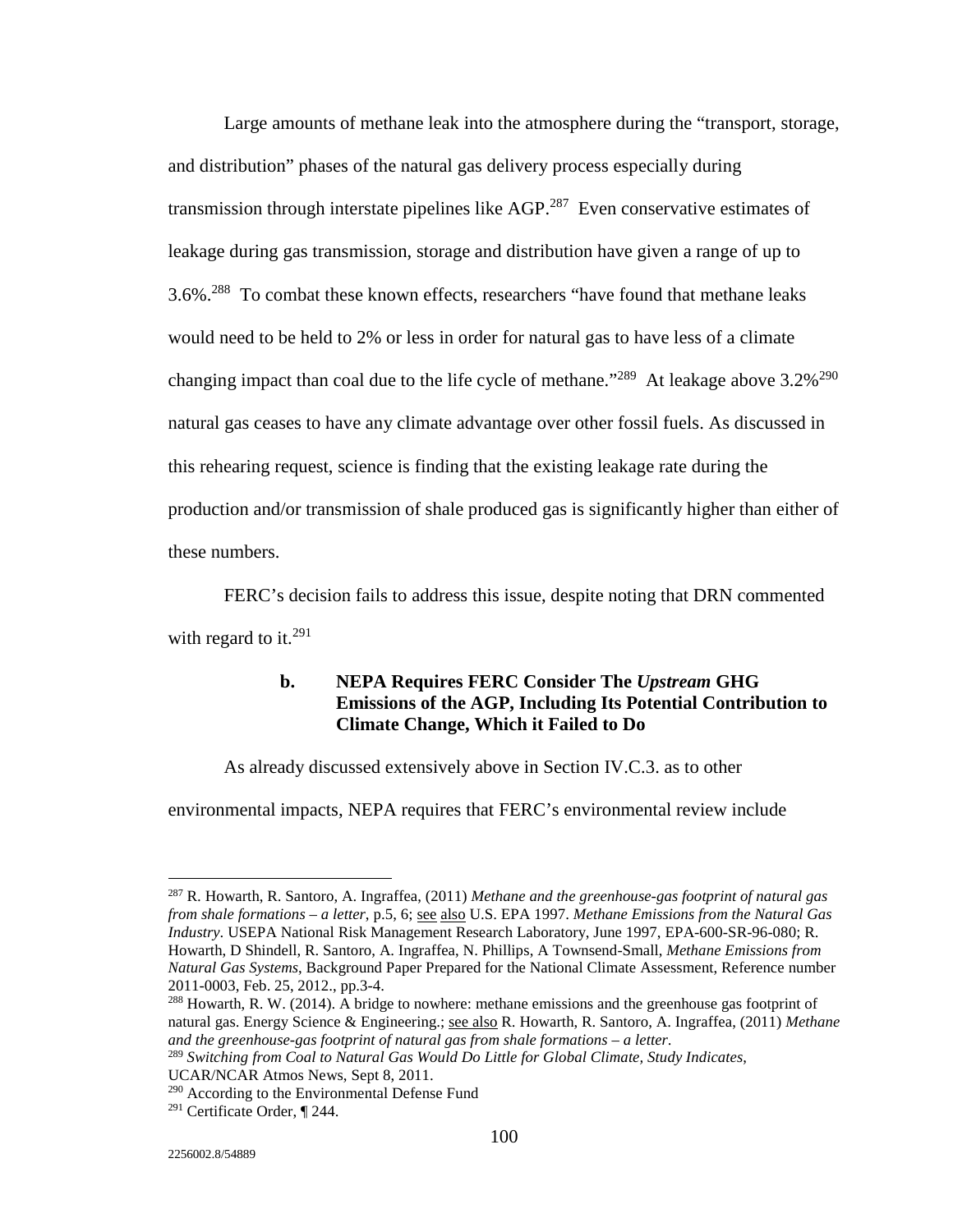consideration of the GHG emissions and associated climate change impacts that result from induced gas drilling. FERC has completely neglected this responsibility in its review of the AGP. However, FERC said:

"The extraction of natural gas in shale formations by hydraulic fracturing is not the subject of this EA, nor is the issue directly related to the Project"<sup>292</sup>

Even in response to scoping comments on the AGP "that upstream and downstream GHG impacts of the Project should be considered in the analysis," FERC stated that:

"Downstream GHG emissions are addressed below; the development of natural gas and associated emissions are outside the scope of this EA." 293

FERC's assertion that hydraulic fracturing and shale gas extraction/production is not "directly related to the Project," does not excuse it from duty under NEPA to consider the "direct and indirect effects, on a given resource, ecosystem, and human community of all actions taken, no matter who has taken the actions."<sup>294</sup> The production of shale gas is, in fact, reasonably foreseeable and indirectly related to the AGP, and so too is the scope and extent of that production's GHG emissions and associated climate change impacts.

 FERC's failure to address upstream GHG emissions and their climate impacts carries through to its approval of the AGP.<sup>295</sup> It likewise, by ignoring upstream GHG emissions, also fails to address methane emissions during production. Methane is released to the atmosphere on multiple occasions during the shale gas extraction process. It has been estimated that "during the life cycle of an average shale-gas well, 3.6 to 7.9%

<sup>292</sup> Adelphia Gateway Project Environmental Assessment, Docket No. CP18-46-000 and CP18-46-001, Accession No. 2019104-3005 at 28.

<sup>293</sup> Adelphia Gateway Project Environmental Assessment, Docket No. CP18-46-000 and CP18-46-001, Accession No. 2019104-3005 at 132.

<sup>294</sup> Council on Environmental Quality, *Considering Cumulative Effects Under the National Environmental Policy Act,* available at http://energy.gov/sites/prod/files/nepapub/nepa\_documents/RedDont/G-CEQ-ConsidCumulEffects.pdf.

<sup>&</sup>lt;sup>295</sup> See also Section IV.C.5.a. supra.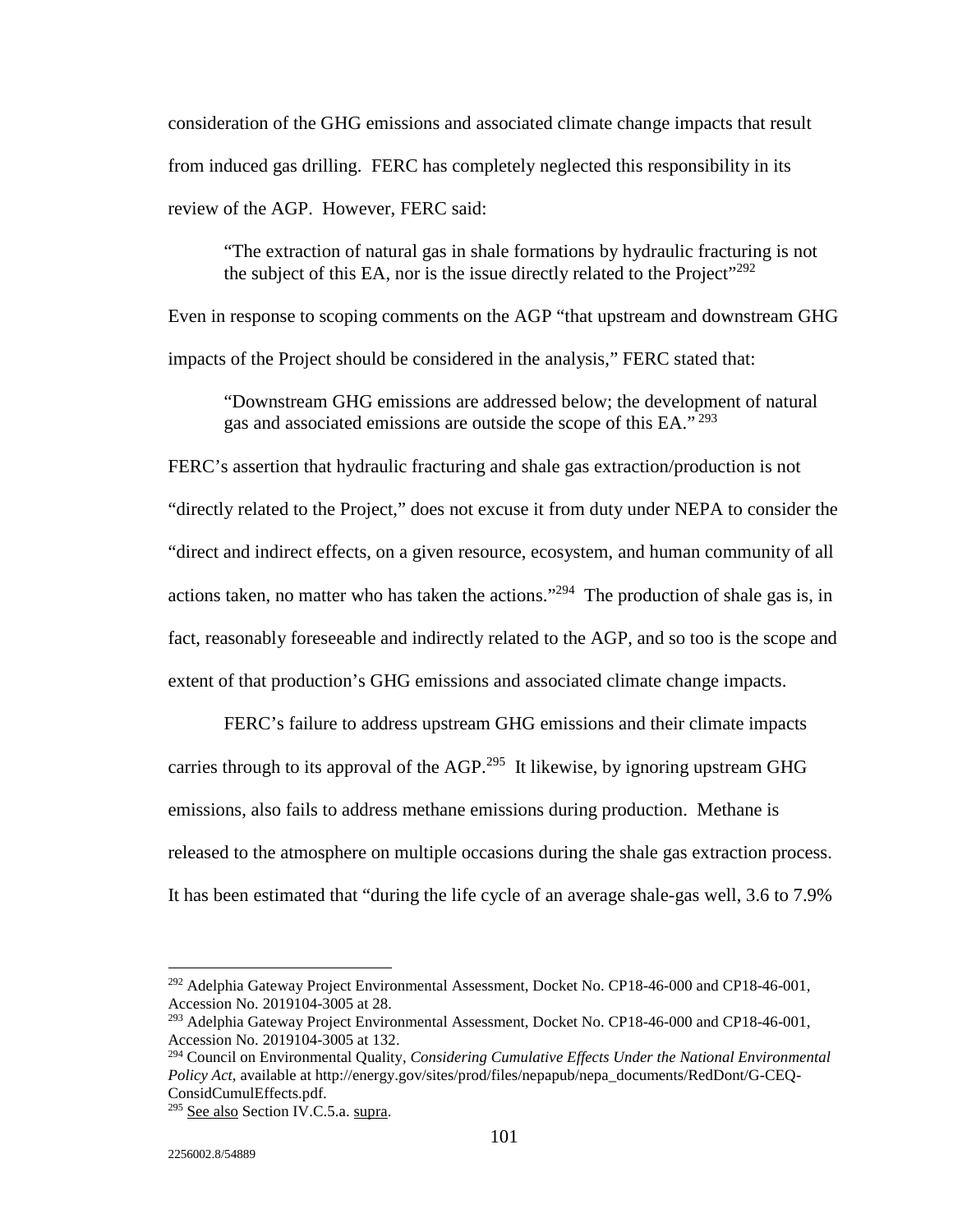of the total production of the well is emitted to the atmosphere as methane." 296 Among most scientific findings it is believed that as much as 9% of the methane produced while drilling for gas is lost to the atmosphere.<sup>297</sup> While a previous estimation that 4% was lost from the well fields had already raised alarm bells for many;<sup>298</sup> the new figure of 9% should highlight the need for accountability.

 FERC's failure to consider the impacts of induced shale gas production is particularly troubling given that FERC has explicitly recognized in the context of *other* pipeline projects that "upstream development and production of natural gas may be a 'reasonably foreseeable' effect of a proposed action," and that a new pipeline would "alleviate some of the constraints on...natural gas production."<sup>299</sup>

The direct and indirect connection between FERC's approval of shale gas

infrastructure, GHG emissions, and climate change impacts resulting from *upstream*

production of shale gas has also been recognized by at least two FERC commissioners.

Commissioner Glick recently stated:

It is particularly important for the Commission to use its "best efforts" to identify and quantify the full scope of the environmental impacts of its pipeline certification decisions given that these pipelines are expanding the nation's capacity to carry natural gas from the wellhead to end-use consumers. Adding capacity has the potential to "spur demand" and, for that reason, an agency conducting a NEPA

<sup>296</sup> R. Howarth, R. Santoro, A. Ingraffea, (2011) *Methane and the greenhouse-gas footprint of natural gas from shale formations – a letter*, p.7.

<sup>297</sup> *Methane Leaks Erode Green Credentials of Natural Gas*, Nature International Weekly Journal of Science, Jan. 2, 2013. See also R. Howarth, R. Santoro, A. Ingraffea, (2011) *Methane and the greenhousegas footprint of natural gas from shale formations – a letter*; R. Howarth, D Shindell, R. Santoro, A. Ingraffea, N. Phillips, A Townsend-Small, *Methane Emissions from Natural Gas Systems*, Background Paper Prepared for the National Climate Assessment, Reference number 2011-0003, Feb. 25, 2012.  $^{298}$  Id.

<sup>&</sup>lt;sup>299</sup> Draft Environmental Impact Statement for the PennEast Pipeline Project, FERC Docket No. CP15-558, July 2016, available at:

http://www.delawareriverkeeper.org/sites/default/files/Climate%20Change%20%26%20Drilling%20Impac ts%20Ignored%20Attachment%203%2C%20PennEast%20Pipeline%20DEIS%20at%204- 285%2C%20FERC%20Docket%20No.%20CP15-558%2C%20July%202016.pdf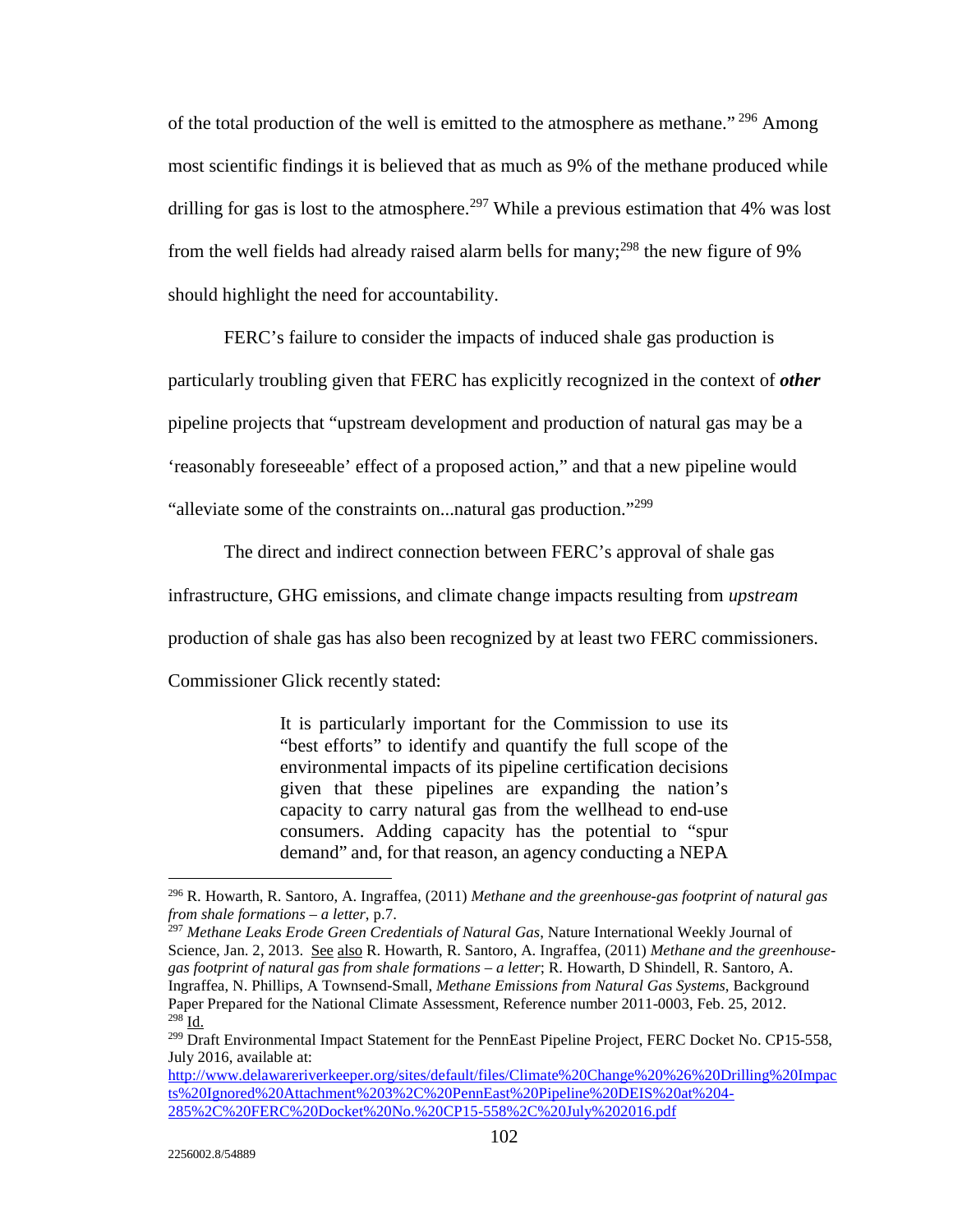review must, at the very least, examine the effects that an expansion of pipeline capacity might have on production and consumption. Indeed, if a proposed pipeline neither increases the supply of natural gas available to consumers nor decreases the price that those consumers would pay, it is hard to imagine why that pipeline would be "needed" in the first place. $300$ 

The only reason why FERC deems such impacts unforeseeable and "outside the scope"

of their review is because the agency itself chooses to remain purposefully blind. This

kind of doublespeak – that shale gas production is reasonably foreseeable but at the

same time it is not reasonably foreseeable – is used by FERC to arbitrarily limit its

review of impacts. In a recent order, FERC attempted to cement this contradictory

policy in order to evade its legal review obligations by falsely asserting:

Even if a causal relationship between the proposed action here and upstream production was presumed, the scope of the impacts from any such production is too speculative and thus not reasonably foreseeable.  $301$ 

However, as Commissioner Glick clarified in his dissent:

The fact that the pipeline's exact effect on the demand for natural gas may be unknown is no reason not to consider the type of effect it is likely to have. As the United States Court of Appeals for the Eighth Circuit explained in *Mid States* a case that also involved the downstream emissions from new infrastructure to transport fossil fuels—"if the *nature* of the effect" (i.e., increased emissions) is clear, the fact that "the *extent* of the effect is speculative" does not excuse an agency from considering that effect in its NEPA analysis.<sup>302</sup>

https://www.ferc.gov/CalendarFiles/20180518111142-CP14-497-0011.pdf

<sup>&</sup>lt;sup>300</sup> Commissioner Glick's dissent re Order Denying Rehearing for the Dominion Transmission, Inc. New Market Project, FERC Docket No. CP14-497-001, May 18, 2018, available at:

https://www.ferc.gov/media/statements-speeches/glick/2018/05-18-18-glick.asp#.XFis-KB7mM8. (citations omitted)

<sup>301</sup> FERC Order Denying Rehearing for the Dominion Transmission, Inc. New Market Project, FERC Docket No. CP14-497-0001, May 18, 2018, available at:

<sup>&</sup>lt;sup>302</sup> Commissioner Glick's dissent re Order Denying Rehearing for the Dominion Transmission, Inc. New Market Project, FERC Docket No. CP14-497-001, May 18, 2018, available at: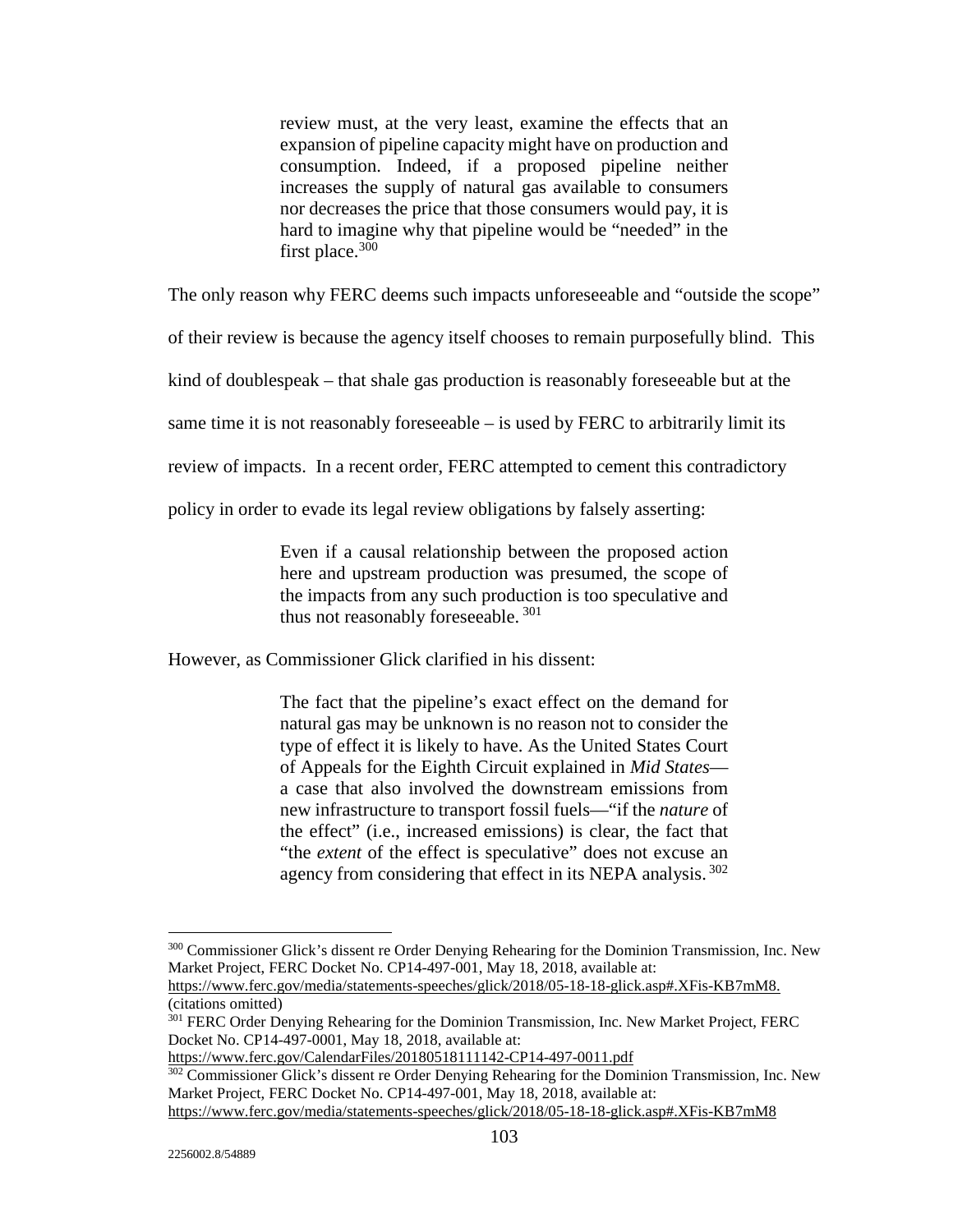Commissioner Glick has also noted that

In the case of new natural gas pipelines, it is reasonable to assume that building incremental transportation capacity will spur additional production and result in some level of combustion of natural gas, even if the exact details of the method or location are not definite. As the United States Court of Appeals for the Eighth Circuit explained in Mid States—a case that also involved the downstream emissions from new infrastructure for transporting fossil fuels—when the "nature of the effect" (end-use emissions) is reasonably foreseeable, but "its extent is not" (specific consumption activity producing emissions), an agency may not simply ignore the effect. [...] It is entirely foreseeable that natural gas transported through the Project will be combusted, emitting GHGs that contribute to climate change. [...] Under these circumstances, the Commission must consider the impact from climate change resulting from this likely end use. $303$  (citations omitted)

In fact, the relationship between FERC approved pipeline projects and upstream

production is foreseeable, direct and demonstrable, as DRN has demonstrated throughout

this proceeding and on the PennEast pipeline docket.<sup>304</sup> In both the AGP EA and the

PennEast Pipeline DEIS, FERC failed to consider the emissions and other harms that will

result from the shale gas production necessary to fulfill the claimed "need" for the project

and to carry the volumes of gas proposed. FERC continues that failure in its ultimate

decision here.

 As an example of the magnitude of these upstream impacts, the PennEast pipeline will likely induce the drilling of 3,000 new wells in Northeast Pennsylvania, Bradford,

Susquehanna, Lycoming, and Tioga counties.<sup>305</sup> Given recent estimates that "during the

<sup>&</sup>lt;sup>303</sup> Columbia Gas Transmission, LLC, 164 FERC ¶ 61,036, at pp.3,4 (Glick, Comm'r, dissenting in part; see also Northwest Pipeline LLC, 164 FERC ¶ 61,038, at pp.2-3 (LaFleur, Comm'r, dissenting in

part)(stating that upstream impacts should have been addressed); see also id. (Glick, Comm'r, dissenting in part).

<sup>&</sup>lt;sup>304</sup> Comments on the DEIS for the PennEast Pipeline (FERC Docket No. CP15-558), Delaware Riverkeeper Network, September 16, 2016.

<sup>&</sup>lt;sup>305</sup> Comments on the DEIS for the PennEast Pipeline (FERC Docket No. CP15-558), Delaware Riverkeeper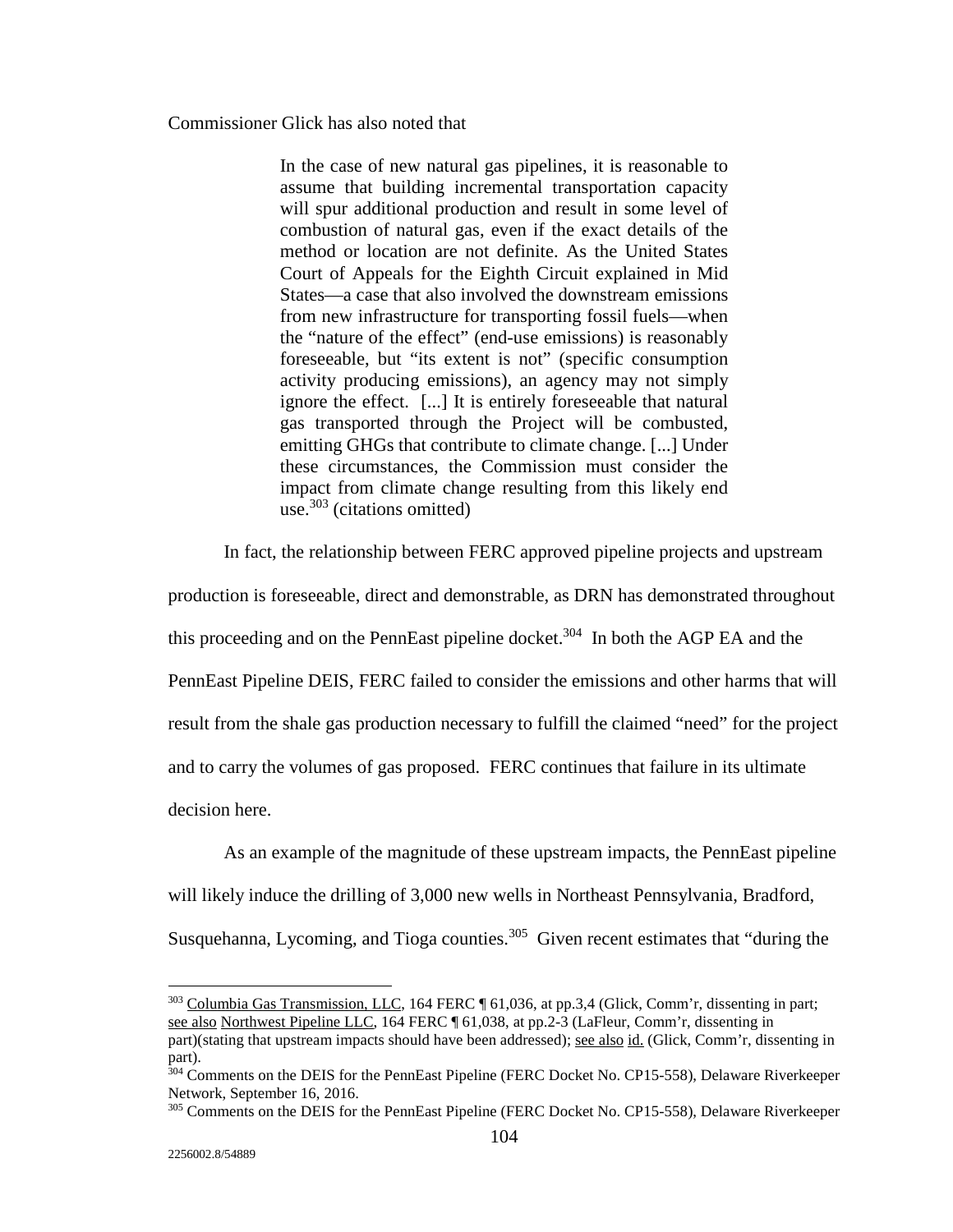life cycle of an average shale-gas well, 3.6 to 7.9% of the total production of the well is emitted to the atmosphere as methane",<sup>306</sup> FERC's failure to consider the GHG emissions and climate changing impacts of the induced drilling operations and end uses of the gas that the AGP would deliver is significant.

 FERC's self-inflicted ignorance on the subject does not absolve FERC of its obligation to assess GHG emissions resulting from induced shale gas production associated with the AGP. Yet, FERC has again arbitrarily limited its review by failing to require the current, available, reasonable and attainable analyses, projections and methodologies that will inform FERC of the scope and extent of the reasonably foreseeable induced natural gas production and, from there, allow assessment of the anticipated resulting GHG emissions. Once the scope and extent of induced drilling is determined, FERC can, as it does with certain end uses, determine resulting levels of GHG emissions. Yet, it failed to do so as required by NEPA.

As Commissioner Glick explains in his dissent of the Dominion New Market

Project certificate:

I believe that the NGA's public interest standard requires the Commission to consider greenhouse gas emissions associated with the incremental production and consumption of natural gas caused by a new pipeline.

As an initial matter, the principal reason that the Commission does not have this "meaningful information" [about production and consumption of gas] is that the Commission does not ask for it. But NEPA does not permit agencies to so easily shirk their responsibilities to consider environmental consequences. Rather, NEPA requires that an agency "must use its best efforts to find out all that it reasonably can." The Commission has several

Network, September 16, 2016.

<sup>&</sup>lt;sup>306</sup> Comments on the DEIS for the PennEast Pipeline (FERC Docket No. CP15-558), Delaware Riverkeeper Network, September 16, 2016.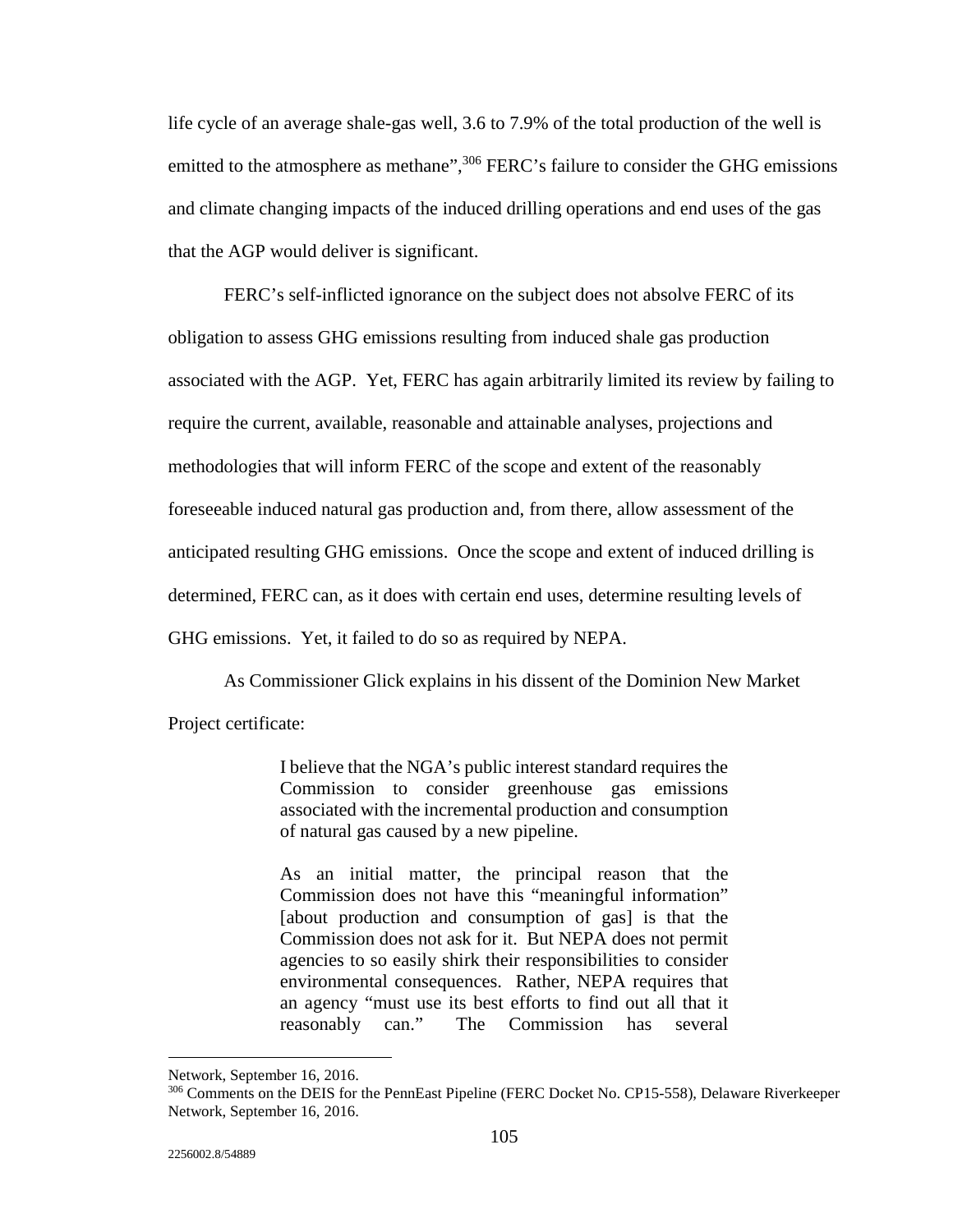opportunities throughout the pre-filing and formal application processes to issue a data request to the pipeline developer seeking information about the source of the gas to be transported as well as its ultimate end use. A simple data request would seem to fall easily within what constitutes the Commission's "best efforts." In the absence of any such efforts, the Commission should not be able to rely on the lack of "meaningful information" to satisfy its obligations under NEPA and the NGA to identify the reasonably foreseeable consequences of its actions. <sup>307</sup>

# **c. FERC Must Fully Consider The** *Downstream* **GHG Emissions of the AGP Including the AGP's Potential Contribution to Climate Change, which FERC Failed to Do**

The D.C. Circuit Court of Appeals in Sabal Trail made clear that an analysis of

the downstream impacts of GHG emissions is reasonably foreseeable and required

pursuant to NEPA.308 It held that:

… greenhouse-gas emissions are an indirect effect of authorizing this [pipeline] project, which FERC could reasonably foresee, and which the agency has legal authority to mitigate. *See* 15 U.S.C. § 717f(e). The EIS accordingly needed to include a discussion of the "significance" of this indirect effect, *see* 40 C.F.R. § 1502.16(b), as well as "the incremental impact of the action when added to other past, present, and reasonably foreseeable future actions." *See WildEarth Guardians*, 738 F.3d at 309 (quoting 40 C.F.R. § 1508.7).<sup>309</sup>

FERC has circumvented this obligation, as made clear by the plain language of NEPA

and Sabal Trail, to consider the impacts of the downstream use of gas when approving

<sup>&</sup>lt;sup>307</sup> Commissioner Glick's dissent re Order Denying Rehearing for the Dominion Transmission, Inc. New Market Project, FERC Docket No. CP14-497-001, May 18, 2018, available at:

https://www.ferc.gov/media/statements-speeches/glick/2018/05-18-18-glick.asp#.XFis-KB7mM8

<sup>&</sup>lt;sup>308</sup> Sierra Club v. FERC, 867, F.3d 1357, 1373 (D.C. Cir. 2017)<sup>(""</sup>... greenhouse-gas emissions are an indirect effect of authorizing this [pipeline] project, which FERC could reasonably foresee, and which the agency has legal authority to mitigate. *See* 15 U.S.C. § 717f(e). The EIS accordingly needed to include a discussion of the "significance" of this indirect effect, *see* 40 C.F.R. § 1502.16(b), as well as "the incremental impact of the action when added to other past, present, and reasonably foreseeable future actions," see WildEarth Guardians, 738 F.3d at 309 (quoting 40 C.F.R. § 1508.7))

<sup>309</sup> Sierra Club v. FERC, 867, F.3d 1357, 1373 (D.C. Cir. 2017).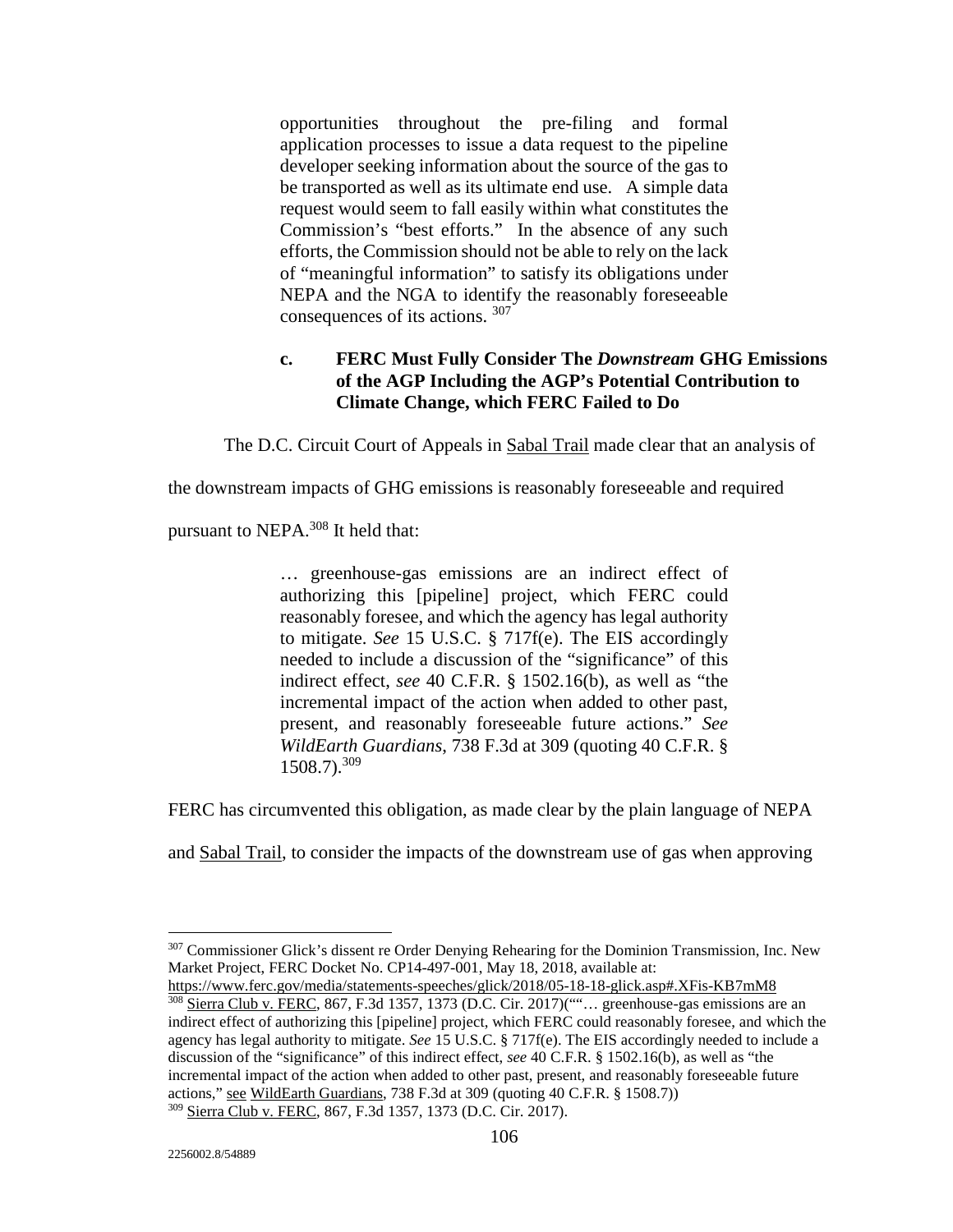prior pipeline projects. In a blatant refute of Sabal Trail, the FERC has previously issued

the blanket determination that:

… to avoid confusion as to the scope of our obligations under NEPA and the factors that we find should be considered under NGA section 7(c) […] the upstream production and downstream use of natural gas are not cumulative or indirect impacts of the proposed pipeline project, and consequently are outside the scope of our NEPA analysis.310

However, this refusal to follow the law has come with regular dissenting opinions from

both Commissioner Glick and Commissioner LaFleur, stating that:

pipelines are driving the throughput of natural gas, connecting increased upstream resources to downstream consumption. With respect to downstream impacts, I believe it is reasonably foreseeable, in the vast majority of cases, that the gas being transported by pipelines we authorize will be burned for electric generation or residential, commercial, or industrial end uses. In those circumstances, there is a reasonably close causal relationship between the Commission's action to authorize a pipeline project that will transport gas and the downstream GHG emissions that result from burning the transported gas. We simply cannot ignore the environmental impacts associated with those downstream emissions.311

As for the AGP, the downstream emissions that FERC *did* consider are too low,

for the reasons already stated in Section IV.C.6.a. FERC also failed to fully address the

downstream GHG emissions associated with methane leaks from the AGP.

However, the more significant problem with FERC's AGP analysis is that FERC

avoided addressing almost *all* of the AGP's downstream GHG emissions (direct, indirect,

<u>.</u>

<sup>310</sup> Order Denying Rehearing for Dominion Transmission, Inc., FERC Docket No. CP14-497-001, May 18, 2018.

<sup>&</sup>lt;sup>311</sup> Statement of Commissioner Cheryl A. LaFleur on Dominion Transmission, Inc., FERC Docket No. CP14-497-001, May 18, 2018; See Footnote Number 6 in Statement of Commissioner Cheryl LaFleur on Millennium Pipeline, FERC Docket No. CP16-486, July 24, 2018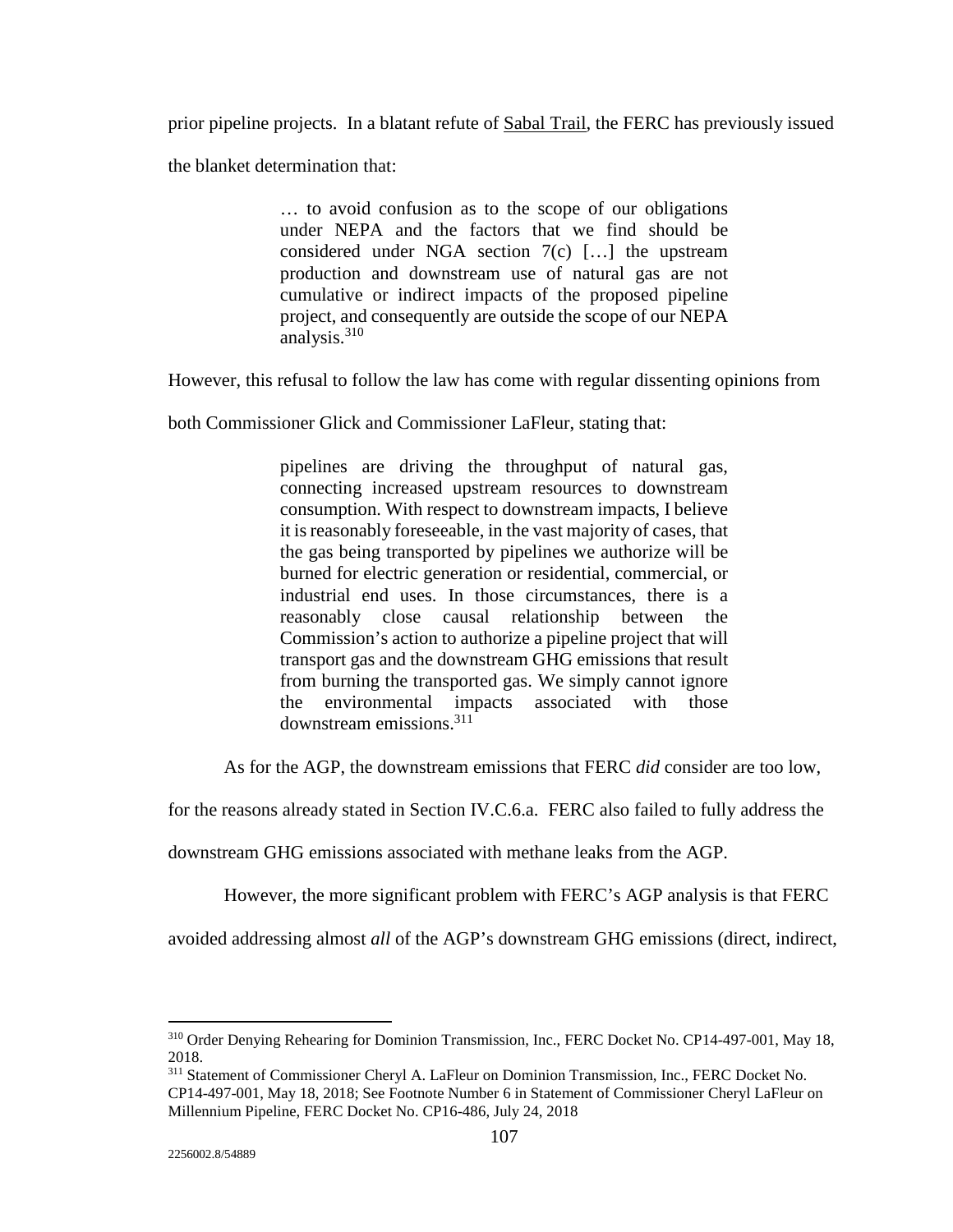or cumulative) by claiming most downstream uses were not reasonably foreseeable. FERC's position is substantially problematic for several reasons, one being that it evaded its legal obligations as further described herein. However, FERC's position directly contradicts its position as to end uses when it was analyzing the "need" for the AGP. While FERC claimed that the AGP's end-users were uncertain and Adelphia's end user information was too "generalized" to rely on for purposes of GHG emissions and climate change analyses, FERC *relied on that same information to claim that there was "need" for the AGP*, *and could have sought more specific information from Adelphia*. In order to get around the D.C. Circuit's directive in Birckhead v. FERC,  $312$  that NEPA requires that FERC "at least *attempt* to obtain the information necessary to fulfill its statutory responsibilities,"313 FERC essentially said that whatever information it did obtain was too "generalized."314 Aside from the fact that this is wrong based on the record, FERC should have asked for more specifics it if the information was too general. Commenters in the record prompted FERC to obtain updated and more specific information on Adelphia's end uses of gas, which FERC did not do, including in regard to exports.<sup>315</sup> Thus, FERC failed to address GHG emissions and climate change impacts associated

 $312$  925 F.3d 510 (D.C. Cir. 2019).<br> $313$  925 F.3d at 520. Notably, FERC took the same approach here as it did in Birckhead. The only reason the D.C. Circuit did not reach the merits was that it found that the challengers failed to preserve the record development issue. That is not the case here. See, e.g. DRN's Comments in CP18-46-000 and CP18-46-001.<br><sup>314</sup> Certificate Order, ¶ 249.

<sup>&</sup>lt;sup>315</sup> Pipeline Safety Coalition, Sept. 11, 2019 Letter requesting that FERC obtain and make public "[t]he proposed Adelphia Project sites (ports, facilities, geographic locations) of delivery of fuels specific to domestic and export use." FERC claimed that the public had to request such agreements, (Certificate Order, ¶ 36 n.66), despite the fact that denial of access to such agreements is strongly likely. See City Of Oberlin, Ohio Request For Rehearing Of Issuance Of Certificate For The Nexus Pipeline And Request For Stay, pp.11, 12-14.

Further, FERC failed to update itself as to the status of Adelphia's agreements and information that originally, Adelphia claimed it didn't have (including whether gas would be exported). FERC cannot remain purposefully ignorant in order to avoid addressing issues.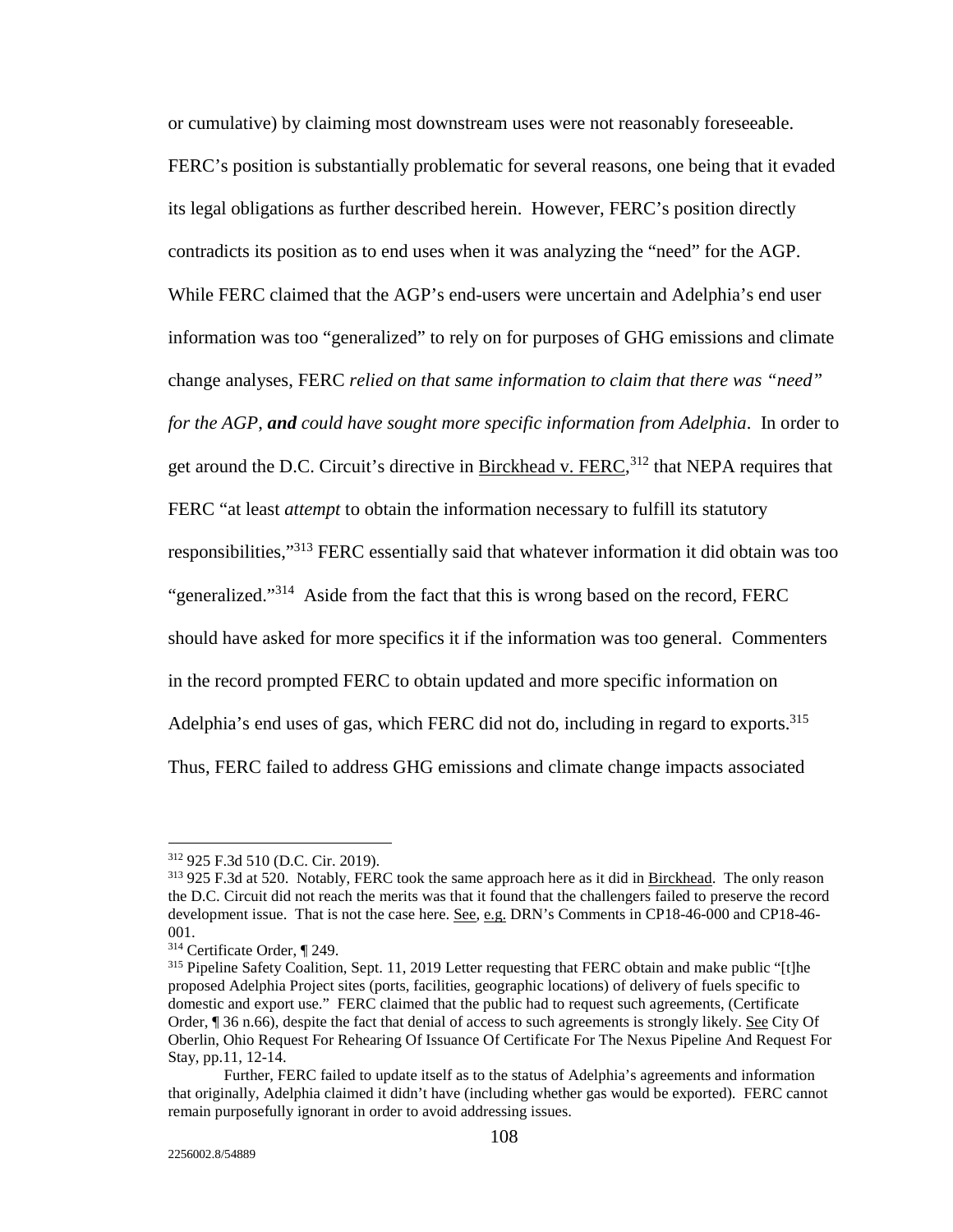with exports also.

In essence, FERC continues to seek any way it possibly can to avoid accounting

for the direct, indirect, and cumulative impacts its pipeline approvals have on climate

change, and in turn, our very survival as a human species.

In the words of Commissioner Glick:

The Commission once again refuses to consider the consequences its actions have for climate change. Although neither the NGA nor NEPA permit the Commission to assume away the climate change implications of constructing and operating this project, *that is precisely what the Commission is doing here*.

In . . . authorizing [the AGP] . . . , the Commission continues to treat greenhouse gas (GHG) emissions and climate change differently than all other environmental impacts. The Commission again refuses to consider whether the Project's contribution to climate change from GHG emissions would be significant, even though it quantifies the direct GHG emissions from the Project's construction and operation as well as a fraction of its downstream GHG emissions. *That failure forms an integral part of the Commission's decisionmaking*: The refusal to assess the significance of the Project's contribution to the harm caused by climate change is what allows the Commission to state that approval of the Project "would not constitute a major federal action significantly affecting the quality of the human environment" and, as a result, conclude that the Project is in the public interest and required by the public convenience and necessity. *Claiming that a project has no significant environmental impacts while at the same time refusing to assess the significance of the project's impact on the most important environmental issue of our time is not reasoned decisionmaking*. 316

As Commissioner Glick recognized, FERC acknowledged that the "Project would result

in direct and downstream GHG emissions and would contribute to global increases in

GHG levels."317 Yet, then FERC almost entirely shirked its responsibility to calculate the

<sup>&</sup>lt;sup>316</sup> Certificate Order, ¶ 1, 2 (Glick, Commissioner, dissenting in part)(emph. added)(footnotes omitted).<br><sup>317</sup> Adelphia Gateway Project Environmental Assessment, Docket No. CP18-46-000 and CP18-46-001,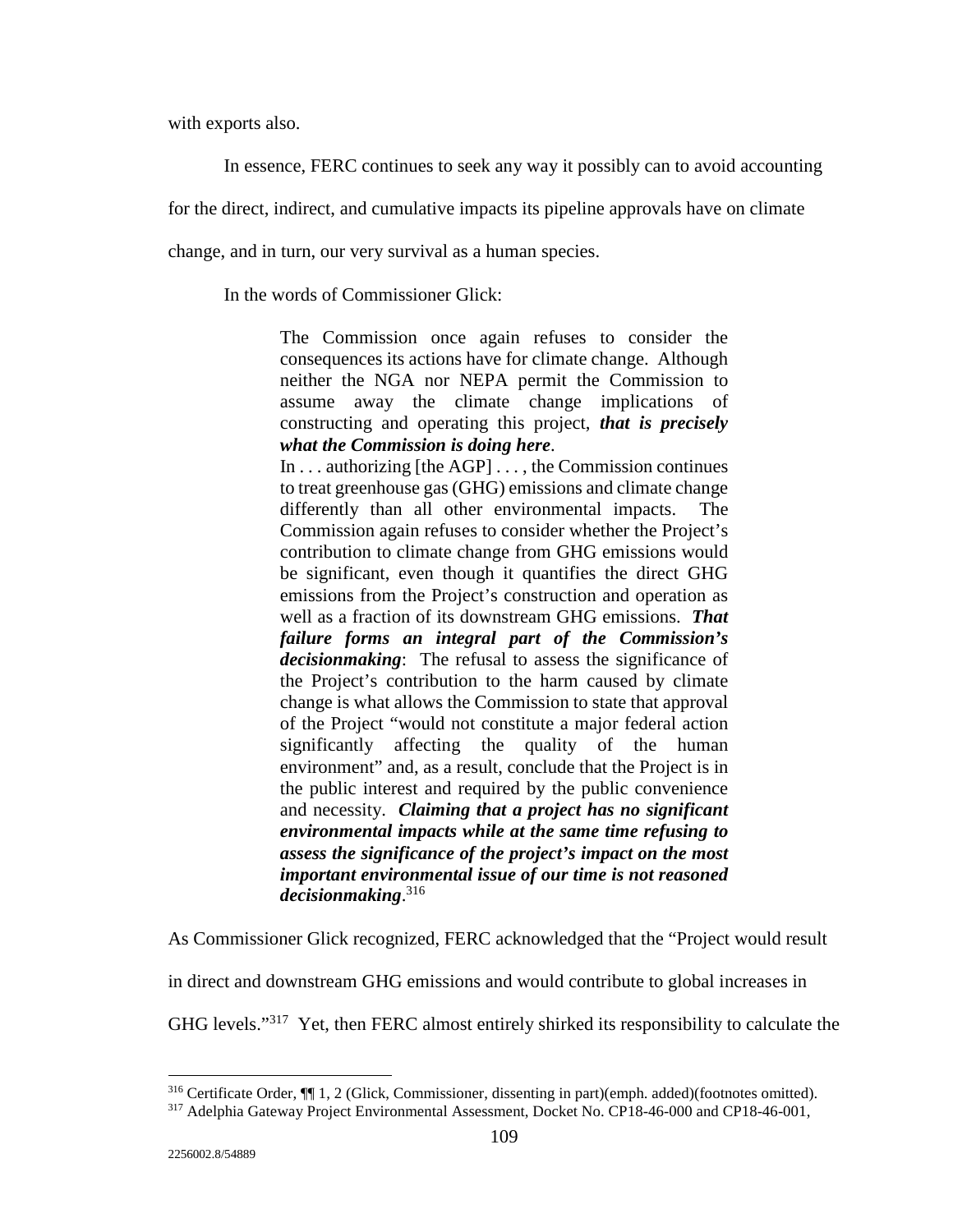downstream GHG emissions of the Project, while asserting demonstrably false justifications for this decision and claiming it did not have enough specifics about the end-users.

 First, FERC absolutely had enough information on more end-uses of the gas to make "'reasonable forecast[s]," and . . . educated assumptions about an uncertain future."318 Indeed, it did not even have to make much of a leap at all. In its own words, in order to find that there was need for the project (a key threshold consideration), FERC stated: "Here, Adelphia's shippers will provide gas to a variety of end users, including local distribution customers, electric generators, and marketers, . . . ."319 "A number of the project shippers are end users, which will locally distribute gas or use it to generate electricity."320 In this context, FERC clearly felt that it had more than merely "generalized statements" to support project need and to reject assertions, although improperly, that AGP may transport gas for export.<sup>321</sup> Either FERC has enough information to find need, and in turn, to address the direct, indirect, and cumulative (including reasonably foreseeable) impacts of approving the AGP, or it has insufficient information to find need, in which case, we do not even get to the climate change issue. FERC cannot have it both ways, yet that is what it has sought to do here.

 Taking FERC at its word for a moment that there is need for this project, which DRN disputes, the record is replete with specific information on end-users (in addition to the above-quoted statements) that FERC claimed it could not address GHG emissions for.

Accession No. 2019104-3005 at 132; see also, Certificate Order, ¶ 2 (Glick, Commissioner, dissenting in part).

<sup>318</sup> Sabal Trail, 867 F.3d at 1374 (referencing Delaware Riverkeeper v. FERC ("TGP NEUP"), 753 F.3d 1304, 1310 (D.C. Circ. 2014).

<sup>&</sup>lt;sup>319</sup> Certificate Order, ¶ 40; <u>see also, e.g., id.</u> at **¶** ¶ 49-50<br><sup>320</sup> Certificate Order, ¶ 39.<br><sup>321</sup> Certificate Order, ¶ 249.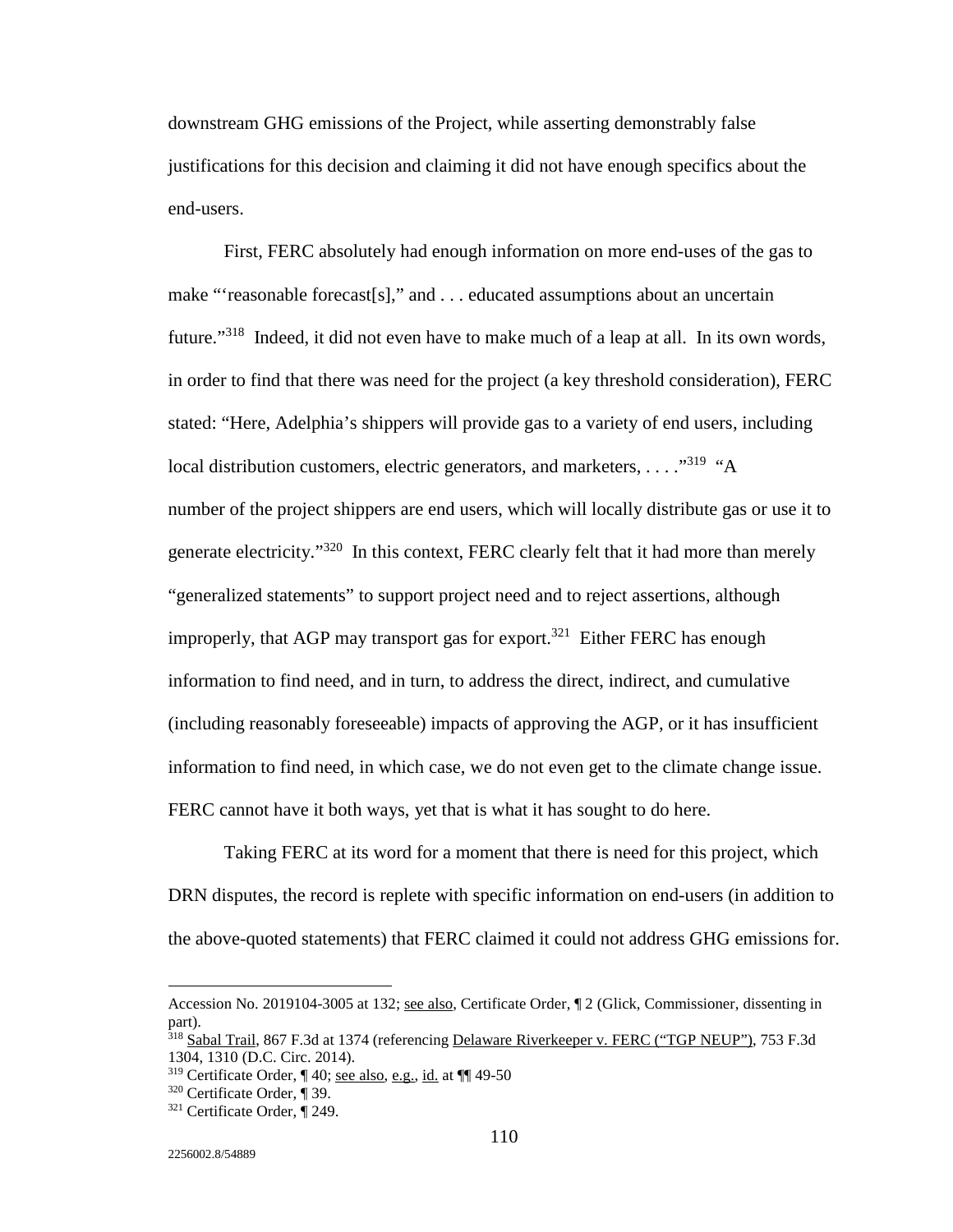FERC's statements in the EA and the Certificate Order demonstrate FERC's willful ignorance and obstinacy when it comes to end-user emissions. Specifically, in addition to Kimberly-Clark, which FERC ultimately included in its analysis, FERC needed to address GHG and climate change impacts relative to the following known end users: PECO's system, Delmarva's system, Calpine Corporation's power plants, and the Monroe Refinery. FERC failed to address these at all. Even if no signed agreement were truly in hand at the time of the EA (or even when the FERC issued its Certificate Order), FERC had more than enough information to evaluate the resulting downstream GHG emissions and associated climate change impacts. It failed to do so.

 For instance, in the EA, FERC claimed, that, of the additional increase in gas capacity that would be transported by AGP,

> 22.5 million cubic feet per day is subscribed by the Philadelphia Electric Company for an unspecified end use. Because the downstream emissions from the remainder of the southern portion of the Project are not designated to a specific user, and the end use of the natural gas is not identified by Adelphia, the downstream GHG emissions of the southern portion of the Project are not calculated."322

To say that there is an "unspecified end use" for the gas being delivered to PECO is absurd. It is reasonably foreseeable that gas shipped to PECO is going to be combusted in some fashion, whether it be residential, industrial, commercial, or some other use because, as FERC states, "PECO is a public utility owned by Exelon Corporation providing natural gas and electricity to customers in Pennsylvania."323 Thus, it is arbitrary and unreasoned to say that FERC cannot figure out the GHG emissions and

<sup>&</sup>lt;sup>322</sup> Adelphia Gateway Project Environmental Assessment, Docket No. CP18-46-000 and CP18-46-001, Accession No. 2019104-3005 at 132; Certificate Order, ¶ 7.

 $323$  Certificate Order,  $\P$  6 n.11; see also id. at  $\P$  39.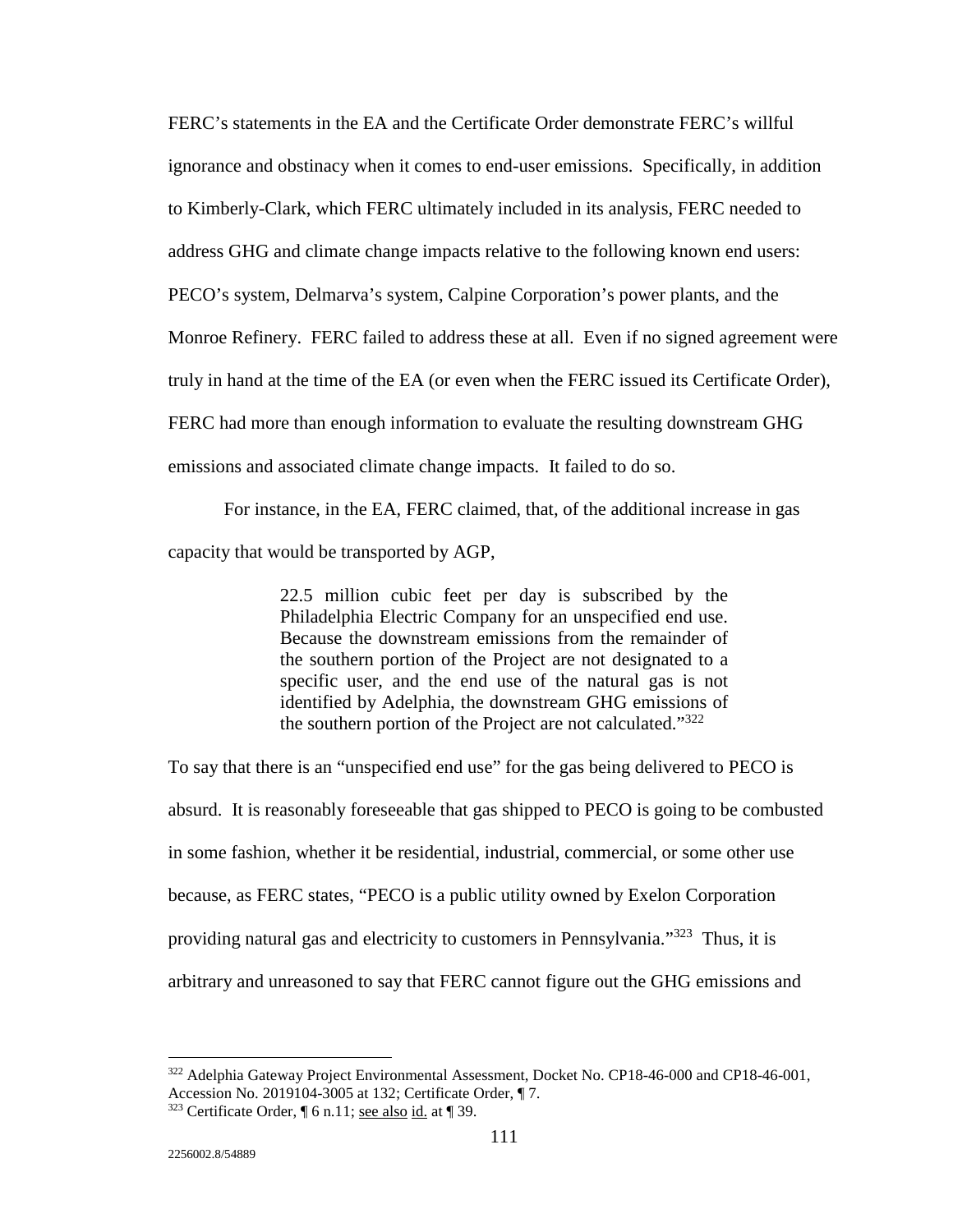climate change impacts from the gas sent to PECO. Again, FERC could have estimated emissions, yet failed to do.

FERC continued with its faulty reasoning, stating:

The Parkway Lateral and Delmarva Meter Station, which are proposed to provide natural gas service to TETCO and Columbia, may serve Calpine Corporation's power plants; however, as of the time of the EA's publication no contract or precedent agreement exists to ascribe any particular capacity to this potential end user.<sup>324</sup>

Information on the record from Adelphia and end users, *some in direct response* 

*to FERC's information requests,* clearly demonstrates that these claims are misleading at

best and outright false at worst.

First, as Clean Air Council noted in their comment on the EA, FERC's assertion

regarding the Calpine power plants is disingenuous:

The Commission's description of the delivery of gas to the Calpine power plants also omits an important fact: the *purpose* of the Parkway Lateral is to serve the power plants. In Adelphia's July 27, 2018 Response to Staff Data Request Dated July 12, 2018, accession no. 20180727-5070, NJR writes, "The proposed interconnection on the Parkway Lateral will serve to directly connect the Adelphia system with two existing Calpine Corporation ('Calpine') power plants to provide such Calpine power plants with an alternative source of gas."325

Further, in Adelphia's December 3, 2018 response to a FERC information request,

Adelphia stated, "The Parkway Lateral is *necessary* for Adelphia to make deliveries to

*Calpine*, Texas Eastern, and Columbia."<sup>326</sup> That same response made clear that Adelphia

<sup>&</sup>lt;sup>324</sup> Adelphia Gateway Project Environmental Assessment, Docket No. CP18-46-000 and CP18-46-001, Accession No. 2019104-3005 at 132.

 $325$  Comments on the Adelphia Gateway Project, Clean Air Council, February 1, 2019, available at: https://elibrary.ferc.gov/idmws/file\_list.asp?accession\_num=20190201-5223

<sup>326</sup> December 3, 2018 Adelphia Response to Staff Data Request Dated November 20, 2018, p.2 (emph. added).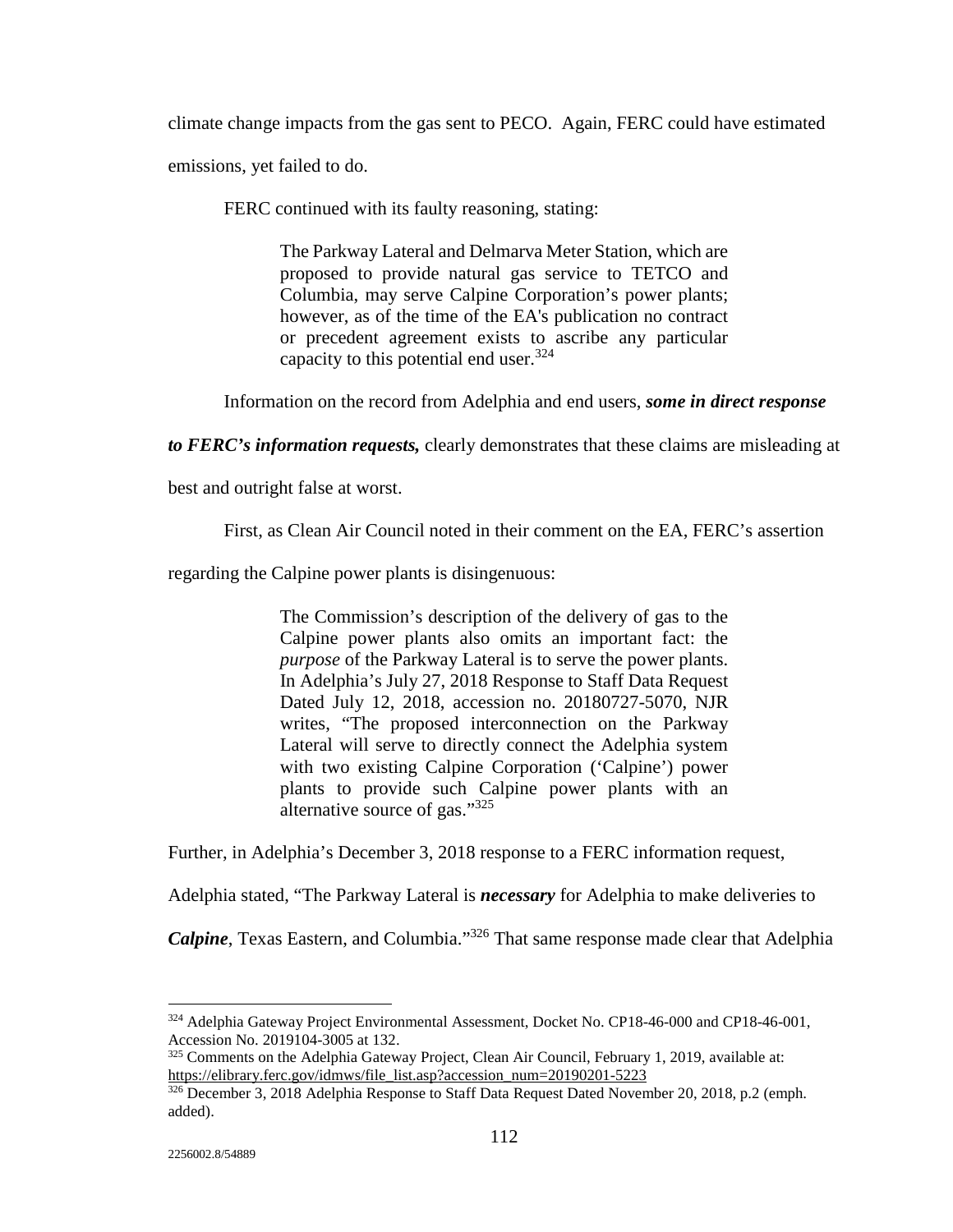and Calpine were in the process of *finalizing* interconnection and service agreements.<sup>327</sup> Adelphia's July 27, 2018 Response likewise made clear that the Parkway Lateral would serve Delmarva Power and Light Company ("Delmarva"), an electric distribution company like PECO.<sup>328</sup> Its December 2018 response further demonstrated that negotiations were in their final stages. Thus, FERC should have included the Calpine power plants in its analysis, but did not.

 As for the Tilghman Lateral, that new pipeline is specifically being built to interconnect with *PECO's system and the Monroe Refinery*. 329 As already noted, it is reasonable to assume that the gas supplied to PECO's system will be combusted either by PECO itself to generate electricity, or by consumers. FERC also could have determined the emissions associated with the Monroe Refinery's use of the AGP-transported gas it was receiving. FERC failed here too.

 FERC's implication that it would be speculative to assume that, at least some, of the gas delivered by Adelphia would be burned is clearly disingenuous based on these clear statements on the docket. Even Adelphia estimated in its Application materials that the Project would contribute an equivalent of  $4,861,766$  CO<sub>2</sub> metric tons of greenhouse gases per year, based off of the reasonable assumption that "all of the incremental increase in volumes of natural gas transported by the Project would be combusted for use as a fuel source."<sup>330</sup>

 $327$  Id.

 $328 \overline{J}$ Uly 27, 2018 Adelphia Response to Staff Data Request Dated July 12, 2018, p.2; see also Certificate Order, ¶ 6 n.9 ("Delmarva is a public utility owned by Exelon Corporation (Exelon) providing natural gas and electricity to customers in Delaware and Maryland.").

<sup>&</sup>lt;sup>329</sup> Certificate Order, ¶ 6 & n.12.<br><sup>330</sup> Adelphia Gateway, LLC, Adelphia Gateway Project Resource Report 1 at 43. FERC Docket No. CP18-46, January 2018; at 24-43. As was the case for many project impacts estimated by Adelphia, this calculation was based on the Project's additional natural gas capacity prior to their Amended Application which increased the additional capacity of the project from 250,000 dekatherms per day of natural gas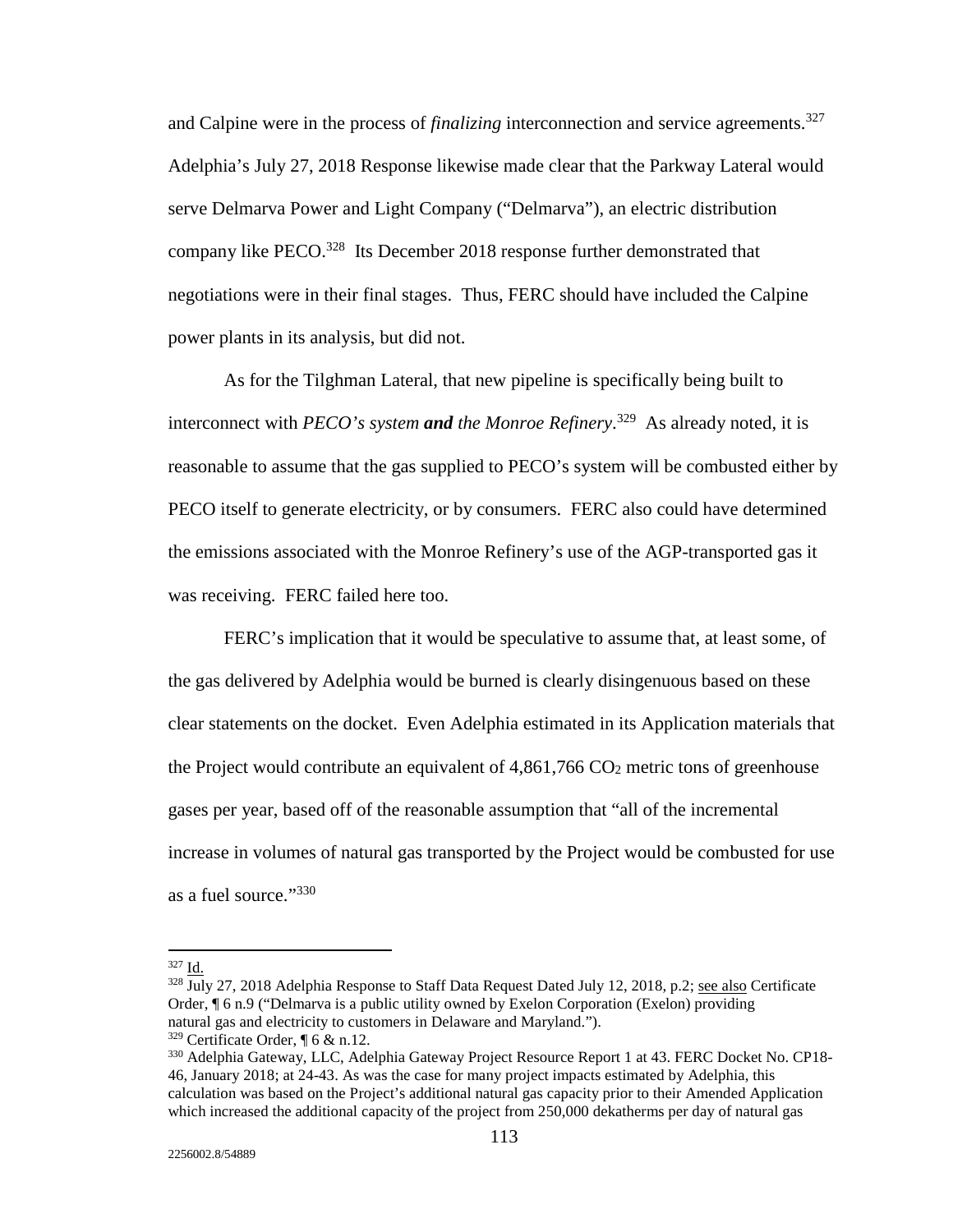As for the remaining gas that the AGP is moving through Zone South, specific

end users are not required for the Commission to consider the reasonably foreseeable

impacts of burning the gas being transported by FERC jurisdictional pipelines. As

Commissioner LaFleur explains in her partial dissent of Dominion Transmission, Inc's

New Market Project:

[P]ipelines are driving the throughput of natural gas, connecting increased upstream resources to downstream consumption. With respect to downstream impacts, I believe it is reasonably foreseeable, in the vast majority of cases, that the gas being transported by pipelines we authorize will be burned for electric generation or residential, commercial, or industrial end uses. In those circumstances, there is a reasonably close causal relationship between the Commission's action to authorize a pipeline project that will transport gas and the downstream GHG emissions that result from burning the transported gas. We simply cannot ignore the environmental impacts associated with those downstream emissions.

I agree that an identified end-use would enable the Commission to more accurately assess downstream GHG emissions by calculating gross and net GHG emissions as we did in Sabal Trail. *However, I reject the view that if a specified end-use is not discernible, we should simply ignore such environmental impacts.* In that case, we should disclose what we can, such as a full-burn calculation of GHG emissions.<sup>331</sup>

However, ignore and assume away such impacts is precisely what FERC did here. In his

dissent, Commissioner Glick states:

Once again the Commission takes the position that if it does not know the specific end-use of the natural gas, any associated GHG emissions are categorically not reasonably foreseeable. . . .

Here there are plenty of steps that the Commission could take to consider the GHGs associated with the Project's

along the pipeline system to 325,000 dekatherms per day

<sup>&</sup>lt;sup>331</sup> Dominion Transmission, Inc. (New Market-- Upstate, NY): LaFleur 2018.5.18 (emph. added).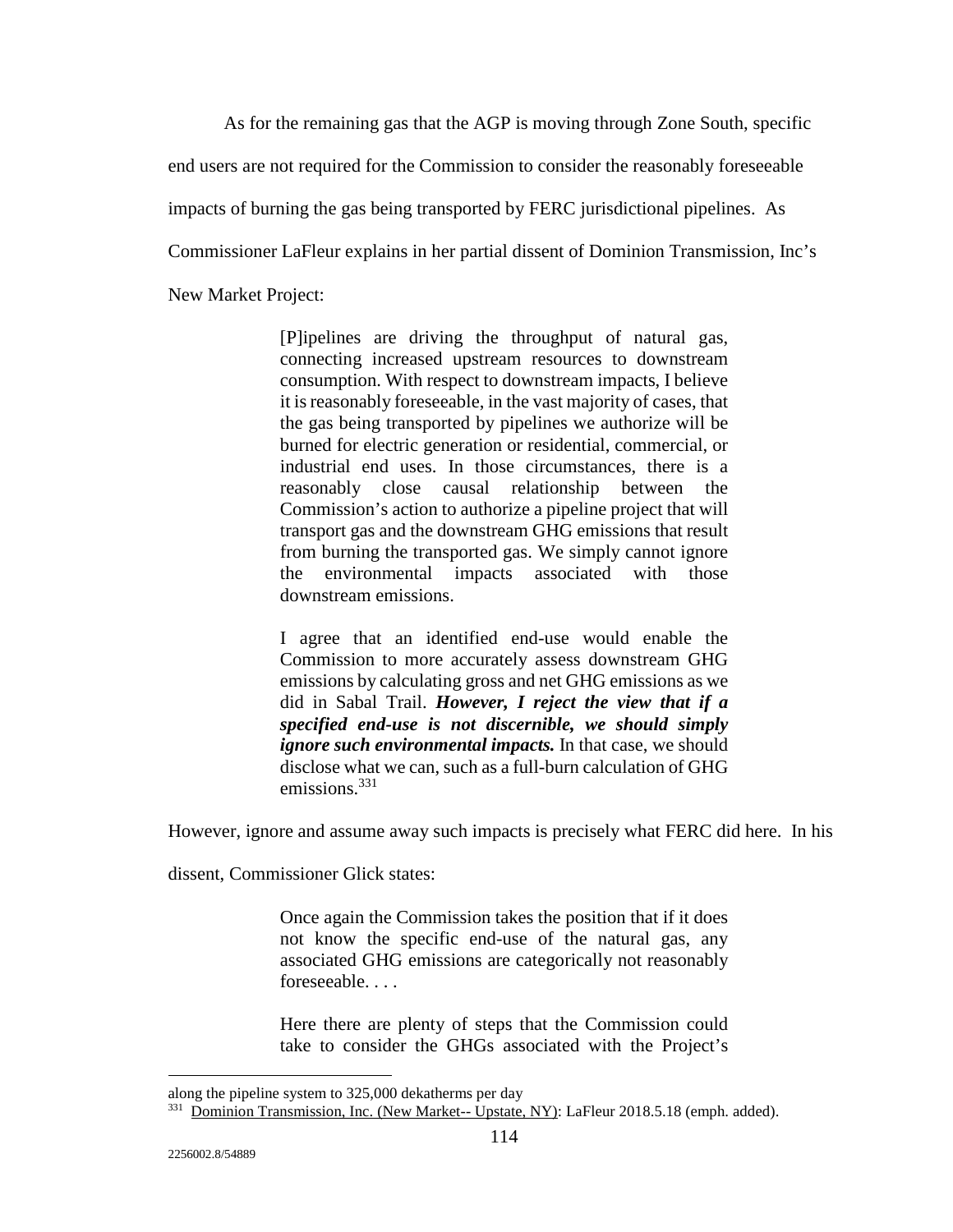incremental capacity were actually inclined to take a 'hard look' at climate change. For example, we know that the vast majority, 97 percent, of all natural gas consumed in the United States is combusted. That fact on its own might be sufficient to make downstream emissions reasonably foreseeable, at least absent contrary evidence. After all, the D.C. Circuit has recognized that NEPA does not require absolute certainty and that "some educated assumptions are inevitable in the NEPA process."<sup>332</sup>

In its review and approval of the AGP, FERC not only clearly misled the public in

its characterization of the end use of the gas being transported by the project, it also failed

to fulfill its NEPA duty to fully consider the impacts of the GHG emissions that would

reasonably and foreseeably result from the project.

## **d. FERC Failed to Address the Significance of the AGP's GHG Emissions as to Impacts on Climate Change, and In Turn, to Address Mitigation and Properly Address Alternatives**

As stated by Commissioner Glick in his partial dissent to the AGP Certificate

Order:

The Commission once again refuses to consider the consequences its actions have for climate change. Although neither the NGA nor NEPA permit the Commission to assume away the climate change implications of constructing and operating this project, that is precisely what the Commission is doing here.

. . .

The Commission again refuses to consider whether the Project's contribution to climate change from GHG emissions would be significant . . . . That failure forms an integral part of the Commission's decisionmaking: The refusal to assess the significance of the Project's contribution to the harm caused by climate change is what allows the Commission to state that approval of the Project "would not constitute a major federal action significantly affecting the quality of the human environment" and, as a result, conclude that the Project is in the public interest and required by the

<sup>332</sup> Certificate Order, ¶¶ 6-7 (Glick, Commissioner, dissenting)(footnotes omitted)(quoting Sabal Trail, 867 F.3d at 1374).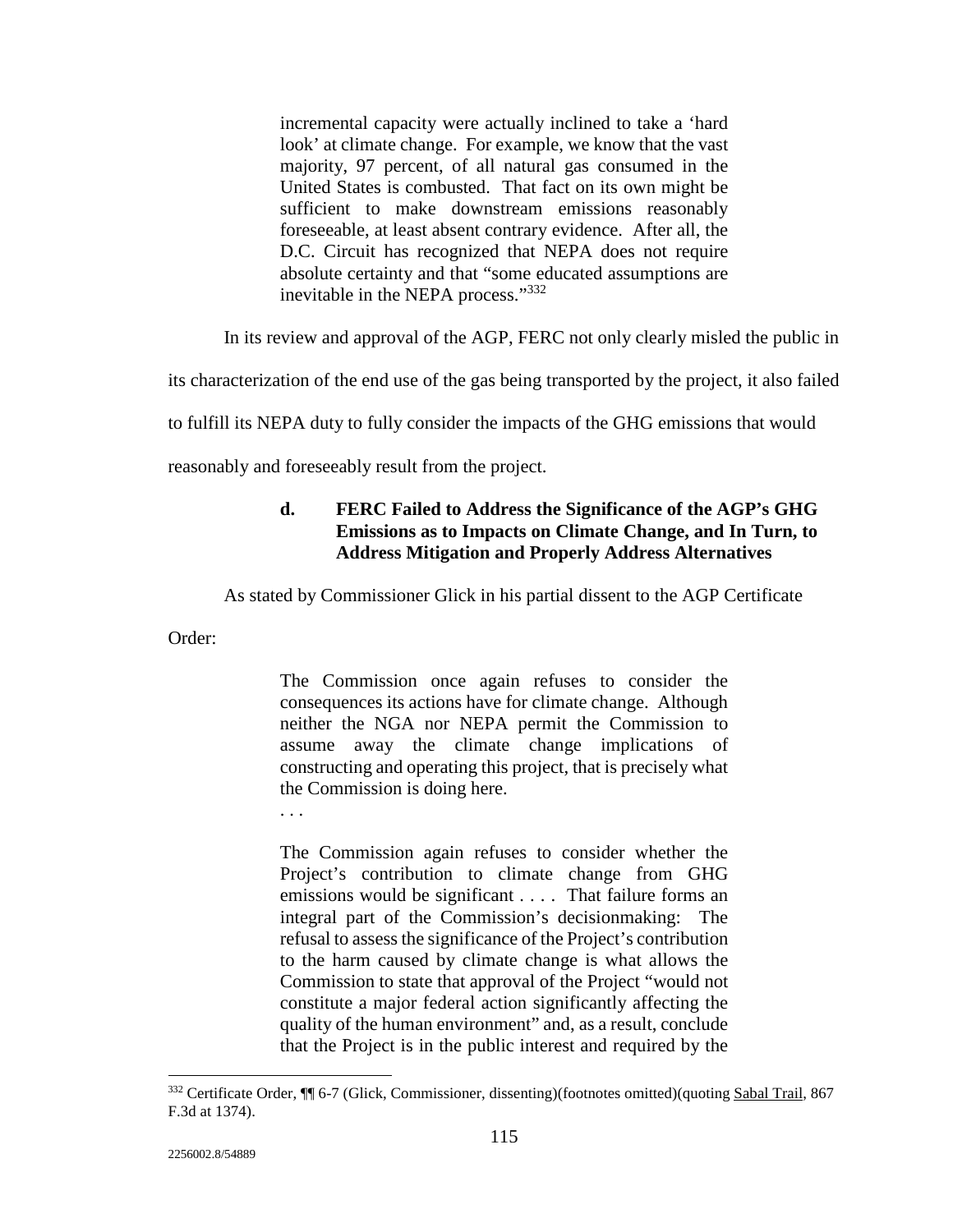public convenience and necessity. *Claiming that a project has no significant environmental impacts while at the same time refusing to assess the significance of the project's impact on the most important environmental issue of our time is not reasoned decisionmaking*.

. . .

The Commission, however, insists that it need not consider whether the Project's contribution to climate change is significant because it lacks a method for ascribing discrete physical impacts to any particular level of GHG emissions. . . . *Based on this alleged inability to assess significance, the Commission concludes that the Project will have no significant environmental impact*. Think about that. The Commission is saying out of one side of its mouth that it need not assess the significance of the Project's impact on climate change while, out of the other side of its mouth, assuring us that all environmental impacts are insignificant. That is ludicrous, unreasoned, and an abdication of our responsibility to give climate change the "hard look" that the law demands.

. . .

[T]he Commission insists that it need not assess the significance of the Project's GHG emissions because it cannot tie a specific level of GHG emissions to a specific environmental impact. But the Commission does not explain why that excuses its failure to evaluate the significance of these emissions' contribution to climate change. . . .

. . .

The Supreme Court has held that, when a project may cause potentially significant environmental impacts, the relevant environmental impact statement must "contain a detailed discussion of possible mitigation measures" to address adverse environmental impacts. The Court explained that, "[w]ithout such a discussion, neither the agency nor other interested groups and individuals can properly evaluate the severity of the adverse effects" of a project, making an examination of possible mitigation measures necessary to ensure that the agency has taken a "hard look" at the environmental consequences of the action at issue. The Commission not only has the obligation to discuss mitigation of adverse environmental impacts under NEPA, but also the authority to condition certificates under section 7 of the NGA, which could encompass measures to mitigate a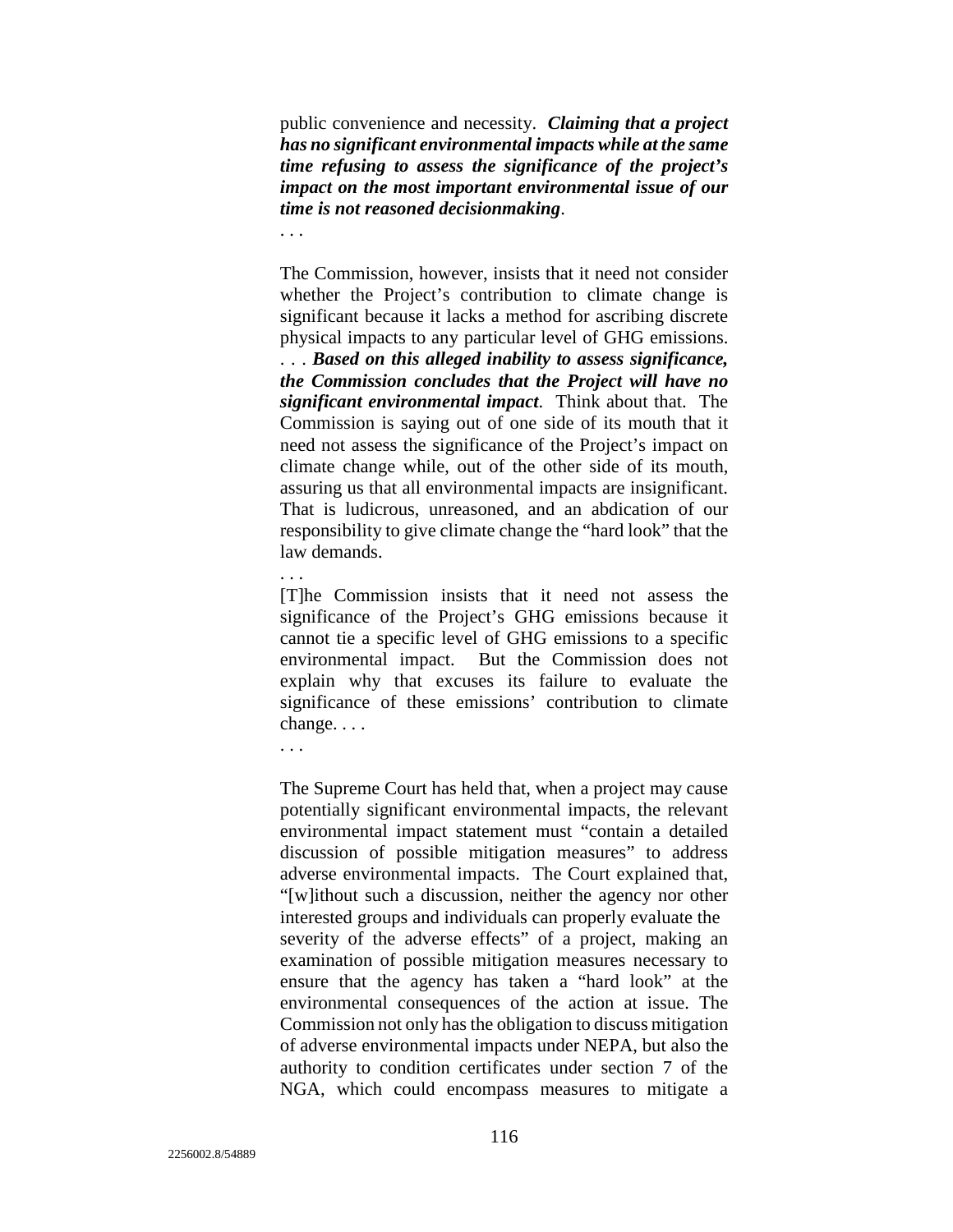project's GHG emissions. 333

 FERC failed to reach an informed decision about the climate ramifications of the AGP. Instead of conducting the assessment required by law, much less including the climate impacts of cumulative and similar actions discussed earlier, as is required to have an informed public process under NEPA, FERC merely generally discussed the types of climate change impacts that will burden the AGP's geographic area and the regulatory structure under the Clean Air Act.334 As noted by Commissioner Glick, FERC *assumes* that GHG emissions and associated climate change impacts from approval of the AGP would be cumulatively insignificant, yet does so without any rationale other than, illogically, that FERC cannot assess the significance of the very thing it said is insignificant. This is fully contrary to Sabal Trail and FERC's NGA and NEPA obligations. "In order for the agency's conclusions to be upheld, "an agency must 'examine[ ] the relevant data and articulate[ ] a rational connection between the facts found and the decision made."<sup>335</sup> FERC has not done this.

 FERC's limited discussion of mitigation focuses on methane leak prevention and repair, which are necessary measures, but because of its flawed analysis, FERC failed to address or analyze mitigation for the inevitable combustion and other GHG emissions associated with the AGP and similar and cumulative actions. Such cursory analysis runs contrary to NEPA. As the D.C. Circuit held:

> The effects an EIS is required to cover "include those resulting from actions which may have both beneficial and detrimental effects, even if on balance the agency believes

<sup>&</sup>lt;sup>333</sup> Certificate Order (Commissioner Glick, dissenting in part)(internal citations, footnotes, and paragraph numbers omitted)(emph. added).

 $334$  Certificate Order,  $\P$  254. However, state and local regulatory requirements do not absolve FERC of its obligations to determine the significance of its actions. Sabal Trail, 867 F.3d at 1375.

<sup>&</sup>lt;sup>335</sup> See also WildEarth Guardians, 870 F.3d at 1237 (internal citations omitted).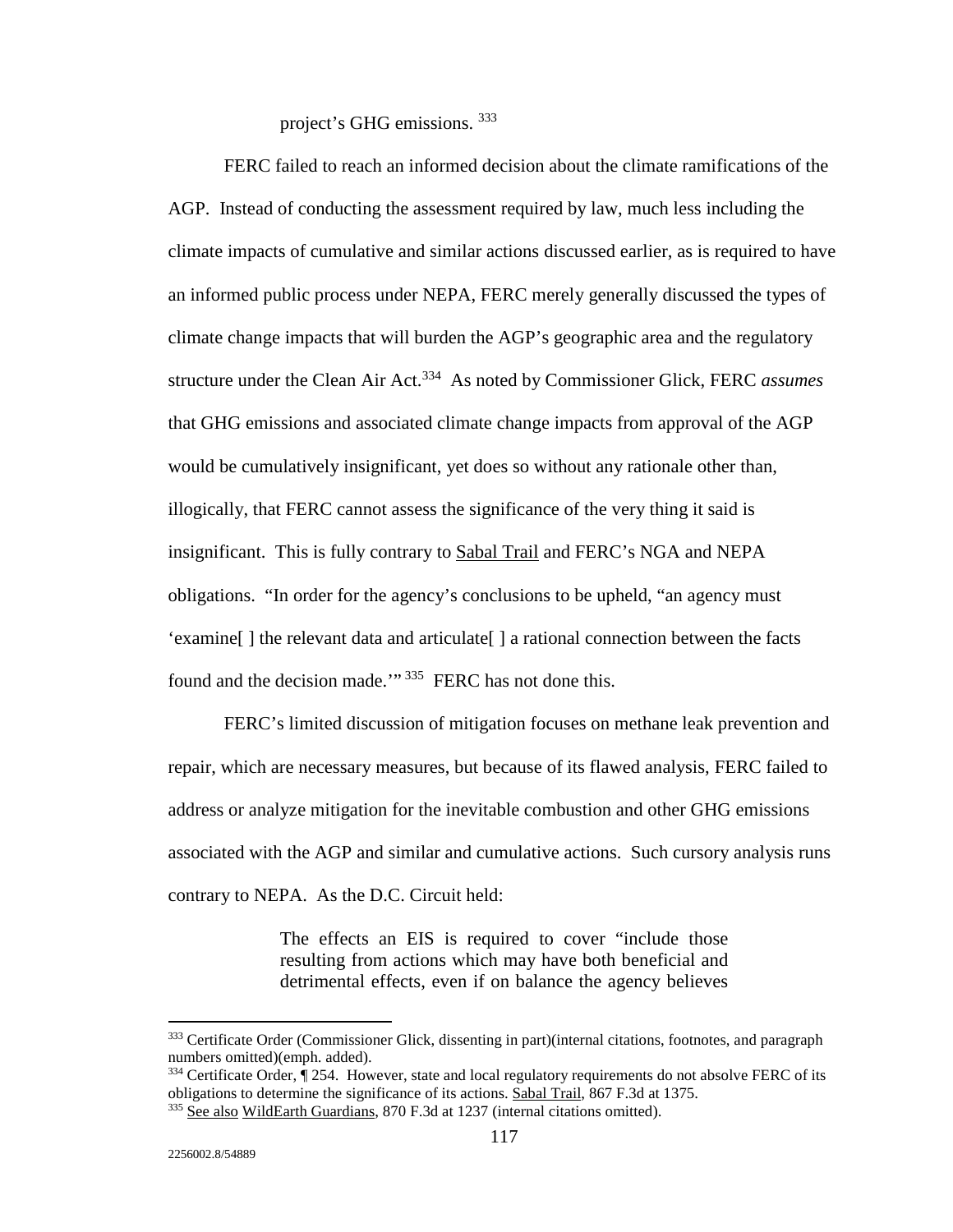that the effect will be beneficial." 40 C.F.R. § 1508.8. In other words, when an agency thinks the good consequences of a project will outweigh the bad, the agency still needs to discuss both the good and the bad.  $\ldots$ <sup>336</sup>

FERC continues to go out of its way to avoid seriously addressing climate change impacts from GHG emissions connected with the projects its approves, not just by disregarding their upstream and downstream GHG emissions, among other GHG emissions, but also by making no effort to identify a method it *will* use to measure a project's climate change impacts.<sup>337</sup> Under NEPA, meaningfully disclosing the AGP's GHG emissions impacts as to climate requires the use or implementation of a tool beyond merely identifying physical changes in the environment attributable to an individual project's emissions.

Yet, FERC repeatedly disregards one of the key tools presented to  $it^{338}$  – the Social Cost of Carbon ("SCC") – claiming that it is not useful for NEPA purposes.<sup>339</sup> Here, FERC asserted that the SCC "is not appropriate for use in our project-specific analyses" because it "cannot meaningfully inform the Commission's decision whether and how to authorize a proposed project under the NGA"; because "the Commission does not use monetized cost-benefit analyses as part of the review under NEPA or the decision under the NGA"; and because "the SCC tool has methodological limitations."<sup>340</sup> It again

<u>.</u>

<sup>&</sup>lt;sup>336</sup> Sabal Trail, 867 F.3d at 1375; see also WildEarth Guardians, 870 F.3d at 1237 ("NEPA has two purposes: prevent uninformed agency decisions and provide adequate disclosure to allow public participation in those decisions.").

<sup>337</sup> Statement of Commissioner Richard Glick on Texas Eastern Transmission, LP, FERC Docket No. CP18-10, July 19, 2018.

<sup>338</sup> See, in addition to DRN's comments in this matter, e.g. DRN's comments on dockets CP15-558 for the PennEast Pipeline and CP16-486 for the Millennium Eastern System Upgrade Project.

<sup>&</sup>lt;sup>339</sup> EarthReports, 828 F.3d at 956, retrieved from: https://www.leagle.com/decision/infco20160715229; Statement of Commissioner Cheryl A. LaFleur, dissenting in part, on Southeast Market Pipelines Project, FERC Docket Nos. CP14-554-002, CP15-16-003, CP15-17-002, March 14, 2018. 340 AGP EA, p.172.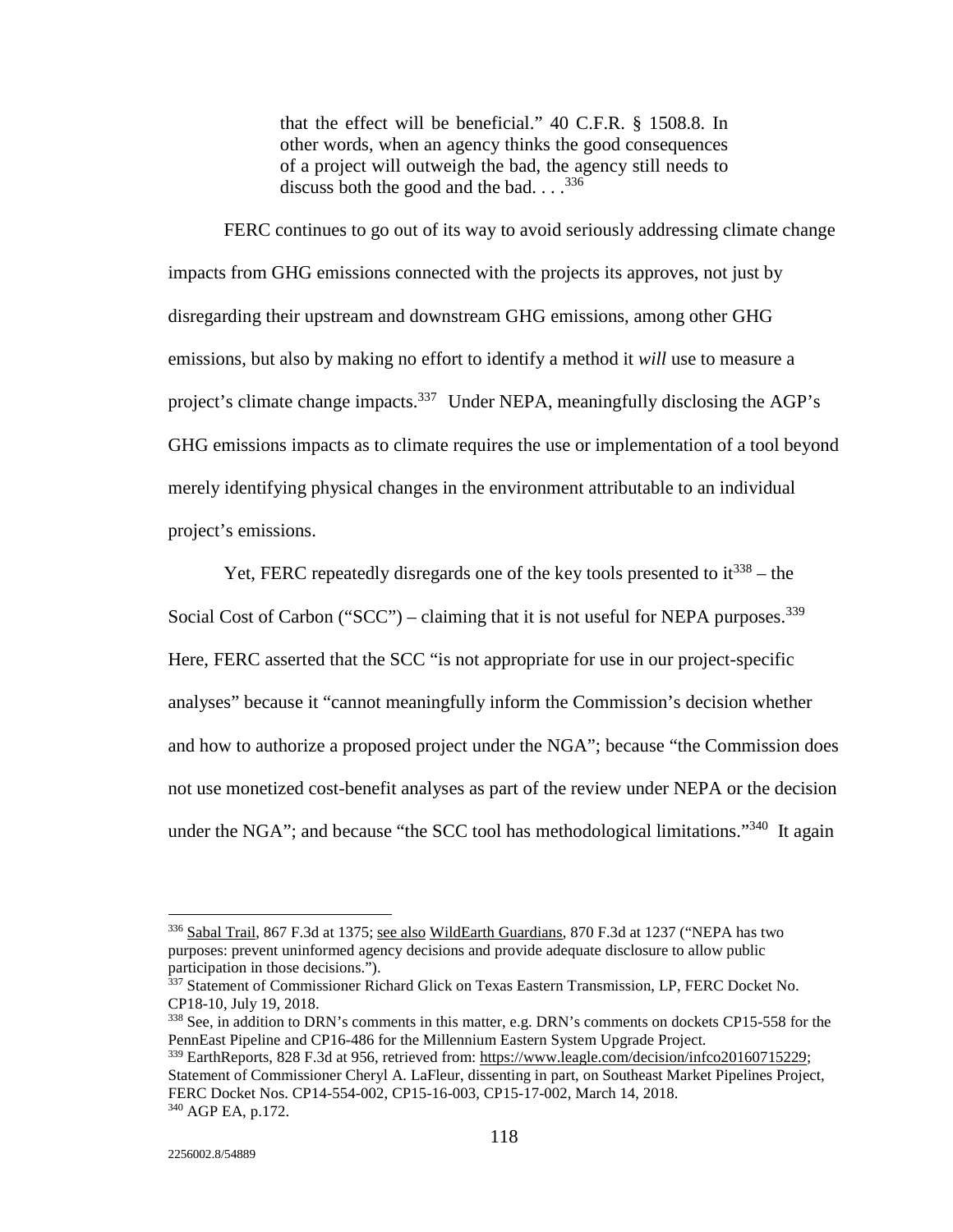adheres to that reasoning here. $341$ 

 In so doing, FERC ignored the analysis DRN specifically presented in this proceeding that debunked FERC's bases for rejecting the SCC, and that calculated the SCC of the AGP for FERC. While it remains DRN's position that it is not required to offer an alternative method to an agency with an obligation to figure out *some* way to address climate change impact significance, DRN also offered a specific other tool – ecosystem services modeling and evaluation/analysis – as another means of determining significance. FERC completely ignored this as well. Instead, it adhered to an arbitrary insignificance determination, violating the NGA and NEPA. FERC's refusal to use *any* tool or method to assess the significance of the AGP's climate change impacts makes its decision arbitrary and capricious, and not supported by reason. Likewise, by failing to assess significance, FERC failed to fully address mitigation as appropriate and necessary under NEPA and the NGA, $342$  and could not properly address alternatives in the complete manner required by NEPA.

#### **i. Social Cost of Carbon**

The SCC is "a measure, in dollars, of the long-term damage done by a ton of carbon dioxide (CO2) emissions in a given year." $343$  The SCC is important for decisionmaking because it helps agencies more accurately weigh the costs and benefits of a proposed action. Importantly, it is a tool that would allow FERC to measure, in monetary terms, the climate change impacts from a proposed pipeline project's incremental addition of GHG emissions. This would allow FERC to more accurately fulfill its NEPA

<sup>&</sup>lt;sup>341</sup> Certificate Order, ¶ 263.<br><sup>342</sup> Certificate Order, ¶ 13-14 (Glick, Commissioner, dissenting in part).<br><sup>343</sup> EPA Fact Sheet, Social Cost of Carbon, December 2016, retrieved from:

https://www.epa.gov/sites/production/files/2016-12/documents/social\_cost\_of\_carbon\_fact\_sheet.pdf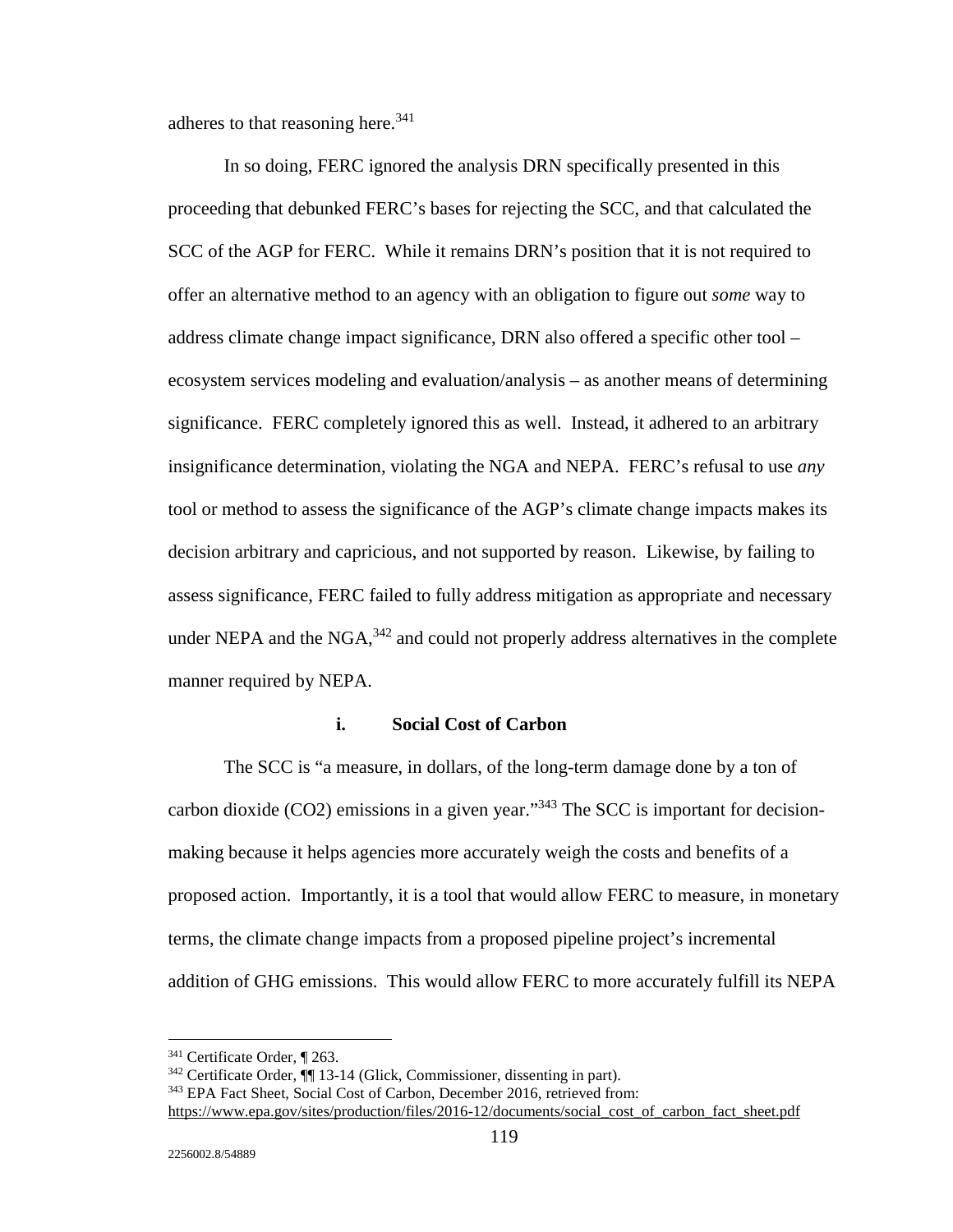and NGA mandates, and to perform its NGA "economic test" of balancing the adverse impacts of a project against its benefits in order to determine whether the project is in the public interest.

> **a. FERC's Claims Regarding The Social Cost Of Carbon Are Not Scientifically Or Economically Sound, Nor Legally Defensible**

FERC's AGP decision adopted the same reasoning that it has subscribed to

repeatedly,<sup>344</sup> yet was fully nonresponsive to DRN's comments, which provided DRN's

expert report by Spencer Phillips, Ph.D., Economist & Principal of Key-Log Economics

and Sonia Wang, Economist of *Key-Log Economics*. This report refuted FERC's claims

and also calculated conservative SCC estimates for FERC to use.

As context, in the AGP EA, FERC acknowledged that the SCC as a method for

calculating the incremental impact of GHG emissions exists, stating that:

We recognize that the SCC methodology does constitute a tool that can be used to estimate incremental physical climate change impacts, either on the national or global scale. The integrated assessment models underlying the SCC tool were developed to estimate certain global and regional physical climate change impacts due to incremental GHG emissions under specific socioeconomic scenarios.<sup>345</sup>

 Yet, FERC then went on to assert that the SCC "is not appropriate for use in our project-specific analyses" because it 1) "cannot meaningfully inform the Commission's decision whether and how to authorize a proposed project under the NGA"; because 2) "the Commission does not use monetized cost-benefit analyses as part of the review under NEPA or the decision under the NGA"; and because 3) "the SCC tool has

<sup>-</sup><sup>344</sup> Certificate Order,  $\P$  263.<br><sup>345</sup> AGP EA, p.172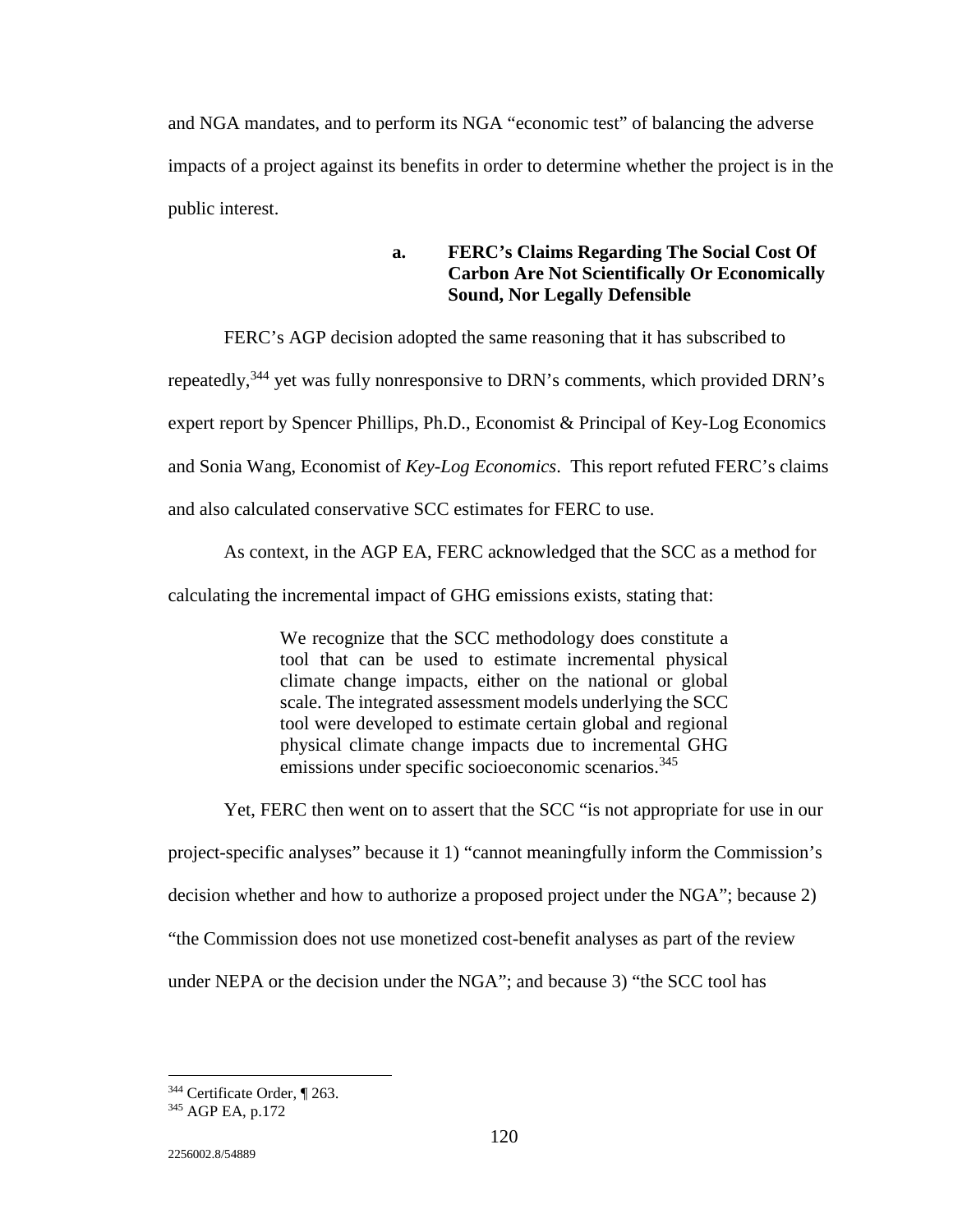methodological limitations."346

As the Key-Log Economics report explained: 347

The first of these excuses is an admission that the writers do not have the capacity to make meaning out of SCC results. The second directly contradict the Commission's policy on pipeline certification found at 88 FERC 61,227. And the first and third are absurd from an economic and scientific perspective. Facts about the residual adverse impacts of the Project are exactly what is meaningful to the Commission's decision. If the FERC staff cannot present those facts in a meaningful way, they should add capacity, either on staff or via contractors, to do the Commission and the public the necessary service.

If the standard is to ignore economic information developed using any tools that have methodological limitations, then one would expect to not see the Commission employ estimates of the economic impact of natural gas transmission projects in its decision-making. (See Appendix A for details on the limitations of economic impact models.) While this EA does not explicitly state how it arrives at the conclusion (i.e., what data and models were used or what the methodological limitations of their methods might be), the EA does present information about direct employment changes during Project construction and operation, and it states that both construction and operation would have "negligible" impacts on employment/unemployment rates in the area.

In regards to the SCC's "limitations," Key-Log Economics further explained:

It is worth noting that many believe that the SCC *understates* the full economic cost of GHG emissions, a point that the [2009 Interagency Working Group on the Social Cost of Greenhouse Gasses] concedes . . . .

> At the time, some researchers and environmentalists criticized the Obama

<u>.</u>

<sup>346</sup> AGP EA, p.172

The irony is that FERC's Certificate Policy purports to rely on economic harms-benefits balancing, but yet FERC claims it cannot address economic/monetized harms because it does not engage in monetized costbenefit analyses.

<sup>347</sup> Key-Log Economics, LLC, *The Social Cost of Carbon and the Adelphia Gateway Project,* February 2019 at 1-2.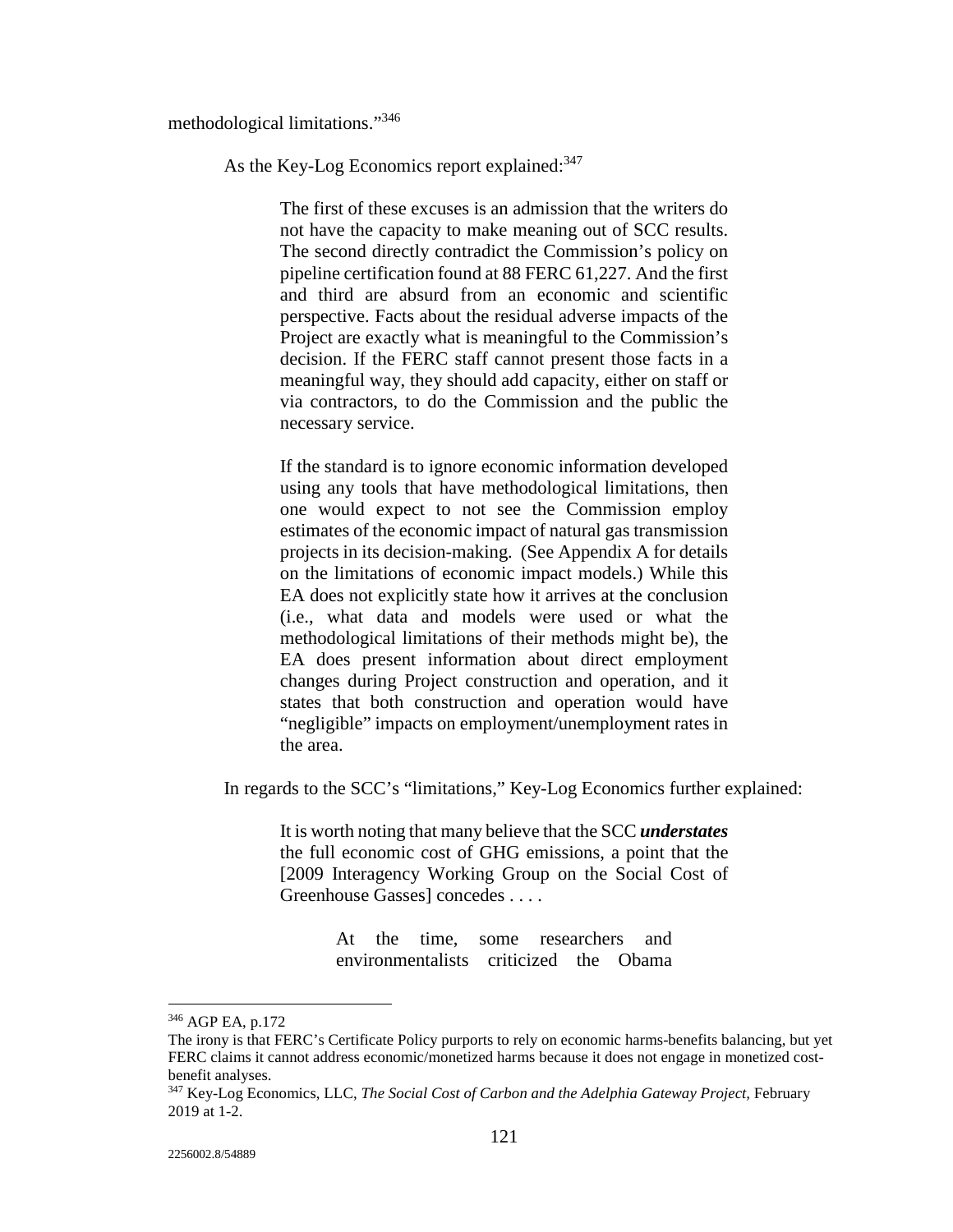number for being incomplete. It did not, for example, fully account for many plausible climate impacts like damage from increased wildfires or the loss of diverse ecosystems. In one survey of climate economists from 2015, 51 percent of respondents said the number was probably too low. Only 9 percent said it was probably too high. —Brad Plumer, New York Times, 23 August, 2018

This criticism, FERC should note, does not suggest that the SCC has no value for decision making. Rather, it simply reinforces the notion that SCC produces *conservative* estimates.<sup>348</sup>

The 2009 Interagency Working Group on the Social Cost of Greenhouse Gasses,

who developed the assembled to develop the SCC estimates, explained the "limitations"

similarly – the estimates are conservative, *not* that the estimates should be disregarded:

The models used to develop SC-CO2 estimates, known as integrated assessment models, do not currently include all of the important physical, ecological, and economic impacts of climate change recognized in the climate change literature because of a lack of precise information on the nature of damages and because the science incorporated into these models naturally lags behind the most recent research. *Nonetheless, the current estimates of the SC-CO2 are a useful measure to assess the climate impacts of CO2 emission changes*. 349

FERC's claim that it lacks the means to account, at least conservatively/partially,

for climate change impacts is absurd. Commissioners Glick and LaFleur have repeatedly

pointed this out  $-i.e.$  that FERC is incorrect in its claims that there is "no widely"

<sup>348</sup> Key-Log Economics, LLC, *The Social Cost of Carbon and the Adelphia Gateway Project,* February 2019; at 5 (emph. added).

<sup>&</sup>lt;sup>349</sup> Interagency Working Group on Social Cost of Greenhouse Gases, United States Government, 2016, emphasis added (as cited by New Key-Log report page 3, citations omitted); see also EPA Fact Sheet, Social Cost of Carbon, December 2016, retrieved from: https://www.epa.gov/sites/production/files/2016- 12/documents/social\_cost\_of\_carbon\_fact\_sheet.pdf.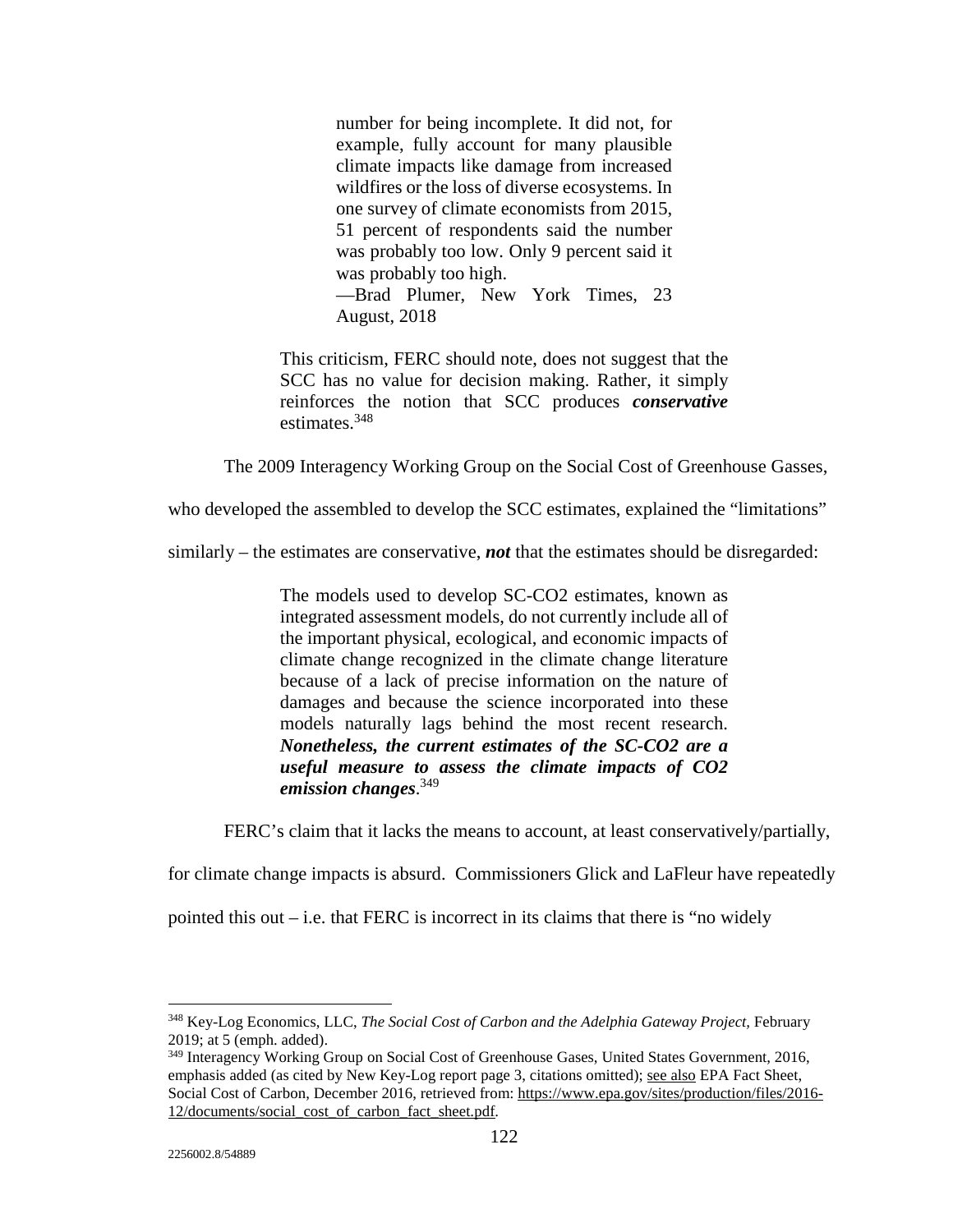accepted standard to ascribe significance to a given rate or volume of GHG emissions"350 and that "it cannot 'determine how a project's contribution to GHG emissions would translate into physical effects on the environment."<sup>351</sup>

The SCC does just that, which Commissioners LaFleur and Glick have recognized

repeatedly. 352 The SCC can at a minimum provide FERC with a starting point. As EPA

has stated, the SCC:

is meant to be a comprehensive estimate of climate change damages and includes, among other things, changes in net agricultural productivity, human health, property damages from increased flood risk and changes in energy system costs, such as reduced costs for heating and increased costs for air conditioning. However, it does not currently include all important damages.

….

The models used to develop [SCC] estimates do not currently include all of the important physical, ecological, and economic impacts of climate change recognized in the climate change literature because of a lack of precise information on the nature of damages and because the science incorporated into these models naturally lags behind the most recent research. Nonetheless, current estimates of the [SCC] are a useful measure to assess the climate impacts of CO2 emission changes.<sup>353</sup>

As the Key-Log Economic report reiterates:

It is fundamentally important that those purporting to make

https://www.epa.gov/sites/production/files/2016-12/documents/social\_cost\_of\_carbon\_fact\_sheet.pdf.

<sup>350</sup> *Florida Southeast Connection, LLC*, 162 FERC ¶ 61,233, at p.3 (2018) (LaFleur, Comm'r, dissenting) (referencing ¶ 27 in certificate order); see also id. at p.5-8 (Glick, Comm'r, dissenting).

<sup>&</sup>lt;sup>351</sup> Statement of Commissioner Cheryl A. LaFleur on Texas Eastern's Texas Industrial Market Expansion Project, FERC Docket No. CP18-10, July 19, 2018, at p.2, referencing Texas Eastern Certificate Order at P 33; see also id. at p.4 (Glick, Commissioner, dissenting).

<sup>&</sup>lt;sup>352</sup> Statement of Commissioner Richard Glick on Northwest Pipeline, LLC, FERC Docket Nos. CP17-441-000, CP17-441-001, July 19, 2018. See also Texas Eastern Transmission, LP, July 19, 2018, Docket No.: CP18-10-000; partial dissent on Columbia Gas Transmission, L.L.C., July 19, 2018, Docket No.: CP17-80- 000; July 19, 2018, Docket No.: CP17-80-000; partial dissent of the Northwest Pipeline certificate order; Statement of Commissioner Richard Glick on Mountain Valley Pipeline, LLC , FERC Docket Nos. CP16- 10-000 and CP16-13-000, June 15, 2018; Statement of Commissioner Cheryl A. LaFleur on Southeast Market Pipelines Project, FERC Docket Nos. CP14-554-002, CP15-16-003, CP15-17-002, March 14, 2018. 353 EPA Fact Sheet, Social Cost of Carbon, December 2016, retrieved from: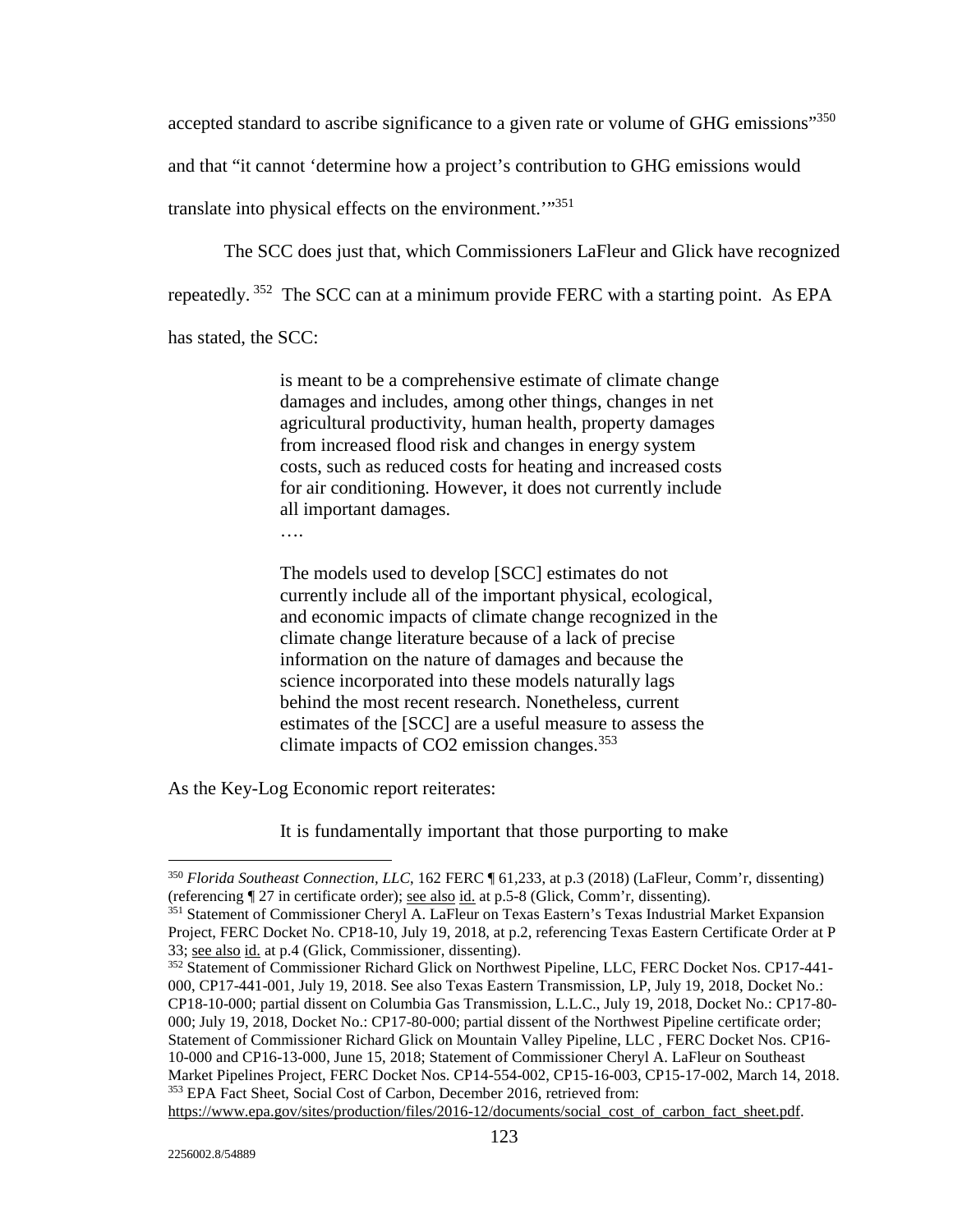decisions about what is good and bad for society do so with a full set of facts. In this case, that means actually estimating and weighing the societal costs of the AGP. Completion of such an analysis would begin to make it possible that the Commission's later decisions on whether or not certify the project would be informed by relevant facts.

That information should include estimates of the full external costs of transmission projects, including the cost of GHG emissions associated with the projects, including both upstream and downstream emissions.354

…

 "The fact that consideration of climate change is difficult does not alleviate our responsibilities under the Natural Gas Act (NGA) and NEPA to determine the significance of GHG emissions."<sup>355</sup> "The Commission cannot point to the mere presence of uncertainty over upstream and downstream GHG emissions to excuse it from considering the harm from the Project's contribution to climate change." 356

 FERC has an obligation to use the available science and economic data, including the SCC's conservative estimates and, "in the face of indefinite variables, '. . . make educated assumptions about an uncertain future.'"<sup>357</sup> FERC does none of this. This is despite DRN and other public stakeholders having demonstrated to FERC the ability to determine the magnitude of adverse impacts and their significance using the SCC's conservative estimates for three recently approved pipeline projects (Millennium's Eastern System Upgrade: **\$51.8 - 434.5 million;** the PennEast Pipeline: **\$301.8 - 2,339.0 million;** Atlantic Sunrise Pipeline: **\$466.5 - 3,615.1 million)**. 358

<sup>354</sup> See Key-Log Economics, LLC, *The Social Cost of Carbon and the Adelphia Gateway Project,* February 2019 at pages 1 and 2, respectively. Citations omitted.

<sup>355</sup> Statement of Commissioner Cheryl A. LaFleur on Texas Eastern's Texas Industrial Market Expansion Project, FERC Docket No. CP18-10, July 19, 2018.

<sup>356</sup> Statement of Commissioner Richard Glick on Columbia Gas Transmission, L.L.C., FERC Docket Nos. CP17-441 and CP17-441-001No. CP17-80, July 19, 2018.

<sup>&</sup>lt;sup>357</sup> Statement of Commissioner Richard Glick on Texas Eastern Transmission, LP, FERC Docket No.<br>CP18-10, July 19, 2018. See <u>Sierra Club v. FERC</u>, 867 F.3d 1357 (D.C. Cir. 2017) (No. 16-1329). <sup>358</sup> The Social Cost of Carbon and the Adelphia Gateway Project, February 2019.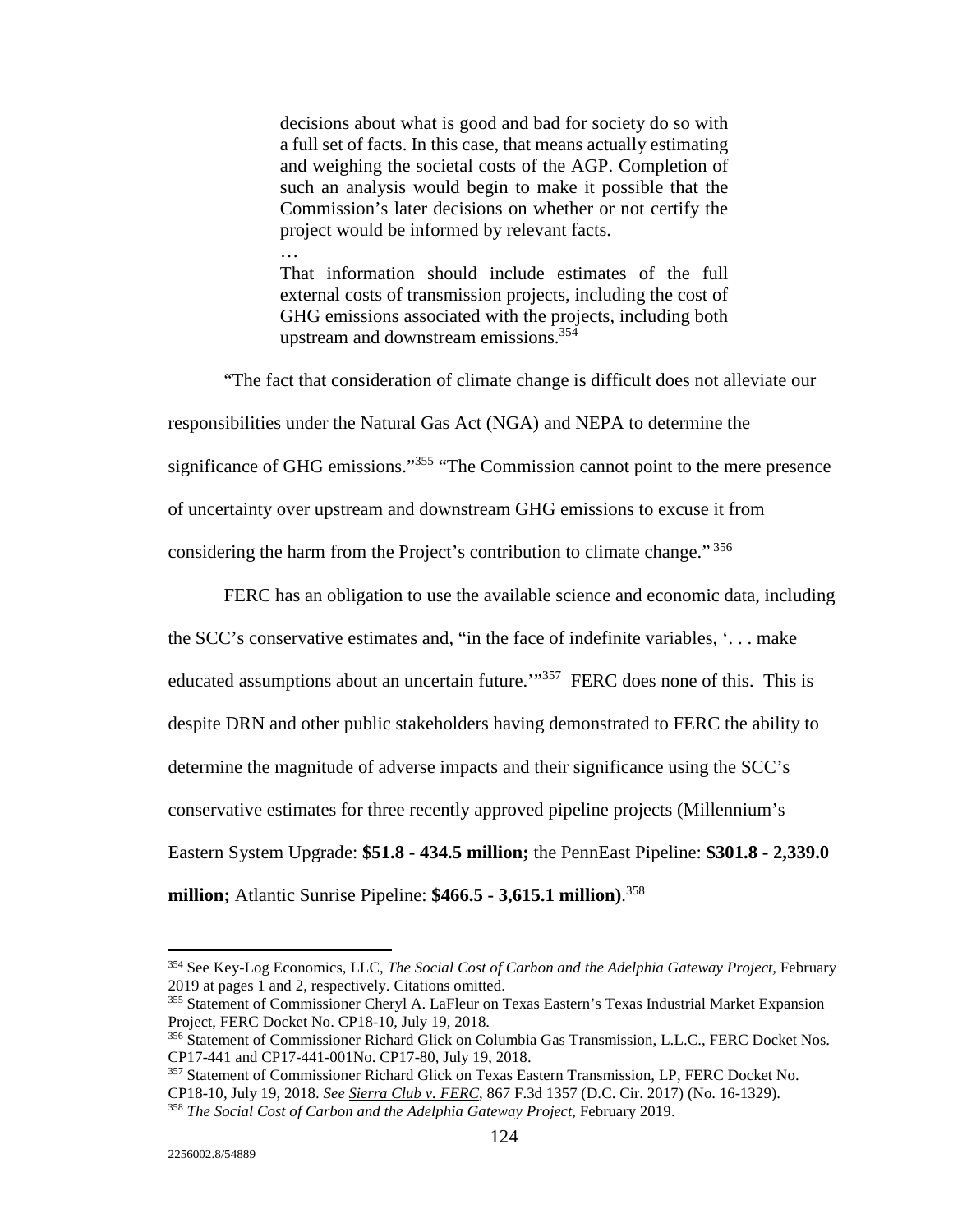#### **b. Social Cost of Carbon of the AGP**

 Again here, while FERC has failed to use the SCC, DRN's experts have calculated a conservative range of SCC estimates to demonstrate to FERC the scale and significance of the costs at stake.

 The SCC is a "scientifically-derived metric" to translate tonnage of carbon dioxide or other greenhouse gases to the cost of long-term climate harm,  $359$  and remains generally accepted in the scientific community.360 Cost monetization, which the SCC provides, is appropriate and required where available "alternative mode[s] of [NEPA] evaluation [are] insufficiently detailed to aid the decision-makers in deciding whether to proceed, or to provide the information the public needs to evaluate the project effectively."361 Additionally, several courts and two of the five Commissioners have provided consistent support for using the SCC as a tool in the analysis of similar pipeline projects.362 Even the U.S. Environmental Protection Agency has also recommended the use of the SCC in project review.<sup>363</sup>

 Here, Adelphia estimated that the Project would contribute an equivalent of 4,861,766 CO2e metric tons of GHG emissions per year, based on a "full-burn" estimate – i.e. the assumption that "all of the incremental increase in volumes of natural gas

<sup>&</sup>lt;sup>359</sup> PennEast Pipeline Rehearing Order (LaFleur, Comm'r, dissenting) at 4-5.<br><sup>360</sup> 40 C.F.R. § 1502.22(b)(4) (2018).<br><sup>361</sup> <u>Columbia Basin Land Prot. Ass'n v. Schlesinger</u>, 643 F.2d 585, 594 (9th Cir. 1981).<br><sup>362</sup> <u>See, e</u>

Mont. 2017); High Country Conservation Advocates v. U.S. Forest Serv., 52 F. Supp. 3d 1174, 1190-91 (D. Colo. 2014); NEXUS Gas Transmission, LLC; Texas Eastern Transmission, LP; DTE Gas Company; Vector Pipeline L.P., 164 FERC ¶ 61,054 at P 61,340 (2018); PennEast Pipeline Rehearing Order (LaFleur, Comm'r, dissenting) at 6. ("[T]he Social Cost of Carbon provides a meaningful approach for considering the effects that the Commission's certificate decisions have on climate change."); Commissioner LaFleur, ("[T]he Social Cost of Carbon can meaningfully inform the Commission's decision-making to reflect the climate change impacts of an individual project.").

<sup>363</sup> United States Environmental Protection Agency, Comments on FERC Docket No. PL18-1-000, Accession Number 20180621-5095 at 4–5, June 21, 2018.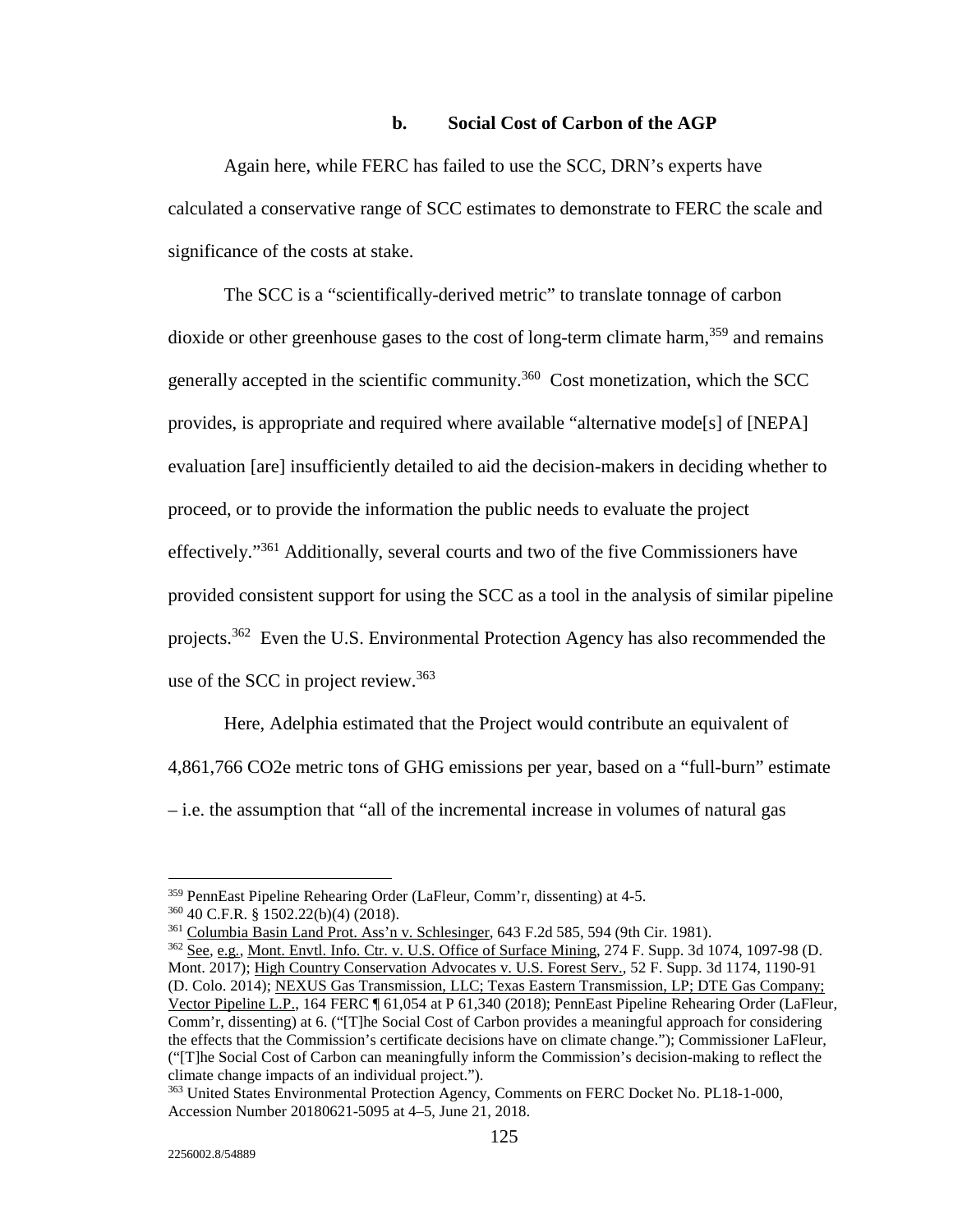transported by the Project would be combusted for use as a fuel source."364 As was the case for nearly all project impacts estimated by Adelphia, this calculation was based on the Project's natural gas capacity prior to Adelphia's amended application, which increased the AGP's capacity by  $75,000$  Dth/day.<sup>365</sup>

 Adelphia casts this full-burn estimate as "a worst-case potential impact of this Project from a GHG emissions quantity perspective," however, as Clean Air Council explains in their in their comment on the EA:

> [Adelphia] calls this a worst-case scenario in terms of climate impact, but that is not the case. As noted above, methane is a much more potent greenhouse gas than carbon dioxide, which is what results when gas is burned. The worst-case scenario is that the gas leaks or is vented, rather than being burned. The most likely scenario is that most of the gas is burned and some of it leaks. $366$

Further, as explained throughout this rehearing request and DRN's comment, a full-burn

estimate would underestimate the AGP's GHG emissions and associated climate change

impacts by failing to account for: 1) leaking and venting of methane throughout the

pipeline system; and 2) upstream GHG emissions. The full-burn estimate also does not

account for cumulative or similar actions. Even so, FERC even rejected Adelphia's full-

burn estimate for the faulty reasoning discussed in Section IV.C.3. regarding downstream

emissions, failing to address that full-burn estimate as part of the EA.<sup>367</sup>

DRN's expert used information from the record to calculate an updated estimate

<sup>-</sup><sup>364</sup> Adelphia Gateway, LLC, Adelphia Gateway Project Resource Report 1 at 43. FERC Docket No. CP18-46, January 2018

<sup>365</sup> See Abbreviated Application for Adelphia Gateway, LLC, FERC Docket No. CP18-46, January 11, 2018; and Adelphia Gateway Project Amendment to Application, Docket No. CP18-46-001, Accession No. 20180831-5215

<sup>366</sup> Adelphia Gateway, LLC, Adelphia Gateway Project Resource Report 1 at 43. FERC Docket No. CP18-46, January 2018

<sup>367</sup> Adelphia Gateway Project Environmental Assessment, Docket No. CP18-46-000 and CP18-46-001, Accession No. 2019104-3005 at 132.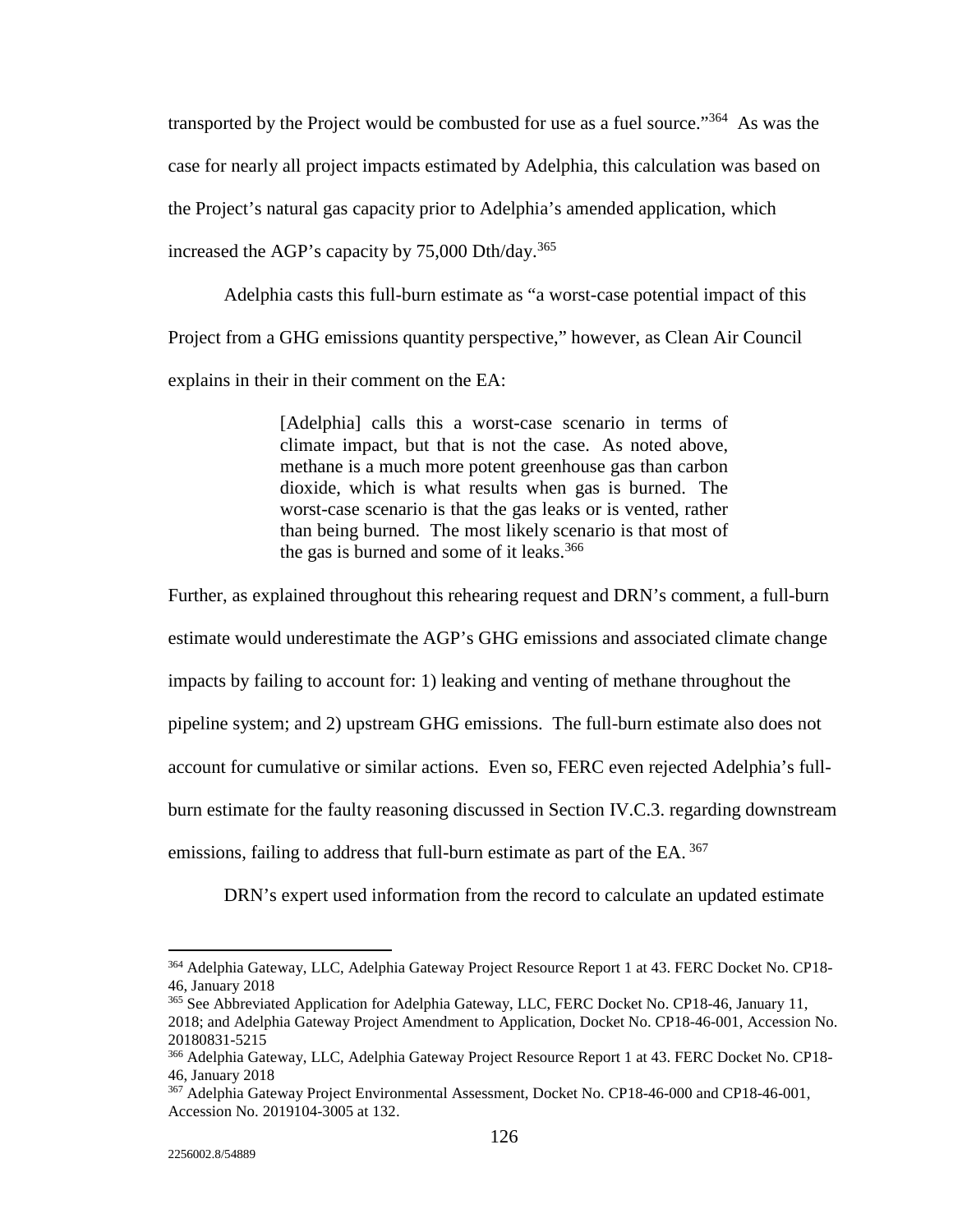of the additional natural gas capacity of the Project and the resulting incremental GHG emissions downstream<sup>368</sup>, and, as further explained in the report and summarized below, determined the AGP's cost using the SCC to be over *\$91.4 million annually*. As DRN's expert report explained:

> For each year of AGP operation, this calculation yields an estimate of the cost to society of GHG emissions in that year, but in dollars that, due to the discounting (and to a lesser degree the adjustment for inflation) can make sense to decisionmakers today. If we sum those estimates across all years of operation (i.e., 2020 through 2050), we obtain an estimate of the total SCC for the AGP.<sup>369</sup>

Key-Log Economics further calculated the SCC of the incremental capacity added

by the AGP over the 30-year operation period using "the 5% average, 2.5% average, and

the 3% 95<sup>th</sup> percentile discount rate estimates provided by the 2016 interagency Working

Group estimates, as well as the new estimates developed under the new interim guidance

from the Trump Administration<sup>370</sup>," in order to provide "a sense of the possible range of

"In 2017, President Trump disbanded the interagency work group and tasked the EPA with producing new interim SCC numbers based only on damages occurring within domestic borders, and using 3% and 7% discount rates (Table 1) (Plumer, 2018 & U.S. Environmental Protection Agency, 2017). Clearly this directive results in radically lower estimates of the cost of each tonne of GHG emitted.

<sup>&</sup>lt;sup>224</sup> See Key-Log Economics, LLC, *The Social Cost of Carbon and the Adelphia Gateway Project*, February at 5-6:

<sup>&</sup>quot;If completed, the AGP will have result in the transport of a total of 850 million cubic feet (MCF) of natural gas per day. Some of this is existing capacity being acquired, and some is new capacity developed through the construction of pipelines, compressor stations, and other infrastructure (Federal Energy Regulatory Commission, 2019). Of this total, 325 MCF/day is new or incremental capacity created by the project. That includes an additional 250 MCF/day along the southern end of the existing mainline and an increase of 75 MCF/day along the northern segment."<br><sup>369</sup> Key-Log Economics, LLC, *The Social Cost of Carbon and the Adelphia Gateway Project*, February.

<sup>369</sup> Key-Log Economics, LLC, *The Social Cost of Carbon and the Adelphia Gateway Project,* February. 370 See Key-Log Economics, LLC, *The Social Cost of Carbon and the Adelphia Gateway Project,* February 5-6:

By focusing only on potential climate change related costs in the United States, the Trump Administration is ignoring the fact that climate change is a global issue and that emissions created in the U.S. have the ability to affect other global states and vice versa. If the U.S. disregards emissions impacts on other countries, the U.S. is setting the precedent for other countries to do the same (Plumer, 2018). Furthermore, the reality is that future climate change impacts will have an effect on the United States. According to the National Academy of Sciences, "Climate change in other regions of the world could affect the United States through such pathways as global migration, economic destabilization, and political destabilization" (National Academies of Sciences, 2017).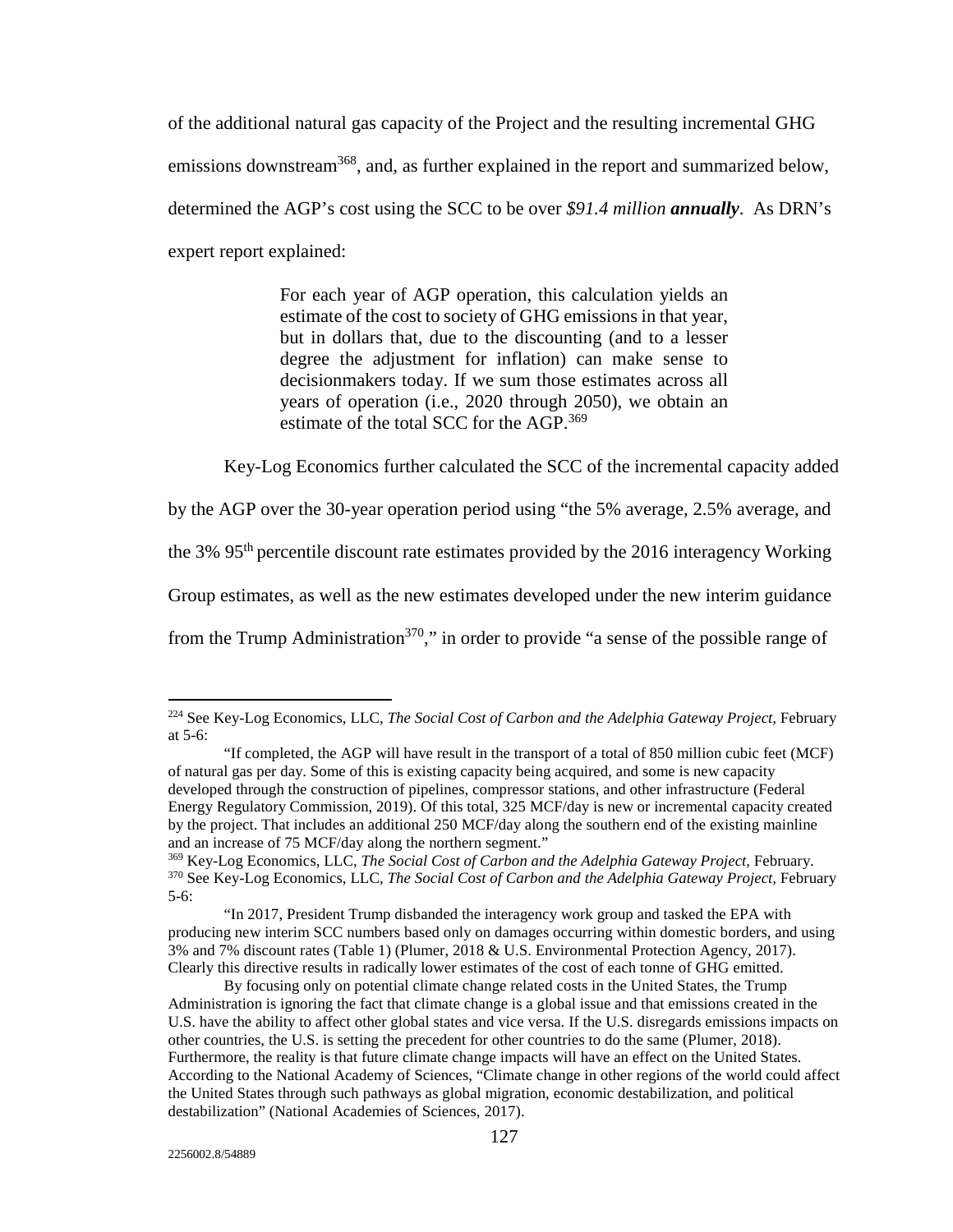SCC effects due to the AGP", finding that:

the SCC of the incremental capacity added by the project over the 30-year operation period ranges from **\$4.4 to \$40.0 billion** (2018\$). Under the Trump Administration's new guidance, these estimates drop to a range of **\$0.3 to \$1.7 billion**. 371

But, as Key-Log Economics explains, "It is important to note that these are low

estimates of what would be the actual social cost of carbon associated with the AGP, and

why":<sup>372</sup>

First, the methods here assume that each MCF makes it through the pipeline and is combusted for heating, power generation, or some other useful purpose. The reality is that some of the methane will leak from the pipes, valves, and other facilities, and some will be deliberately released during blowdowns at the compressor stations. Because methane is a GHG 86 times more potent than carbon dioxide in the coming decades run and 34 times more potent over the next century (Intergovernmental Panel on Climate Change, via Vaidyanathan, 2015), the leaks, blowdowns, and other fugitive emissions will have a much greater impact on climate change than will the CO2 released as a product of methane combustion by its end users.

In addition, and to the extent that excess natural gas transmission capacity would induce the development, extraction, and delivery of more natural gas than would otherwise be the case. Thus the AGP would be responsible for some additional "upstream" GHG emissions. The upstream GHG/SCC effects of certifying the AGP, therefore, would include not only the GHG emissions

In the new interim SCC estimates, the EPA also uses different discount rates to estimate the future impacts of climate change. A discount rate is used to value costs and benefits across time, or in other words, what is the opportunity cost of spending money today to fight climate change impacts in the future. A higher discount rate, like the 7% discount rate used in the new interim SCC estimate, results in a lower social cost for carbon. Economists, however, argue that higher discount rates are not appropriate for addressing long-range problems like climate change because issues like ocean acidification or melting ice caps can have effects lasting centuries (Plumer, 2018)."

<sup>&</sup>lt;sup>371</sup> Key-Log Economics, LLC, *The Social Cost of Carbon and the Adelphia Gateway Project*, February; at 7, emphasis added

<sup>372</sup> Key-Log Economics, LLC, *The Social Cost of Carbon and the Adelphia Gateway Project,* February; at 7-8, citations omitted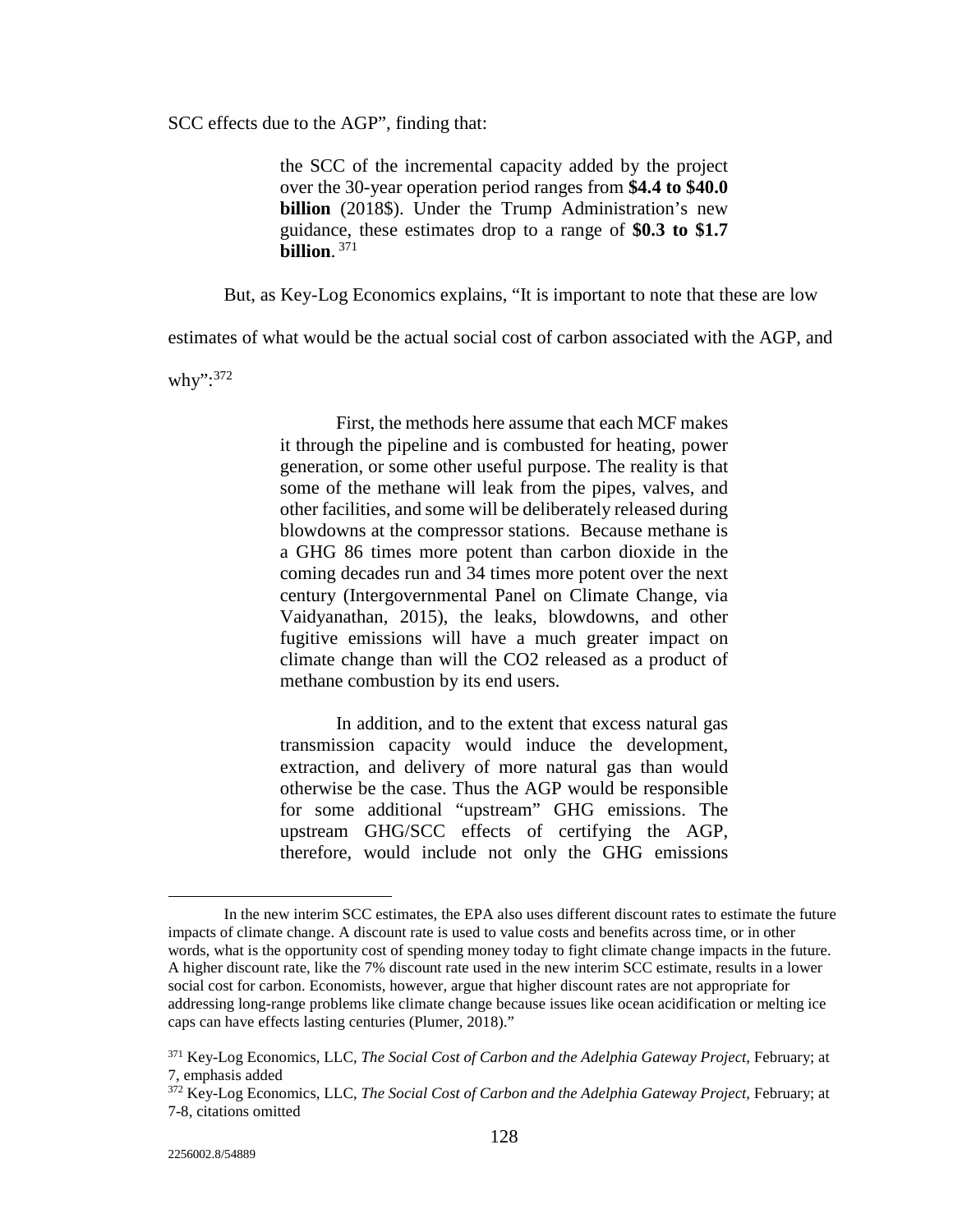associated with the use of the gas transported, but also those emissions associated with the extraction of the gas in the first instance.

Despite being low estimates, these calculations provide indispensable data with regard to FERC's environmental and public interest determination analyses. Indeed, FERC's Section 7 duty to consider the public interest is "broader than promoting a plentiful supply of cheap gas."<sup>373</sup> Specifically, this economic test must "balance 'the public benefits against the adverse effects of the project.'" 374

 Here, FERC has failed to use the SCC. The current record is inadequate for FERC to justify its decision under, and to comply with, the NGA and NEPA.

## **ii. FERC Rejected, Without Any Explanation or Use of Another Tool, An Ecosystem Services Analysis to Address the AGP's Climate Change Impacts from GHG Emissions**

 "Ecosystem services" is a term describing a phenomenon of "benefits that flow from nature to people."375 These benefits include tangible physical quantities, such as food, timber, clean drinking water; life support functions like assimilating waste that ends up in air and water or on the land; as well as aesthetics, recreational opportunities, and other benefits of a more cultural, social, or spiritual nature. By applying per-acre ecosystem service productivity estimates (denominated in dollars per acre per year) to various ecosystem service types, FERC could estimate ecosystem service value produced (or lost) per year in the periods before, during, and after construction of the AGP.

Yet, FERC has failed to use any of the existing resources, such as the

<u>.</u>

<sup>373</sup> *Fla. Gas Transmission Co. v. FERC*, 604 F.3d 636, 650 (D.C. Cir. 2010); *see also* 15 U.S.C. § 717f(e) (2012).<br><sup>374</sup> Sierra Club v. FERC, 867 F.3d 1357, 1373 (D.C. Cir. 2017).

<sup>&</sup>lt;sup>375</sup> Delaware Riverkeeper PennEast Rehearing Request (quoting Key-Log Report); Comment on FERC Docket No. PL18-1 by Key-Log Economics, LLC, July 23, 2018.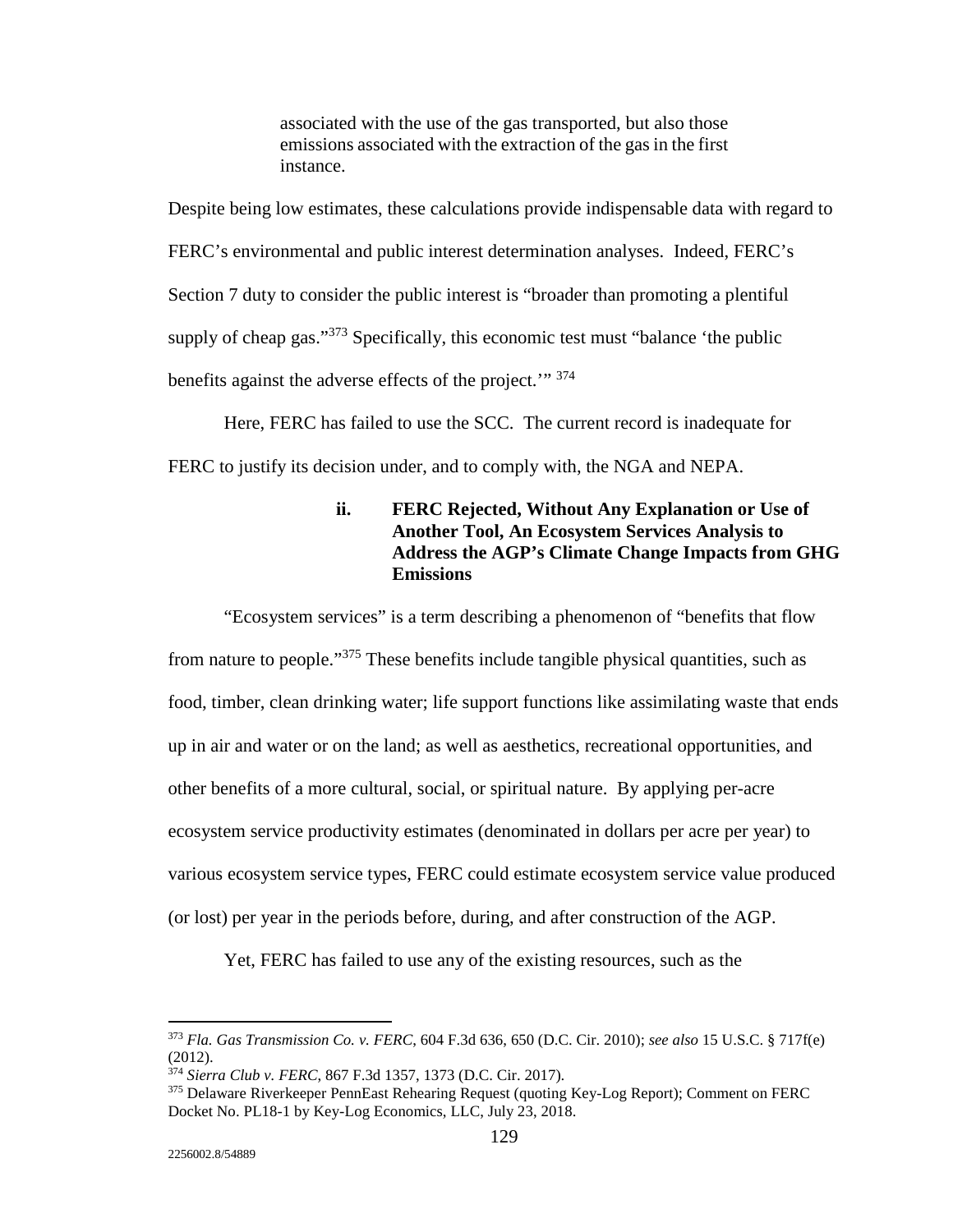methodologies outlined in *Federal Resource Management and Ecosystem Services* or *Best Practices for Integrating Ecosystem Services into Federal Decision Making*, to estimate the loss of ecosystem services related to AGP construction and operation for its NEPA or NGA review. Indeed, FERC openly failed to explain why, as part of its decision or the EA, why it failed to use these readily available tools.<sup>376</sup> It simply ignored the fact that DRN offered it another tool, and failed to explain why FERC simply cannot find *any* tool or other mechanism to determine the significant of a project's GHG emissions and their climate change impacts. The only answer thus far appears to be that FERC simply does not want to take that step, which Commissioners LaFleur and Glick have repeatedly pointed out. However, that step is required under NEPA,<sup>377</sup> and it is necessary to fulfilling FERC's NGA duties. Simply FERC disagrees with D.C. Circuit's decisions to the contrary is no excuse for failing to fulfill its obligations.<sup>378</sup>

 Failing to consider ecosystem service losses means many of the economic consequences of environmental impacts, both climate change and GHG emissions impacts (as discussed in this Section) and otherwise (as discussed in Section IV.C.3. and more extensively in DRN's comments) have not been accounted for. FERC's willful ignorance of readily available analytical tools to inform a qualitative or quantitative assessment of the AGP's impacts violates its responsibilities under NEPA and the NGA and distorts the true impacts of the AGP.

### **e. FERC Failed to Address Climate Change Impacts on the AGP Itself, and on the AGP's Environmental and Economic Effects**

<u>.</u>

<sup>&</sup>lt;sup>376</sup> Certificate Order, ¶¶ 262-263. *See Sierra Club v. FERC*, 867 F.3d at 1375.<br><sup>377</sup> Fla. SE. Connection, LLC, et. al, 162 FERC ¶ 61,233, pp.2-3 (LaFleur, Commissioner, dissenting in part).

<sup>378</sup> See, e.g., Fla. SE. Connection, LLC, et. al, 162 FERC ¶ 61,233, ¶ 29; id. at pp.4-5 (Glick,

Commissioner, dissenting); Certificate Order, Concurrence of Commissioner McNamee.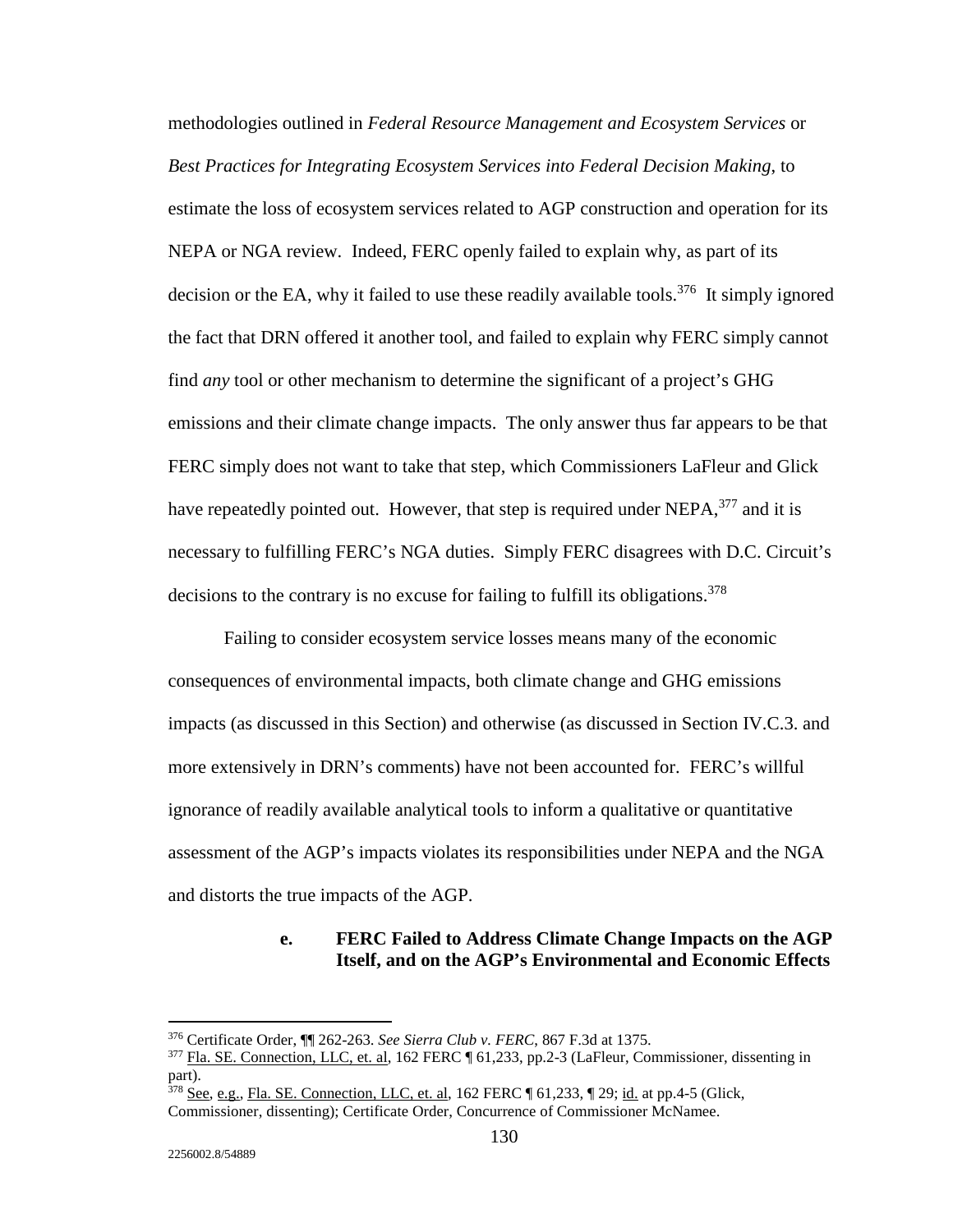CEQ's 2016 GHG emissions and climate change guidance states that agencies should, among other issues, address "[t]he effects of climate change on a proposed action and its environmental impacts."379 Consistent with its treatment of GHG emissions and climate change impacts, as discussed above, FERC gave no consideration to how climate change would impact the AGP itself (including the goals and purposes the AGP seeks to serve), or how climate change would exacerbate the AGP's environmental and economic impacts. Thus, FERC violated NEPA and failed to conduct a proper public interest inquiry under the NGA.

 For instance, AGP construction and operations are not immune to the effects of the changing climate in our region. However, nowhere does FERC address how climate change impacts the AGP itself.

 As for climate change and its worsening of the AGP's impacts, again, FERC fails to address this. For instance, FERC continues to rely on its Plans and Procedures, including its upland erosion control plan, to downplay the AGP's impacts. Aside from the fact that DRN has already demonstrated how flawed these Plans and Procedures are, FERC has given no thought or analysis here to how climate change significantly disrupts or alters the effectiveness of the very Plans and Procedures FERC relies upon to find that there is no significant environmental impact. Climate change is making much of what FERC has relied upon irrelevant or significantly outdated, yet FERC still finds that there will be no significant impacts relative to the AGP.

### **7. Impacts Assessment for the AGP Incomplete and Cannot Support NEPA or NGA Compliance, or Approval of the AGP**

Due to the above-listed failures, data gaps, conclusory statements, and other flaws

<sup>379 2016</sup> CEQ Guidance, p.4; see also, e.g., id. at pp.2, 20-22, 23, 24; DRN 2-28-19 Comments (pp. 41-42).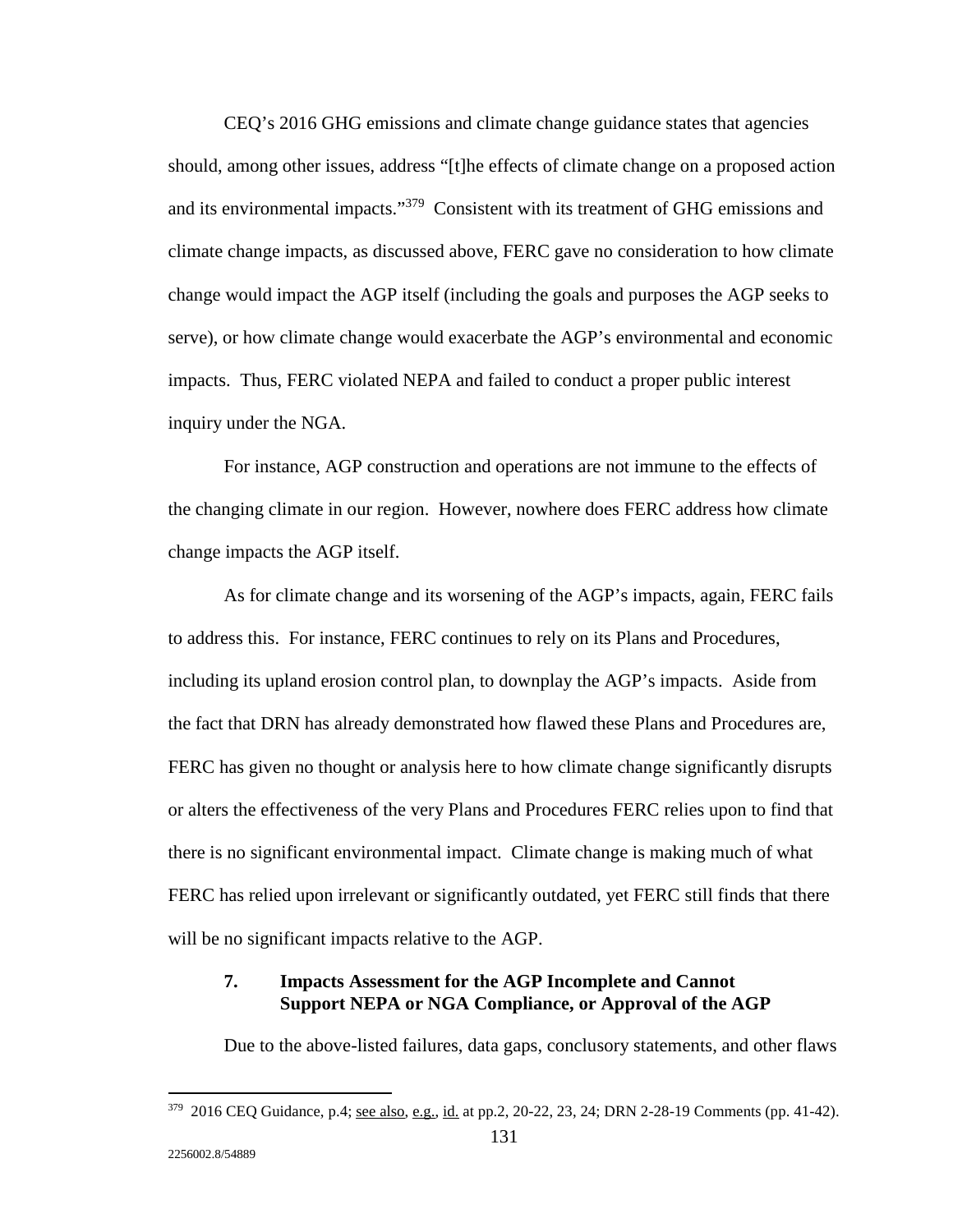in FERC's analysis, FERC's EA and associated reasoning just for the AGP (before considering it together with cumulative and similar actions, or considering the impacts of the AGP's foreseeable expansion, which FERC also failed to address) is highly deficient and cannot support the determinations that FERC has reached in support of its decision to approve the AGP, including determinations that it has complied with NEPA or that it has properly carried out its obligations under the NGA.

### **D. FERC's Alternatives Analysis is Fundamentally Flawed**

 The various data gaps, analytical failures, and assumptions on which FERC's decision is based, including as to climate change impacts, as detailed above, all substantially hindered a proper alternatives analysis under NEPA. Thus, FERC's decision violates NEPA. Other problems with FERC's alternatives analysis are detailed below and further demonstrate that FERC failed to take the requisite "hard look" at alternatives.

#### **1. General Overview of Alternatives Analysis Requirements**

 "The CEQ regulations require agencies, in preparing an EIS or EA, to '[r]igorously explore and objectively evaluate all reasonable alternatives.'"380 An evaluation of alternatives is the "'heart of the [EIS]' or EA."<sup>381</sup> The determination – by both agencies and courts – of whether an alternative is "reasonable," is guided by the same "rule of reason"<sup>382</sup>, which "necessarily governs both which alternatives the agency must discuss, and the extent to which it must discuss them."<sup>383</sup>

<sup>380</sup> National Parks Conservation Association v. United States, 177 F.Supp.3d 1, 17–18 (D.D.C. 2016) (quoting 40 C.F.R. § 1502.14(a)).

<sup>&</sup>lt;sup>381</sup> Id. 382 See Citizens Against Burlington, Inc. v. Busey, 938 F.2d 190, 195-96 (D.C. Cir. 1991) ("CAB"); Theo.<br>Roosevelt Conserv. P'ship v. Salazar, 616 F.3d 66, 73 (D.C. Cir. 2011) ("TRCP").

<sup>&</sup>lt;sup>383</sup> Alaska v. Andrus, 580 F.2d 465, 475 (D.C. Cir. 1978) (emphasis added) vacated in part sub nom. W. Oil & Gas Ass'n v. Alaska, 439 U.S. 922 (1978*);* see also Hodel, 865 F.2d at 294 ("NEPA's requirement of a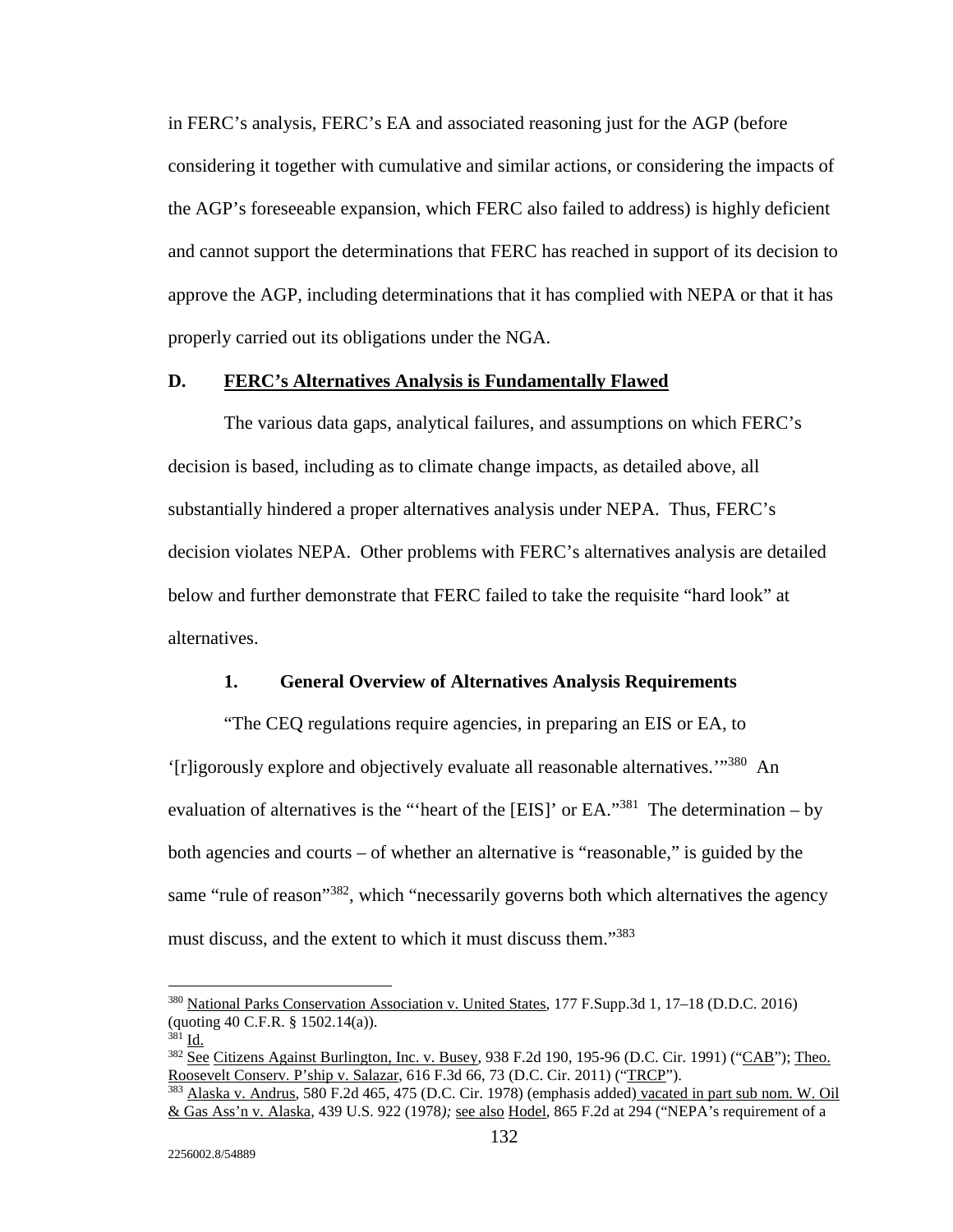To start its alternative analysis, FERC identified the considerations that factor into their decision making. The first consideration is "whether or not [the alternative] could satisfy the [Project's] stated purpose."<sup>384</sup> The second consideration is "feasibility and practicality" of the alternative (looking at economic and construction impacts).385 The final consideration evaluates whether the alternative "provides a significant environmental advantage" which "requires a comparison of the impacts on each resources as well as an analysis of impacts on resources that are not common to the alternatives being considered."386 However, FERC failed to use these considerations to evaluate a wide variety of alternatives, and in turn, violated NEPA.

 Further, the alternatives analysis "mandated by NEPA is to be an evaluation of alternative means to accomplish the general goal of an action; it is not an evaluation of the alternative means by which a particular applicant can reach his goals."<sup>387</sup> However, as discussed below, FERC did precisely that – in fact, it improperly narrowed the AGP's purpose substantially even from *Adelphia's* own characterization of the AGP's purpose.

### **2. FERC Defined the AGP's Purpose Too Narrowly, Effectively Eliminating Evaluation of Other Reasonable Alternatives**

FERC cannot interpret the Project's purpose and need so narrowly that every

conceivable alternative is ruled out by definition.<sup>388</sup> "[A]n agency may not define the

discussion of alternatives . . . should be superintended according to a 'rule of reason'").

<sup>384</sup> Adelphia Gateway Project Environmental Assessment, Docket No. CP18-46-000 and CP18-46-001, Accession No. 2019104-3005 at 175

<sup>&</sup>lt;sup>385</sup> Adelphia Gateway Project Environmental Assessment, Docket No. CP18-46-000 and CP18-46-001, Accession No. 2019104-3005 at 175

<sup>386</sup> Adelphia Gateway Project Environmental Assessment, Docket No. CP18-46-000 and CP18-46-001, Accession No. 2019104-3005 at 175

<sup>387</sup> Van Abbema v. Fornell, 807 F.2d 633, 638 (7th Cir. 1986); see also Nat'l Parks & Conservation Ass'n v. Bureau of Land Mgmt., 606 F.3d 1058, 1070 (9th Cir. 2010)("private interests" cannot "define the scope of the proposed project").

<sup>388</sup> See Simmons v. U.S. Army Corps of Eng'rs, 120 F.3d 664 (7th Cir. 1997) (cautioning agencies not to put forward a purpose and need statement that is so narrow as to "define competing 'reasonable alternatives' out of consideration (and even out of existence)"); Nat'l Parks & Cons. Ass'n v. Bureau of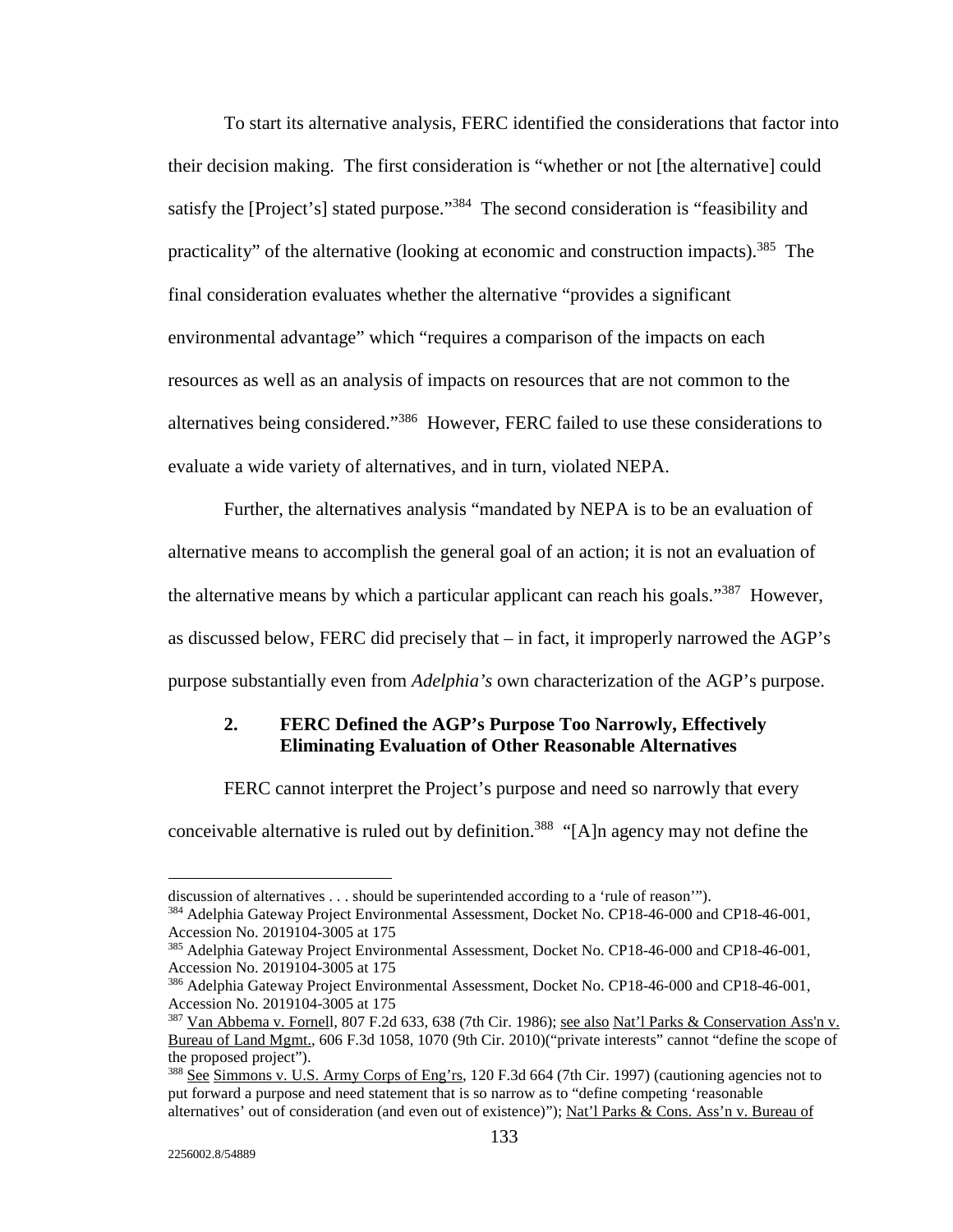objectives of its action in terms so unreasonably narrow that only one alternative from among the environmentally benign ones in the agency's power would accomplish the goals of the agency's action, and the EIS would become a foreordained formality."389

However, FERC did just that in the EA's alternatives analysis section. FERC redefined and consequently narrowed Adelphia's stated purpose, ensuring that only natural gas projects could be considered in the alternatives analysis. It failed to "look hard at the factors relevant to the definition of purpose."<sup>390</sup> According to the EA, the Project's stated purpose in the alternatives analysis is:

> providing about 250 and 350 million cubic feet per day of natural gas per day on the northern segment of the existing mainline and the 20-in-diameter pipeline, respectively, as well as adding 250 million cubic feet per day of natural gas capacity on the southern segment of the existing mainline and including two new laterals. As proposed the Project would increase service to industrial facilities in the Philadelphia area, serve additional markets in the northeast US, and maintain service to existing power plants.<sup>391</sup>

This definition of the Project's purpose is substantially stricter than the one

articulated in the Purpose and Scope section in the beginning of the EA *and which* 

*factored into FERC's determination of project need*. 392 FERC disputes this, claiming that

there was no substantial difference and that "[t]he applicant's statement of purpose and

need informs the choice of alternatives," but Adelphia's statement describing the AGP's

Land Mgmt., 606 F.3d 1058, 1072 (9th Cir. 2009) (finding a purpose and need statement that included the agency's goal to address long-term landfill demand, and the applicant's three private goals was too narrowly drawn and constrained the possible range of alternatives in violation of NEPA). 389 Citizens Against Burlington, Inc. v. Busey, 938 F.2d 190, 196 (D.C. Cir. 1991).

<sup>390</sup> Id.

<sup>&</sup>lt;sup>391</sup> Adelphia Gateway Project Environmental Assessment, Docket No. CP18-46-000 and CP18-46-001, Accession No. 2019104-3005 at 175

<sup>&</sup>lt;sup>392</sup> Adelphia Gateway Project Environmental Assessment, Docket No. CP18-46-000 and CP18-46-001, Accession No. 2019104-3005 at 2.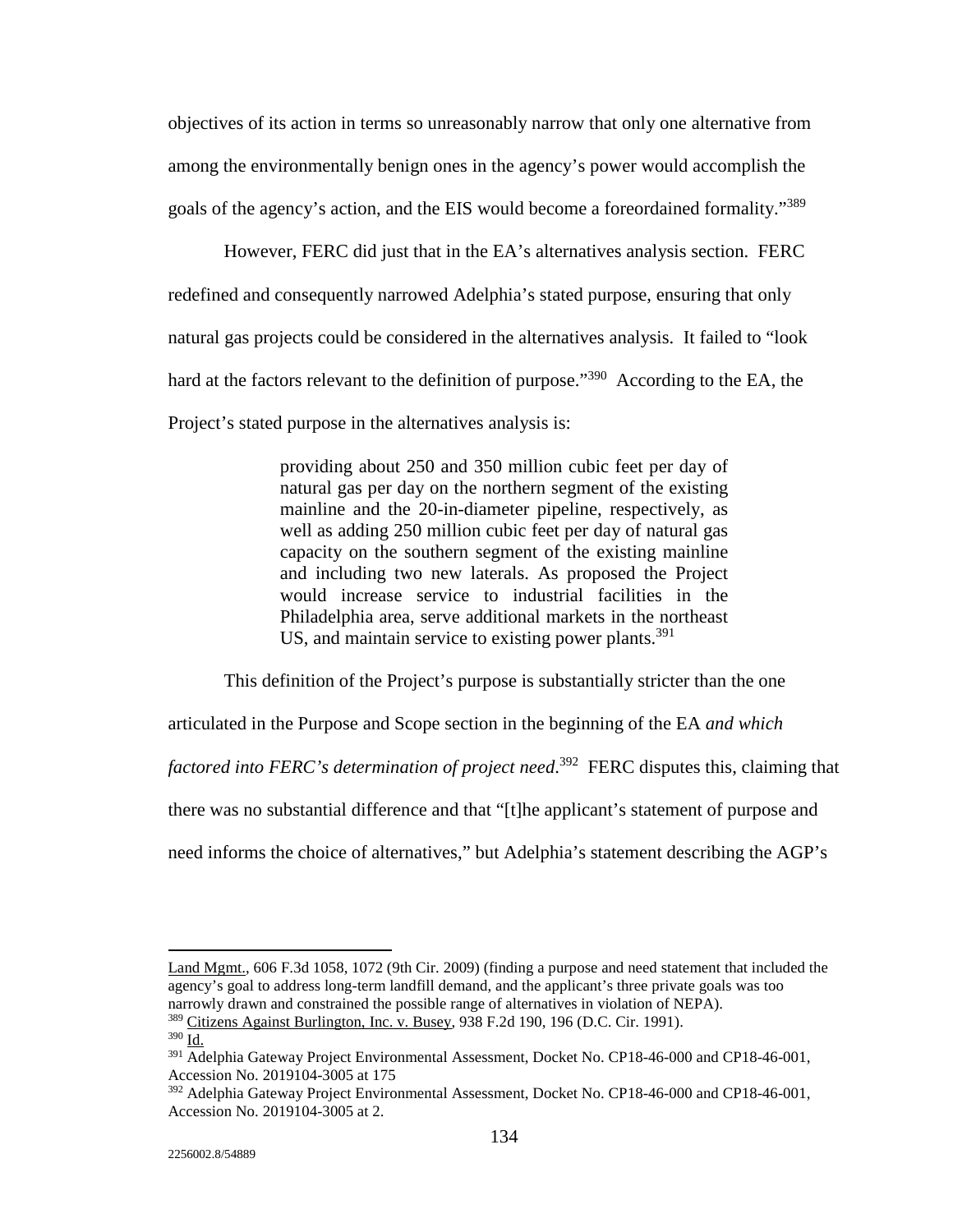need was substantially broader.<sup>393</sup> Such a sudden narrowing of the Project's purpose for the alternatives section only ensured that the AGP would only be compared to other natural gas alternatives. Therefore, rather than FERC acknowledging the purpose is to provide energy, FERC converted the purpose to the provision of 250 million, 350 million, and an additional 250 million cubic feet of natural gas per day. Such a narrowing statement of purpose and need results in a failure to examine other viable system alternatives that would provide energy generally and undermines the NEPA process.<sup>394</sup>

 In addition, FERC's narrowing of the AGP's need and purpose limited consideration of alternatives for converting and repurposing the 40-year-old Zone South zone, which many commenters asked FERC to reconsider due to the public health and safety risks that allowing continued use and conversion of an older pipeline can bring.<sup>395</sup> Thus, instead of considering alternatives other than a natural gas pipeline, such as renewable energy (which could have eliminated some health and safety risks), FERC's limited definition of the AGP's purpose in the alternatives analysis ensured that the Zone South segment would still be a fossil fuel pipeline, just one now carrying natural gas and not oil.396

 Additionally, the narrow description of purpose allowed for FERC to ignore other mechanisms for achieving energy goals in the region that are not shale gas dependent – such as implementation of increased energy efficiency strategies and renewable energy

<sup>393</sup> Certificate Order, ¶ 101.

<sup>394</sup> Envtl. Prot. Info. Ctr. v. U.S. Forest Serv.*,* 234 F. App'x 440, 443 (9th Cir. 2007) (agencies cannot "define[] the objectives of the project so narrowly that the project [is] the only alternative that would serve those objectives").

<sup>&</sup>lt;sup>395</sup> Adelphia Gateway Project Environmental Assessment, Docket No. CP18-46-000 and CP18-46-001, Accession No. 2019104-3005 at 178

<sup>396</sup> Adelphia Gateway Project Environmental Assessment, Docket No. CP18-46-000 and CP18-46-001, Accession No. 2019104-3005 at 179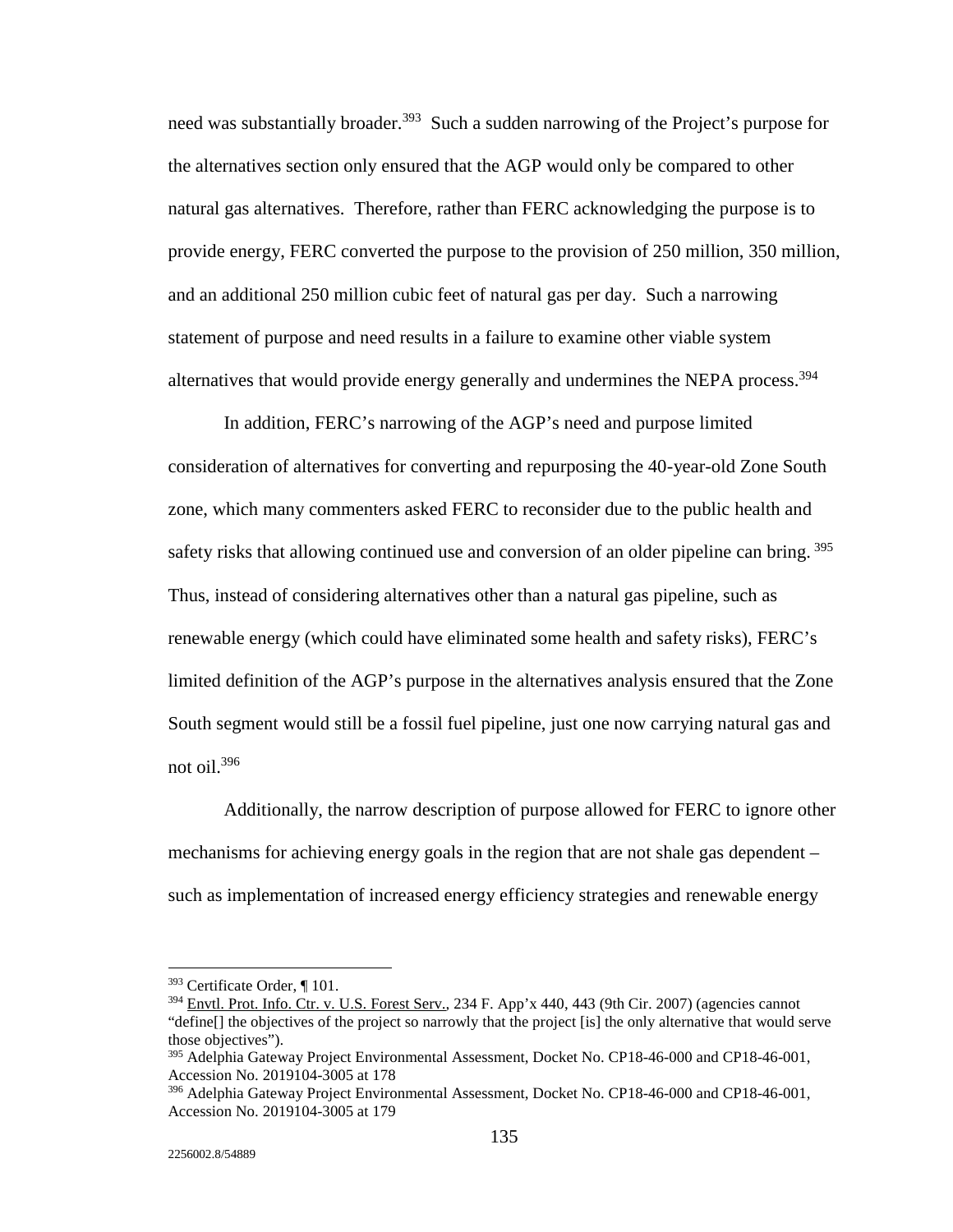strategies such as solar, wind, geothermal, and environmentally protective hydroelectric

power. Considering such alternatives is required by NEPA.<sup>397</sup> Further, as discussed in

the DRN's expert report from Key-Log Economics, submitted with DRN's comments:

Changes in energy markets due to energy efficiency gains and/or further market penetration by renewable alternatives to fossil fuels are reasonably foreseeable. For example, renewable energy accounted for 40% of new domestic power capacity installed (American Council On Renewable Energy, 2014), and the relative cost of producing power from renewable sources, which is already competitive, is falling (Randall, 2016; U.S. Energy Information Administration, 2016). Moreover, and as shown in Lander (2016), "there are 49.9% more resources available to meet peak day demand from local gas distribution companies in the region than is needed (p.9)." In light of these facts and related factors, FERC must consider alternatives that reflect the likely future reality in which the gas the PennEast pipeline would transport is not needed and/or is not a costeffective choice for consumers or electric power generators. To do otherwise—that is, to focus narrowly on only transportation options—could lead to a federal action that imposes significant environmental effects and associated economic costs for no reason.<sup>398</sup>

Therefore, through this artificial act of narrowing the statement of purpose,

FERC ensured that only the AGP offers the means of meeting the stated requirements

and all alternatives are preordained to fail in comparison. Such a flawed alternative

analysis review undermines the NEPA process.<sup>399</sup>

## **3. The EA Fails to Provide Proper Justification for Denying the Alternatives Discussed, Including the No Action Alternative**

FERC's alternatives analysis was further and fundamentally flawed because it

<u>.</u>

<sup>&</sup>lt;sup>397</sup> See, e.g., Citizens Against Burlington, Inc. v. Busey, 938 F.2d 190, 196 (D.C. Cir. 1991).

<sup>398</sup> Key-Log Economics, LLC, *Economic Costs of the PennEast Pipeline*, January 2017.

<sup>399</sup> Envtl. Prot. Info. Ctr. v. U.S. Forest Serv.*,* 234 F. App'x 440, 443 (9th Cir. 2007) (agencies cannot "define[] the objectives of the project so narrowly that the project [is] the only alternative that would serve those objectives").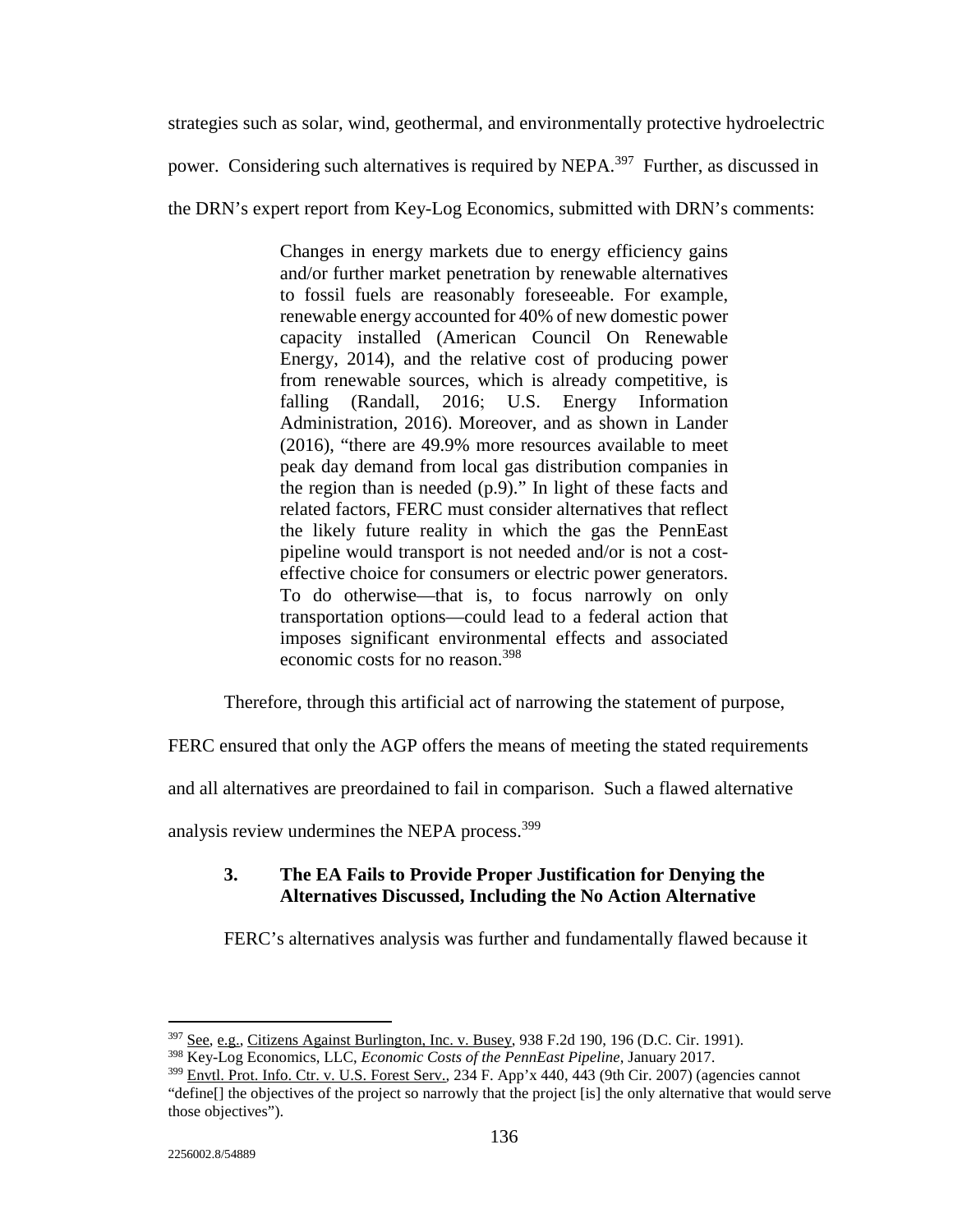arbitrarily limited the "no action" alternatives and presumes, with no facts, that if Adelphia is not afforded this opportunity to convert a pipeline, another pipeline will be built. <sup>400</sup> The analysis assumes as true the characterizations of "need" made by Adelphia and other pipeline projects in the Northeast, despite the multiple analyses already on the record, as well as comments filed, in addition to this comment, that demonstrate there is no need for the AGP or another natural gas pipeline.

Although FERC claims that it cannot consider alternative energy sources,  $401$  in order to satisfy NEPA requirements, FERC should consider that, if the AGP is not built, market conditions particularly given the increased strength of the renewables sector could be an energy alternative to meet the supposed demand that exists and could be utilized. This small change could vastly alter the environmental impacts of the AGP.

 Additionally, there are numerous existing natural gas transmission pipeline projects in the Project area that could be used as system alternatives as identified in the EA: Columbia, TETCO, Transco, Eastern Shore Natural Gas, and PennEast.<sup>402</sup> Yet FERC dismisses that they could replace Adelphia under the claims that that capacity of the projects cannot meet the supposed need that exists, which is why Adelphia should be built. However, as already noted in Section IV.C. above, these claims are not based in any evidence in the record, and are actually contradicted by the record, especially as to

<sup>400</sup> Adelphia Gateway Project Environmental Assessment, Docket No. CP18-46-000 and CP18-46-001, Accession No. 2019104-3005 at 176

<sup>401</sup> Adelphia Gateway Project Environmental Assessment, Docket No. CP18-46-000 and CP18-46-001, Accession No. 2019104-3005 at 174. ("USEPA and numerous other stakeholders regarding need to evaluate alternatives to the proposed Project, including alternatives not within the jurisdiction of FERC (e.g. use of renewable energy sources) and which would not meet the Project's stated objections.") <sup>402</sup> Adelphia Gateway Project Environmental Assessment, Docket No. CP18-46-000 and CP18-46-001, Accession No. 2019104-3005 at 176; Many of the projects still have issues with need. See *The Art of the Self-Deal, How Regulatory Failure Lets Gas Pipeline Companies Fabricate Need and Fleece Ratepayers,* Oil Change International, September 2017.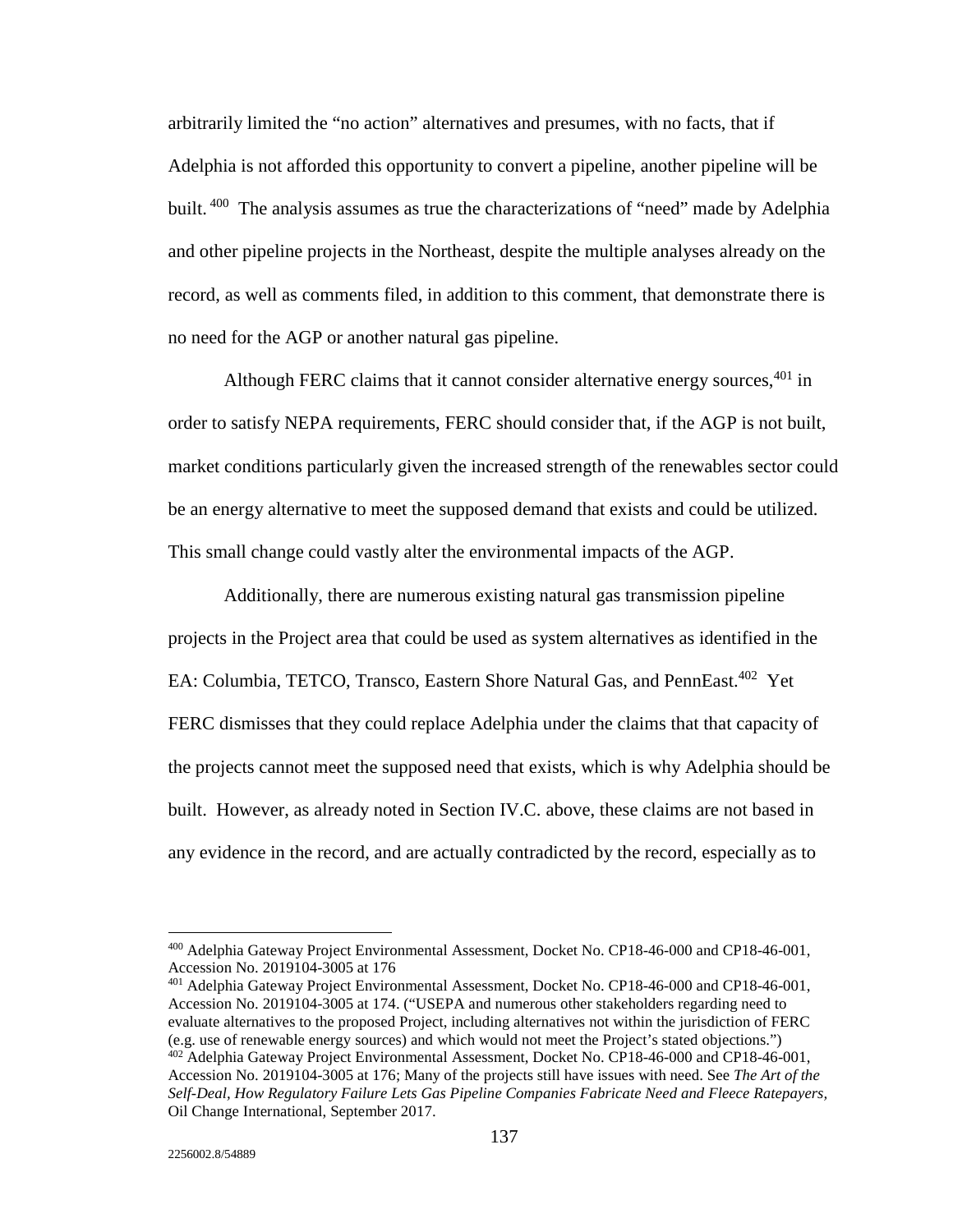PennEast. Further, these projects, as well as other projects, could be fabricating actual need $403$  or in the case of PennEast, in which NJR has a stake, servicing customers that PennEast might have served. However, FERC never examines this because FERC takes precedent agreements at face value rather than doing its due diligence of ensuring actual need exists through verifying shippers, market demands, and alternatives.<sup>404</sup>

 By failing to sufficiently examine other alternatives outside of natural gas pipelines, FERC violates the NGA's overriding purpose "to protect consumers against exploitation at the hands of natural gas companies."<sup>405</sup> However, despite this directive, FERC rejected all alternatives except the AGP in order to promote the pecuniary interests of the private parties involved. Thus, the alternatives analysis is factually and legally deficient.

## **4. The EA Failed to Adequately Consider Alternatives that Were Identified Because FERC Arbitrarily Limited the Facts and Analysis Provided for Each Alternative**

 FERC's alternatives analysis was also flawed because it limited its publiclydisclosed analysis to solely the alternatives for facilities that the public commented on.<sup>406</sup> Further, the analysis that FERC did provide rested on conclusory statements and not actual evidence.

 FERC arbitrarily limited the alternatives analysis "[c]oncerning alternatives for the compressor stations, meter stations, BAVs and MLVs" by mandating that in order for an alternative to the facility to be considered the public must have commented on it.<sup>407</sup>

<sup>&</sup>lt;sup>403</sup> *The Art of the Self-Deal, How Regulatory Failure Lets Gas Pipeline Companies Fabricate Need and Fleece Ratepayers, Oil Change International, September 2017.* 

<sup>&</sup>lt;sup>404</sup> The Art of the Self-Deal, How Regulatory Failure Lets Gas Pipeline Companies Fabricate Need and *Fleece Ratepayers*, Oil Change International, September 2017.

<sup>&</sup>lt;sup>405</sup> United Distrib. Co. v. FERC, 88 F.3d 1105,  $1122$  (D.C. Cir. 1996) (citation omitted).<br><sup>406</sup> Certificate Order, ¶ 107.<br><sup>407</sup> Adelphia Gateway Project Environmental Assessment, Docket No. CP18-46-000 and CP18-46-001,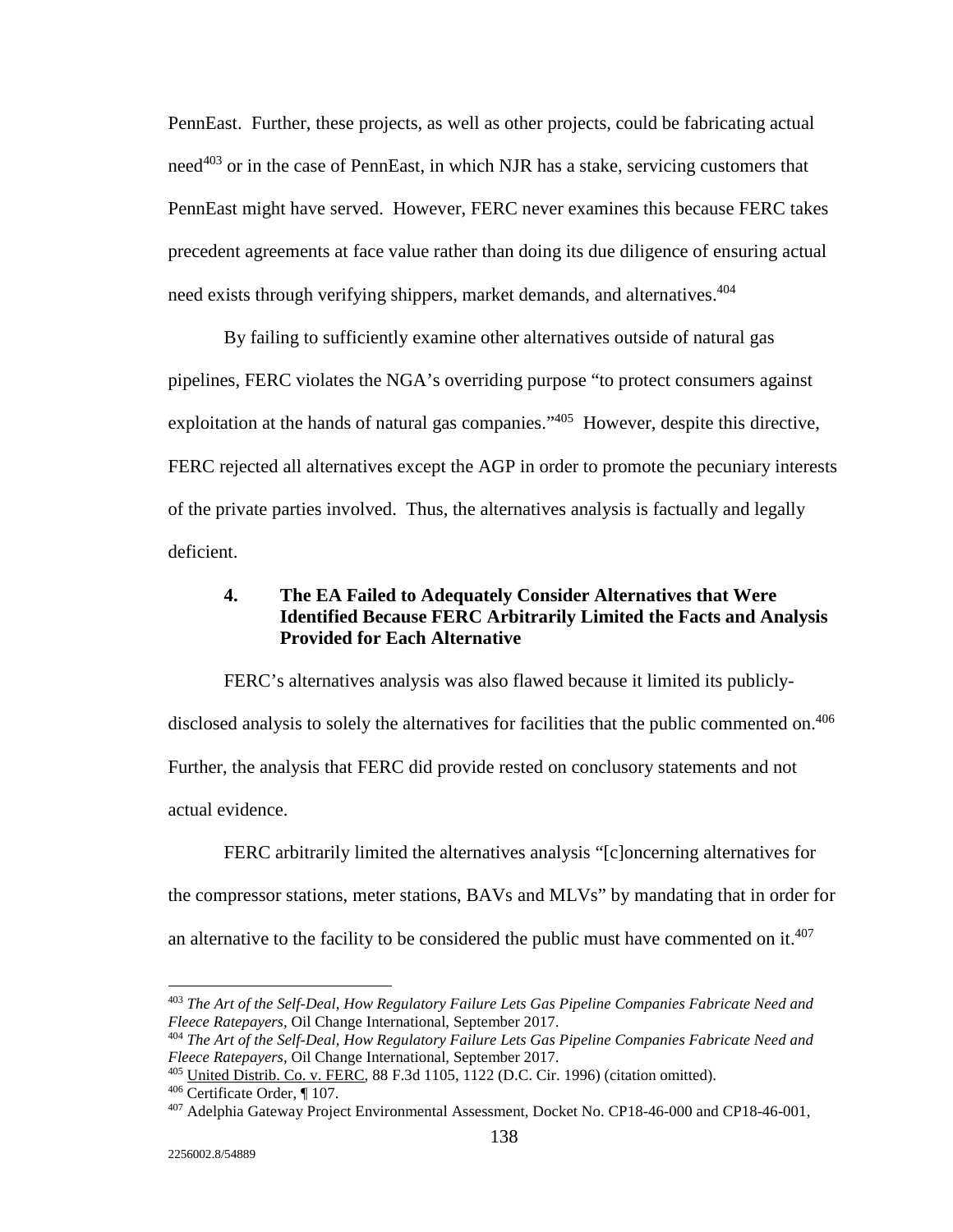Aside from the fact that this is a violation of NEPA's requirement to identify and consider alternatives without requests from the public to do so, DRN *did* identify the proximity of blowdowns in Chester in their scoping comment as an issue that should be addressed.408 DRN's comment should have prompted a discussion of potential alternatives that would not lead to locating these facilities so close together.

 For the limited number of compressor stations, meter stations, BAVs and MLVs that FERC did take the time to consider, it arbitrarily denied the alternatives as infeasible despite the possibility that such alternatives would help to substantially reduce the environmental impacts of the AGP. For example, when considering the Quakertown Compressor Station alternatives, FERC was able to identify alternative sites away from residences, yet determined the additional construction entailed did not merit moving the compressor station.<sup>409</sup> Similar to the Quakertown Compressor Alternative, when considering the alternative for Paoli Pike BAV, FERC again dismissed what could have been an environmentally-better alternative, simply because more construction may be entailed. In fact, throughout the analysis FERC relies on conclusory statements that claim any extra construction would make other benefits inconsequential. For example, the EA identifies that while alternatives "would avoid potential bog turtle habitat, to construct one of the alternatives, the amount of land disturbance would be doubled…."410 and

Accession No. 2019104-3005 at 182 . "[b]ecause our alternative analysis are comment and resource driven, we have not evaluated alternatives for Transco, Monroe, and Tilghman Meter Stations, the Marcus Hook Compressor station, or five of the BAVs.

<sup>408</sup> Comment Regarding Adelphia Gateway Pipeline Project- Scoping Period, Delaware Riverkeeper Network, June 1, 2018, pg. 33.

<sup>409</sup> Adelphia Gateway Project Environmental Assessment, Docket No. CP18-46-000 and CP18-46-001, Accession No. 2019104-3005 at 183. (Alternatives 1 and 2 "would also be further from residences" but are "non-developed sites.")

<sup>410</sup> Adelphia Gateway Project Environmental Assessment, Docket No. CP18-46-000 and CP18-46-001, Accession No. 2019104-3005 at 192.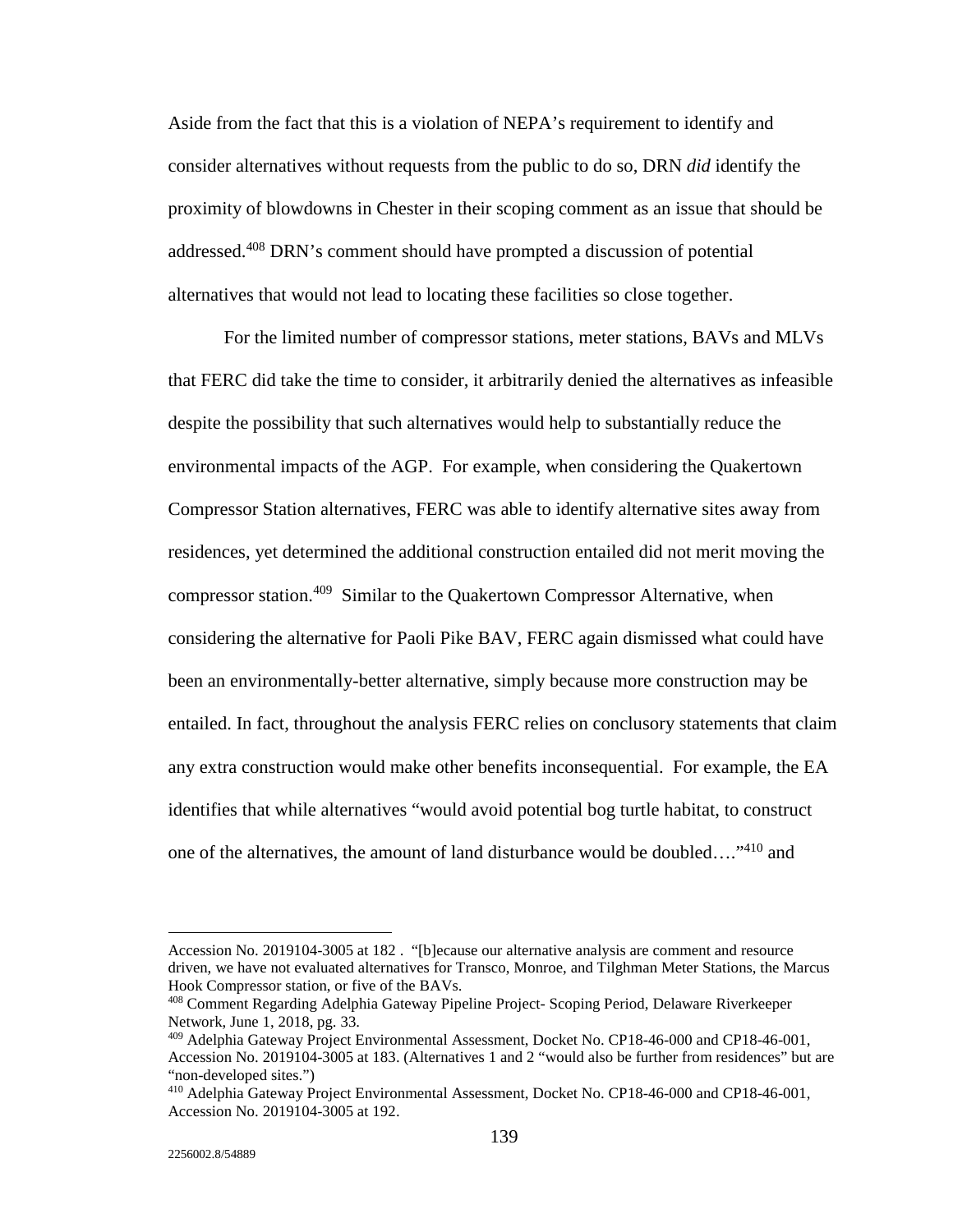therefore not worth an adequate consideration.

 Additionally, FERC's evaluation of changing the electrical technology for the compressor stations was deficient and dependent on conclusory statements instead of facts. Changing from natural gas electricity generation to power lines at compressor stations could help alleviate the strain that the compressor stations would have on the communities where the compressor stations would be sited. However, ultimately, the reason FERC rejected the electric-driven compressor turbine alternative had more to do with the fact that "gas-driven engines are **generally preferred by operators** over electric compression for providing reliable, uninterrupted natural gas transmission because the fuel supply does not require a third party for operation....<sup>"411</sup> This analysis is flawed because it elevated industry preference above a true alternatives analysis. Further, despite concluding in the EA that electric compressor were "technically feasible," and that changing the form of electricity would lessen air emissions within the community,  $412$ FERC ultimately rejected it also saying that it could not determine the impact of higher electrical loads at the compressor stations on the power generation facility emissions.<sup>413</sup> This is somewhat ironic considering that FERC, when evaluating GHG emissions and climate change impacts of the AGP, refuses to consider upstream emissions of natural gas production. Yet, here, when it comes to rejecting an alternative that would ease the burden on local communities, it relied on its inability to decipher upstream emissions (in addition to industry preference) in order to reject the electric compressor alternative.

### **E. FERC's Decision Elevates Alleged Need, as Demonstrated Solely by Precedent Agreements, above All Other Costs Associated with the AGP,**

<sup>411</sup> Adelphia Gateway Project Environmental Assessment, Docket No. CP18-46-000 and CP18-46-001, Accession No. 2019104-3005 at 187. (emphasis added)<br><sup>412</sup> AGP EA, pp. 186-87.

 $413$  Certificate Order,  $\P$ [118-119.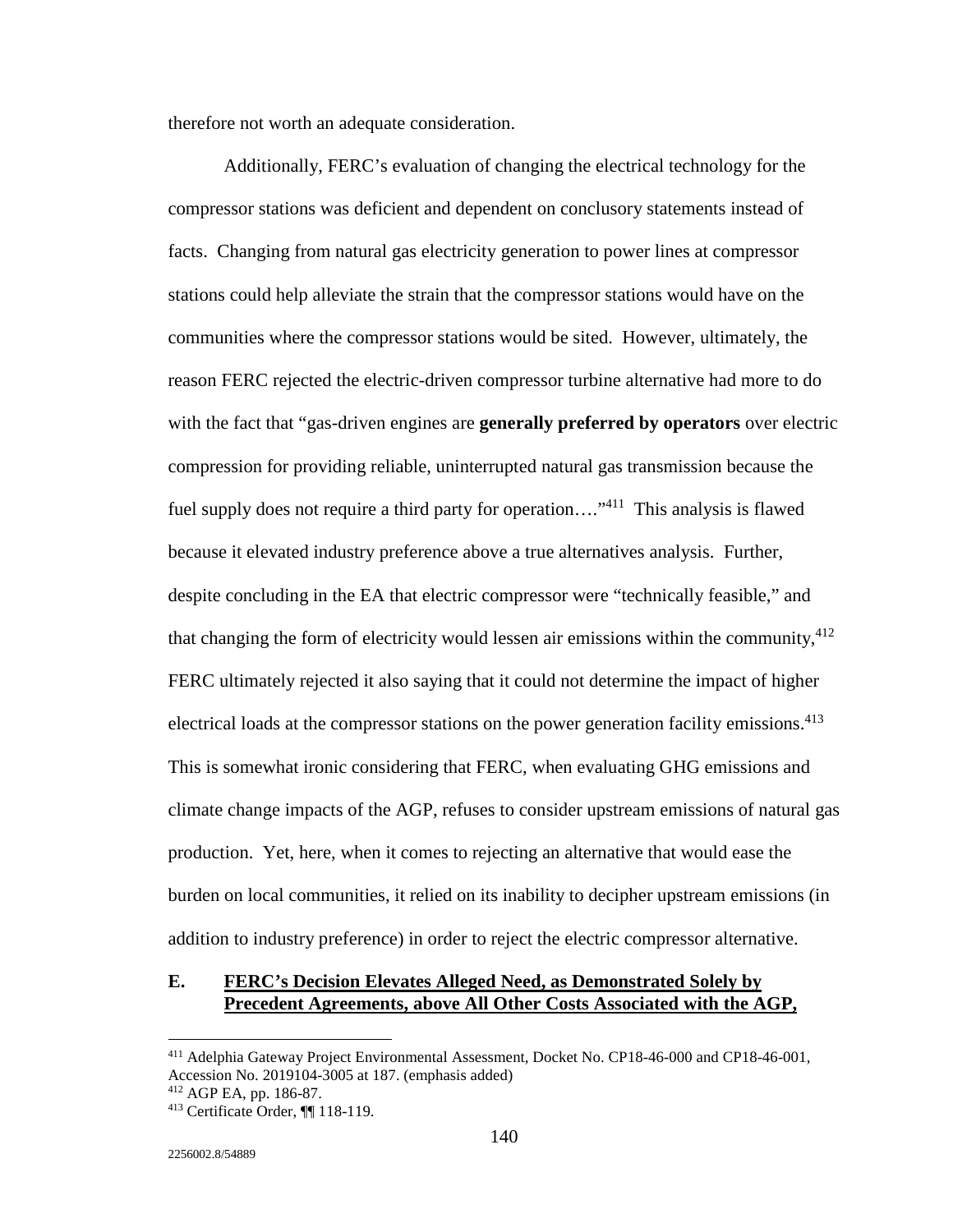# **Which it Ignores or Improperly Minimizes, in Violation of the NGA and NEPA**

 FERC's NGA Section 7 duty to consider the public interest is broader than promoting a plentiful supply of cheap gas.<sup>414</sup> Rather, FERC must ensure "the [public] benefits of the proposal outweigh the adverse effects on other economic interests."<sup>415</sup> FERC's 1999 Policy Statement, additionally clarifies that the Commission should evaluate projects by:

> balancing the evidence of public benefits to be achieved against the residual adverse effects. This is essentially an economic test. Only when the benefits outweigh the adverse effects on economic interests will the Commission then proceed to complete the environmental analysis where other interests are considered $416$

The record shows that the net costs resulting from the construction and operation

of the AGP outweigh its alleged public benefits. FERC's consideration of economic

benefits and harms is unbalanced, inaccurate and deficient, and fails to fulfill the

mandates of NEPA, NGA, or FERC's Policy Statement to fully and fairly consider the

public benefit, including the economic costs and benefits involved with the AGP.

As demonstrated in the attached reports by Key-Log Economics, DRN's

comments, the comments of others on the docket, and this rehearing request, the claims

of economic benefit advanced by AGP and adopted by FERC are flawed and

indefensible. Originally, FERC in the EA appeared to accept Adelphia's overestimation

of short-term job "creation" impacts and other impacts, while underestimating or

<u>.</u>

<sup>414</sup> See Fla. Gas Transmission Co. v. FERC*,* 604 F.3d 636, 649-651 (D.C. Cir.2010)(Brown, J., concurring in part and dissenting in part).<br><sup>415</sup> AES Ocean Express, LLC, 103 FERC ¶ 61,030 at ¶ 19.

<sup>&</sup>lt;sup>416</sup> Statement of Policy, FERC Docket No. PL99-3, September 15, 1999, retrieved from: https://www.ferc.gov/legal/maj-ord-reg/PL99-3-000.pdf.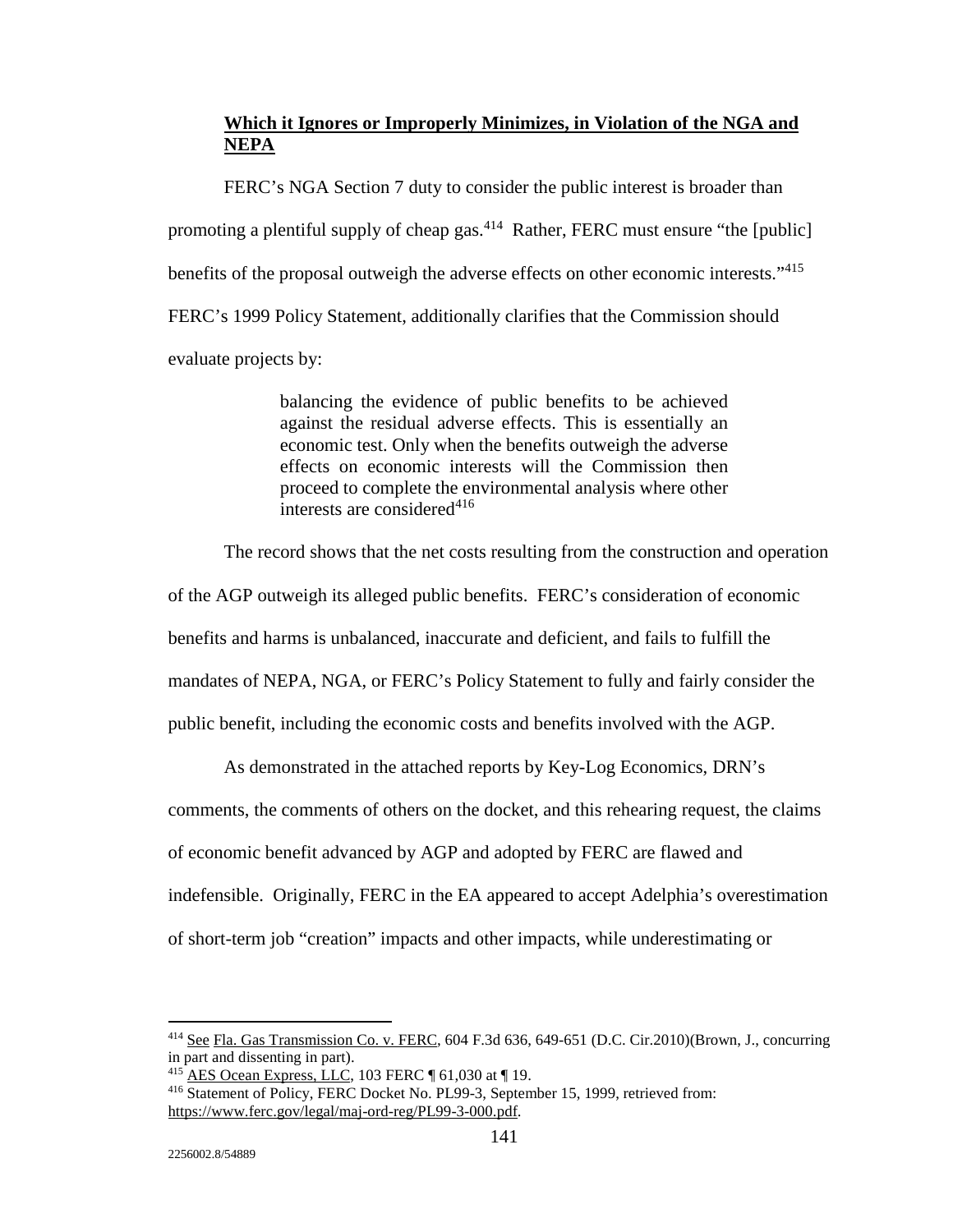discounting entirely the costs of the AGP. In so doing, FERC failed to conduct a proper analysis of the project's costs and benefits through its "unqualified and uncritical acceptance of applicants' claims that new pipeline capacity will produce economic benefits; and FERC's equally unqualified and uncritical disregard for likely, significant, and economically costly external effects."<sup>417</sup>

 In its decision, FERC asserted that it did not rely on the above-described information, and could not verify the information either. 418 It said that it merely provided the information and made "no attempt to quantify the degree of impact on the local economies."<sup>419</sup>

 FERC also continues to significantly discount or otherwise ignore the economic impacts of pipeline projects on landowners and communities, as evidenced by its very short paragraph 24 basically stating that Adelphia has done what it can to minimize adverse impacts to landowners – although it does not directly address impacts to communities.420 FERC ultimately finds no significant environmental impact, yet that determination appears separate from its NGA determination, and fails to speak to the adverse economic impacts on landowners and communities from the environmental harms the AGP and similar and cumulative FERC actions have and will have. FERC continues to improperly isolate environmental impacts from their concomitant adverse economic impacts on landowners and communities, including environmental justice communities like Chester, and to ignore the associated economic toll repeated FERC-

<sup>&</sup>lt;sup>417</sup> Key-Log Economics, LLC, *The Social Cost of Carbon and the Adelphia Gateway Project*, February 2019.

<sup>&</sup>lt;sup>418</sup> Certificate Order, ¶ 186.<br><sup>419</sup> Certificate Order, ¶ 186.

 $420$  Certificate Order,  $\P$  24.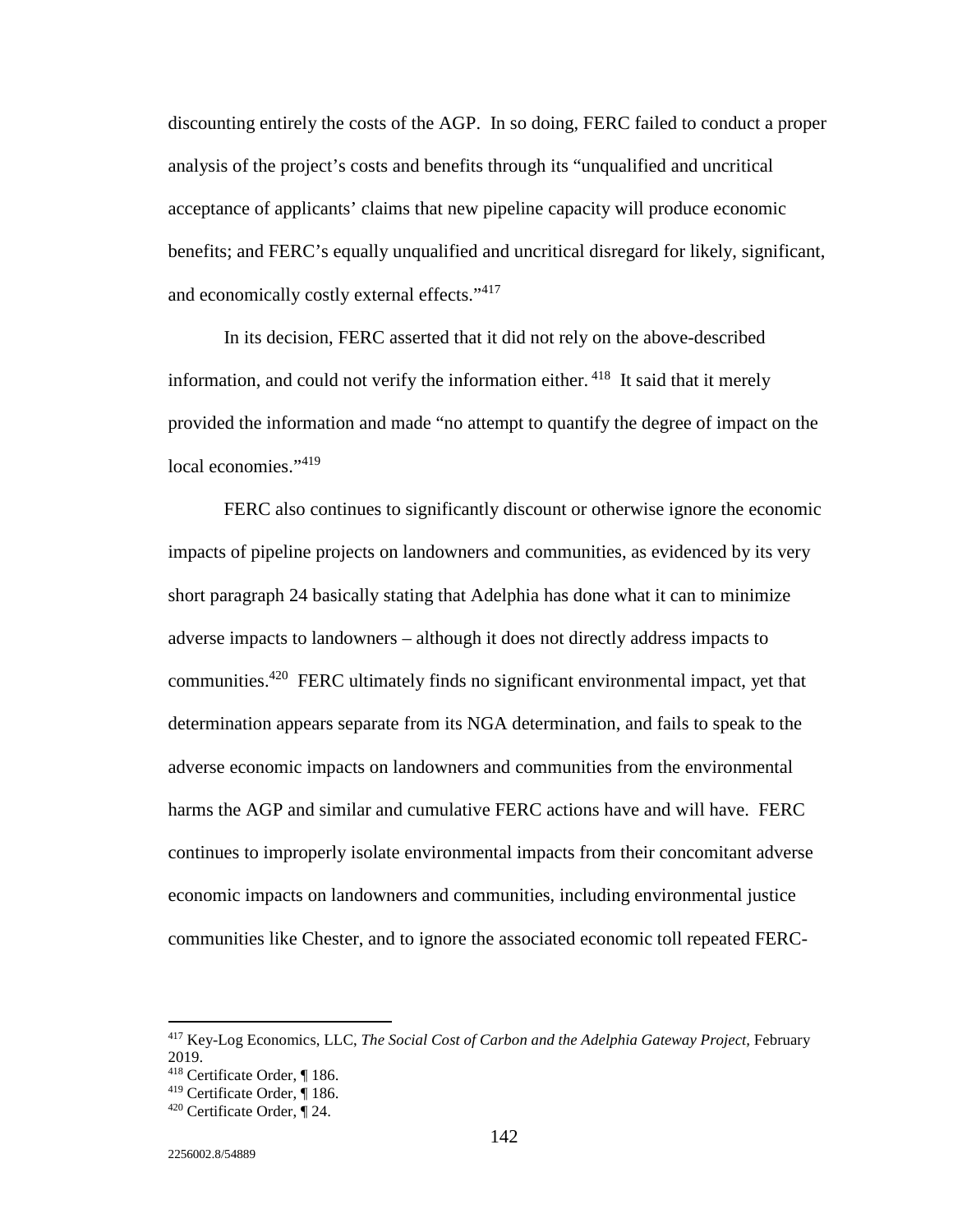approved projects take on those same landowners and communities.<sup> $421$ </sup> This is in addition to FERC's arbitrary determination of insignificance regarding GHG emissions and climate change impacts about which it could not determine significance.<sup>422</sup>

 Despite the NGA and NEPA, and despite FERC's Certificate Policy, FERC's AGP decision reflects that FERC ultimately elevates Adelphia's purported need for the AGP, as demonstrated solely through contracts, above all other considerations. There is no true balancing here. This violates the NGA and NEPA, and is not focused on the public benefit at large, but simply the profits of those involved with the AGP. Indeed, the only benefit that FERC ultimately relies on is "reliable natural gas service"<sup>423</sup> without any evidence that the existing services are unreliable, as already explained herein.

Among the many deficiencies in FERC's decisionmaking are the following

adverse impacts it ignored, among the other impacts described herein:

- "ecosystem service value as natural areas are converted from forests to shrublands, from open space to industrial zones, or from more to less productive agricultural land;"<sup>424</sup>
- recreation and ecotourism;
- future investment in open space preservation;
- the economic damage to agricultural crop production is overlooked as are harms to other businesses:  $425$

 $\overline{a}$ <sup>421</sup> Key-Log Economics, LLC, *The Social Cost of Carbon and the Adelphia Gateway Project*, February 2019 (Appendix A, discussing, *inter alia*, externalities and economic costs of environmental impacts from FERC pipeline projects).

<sup>&</sup>lt;sup>422</sup> WildEarth Guardians, 870 F.3d at 1237 ("In order for the agency's conclusions to be upheld, 'an agency must 'examine[ ] the relevant data and articulate[ ] a rational connection between the facts found and the decision made.'"")(internal citations omitted). FERC articulated no rational connection regarding its insignificance determination as to GHG emissions and climate change impacts.

<sup>&</sup>lt;sup>423</sup> Certificate Order, ¶ 42.<br><sup>424</sup> Key-Log Economics, LLC, *The Social Cost of Carbon and the Adelphia Gateway Project*, February 2019.

<sup>&</sup>lt;sup>425</sup> We have learned from farmers, and it has been documented on the record, that crop production has gone down by as much as 30% when a pipeline cuts through farm crop lands. The EA also did not consider harms to other local businesses.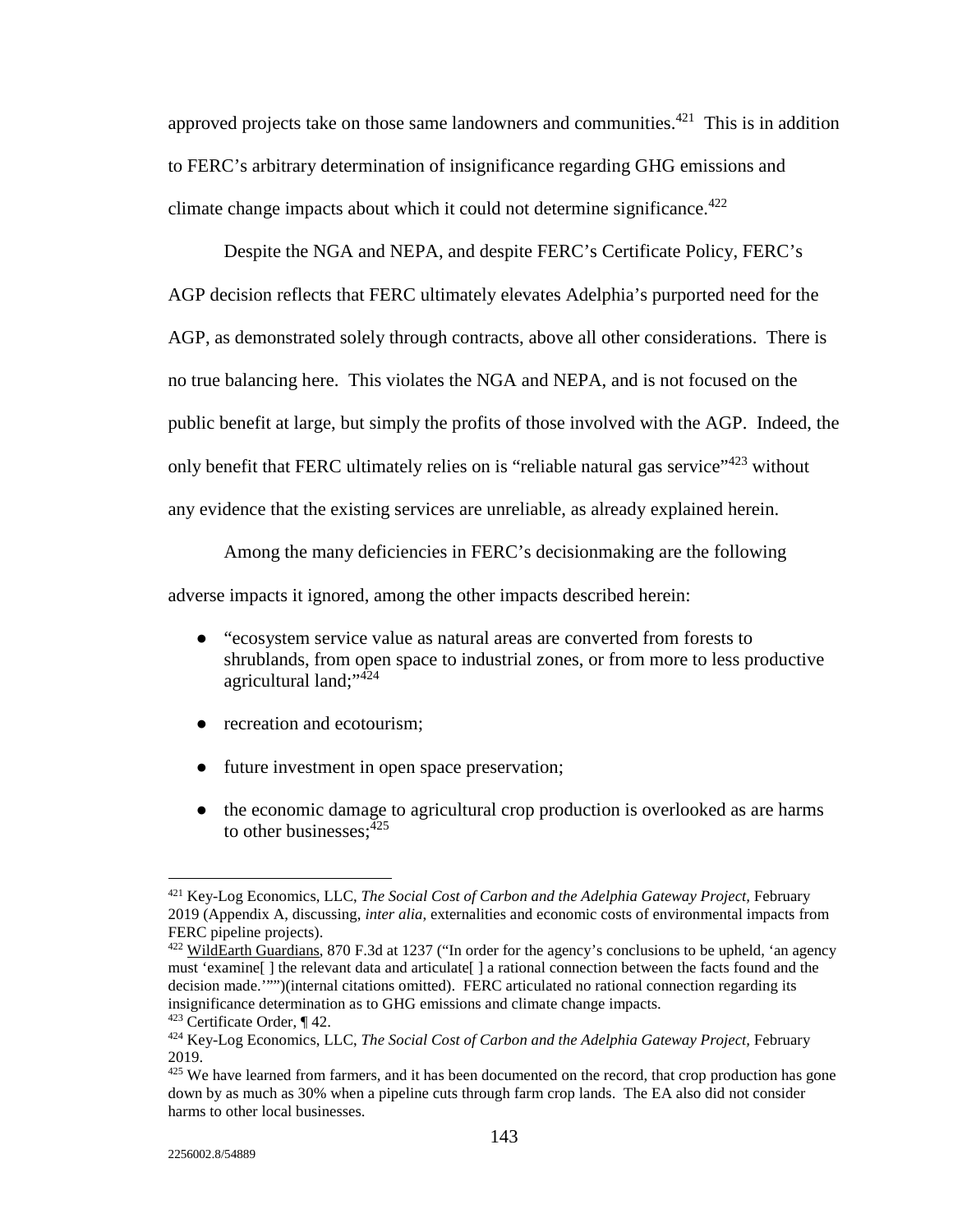- "diminished property value within the high consequence area and evacuation zones surrounding pipelines and in the vicinity of new compressor stations;"426
- the costs to the community to respond to emergencies, to the increased stormwater runoff, pollution inputs, and other adverse impacts that could result from this project and be foisted upon the shoulders of local towns and residents;
- the health impacts to the residents who will be impacted by construction and operation of this project, including costs from medical and other health visits from compressor station air impacts;
- the distribution of economic impacts and Environmental Justice impacts; and
- "the cost of upstream and downstream greenhouse emissions that are facilitated by more natural gas transmission." 427

These costs could have been easily accounted for had FERC used an ecosystem services

analysis or similar methodology.

Key-Log Economics has found through its analysis of at least five recent pipeline

proposals before FERC that:

[t]hese costs, conservatively estimated, can run into tens of billions of dollars over their designed lifetime. See, for example, analyses done for the following projects to see the costs and methods used to calculate: the Mountain Valley Pipeline, PennEast Pipeline, and the Millennium Eastern System Upgrade project.  $428$ 

By way of more specific examples, FERC ignored the many and varied economic

harms that would result from the construction, operation and maintenance of the AGP,

including the SCC of the AGP and the Ecosystem Service Values lost. Attached is a

more detailed analysis of the many deficiencies that FERC systematically fails to

<sup>426</sup> Key-Log Economics, LLC, *The Social Cost of Carbon and the Adelphia Gateway Project,* February 2019.<br><sup>427</sup> Id.

 $428$  Id.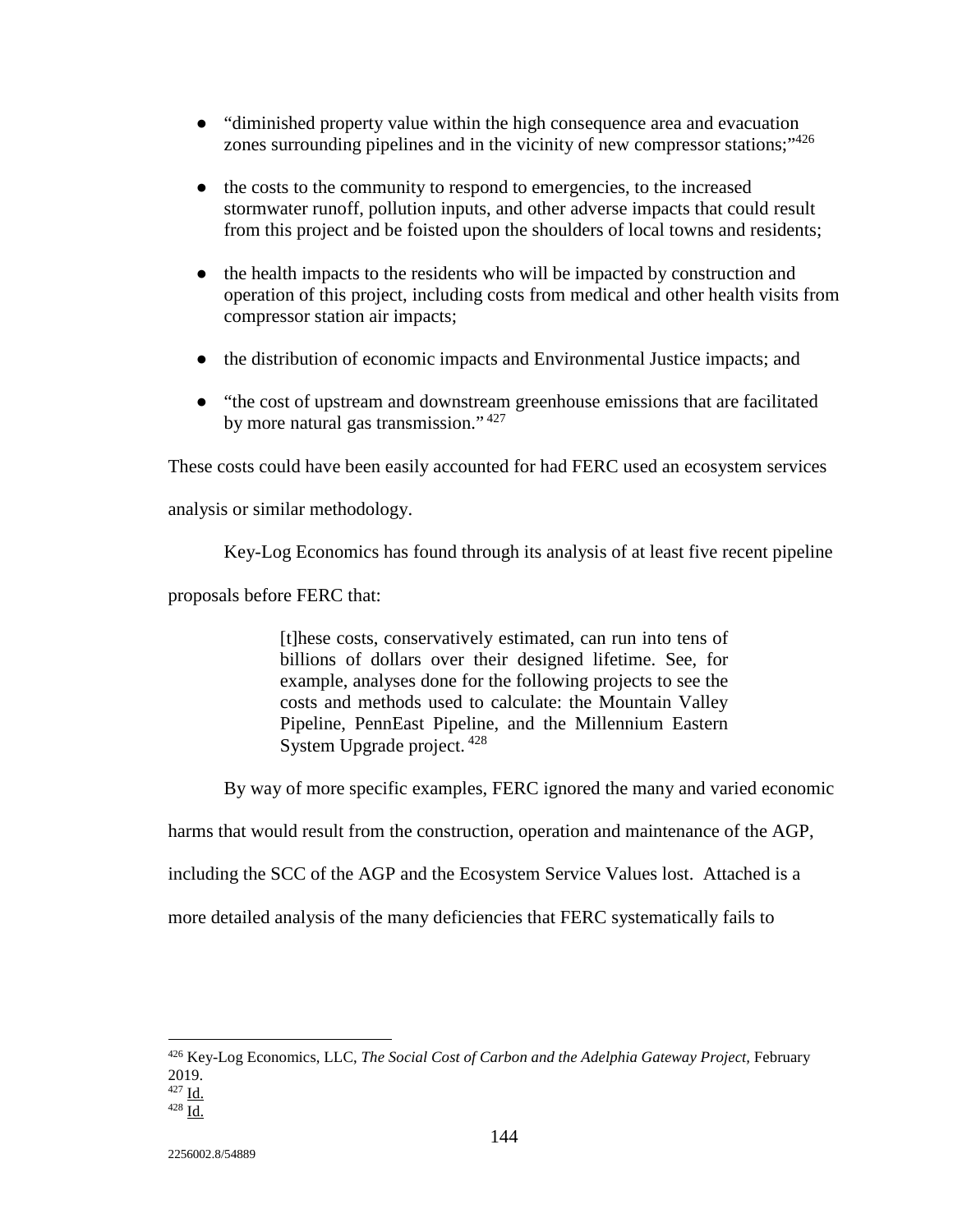consider in its evaluation of pipeline projects,  $429$  in addition to the AGP's SCC.  $430$  As these conservative estimates make clear, the significant economic harms that would result from the AGP would clearly outweigh the supposed public benefits if FERC were to conduct a proper analysis.

# **F. The Environmental Assessment Prepared For the AGP is Woefully Inadequate and the AGP, Properly Considered Will Cause a Substantial Impact on the Environment and Requires an Environmental Impact Statement**

 FERC essentially claims that because its EA found that there would not be significant effects on the environment, no environmental impact statement ("EIS") is needed. This is circular logic because of the many flaws discussed herein, including particularly its failure to even address the significance of GHG emissions and associated climate change impacts, and then, in the face of such a failure, declaring without any basis that such impacts are not significant.

FERC's EA failed to fulfill its legal obligations under NEPA. It needed to prepare an EIS with an associated comment period and public hearings.

 Under 18 C.F.R. § 380.6(a)(1-3), any authorization, certificate applications, or construction projects under section 7 of the Natural Gas Act are statutorily required to have an environmental impact statement. Adelphia is applying to convert and construct the Adelphia Gateway Project under section 7 of the Natural Gas Act and is therefore required to have an EIS.<sup>431</sup> FERC's response is that it can choose to prepare an EA if it thinks that a project may not have a significant impact on the environment.<sup>432</sup> In an ideal

<u>.</u>

<sup>&</sup>lt;sup>429</sup> Comment on FERC Docket No. PL18-1 by Key-Log Economics, LLC, July 23, 2018.<br><sup>430</sup> Key-Log Economics, LLC, *The Social Cost of Carbon and the Adelphia Gateway Project*, February 2019.<br><sup>431</sup> 18 C.F.R. § 380.6

 $432$  Certificate Order, ¶ 87.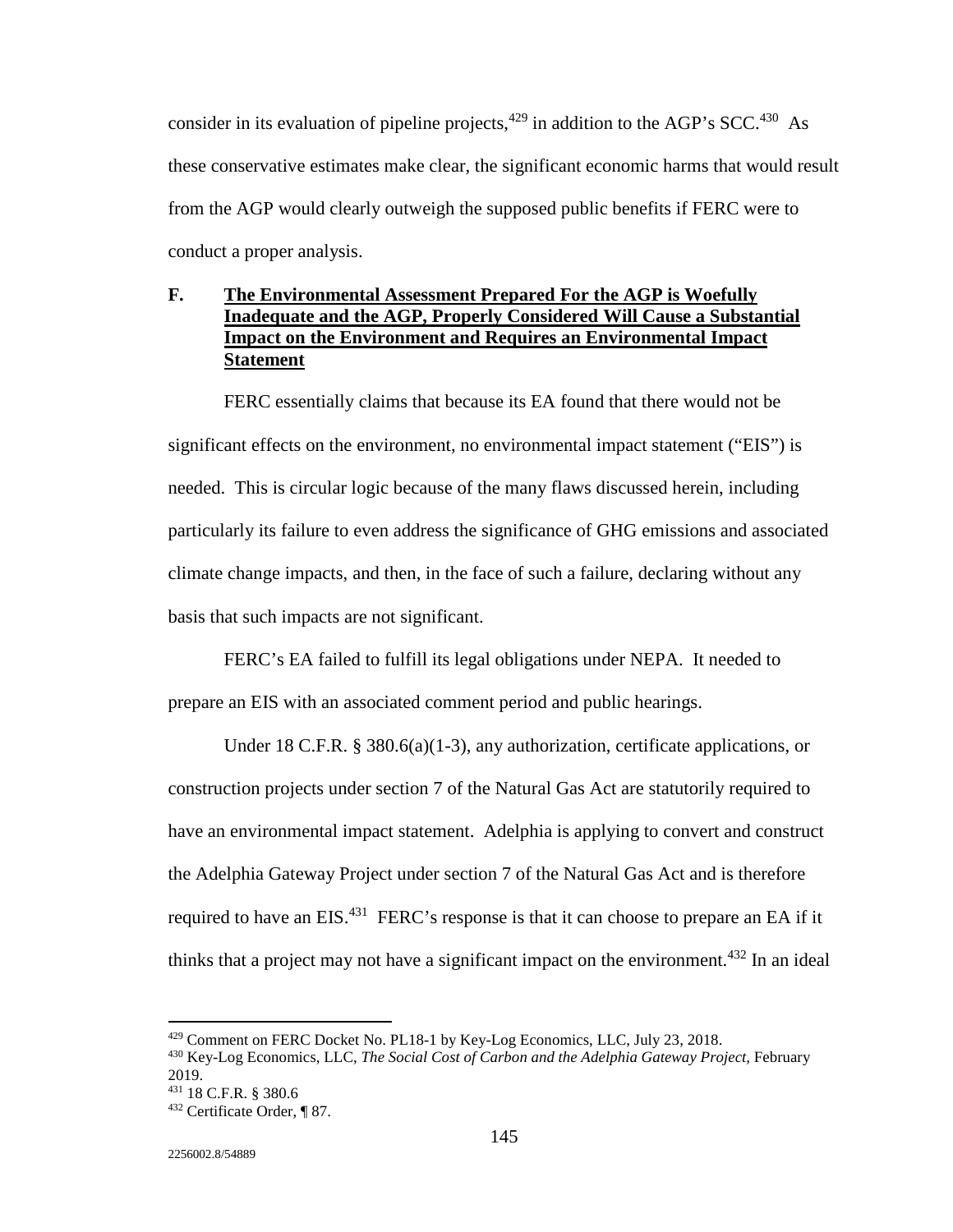world, the EA would be a neutral analysis seeking to actually determine whether or not an EIS is needed. In reality, particularly given the significant gaps and analytical flaws in FERC's EA, the EA is a means to an end – a means to say that there is no significant impact on the environment anticipated.

The numerous unknown impacts here; the fact that PennEast and the AGP will be interconnected one way or another and need to be addressed together; the GHG emissions and associated climate change impacts that FERC improperly dismissed; and other gaps and significant impacts identified specifically in this rehearing request and also in DRN's comments illustrate that an EIS is required here. All of the information that an EIS could bring into FERC would better support any FERC decision's compliance with the NGA and NEPA, as Commissioner Glick notes, and better allow FERC to address, as it must, the climate change ramifications of the AGP approval.

Also, part of FERC's basis for finding no significant impact on the human environment is an assumption that, because companies say they will abide by FERC policies, FERC can assume that environmental impacts will not be significant.<sup>433</sup> However, many recent experiences have shown that once certification is granted, pipeline companies tend to show little regard for the actual effects of the project on the surrounding environment and local communities. Rover Pipeline, Tennessee Gas Pipeline's 300 Line and Northeast Upgrade Projects, and Columbia's Line 1278 Expansion are merely a few examples, yet many more exist and DRN has provided documentation of such issues to FERC and other governmental agencies.<sup>434</sup> Further, as

-

<sup>&</sup>lt;sup>433</sup> See, e.g., Certificate Order, ¶ 264.<br><sup>434</sup> See, e.g., DRN Comments on AGP EA, Feb. 28, 2019 (Attachment #10 (TGP, Columbia projects); Attachment #40 (TGP Projects)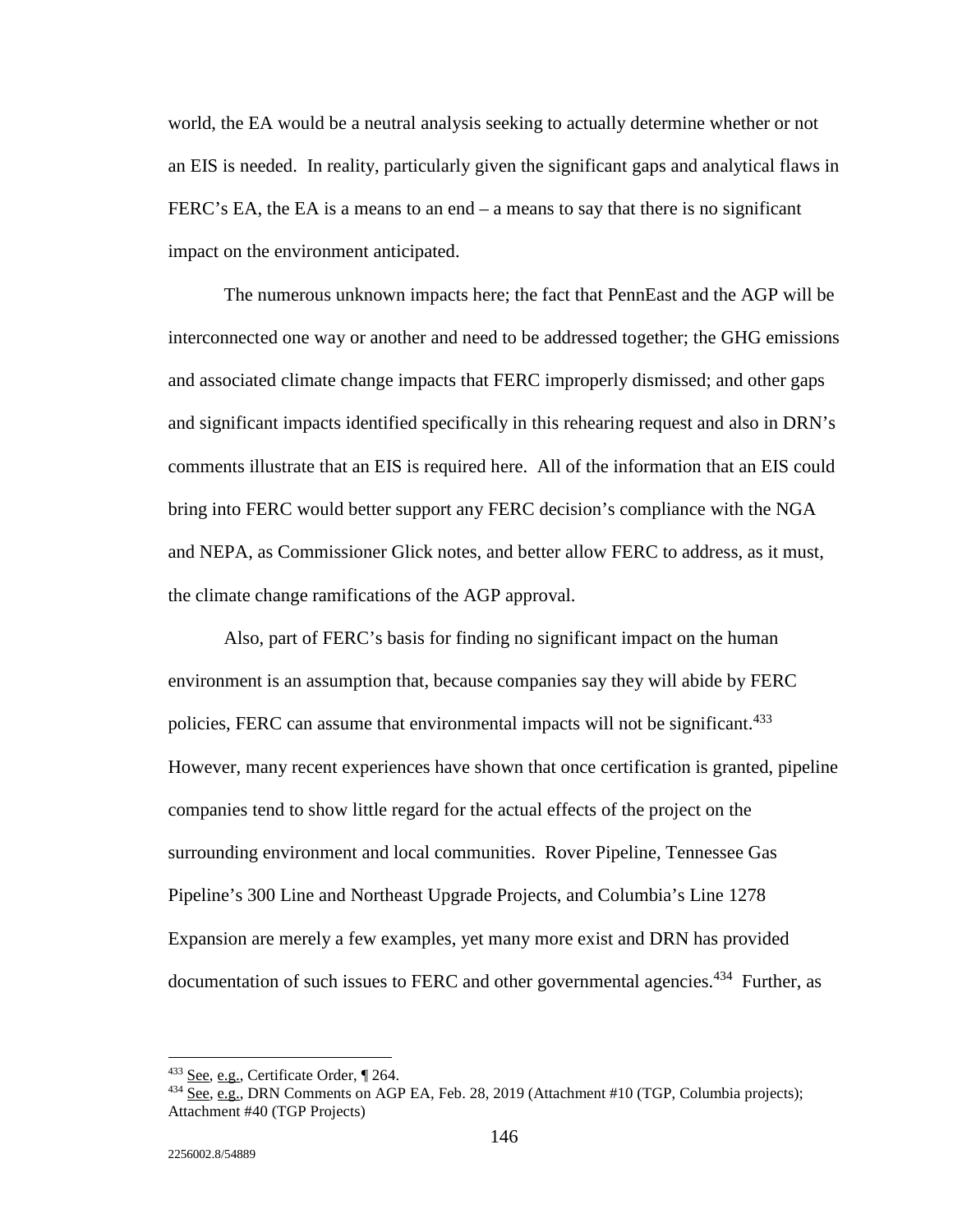noted earlier, project compliance with FERC's environmental policies has not been protective of the environment, and FERC's policies lack any accounting for climate change impacts – e.g. increased, unpredictable stormwater flows. Assumptions of compliance with policies and laws that have not been protective, and are not designed to be protective in our changing climate cannot serve as a basis to say that the AGP will not have a significant impact on the human environment.

In addition, as part of its comments, DRN identified a list of examples of deficiencies in the EA.<sup>435</sup> These items appear to have been included as conditions on the Certificate Order. However, seeking this information *after* approval prevents the public from being involved in assessing and evaluating that information and its significance, contrary to NEPA. It places the burden on the *public* to keep checking in as to whether this information has been filed, rather than it being part of a comprehensive document, namely an EIS.

Based on these and the other issues identified in this rehearing request, FERC did not conduct the kind of independent, rigorous review anticipated or mandated by NEPA, and lacked key data to make reasoned determinations as to the significance of environmental impacts and, in turn, how those adverse impacts compared to Adelphia's purported need for the AGP. The contradictory statements in the EA also provide no reasoned support for FERC's conclusions and AGP approval. Thus, there is a need for a draft EIS that is subject to the rigors of the public process prior to advancement to the final EIS stage. Agencies that rely on the EA, such as the U.S. Environmental Protection Agency, or the PA Department of Environmental Protection, for evaluation or decision-

-

<sup>435</sup> DRN 2-28-19 Comments, pp.93-94.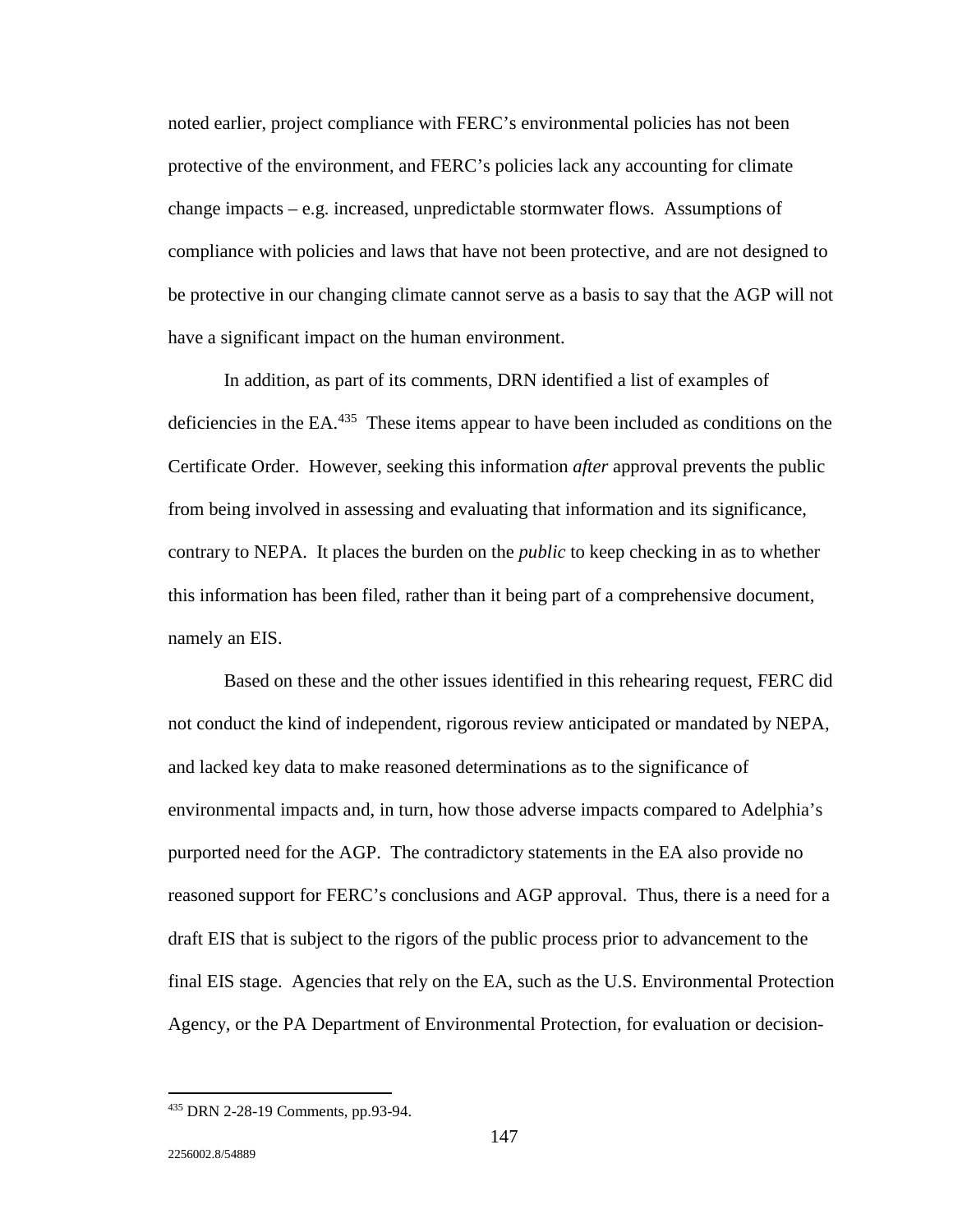making purposes, are at a significant disadvantage and risk a legal challenge for relying on a document that fails to comprehensively address the AGP's environmental and economic impacts on landowners, communities, and the human environment in the path of the Project.

### **V. REQUEST FOR STAY**

FERC has the authority under the Administrative Procedure Act, to stay its actions when "justice so requires."436 In assessing a request for a stay, FERC considers: (1) whether the party requesting the stay will suffer irreparable injury without a stay; (2) whether issuing the stay may substantially harm other parties; and (3) whether the stay is in the public interest.<sup>437</sup> Additionally, courts also take into account availability of a legal remedy to address the harm done, and likelihood of success on the merits.<sup>438</sup>

Here, justice requires the granting of DRN's request for a stay of the Certificate Order. Without a stay, the AGP will commence without the meaningful environmental analysis that NEPA requires and without the proper public interest determination that the NGA demands. DRN members who live, work, and/or recreate in the areas that the AGP will adversely impact will permanently lose important ecological resources, be subjected to new or expanded industrial activity even after construction is complete, or otherwise be irreparably harmed. Further, harm to the environment is almost always irreparable because such harm, "by its nature, can seldom be adequately remedied by money damages and is often permanent or at least of long duration, *i.e.*, irreparable.<sup>439</sup>

In contrast, if a stay were granted, Adelphia would, at most, experience a

-

<sup>436 5</sup> U.S.C. § 705 (2006).<br>
<sup>437</sup> <u>See Ruby Pipeline, L.L.C.</u>, 134 FERC ¶ 61,020, at 15 (Jan. 12, 2011).<br>
<sup>438</sup> Virginia Petroleum Jobbers. v. FERC, 259 F.2d 921, 925 (D.C. Cir. 1958).

<sup>439</sup> Amoco Prod. Co. v. Vill. of Gambell, 480 U.S. 531, 545 (1987).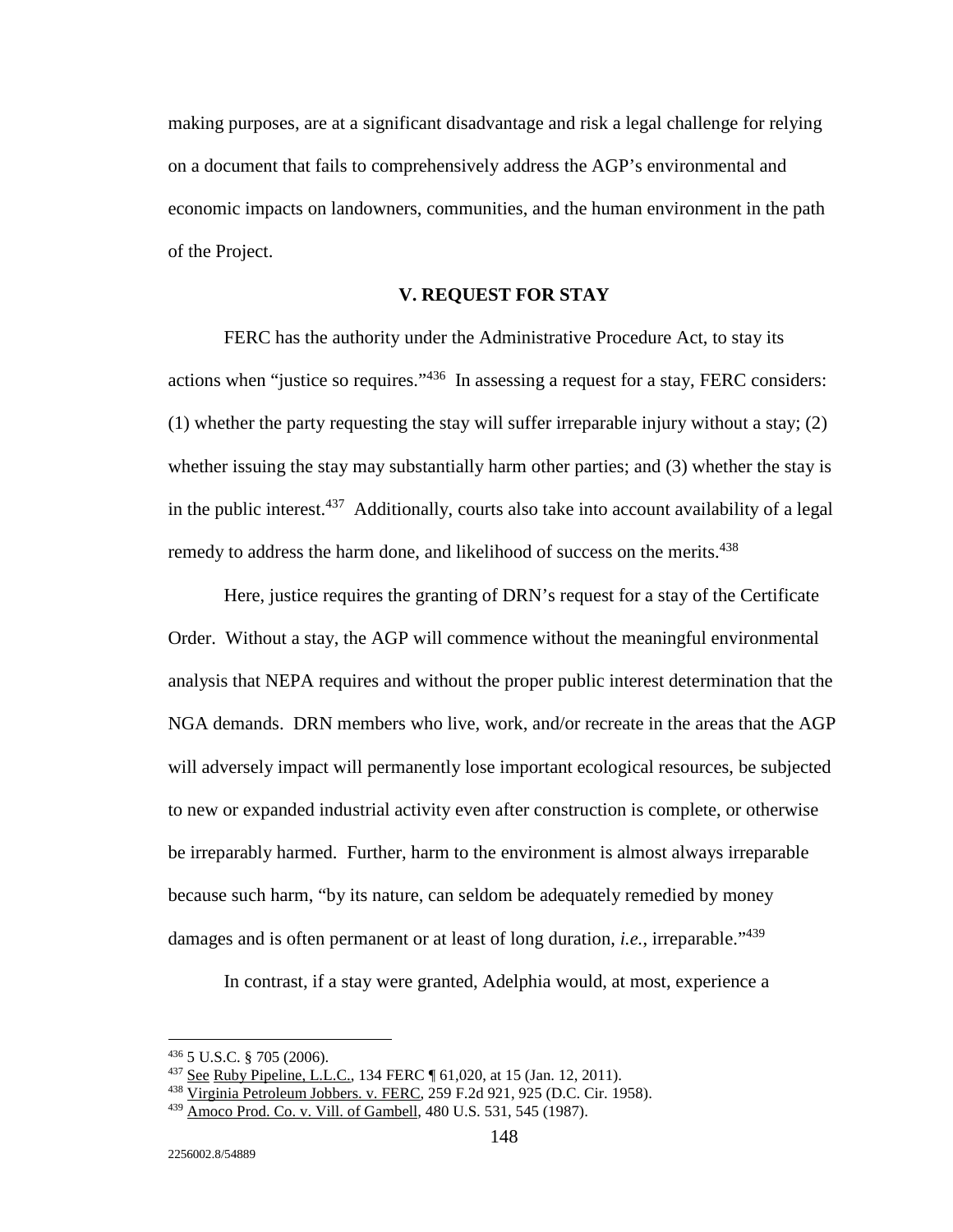construction delay, which may not even occur because Adelphia still lacks certain permits, including Pennsylvania Chapter 102 erosion and sedimentation control approvals. Indeed, it appears that Adelphia still lacks a Section 401 water quality certification from Pennsylvania, even though FERC approved the AGP without such certification, contrary to the plain language of 33 U.S.C. § 1341(a).

 Lastly, a stay is in the public interest and the interest of justice. DRN raises substantial issues regarding FERC's compliance with NEPA and the NGA. Without a stay, Adelphia can commence the AGP without FERC having conducted a meaningful environmental analysis as NEPA requires, which in turn, negatively impacted FERC's public interest balancing under the NGA. Granting DRN's request for a stay will preserve existing environmental conditions pending review of the adequacy of a FERC's review, promoting the goals of NEPA and the NGA.

### **VI. COMMUNICATIONS**

 All communications regarding this rehearing request and request for stay should be directed to:

> Mark L. Freed, Esq. Lauren M. Williams, Esq. Curtin & Heefner LLP 2005 S. Easton Road, Suite 100 Doylestown, PA 18902 Tel: 267-898-0570 Fax: 215-340-3929 mlf@curtinheefner.com lmw@curtinheefner.com

#### **VII. CONCLUSION**

For the foregoing reasons, DRN respectfully requests that FERC grant DRN's request for rehearing, vacate the Certificate Order, and grant DRN's stay request.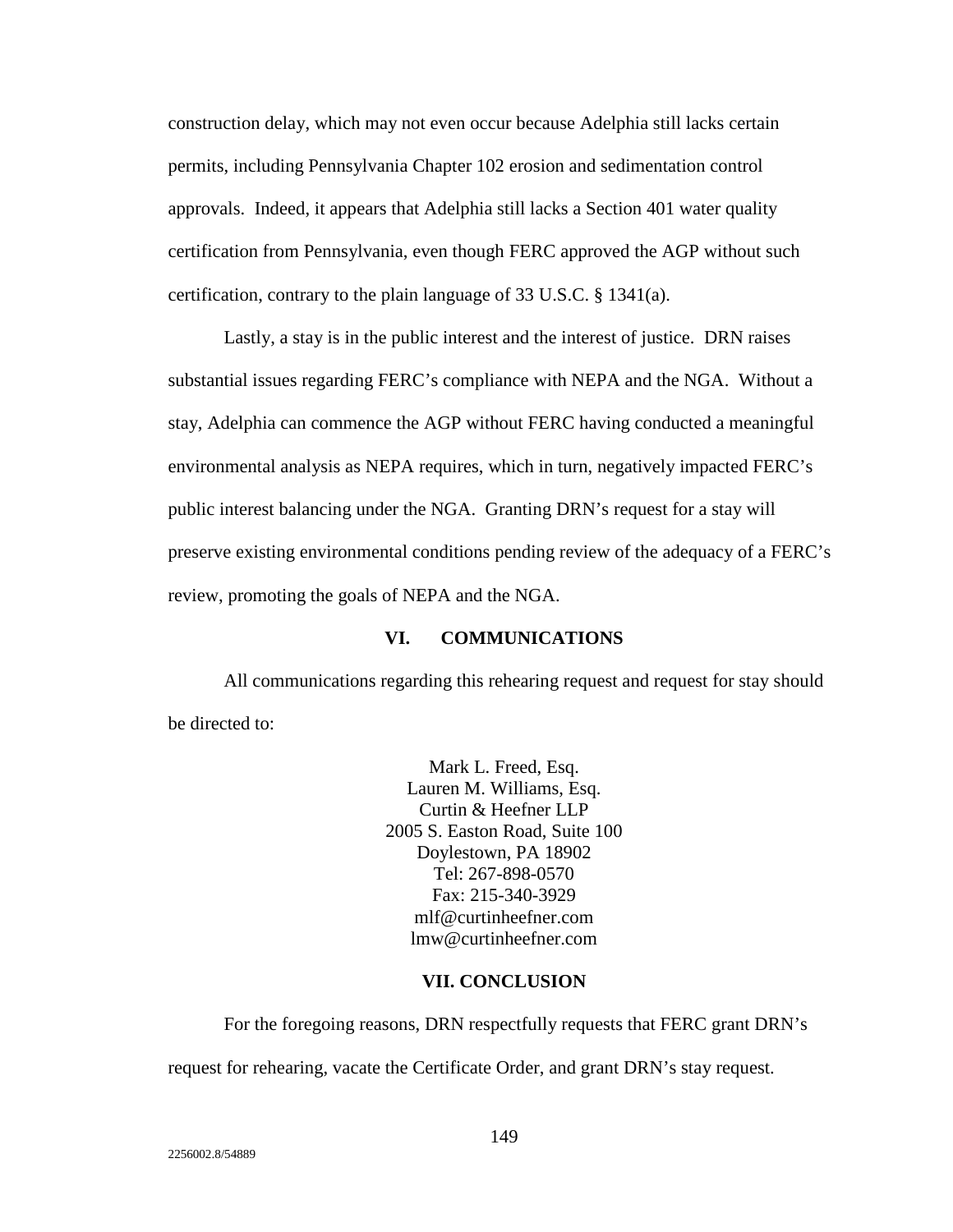Date: January 21, 2020 Respectfully submitted,

## */s/ Lauren M. Williams*

Mark L. Freed, Esquire Lauren M. Williams, Esquire Curtin & Heefner, LLP Doylestown Commerce Center 2005 South Easton Road, Suite 100 Doylestown, PA 18901 Phone: 267-898-0570 Fax: 215-340-3929 Email: MLF@curtinheefner.com LMW@curtinheefner.com

 $\overline{\phantom{a}}$ 

*Counsel for Delaware Riverkeeper Network and the Delaware Riverkeeper*